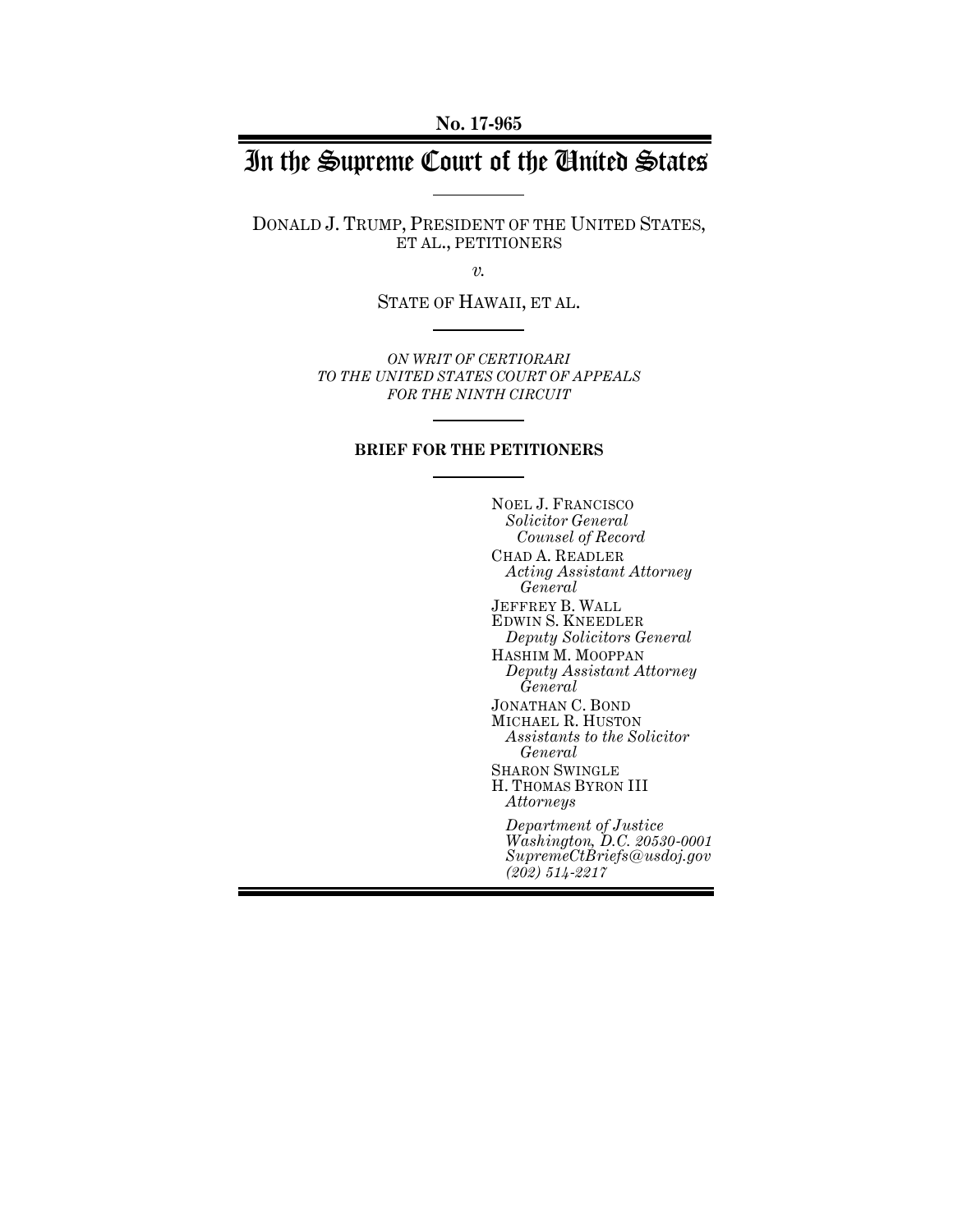## **QUESTIONS PRESENTED**

The Constitution and Acts of Congress confer on the President broad authority to suspend or restrict the entry of aliens outside the United States when he deems it in the Nation's interest. Exercising that authority after a worldwide review by multiple governmental agencies of whether foreign governments provide adequate information to enable the United States to sufficiently vet their nationals, the President issued Proclamation No. 9645, 82 Fed. Reg. 45,161 (Sept. 27, 2017). In accordance with the recommendation of the Acting Secretary of Homeland Security following the multi-agency review, the Proclamation suspends entry, subject to case-by-case waivers, of certain categories of aliens abroad from eight countries that do not share adequate information with the United States or that present other risk factors. The district court issued a preliminary injunction barring enforcement of the Proclamation's entry suspensions worldwide, except as to nationals of two countries. The court of appeals affirmed, except as to persons without a credible claim of a bona fide relationship with a person or entity in the United States. The courts concluded that the Proclamation violates the Immigration and Nationality Act.

The questions presented are:

1. Whether respondents' challenge to the President's suspension of entry of aliens abroad is justiciable.

2. Whether the Proclamation is a lawful exercise of the President's authority to suspend entry of aliens abroad.

3. Whether the Proclamation violates the Establishment Clause.

4. Whether the global injunction is impermissibly overbroad.

(I)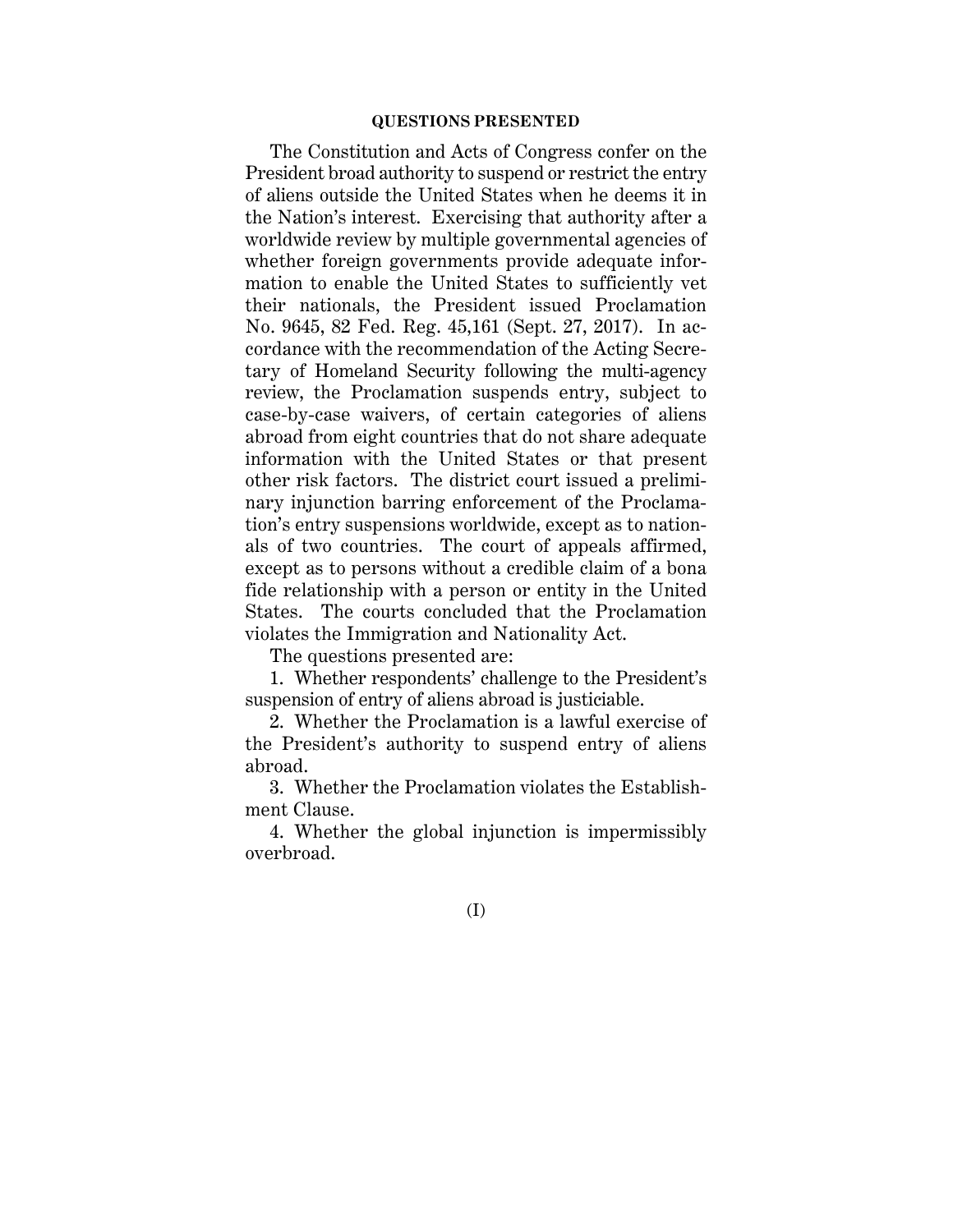## **PARTIES TO THE PROCEEDING**

Petitioners (defendants-appellants below) are Donald J. Trump, in his official capacity as President of the United States; the U.S. Department of Homeland Security; Kirstjen M. Nielsen, in her official capacity as Secretary of Homeland Security; the U.S. Department of State; Rex W. Tillerson, in his official capacity as Secretary of State; and the United States of America.\*

Respondents (plaintiffs-appellees below) are the State of Hawaii, Dr. Ismail Elshikh, John Does 1 and 2, and the Muslim Association of Hawaii, Inc.

<sup>\*</sup> Former Acting Secretary of Homeland Security Elaine C. Duke was a defendant-appellant in this case. When Kirstjen M. Nielsen became Secretary of Homeland Security on December 6, 2017, Secretary Nielsen was automatically substituted.

<sup>(</sup>II)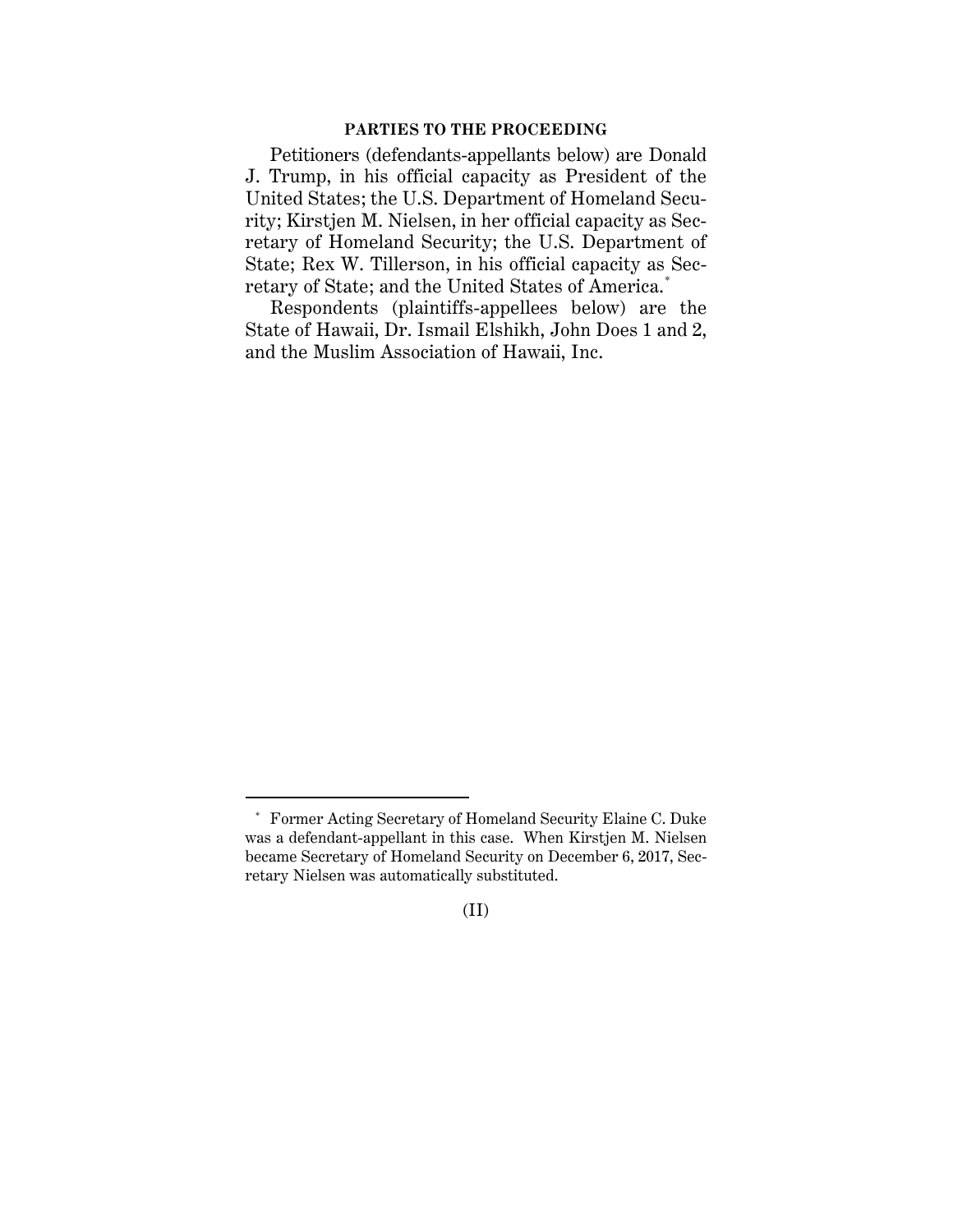# **TABLE OF CONTENTS**

|               | Constitutional and statutory provisions involved 2 |
|---------------|----------------------------------------------------|
|               |                                                    |
| А.            |                                                    |
| B.            |                                                    |
| $C_{\bullet}$ |                                                    |
| D.            |                                                    |
|               |                                                    |
| Argument:     |                                                    |
| Ι.            | Respondents' challenge to the Proclamation is not  |
|               |                                                    |
|               | A. Respondents' statutory claims are not           |
|               |                                                    |
|               | Congress has not authorized review of<br>1.        |
|               | respondents' statutory claims 18                   |
|               | Neither the APA nor principles of equity<br>2.     |
|               | authorize review of respondents' statutory         |
|               |                                                    |
|               | B. Respondents' Establishment Clause claim is      |
|               |                                                    |
| II.           | The Proclamation is a lawful exercise of the       |
|               | President's authority to suspend or restrict entry |
|               |                                                    |
|               | A. The Proclamation is authorized by 8 U.S.C.      |
|               | $1182(f)$ , 8 U.S.C. $1185(a)(1)$ , and the        |
|               |                                                    |
|               | The President validly exercised his<br>1.          |
|               | statutory authority to suspend entry of            |
|               |                                                    |
|               | The President's authority to suspend entry<br>2.   |
|               | is not subject to the court of appeals'            |
|               |                                                    |

(III)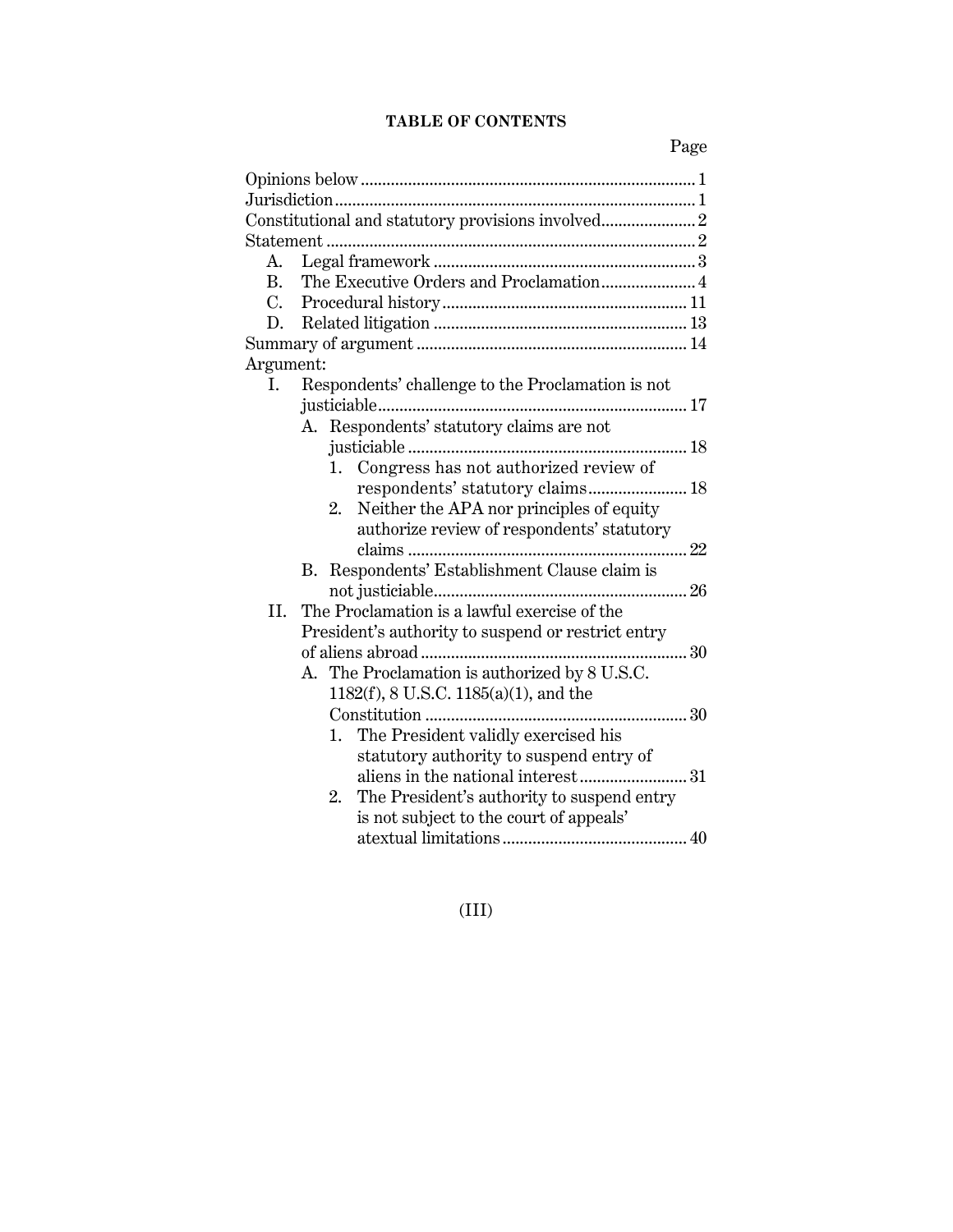| Table of Contents-Continued:                           | Page |
|--------------------------------------------------------|------|
| 3. The court of appeals' narrow view of the            |      |
| President's constitutional authority is                |      |
|                                                        |      |
| The Proclamation is consistent with 8 U.S.C.<br>B.     |      |
|                                                        |      |
| 1. Section $1152(a)(1)(A)$ does not conflict with      |      |
| the President's authority under Sections               |      |
|                                                        |      |
| 2. In the event of a conflict, Section                 |      |
| $1152(a)(1)(A)$ does not restrict the                  |      |
| President's exercise of his authority                  |      |
| under Sections $1182(f)$ and $1185(a)(1)$ 55           |      |
| Section $1152(a)(1)(A)$ cannot justify<br>3.           |      |
|                                                        |      |
| III. The Proclamation does not violate the             |      |
|                                                        |      |
| A. The Proclamation is constitutional under            |      |
|                                                        |      |
| B. The Proclamation is constitutional under            |      |
| domestic Establishment Clause precedent 64             |      |
|                                                        |      |
|                                                        |      |
| Appendix — Constitutional and statutory provisions  1a |      |
|                                                        |      |

# **TABLE OF AUTHORITIES**

# Cases:

| Abourezk v. Reagan, 785 F.2d 1043                   |  |
|-----------------------------------------------------|--|
| (D.C. Cir. 1986), aff'd by an equally               |  |
|                                                     |  |
|                                                     |  |
| Allende v. Shultz, 845 F.2d 1111 (1st Cir. 1988) 44 |  |
| Arizona v. United States, 567 U.S. 387 (2012) 46    |  |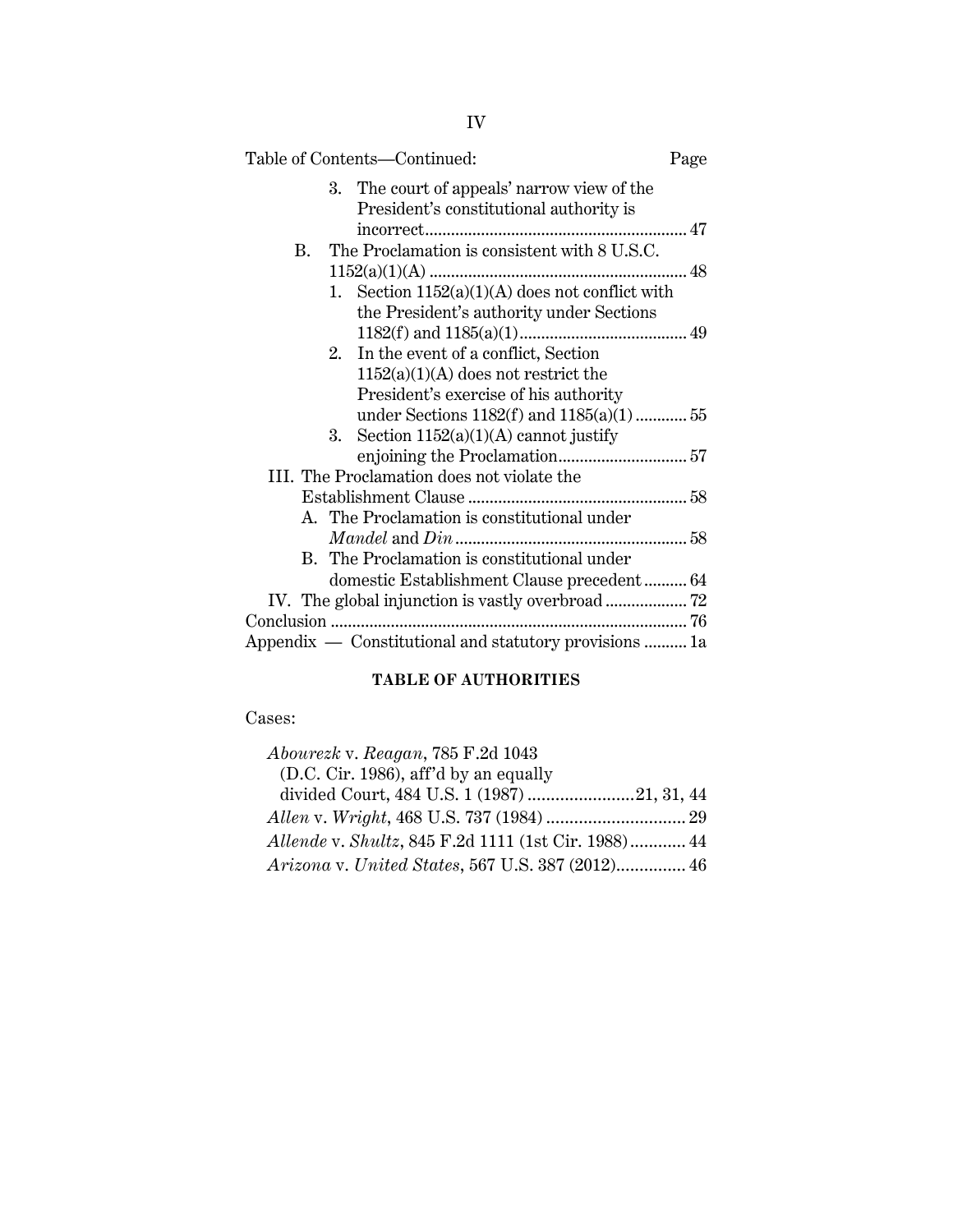| Cases-Continued:                                                                   | Page |
|------------------------------------------------------------------------------------|------|
| Armstrong v. Exceptional Child Ctr., Inc.,                                         |      |
| Block v. Community Nutrition Inst.,                                                |      |
| <i>Brownell v. Tom We Shung</i> , 352 U.S. 180 (1956)  20                          |      |
| Chicago & S. Air Lines, Inc. v. Waterman S.S.                                      |      |
| Church of the Lukumi Babalu Aye, Inc. v.                                           |      |
| City of Los Angeles v. Lyons, 461 U.S. 95 (1983) 72, 73                            |      |
| Clinton v. City of New York, 524 U.S. 417 (1998) 46                                |      |
| Crosby v. National Foreign Trade Council,                                          |      |
|                                                                                    |      |
| DaimlerChrysler Corp. v. Cuno,                                                     |      |
|                                                                                    |      |
|                                                                                    |      |
| Department of the Navy v. Egan,                                                    |      |
| Edward J. DeBartolo Corp. v. Florida Gulf<br>Coast Bldg. & Constr. Trades Council, |      |
| <i>Eisen v. Carlisle &amp; Jacquelin, 417 U.S. 156 (1974) 76</i>                   |      |
| Elk Grove Unified Sch. Dist. v. Newdow,                                            |      |
|                                                                                    |      |
| Fiallo v. Bell, 430 U.S. 787 (1977)  18, 21, 59                                    |      |
| Franklin v. Massachusetts, 505 U.S. 788 (1992) 23                                  |      |
|                                                                                    |      |
| Grupo Mexicano de Desarrollo S. A. v. Alliance                                     |      |
|                                                                                    |      |
| Harisiades v. Shaughnessy, 342 U.S. 580 (1952)  18                                 |      |
| Hawaii v. Trump, 859 F.3d 741 (9th Cir. 2017) 6                                    |      |
|                                                                                    |      |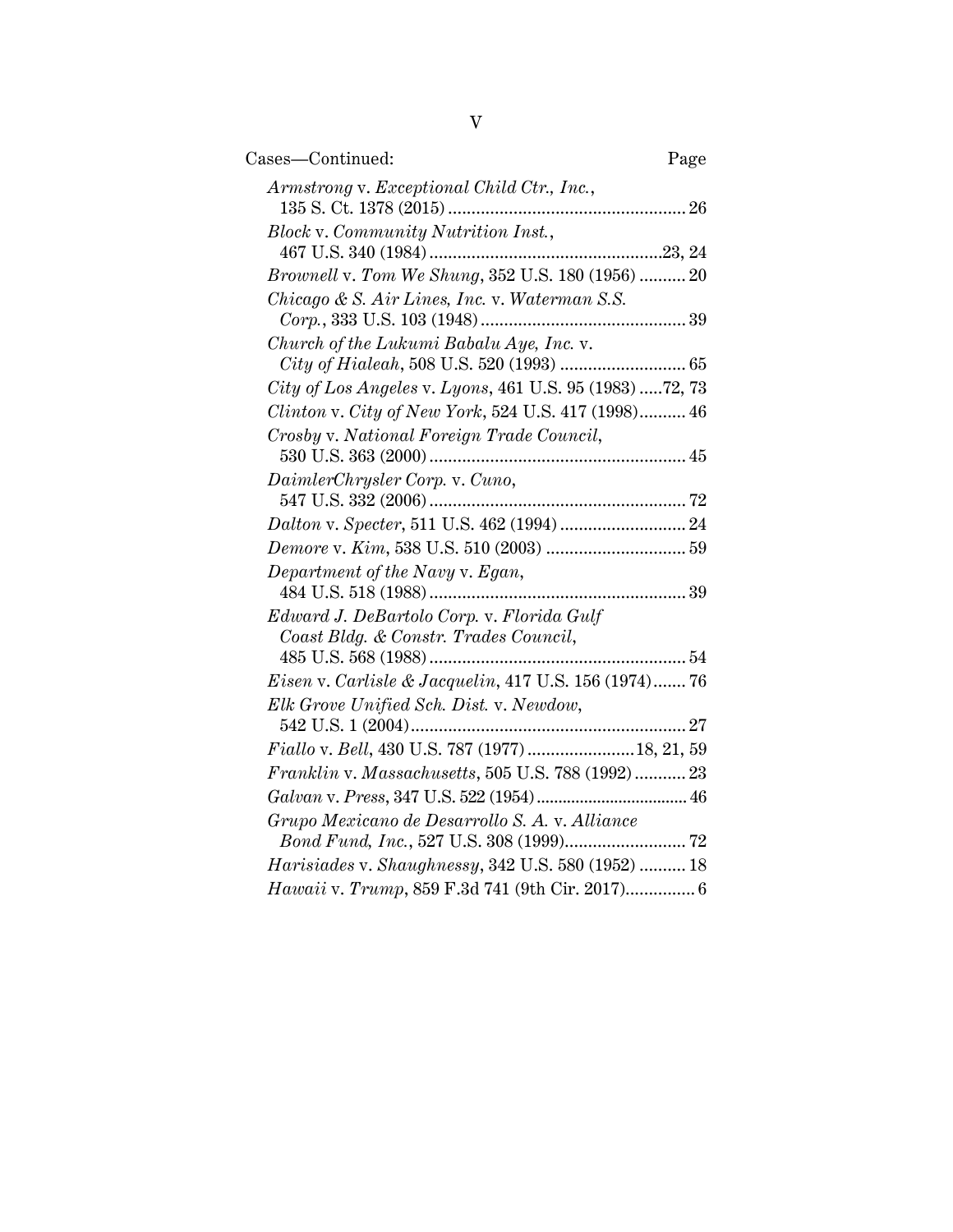| Cases-Continued:                                        | Page |
|---------------------------------------------------------|------|
| Hein v. Freedom From Religion Found., Inc.,             |      |
| Holder v. Humanitarian Law Project,                     |      |
|                                                         |      |
|                                                         |      |
| IRAP v. Trump:                                          |      |
| 265 F. Supp. 3d 570 (D. Md. 2017)  13, 66               |      |
| No. 17-2231, 2018 WL 894413                             |      |
|                                                         |      |
| IRAP v. Trump, 857 F.3d 554 (4th Cir. 2017)  5          |      |
| The Japanese Immigrant Case, 189 U.S. 86 (1903) 47      |      |
|                                                         |      |
| Kerry v. Din, 135 S. Ct. 2128 (2015) 27, 61, 62, 63     |      |
| Kleindienst v. Mandel, 408 U.S. 753 (1972) passim       |      |
| Legal Assistance for Vietnamese Asylum                  |      |
| Seekers v. Department of State, 45 F.3d 469             |      |
| (D.C. Cir. 1995), vacated on other grounds,             |      |
|                                                         |      |
|                                                         |      |
| Lujan v. National Wildlife Fed'n,                       |      |
|                                                         |      |
| Madsen v. Women's Health Ctr., Inc.,                    |      |
|                                                         |      |
| McCreary County v. ACLU of Ky.,                         |      |
|                                                         |      |
| McGowan v. Maryland, 366 U.S. 420 (1961) 27, 28, 65     |      |
| Milner v. Department of the Navy,                       |      |
| Morfin v. Tillerson, 851 F.3d 710 (7th Cir.),           |      |
|                                                         |      |
| <i>Nademi</i> v. <i>INS</i> , 679 F.2d 811 (10th Cir.), |      |
|                                                         |      |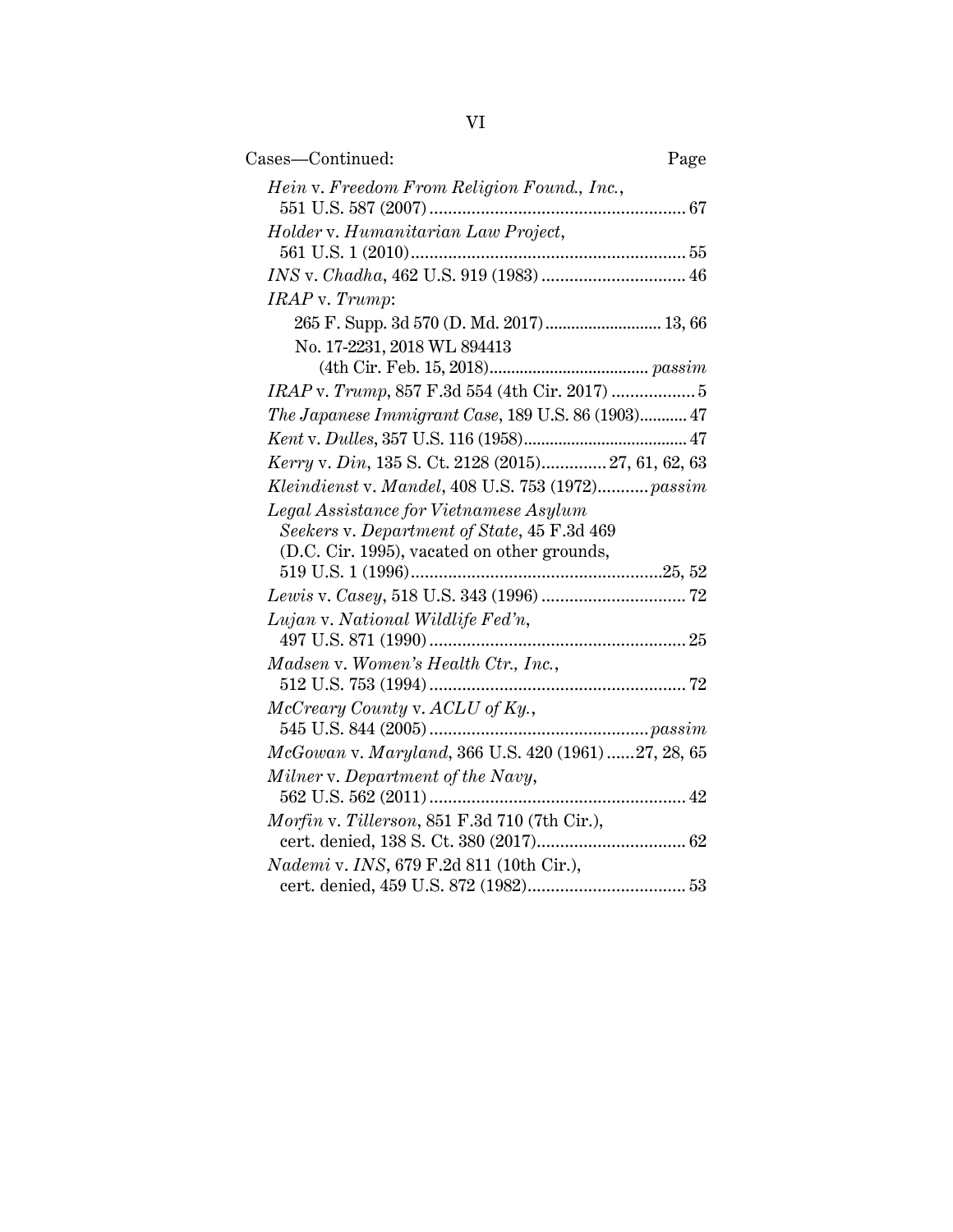VII

| Cases-Continued:                                                             | Page |
|------------------------------------------------------------------------------|------|
| National Ass'n of Home Builders v. Defenders                                 |      |
| Navy Chaplaincy, In re, 534 F.3d 756<br>(D.C. Cir. 2008), cert. denied,      |      |
| Nishimura Ekiu v. United States,                                             |      |
|                                                                              |      |
| Nixon v. Fitzgerald, 457 U.S. 731 (1982) 67                                  |      |
| Pittston Coal Grp. v. Sebben, 488 U.S. 105 (1988) 42                         |      |
| Reno v. American-Arab Anti-Discrimination                                    |      |
| Comm., 525 U.S. 471 (1999)  36, 59, 67, 69                                   |      |
| Saavedra Bruno v. Albright, 197 F.3d 1153                                    |      |
| Sale v. Haitian Ctrs. Council, Inc.,                                         |      |
| Sessions v. Morales-Santana,                                                 |      |
| Shaughnessy v. United States ex rel. Mezei,                                  |      |
| Steel Co. v. Citizens for a Better Env't,                                    |      |
|                                                                              |      |
| Texas v. United States, 809 F.3d 134<br>(5th Cir. 2015), aff'd by an equally |      |
|                                                                              |      |
| Thompson v. North Am. Stainless, LP,                                         |      |
|                                                                              |      |
| Town of Chester v. Laroe Estates, Inc.,                                      |      |
|                                                                              |      |
|                                                                              |      |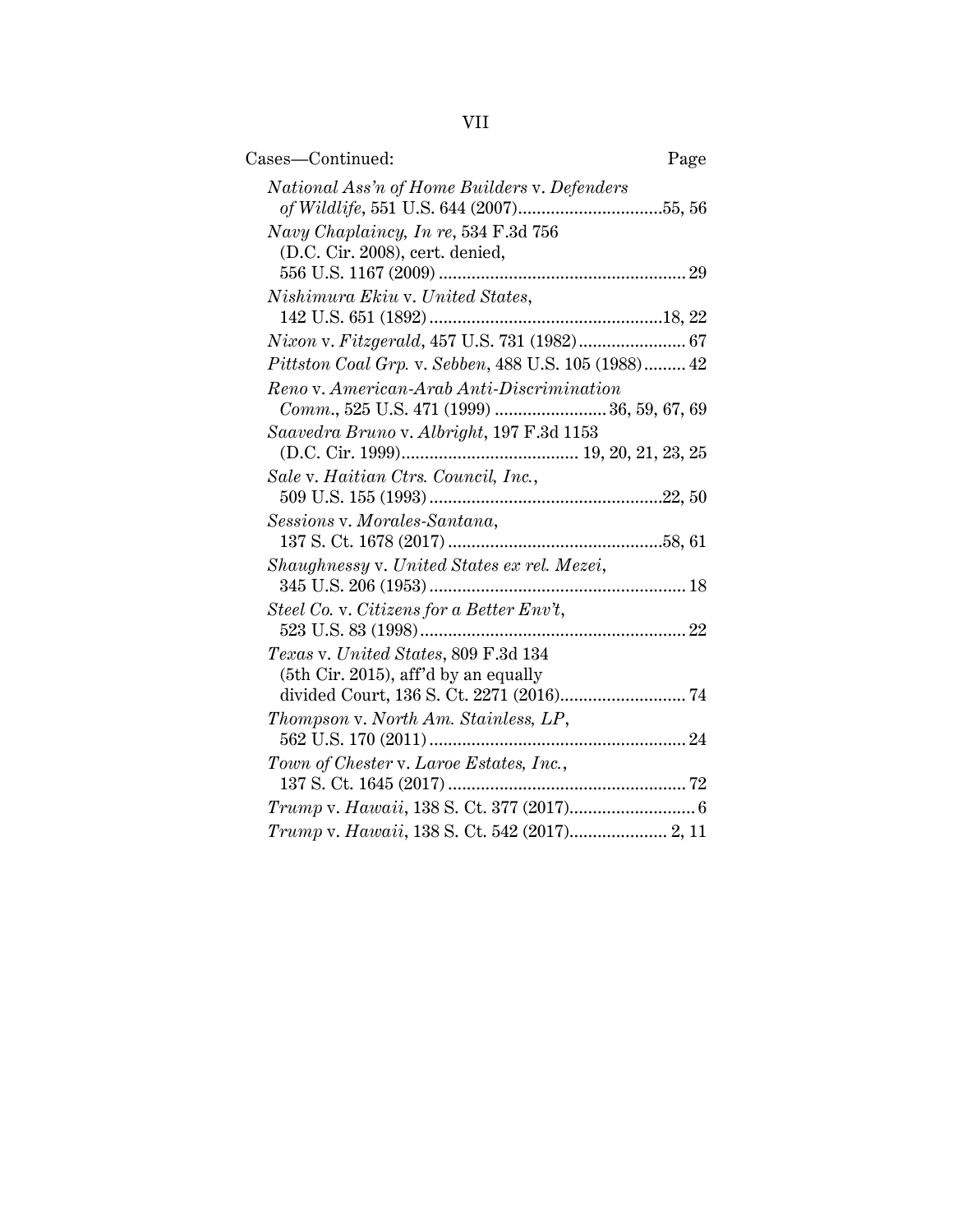VIII

| Cases-Continued:                                    | Page |
|-----------------------------------------------------|------|
| Trump v. IRAP:                                      |      |
|                                                     |      |
|                                                     |      |
|                                                     |      |
| United States v. Chemical Found., Inc.,             |      |
|                                                     |      |
| United States v. Curtiss-Wright Exp. Corp.,         |      |
|                                                     |      |
| United States v. Mendoza, 464 U.S. 154 (1984) 75    |      |
| United States v. Munsingwear, Inc.,                 |      |
|                                                     |      |
| United States v. Nixon, 418 U.S. 683 (1974) 67      |      |
| United States v. Verdugo-Urquidez,                  |      |
| United States v. Witkovich, 353 U.S. 194 (1957)  47 |      |
| United States ex rel. Knauff v. Shaughnessy,        |      |
|                                                     |      |
| United States R.R. Ret. Bd. v. Fritz,               |      |
|                                                     |      |
| Valley Forge Christian Coll. v. Americans           |      |
| United for Separation of Church & State,            |      |
|                                                     |      |
| Washington v. Trump:                                |      |
|                                                     |      |
|                                                     |      |
| Webster v. Doe, 486 U.S. 592 (1988)  24, 26, 35, 36 |      |
| Youngstown Sheet & Tube Co. v. Sawyer,              |      |
| Zadvydas v. Davis, 533 U.S. 678 (2001) 47           |      |
|                                                     |      |
| Ziglar v. Abbasi, 137 S. Ct. 1843 (2017) 36         |      |
|                                                     |      |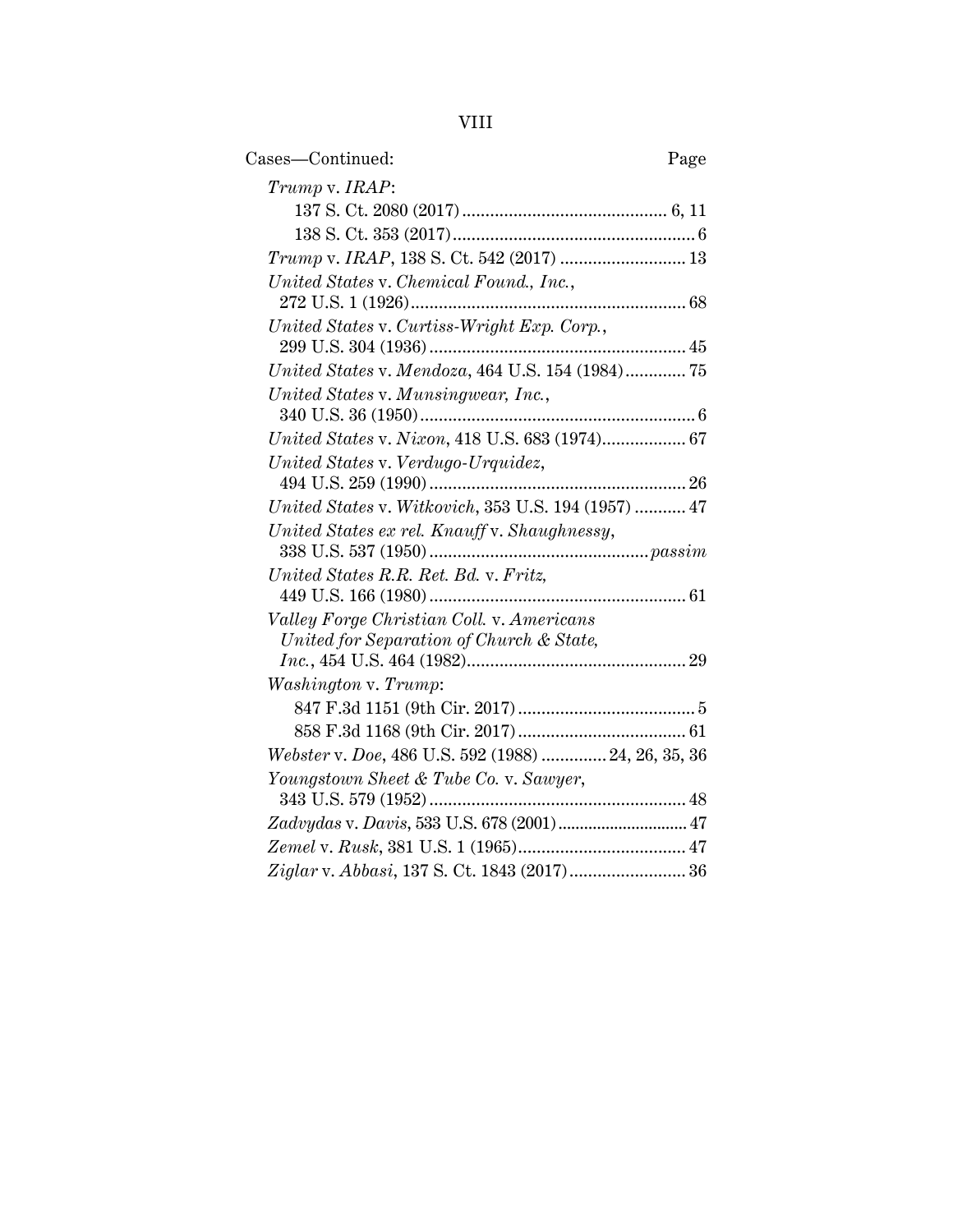| Cases—Continued:                          | Page |
|-------------------------------------------|------|
| Zivotofsky ex rel. Zivotofsky v. Clinton, |      |
| Zivotofsky ex rel. Zivotofsky v. Kerry,   |      |

Constitution, statutes, regulations, and rule:

| U.S. Const.:                                            |  |
|---------------------------------------------------------|--|
|                                                         |  |
|                                                         |  |
|                                                         |  |
|                                                         |  |
|                                                         |  |
|                                                         |  |
|                                                         |  |
|                                                         |  |
| Act of May 22, 1918, ch. 81, § 1(a), 40 Stat. 559  32   |  |
| Act of June 21, 1941, ch. 210, § 1, 55 Stat. 252-253 32 |  |
| Act of Sept. 26, 1961, Pub. L. No. 87-301,              |  |
| § 5(a), 75 Stat. 651-653 (8 U.S.C. 1105a(b)             |  |
|                                                         |  |
| Act of Oct. 3, 1965, Pub. L. No. 89-236,                |  |
| 79 Stat. 911:                                           |  |
| § 1, 79 Stat. 911 (8 U.S.C. 1101(a)(27)                 |  |
|                                                         |  |
| § 3, 79 Stat. 912-915 (8 U.S.C. 1151(b)                 |  |
|                                                         |  |
| § 8(a), 79 Stat. 916 (8 U.S.C. 1153                     |  |
|                                                         |  |
| Administrative Procedure Act, 5 U.S.C. 701 et seq.  12  |  |
| $5 \text{ U.S.C. } 701(a)(1) \dots 123, 1a$             |  |
|                                                         |  |
|                                                         |  |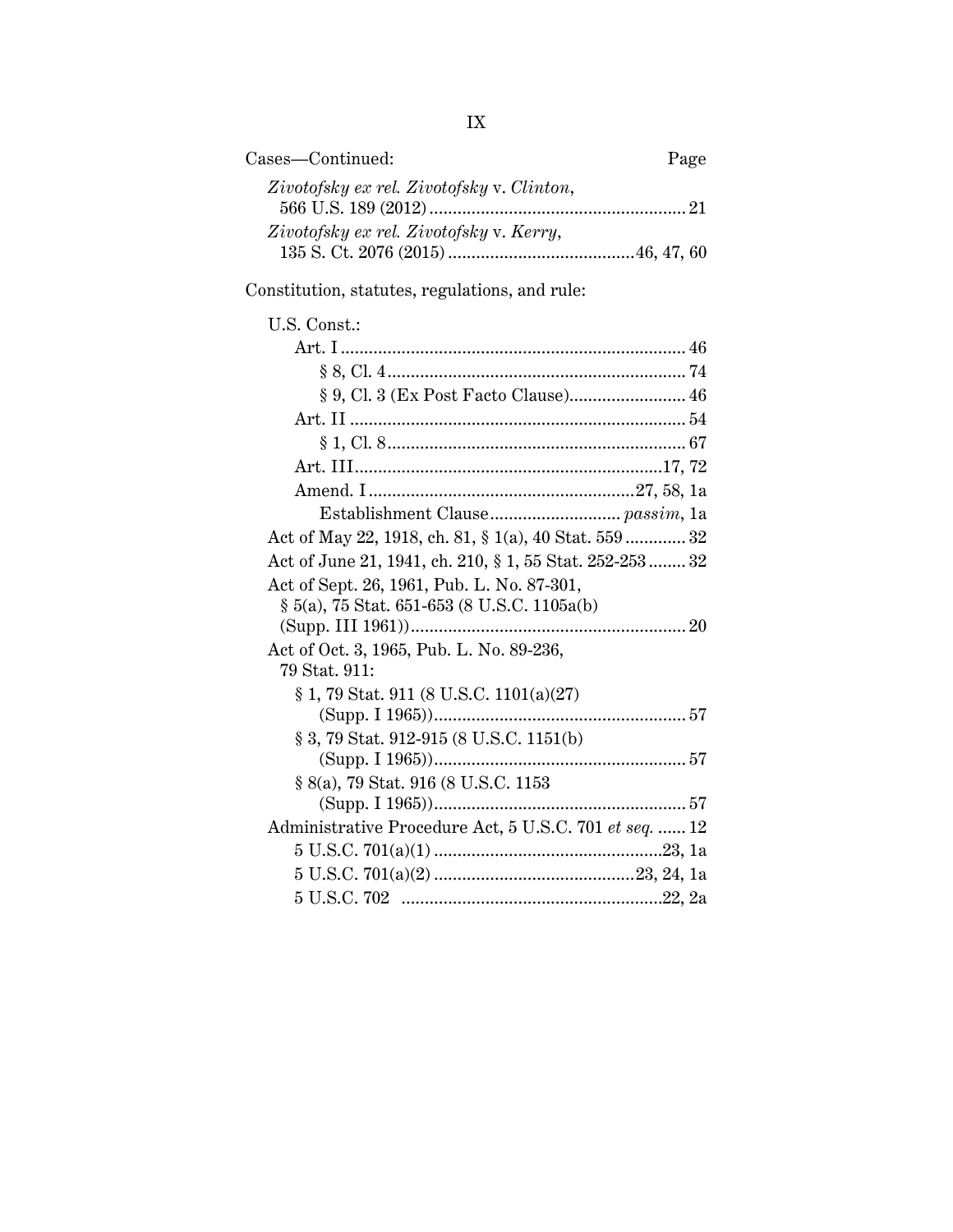| Statutes, regulations, and rule—Continued:  | Page |
|---------------------------------------------|------|
|                                             |      |
|                                             |      |
|                                             |      |
| Foreign Relations Authorization Act,        |      |
| Fiscal Year 1979, Pub. L. No. 95-426,       |      |
|                                             |      |
| Immigration and Nationality Act,            |      |
|                                             |      |
|                                             |      |
|                                             |      |
|                                             |      |
|                                             |      |
|                                             |      |
|                                             |      |
|                                             |      |
|                                             |      |
|                                             |      |
|                                             |      |
|                                             |      |
|                                             |      |
|                                             |      |
|                                             |      |
|                                             |      |
|                                             |      |
|                                             |      |
|                                             |      |
|                                             |      |
|                                             |      |
|                                             |      |
| 8 U.S.C. 1187 (2012 & Supp. IV 2016) 3, 33a |      |
| 8 U.S.C. 1187(a)(12) (Supp. IV 2016)64, 38a |      |
|                                             |      |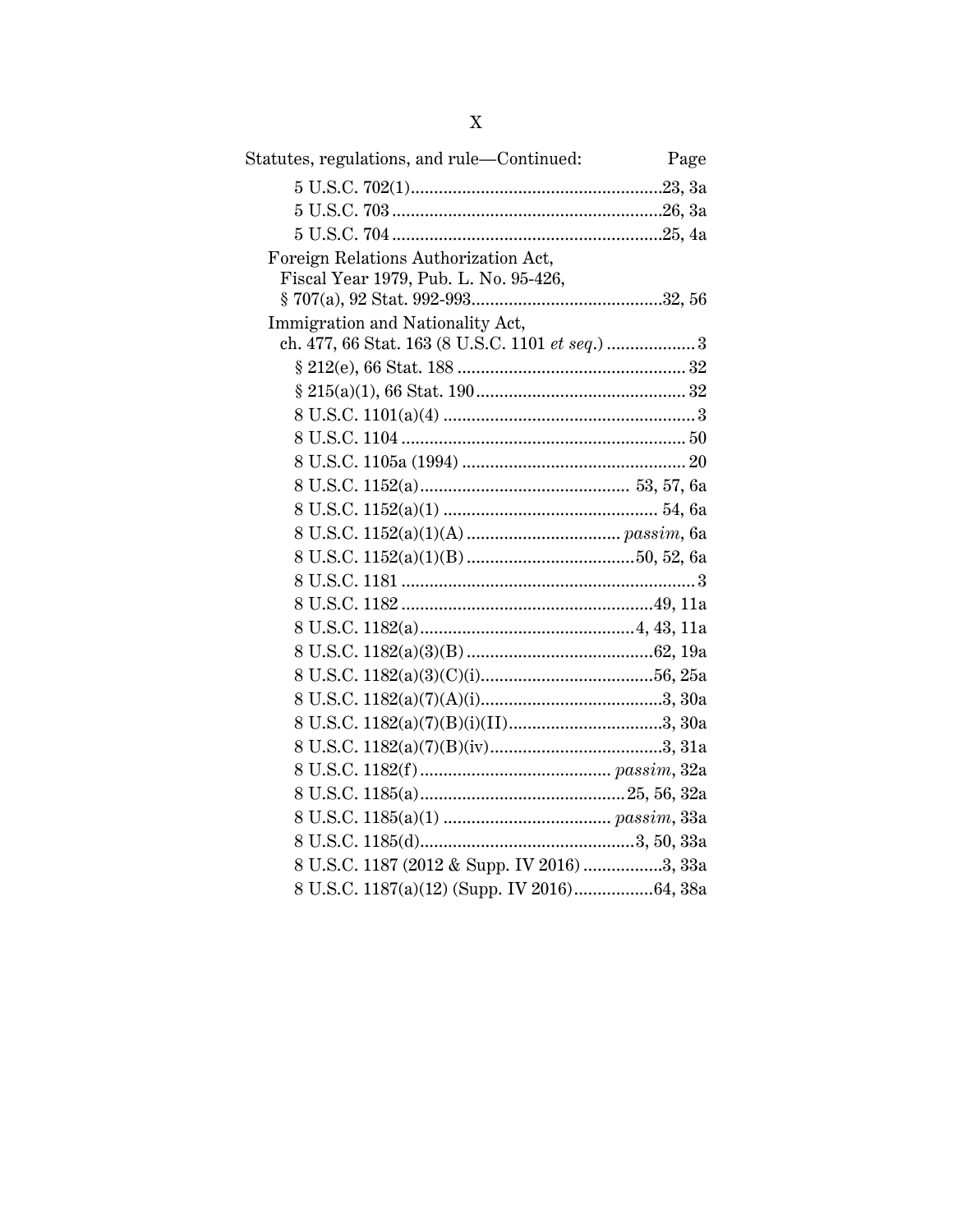| Statutes, regulations, and rule—Continued:        | Page |
|---------------------------------------------------|------|
| 8 U.S.C. 1187(a)(12)(A)(i) (Supp. IV 2016)3, 38a  |      |
| 8 U.S.C. 1187(a)(12)(A)(ii) (Supp. IV 2016)3, 38a |      |
| 8 U.S.C. 1187(a)(12)(D)(i) (Supp. IV 2016)4, 39a  |      |
| 8 U.S.C. 1187(a)(12)(D)(ii) (Supp. IV 2016)4, 40a |      |
| 8 U.S.C. 1201 (2012 & Supp. IV 2016) 50, 78a      |      |
|                                                   |      |
|                                                   |      |
|                                                   |      |
|                                                   |      |
|                                                   |      |
|                                                   |      |
|                                                   |      |
|                                                   |      |
|                                                   |      |
|                                                   |      |
|                                                   |      |
|                                                   |      |
|                                                   |      |
|                                                   |      |
|                                                   |      |
| Exec. Order No. 12,172, 44 Fed. Reg. 67,947       |      |
|                                                   |      |
| Exec. Order No. 12,206, 45 Fed. Reg. 24,101       |      |
| Exec. Order No. 13,712, 80 Fed. Reg. 73,633       |      |
| (Nov. 25, 2015)                                   |      |
| Exec. Order No. 13,769, 82 Fed. Reg. 8977         |      |
|                                                   |      |
| Exec. Order No. 13,780, 82 Fed. Reg. 13,209       |      |
|                                                   |      |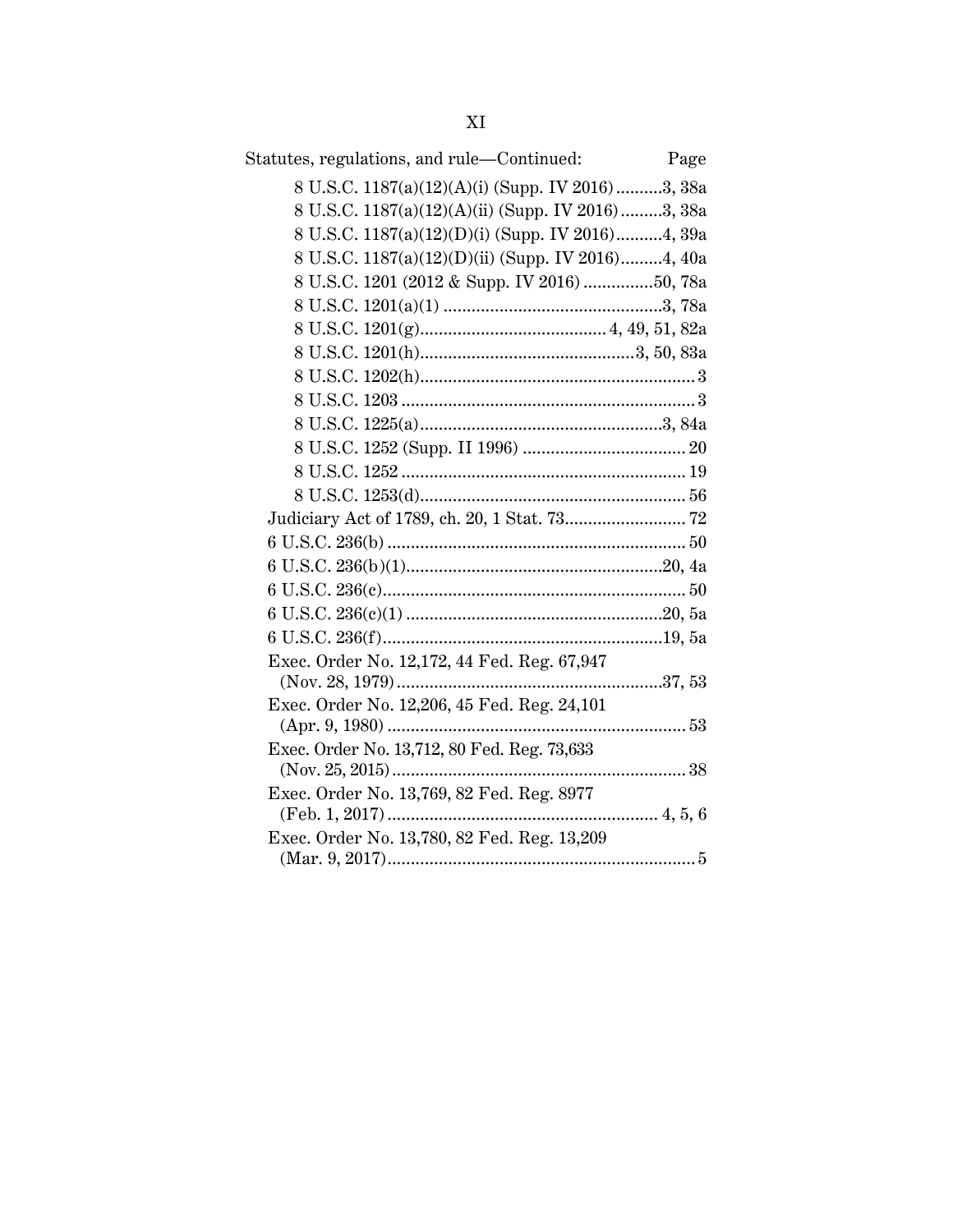# XII

| Regulations and rule—Continued:             | Page |
|---------------------------------------------|------|
| Exec. Order No. 13,815, 82 Fed. Reg. 50,055 |      |
| Proclamation No. 4865, 46 Fed. Reg. 48,107  |      |
| Proclamation No. 5517, 51 Fed. Reg. 30,470  |      |
| Proclamation No. 5829, 53 Fed. Reg. 22,289  |      |
| Proclamation No. 5887, 53 Fed. Reg. 43,185  |      |
| Proclamation No. 6749, 59 Fed. Reg. 54,119  |      |
| Proclamation No. 6958, 61 Fed. Reg. 60,007  |      |
| Proclamation No. 7524, 67 Fed. Reg. 8857    |      |
| Proclamation No. 7750, 69 Fed. Reg. 2287    |      |
| Proclamation No. 8015, 71 Fed. Reg. 28,541  |      |
| Proclamation No. 8342, 74 Fed. Reg. 4093    |      |
| Proclamation No. 8693, 76 Fed. Reg. 44,751  |      |
| Proclamation No. 8697, 76 Fed. Reg. 49,277  |      |
| Proclamation No. 9645, 82 Fed. Reg. 45,161  |      |
| 22 C.F.R.:                                  |      |
|                                             |      |
|                                             |      |
|                                             |      |
|                                             |      |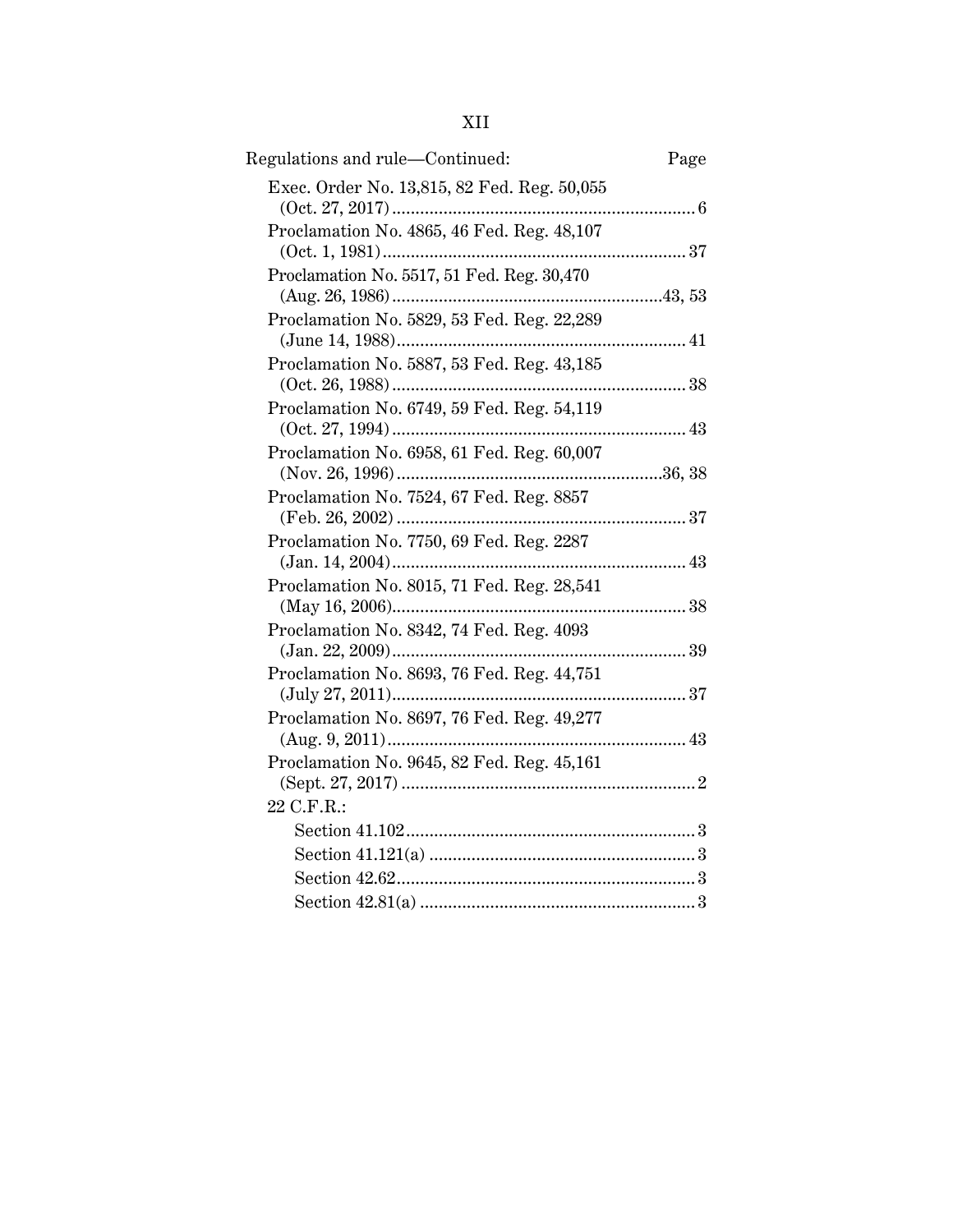| Regulation and rule—Continued:<br>Page                                                                                                                                                                                                                                                                                                                                                                          |  |
|-----------------------------------------------------------------------------------------------------------------------------------------------------------------------------------------------------------------------------------------------------------------------------------------------------------------------------------------------------------------------------------------------------------------|--|
|                                                                                                                                                                                                                                                                                                                                                                                                                 |  |
| Miscellaneous:                                                                                                                                                                                                                                                                                                                                                                                                  |  |
| The American Presidency Project, Jimmy Carter,<br>Sanctions Against Iran Remarks Announcing<br>U.S. Actions (Apr. 7, 1980), https://goo.gl/4iX168  53<br>Samuel L. Bray, <i>Multiple Chancellors</i> :<br>Reforming the National Injunction,<br>Bureau of Consular Affairs, U.S. Dep't of State,<br>Report of the Visa Office 2017, Tbls. XIV, XVIII,<br>https://goo.gl/zuGnxH (last visited Feb. 20, 2018)  57 |  |
| CIA, The World Factbook: Africa (Chad),<br>https://goo.gl/WJDQP (last visited Feb. 20, 2018) 64                                                                                                                                                                                                                                                                                                                 |  |
| 98 Cong. Rec. (1952):                                                                                                                                                                                                                                                                                                                                                                                           |  |
|                                                                                                                                                                                                                                                                                                                                                                                                                 |  |
|                                                                                                                                                                                                                                                                                                                                                                                                                 |  |
|                                                                                                                                                                                                                                                                                                                                                                                                                 |  |
| DHS, DHS Announces Further Travel                                                                                                                                                                                                                                                                                                                                                                               |  |
| Restrictions for the Visa Waiver Program<br>(Feb. 18, 2016), https://goo.gl/OXTqb5 4                                                                                                                                                                                                                                                                                                                            |  |
| The Declaration of Independence (U.S. 1776) 48                                                                                                                                                                                                                                                                                                                                                                  |  |
| 4 Jonathan Elliot, The Debates in the Several State<br>Conventions, on the Adoption of the Federal                                                                                                                                                                                                                                                                                                              |  |
| The Federalist No. 72 (Alexander Hamilton)                                                                                                                                                                                                                                                                                                                                                                      |  |
| 1 Charles Gordon et al., Immigration Law and                                                                                                                                                                                                                                                                                                                                                                    |  |
| H.R. Rep. No. 1365, 82d Cong., 2d Sess. (1952)32, 43                                                                                                                                                                                                                                                                                                                                                            |  |
| H.R. Rep. No. 1086, 87th Cong., 1st Sess. (1961)  20                                                                                                                                                                                                                                                                                                                                                            |  |
| H.R. Rep. No. 745, 89th Cong., 1st Sess. (1965) 52                                                                                                                                                                                                                                                                                                                                                              |  |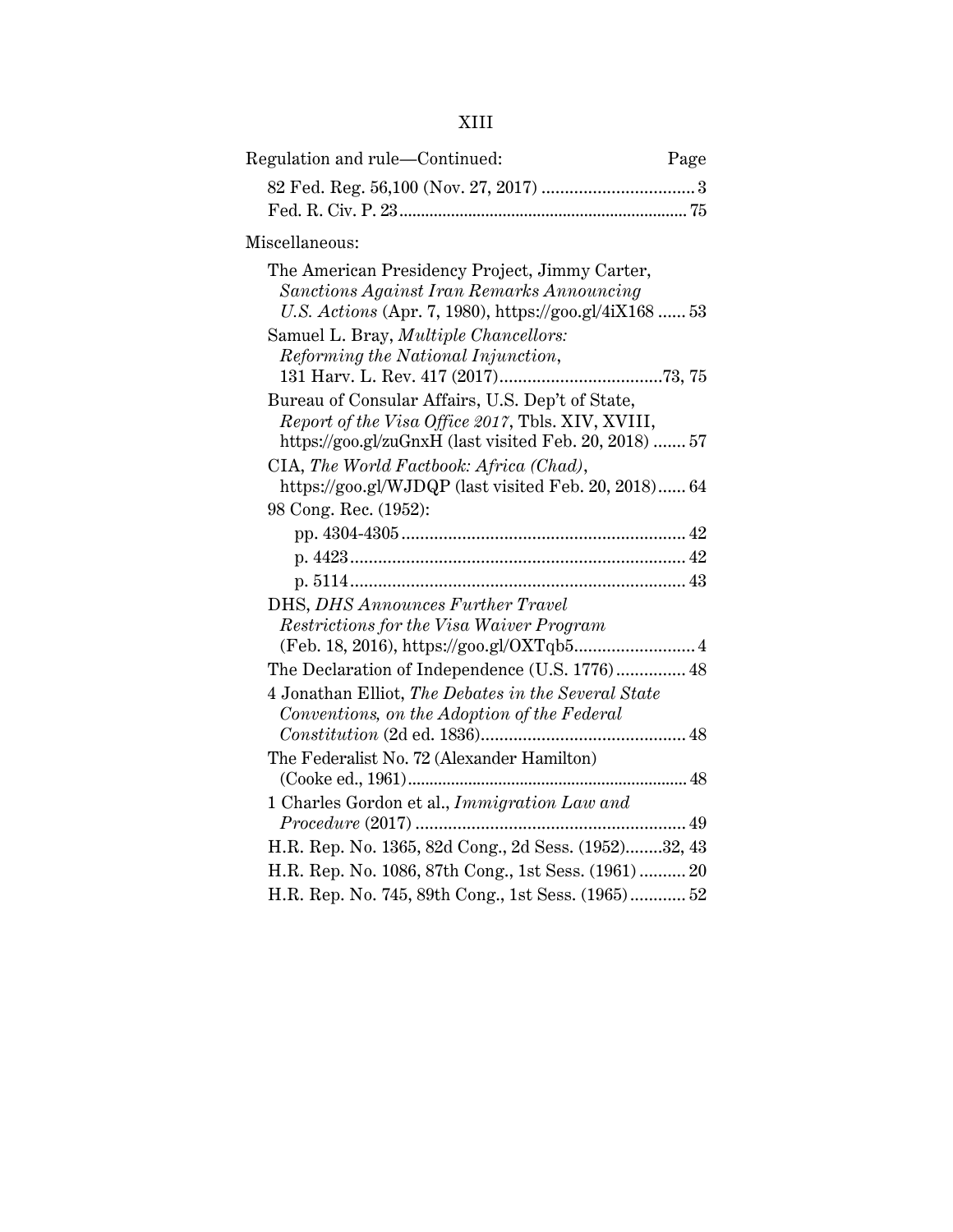| Miscellaneous-Continued:                                                                     | Page |
|----------------------------------------------------------------------------------------------|------|
| <i>Immigration Laws and Iranian Students,</i>                                                |      |
| Dan Merica, Trump Signs Executive Order to<br>Keep Out 'Radical Islamic Terrorists,' CNN.com |      |
|                                                                                              |      |
| S. Rep. No. 1137, 82d Cong., 2d Sess. (1952)32, 43                                           |      |
|                                                                                              |      |
| U.S. Dep't of State, 9 Foreign Affairs Manual                                                |      |
|                                                                                              | 51   |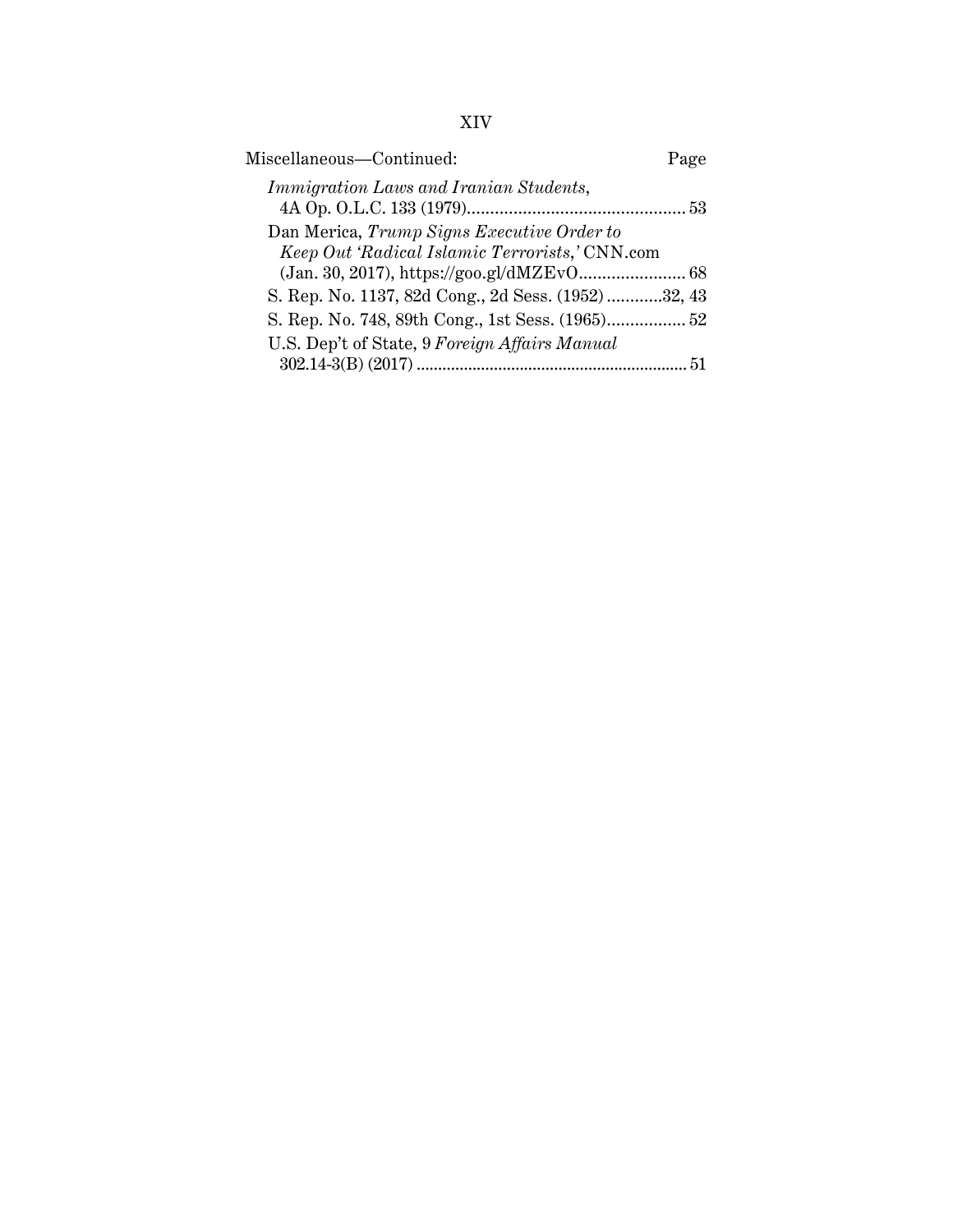# In the Supreme Court of the United States

No. 17-965

DONALD J. TRUMP, PRESIDENT OF THE UNITED STATES, ET AL., PETITIONERS

*v.*

STATE OF HAWAII, ET AL.

*ON WRIT OF CERTIORARI TO THE UNITED STATES COURT OF APPEALS FOR THE NINTH CIRCUIT*

## **BRIEF FOR THE PETITIONERS**

#### **OPINIONS BELOW**

The amended opinion of the court of appeals (Pet. App. 2a-65a) is reported at 878 F.3d 662. The district court's order converting its temporary restraining order (TRO) into a preliminary injunction (Pet. App. 68a-69a) is not published. The district court's order granting a TRO (Pet. App. 70a-106a) is reported at 265 F. Supp. 3d 1140.

#### **JURISDICTION**

The judgment of the court of appeals was entered on December 22, 2017. The petition for a writ of certiorari was filed on January 5, 2018, and was granted on January 19, 2018. The jurisdiction of this Court rests on 28 U.S.C. 1254(1).

(1)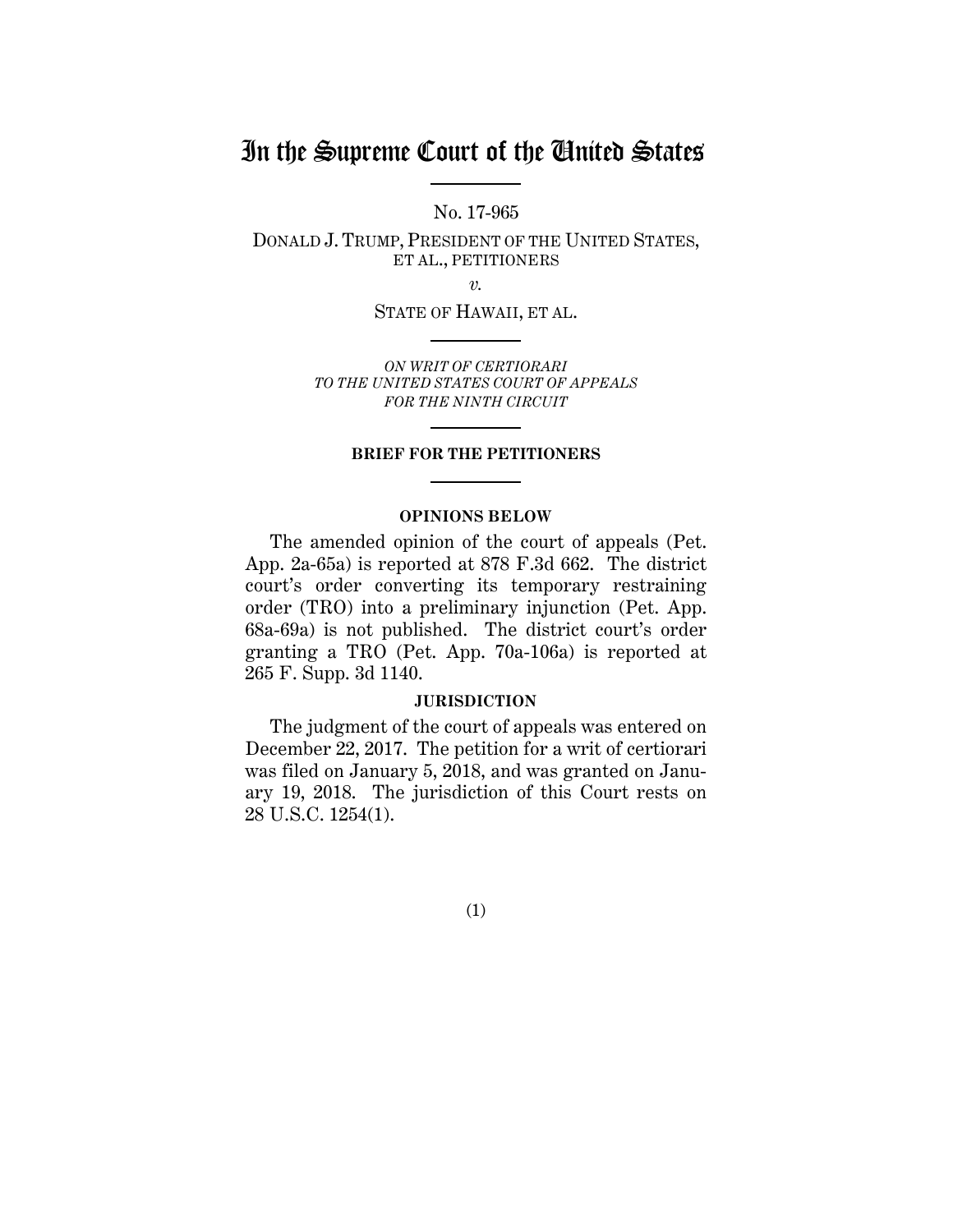#### **CONSTITUTIONAL AND STATUTORY PROVISIONS INVOLVED**

Pertinent constitutional and statutory provisions are reproduced in an appendix to this brief. App., *infra*, at 1a-85a.

#### **STATEMENT**

"The exclusion of aliens is a fundamental act of sovereignty" that rests on the "legislative power" and "is inherent in the executive power to control the foreign affairs of the nation." *United States ex rel. Knauff* v. *Shaughnessy*, 338 U.S. 537, 542 (1950). The Constitution and Acts of Congress thus both confer on the President broad authority to suspend or restrict the entry of aliens outside the United States when he deems it in the Nation's interest. See 8 U.S.C. 1182(f), 1185(a)(1). Past Presidents have routinely invoked that authority to restrict entry of aliens from abroad in order to advance national-security and foreign-policy objectives.

After a worldwide review of the processes for vetting aliens seeking entry from abroad, the President determined that it was necessary to impose tailored entry restrictions on certain nationals of eight countries whose governments do not share adequate information with the United States or have other national-security risk factors, in order to induce those governments to improve their cooperation and to protect this Nation until they do. Proclamation No. 9645, 82 Fed. Reg. 45,161 (Sept. 27, 2017) (Proclamation) (Pet. App. 121a-148a). The district court enjoined enforcement of the Proclamation worldwide, except as to aliens from two countries. Pet. App. 68a-106a. This Court stayed the injunction pending appellate review. *Trump* v. *Hawaii*, 138 S. Ct. 542 (2017). The court of appeals affirmed except as to aliens who lack a credible claim of a bona fide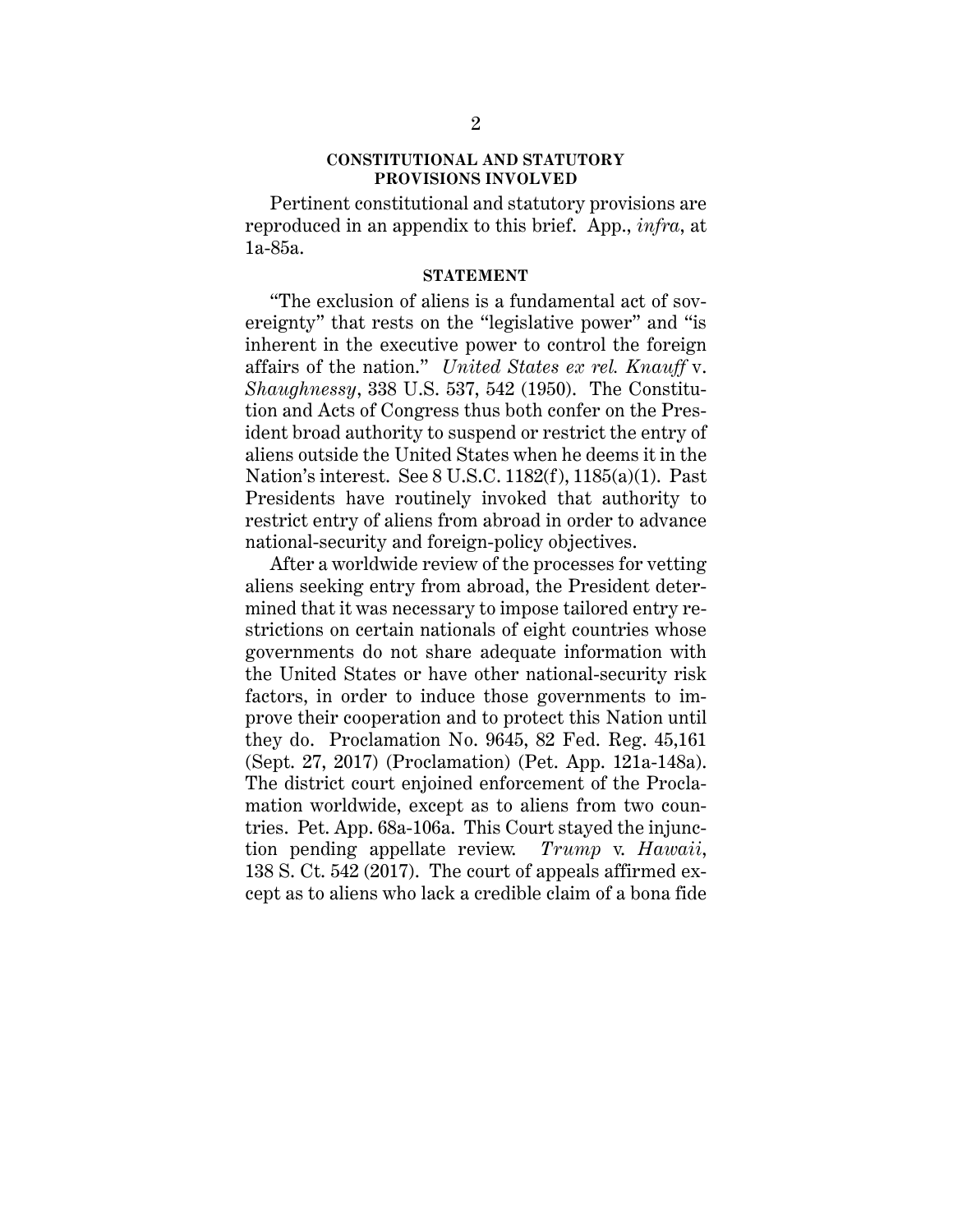relationship with a person or entity in the United States. Pet. App. 1a-65a.

#### **A. Legal Framework**

1. Under the Immigration and Nationality Act (INA), ch. 477, 66 Stat. 163 (8 U.S.C. 1101 *et seq*.), admission to the United States normally requires a valid visa or other travel document. See 8 U.S.C. 1181,  $1182(a)(7)(A)(i)$  and  $(B)(i)(II)$ , 1203. Applying for a visa typically requires an in-person interview and results in a decision by a State Department consular officer. 8 U.S.C. 1201(a)(1), 1202(h); 22 C.F.R. 41.102, 41.121(a), 42.62, 42.81(a). Although a visa normally is necessary for admission, it does not guarantee admission; the alien still must be found admissible upon inspection at a port of entry. 8 U.S.C. 1201(h), 1185(d), 1225(a); see 8 U.S.C.  $1101(a)(4)$  (application for visa is distinct from application for admission).

In order to facilitate easier entry for certain low-risk travelers, Congress enacted the Visa Waiver Program to enable nationals of particular countries to seek shortterm admission without a visa.  $8$  U.S.C.  $1182(a)(7)(B)(iv)$ ; 8 U.S.C. 1187 (2012 & Supp. IV 2016). In 2015, Congress excluded from travel under that Program most aliens who are nationals of or recent visitors to Iraq or Syria where the Islamic State of Iraq and Syria (ISIS) maintained a formidable force—and countries designated by the Secretary of State as state sponsors of terrorism (Iran, Sudan, Syria, and, as of November 2017, North Korea). 8 U.S.C. 1187(a)(12)(A)(i) and (ii) (Supp. IV 2016); see 82 Fed. Reg. 56,100 (2017). Congress also authorized the Department of Homeland Security (DHS) to designate additional countries based on the threat of terrorism.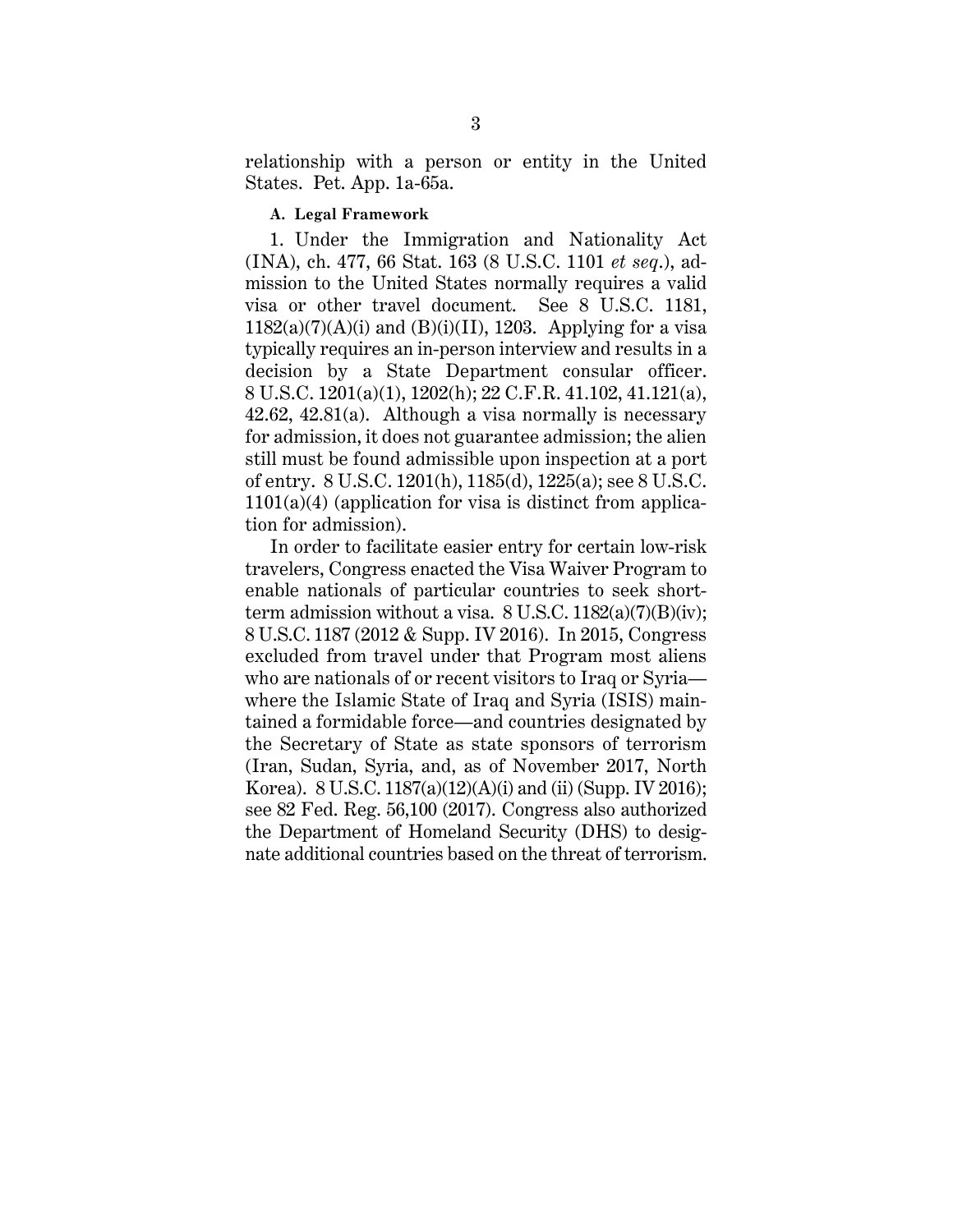8 U.S.C. 1187(a)(12)(D)(i) and (ii) (Supp. IV 2016). In February 2016, applying those criteria, DHS designated recent travelers to Libya, Somalia, and Yemen.<sup>1</sup>

2. The INA establishes numerous grounds on which an alien abroad may be inadmissible to the United States and ineligible for a visa. See, *e.g.*, 8 U.S.C.  $1182(a)$ ,  $1201(g)$ . Congress also has accorded the President broad authority to suspend or restrict the entry of aliens. Section 1182(f) of Title 8 provides in relevant part:

Whenever the President finds that the entry of any aliens or of any class of aliens into the United States would be detrimental to the interests of the United States, he may by proclamation, and for such period as he shall deem necessary, suspend the entry of all aliens or any class of aliens as immigrants or nonimmigrants, or impose on the entry of aliens any restrictions he may deem to be appropriate.

Section 1185(a)(1) of Title 8 further grants the President broad authority to adopt "reasonable rules, regulations, and orders" governing entry or removal of aliens, "subject to such limitations and exceptions as [he] may prescribe."

#### **B. The Executive Orders And Proclamation**

 $\overline{a}$ 

1. Shortly after taking office, the President directed the Secretary of Homeland Security, in consultation with other agencies, to assess whether foreign governments provide adequate information to sufficiently vet foreign nationals applying for U.S. visas. Exec. Order No. 13,769, 82 Fed. Reg. 8977, 8977-8978 (Feb. 1, 2017)

<sup>1</sup> DHS, *DHS Announces Further Travel Restrictions for the Visa Waiver Program* (Feb. 18, 2016), https://goo.gl/OXTqb5.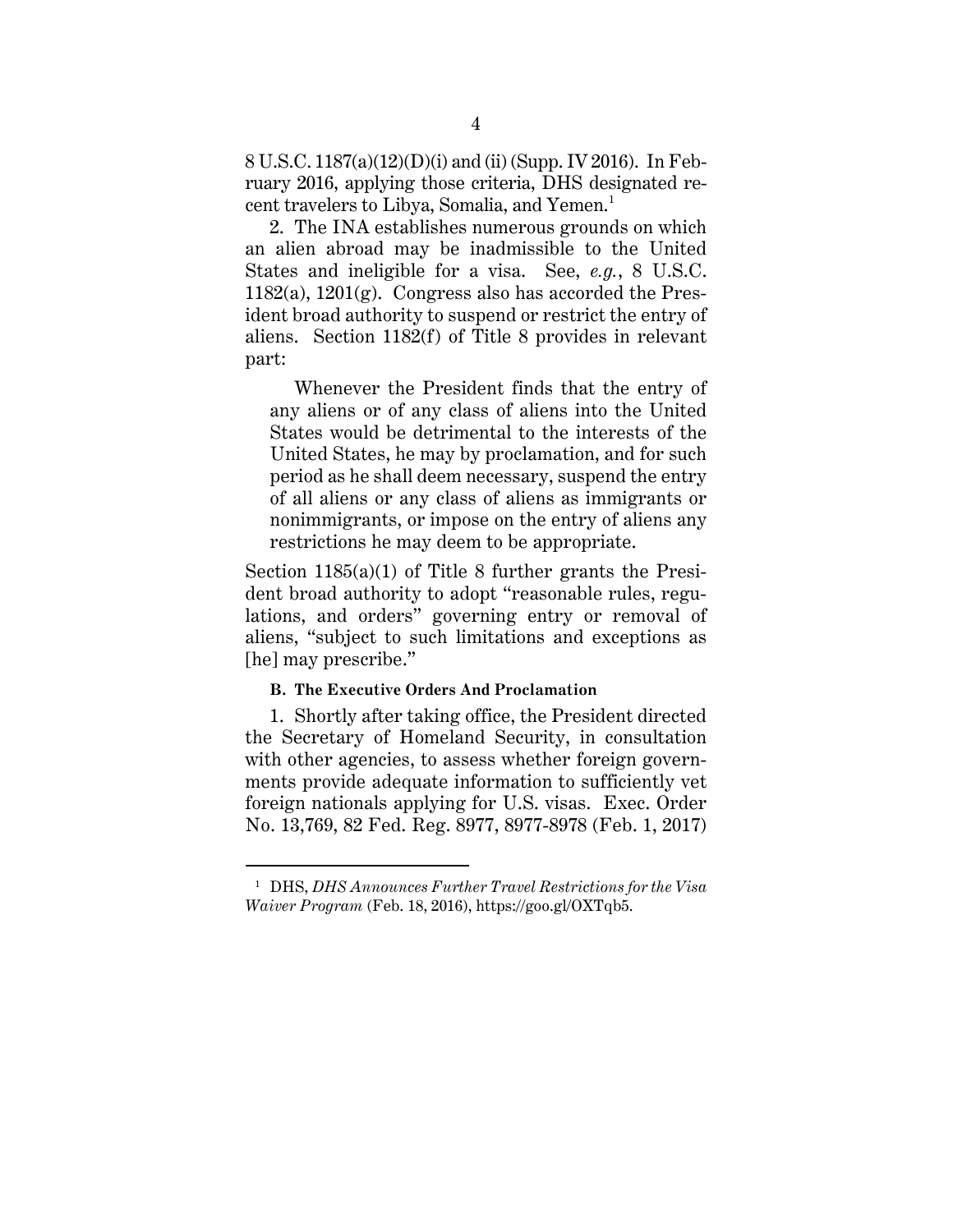(EO-1). Pending that review, EO-1 suspended for 90 days the entry of foreign nationals of the seven countries that Congress or the Executive had already recognized as posing heightened terrorism-related concerns in the context of the Visa Waiver Program, subject to case-by-case exceptions. *Id.* at 8978. A district court enjoined the entry suspension, and the Ninth Circuit declined to stay that injunction. *Washington* v. *Trump*, 847 F.3d 1151, 1164-1167 (2017) (per curiam).

2. Responding to the Ninth Circuit's decision, the President issued Executive Order No. 13,780, 82 Fed. Reg. 13,209 (Mar. 9, 2017) (EO-2) (Pet. App. 148a-172a), which again directed a worldwide review. Pet. App. 157a-158a. To diminish the risk that potentially dangerous individuals would enter without adequate vetting, and to reduce investigative burdens during the review, EO-2 temporarily suspended the entry (with exceptions) of foreign nationals from six of the countries previously covered by EO-1: Iran, Libya, Somalia, Sudan, Syria, and Yemen. *Id.* at 158a. EO-2 explained that those countries had been singled out by Congress or the Executive because each "is a state sponsor of terrorism, has been significantly compromised by terrorist organizations, or contains active conflict zones." *Id.* at 152a; see *id.* at 149a-150a.<sup>2</sup>

EO-2's temporary entry suspension was partially enjoined by two district courts, and the Fourth and Ninth Circuits upheld those injunctions in substantial part. *IRAP* v. *Trump*, 857 F.3d 554 (4th Cir. 2017) (en banc);

<sup>2</sup> EO-2 did not suspend entry from Iraq, noting "the close cooperative relationship" between the U.S. and Iraqi governments and that, since the issuance of EO-1, "the Iraqi government ha[d] expressly undertaken steps" to supply information necessary to help identify possible threats. Pet. App. 155a-156a.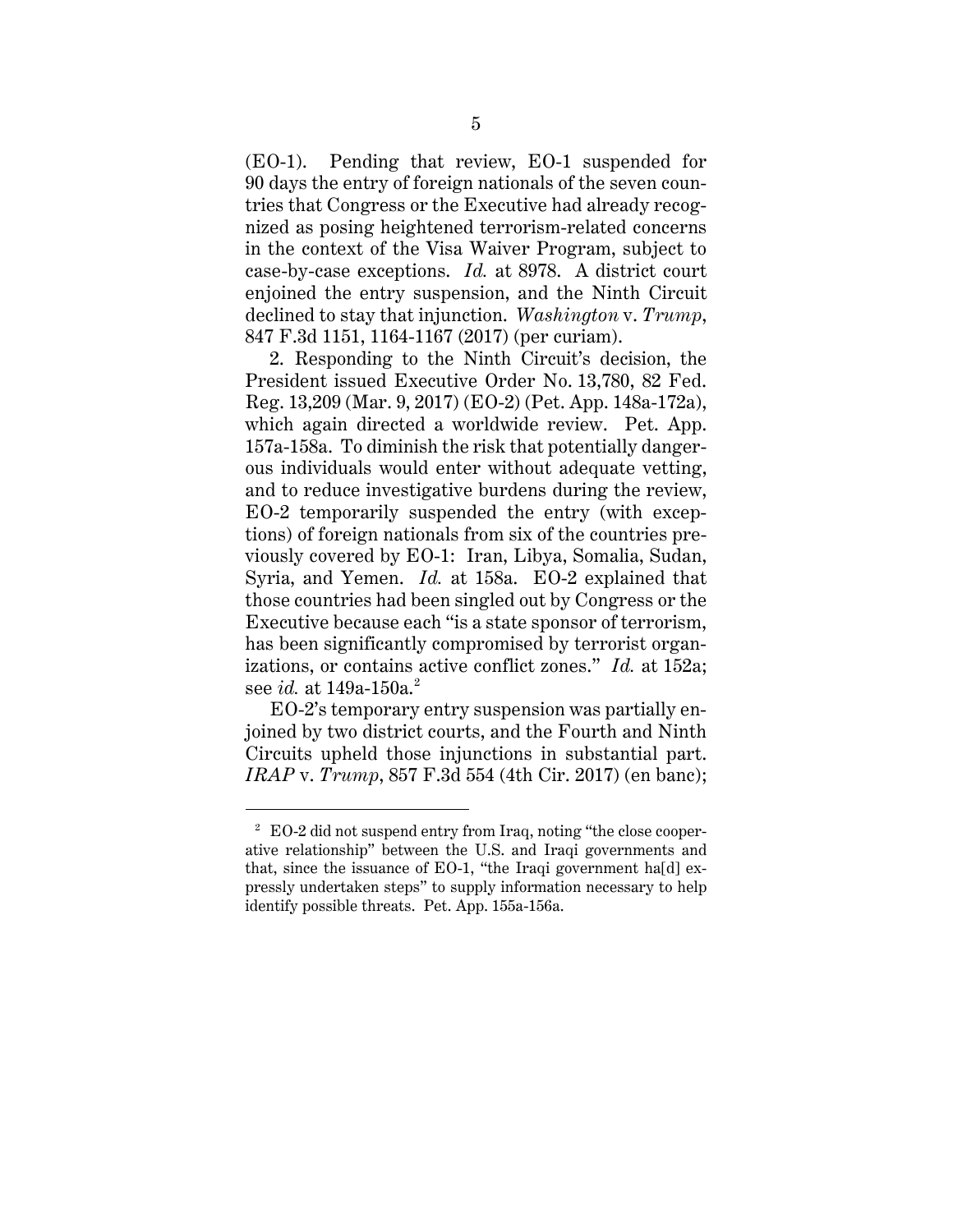*Hawaii* v. *Trump*, 859 F.3d 741 (9th Cir. 2017) (per curiam). This Court granted certiorari and stayed the injunctions pending review except for aliens with a "credible claim of a bona fide relationship with" a U.S. person or entity. *Trump* v. *IRAP*, 137 S. Ct. 2080, 2086, 2088- 2089 (2017) (per curiam). After EO-2's entry suspension expired, this Court vacated the lower courts' rulings as moot. *Trump* v. *IRAP*, 138 S. Ct. 353 (2017) (citing *United States* v. *Munsingwear, Inc.*, 340 U.S. 36, 39 (1950)); *Trump* v. *Hawaii*, 138 S. Ct. 377 (2017) (same). 3

3. a. DHS, in consultation with the State Department and the Office of the Director of National Intelligence, conducted the review EO-2 had directed. Pet. App. 124a (Proclamation  $\S$  1(c)). The agencies undertook "to identify whether, and if so what, additional information will be needed from each foreign country to adjudicate an application by a national of that country for a visa, admission, or other benefit under the INA \* \* \* in order to determine that the individual is not a security or public-safety threat." *Ibid.* The review examined "[i]nformation-sharing and identity-management protocols and practices of foreign governments," because it is those governments that "manage the identity and travel documents of their nationals and residents" and "control the circumstances under which they provide

<sup>3</sup> EO-1 and EO-2 also included provisions addressing the U.S. Refugee Admissions Program. 82 Fed. Reg. at 8979-8980; Pet. App. 165a-166a. When EO-2's refugee provision expired, the President issued an order generally resuming the Refugee Program, while noting that several Departments had announced ongoing efforts to improve refugee vetting and, in the interim, that they would temporarily suspend or deprioritize adjudicating certain categories of refugee applications. Exec. Order No. 13,815, 82 Fed. Reg. 50,055 (Oct. 27, 2017). The Departments' temporary policies were challenged in various courts but are not at issue here (and have since expired).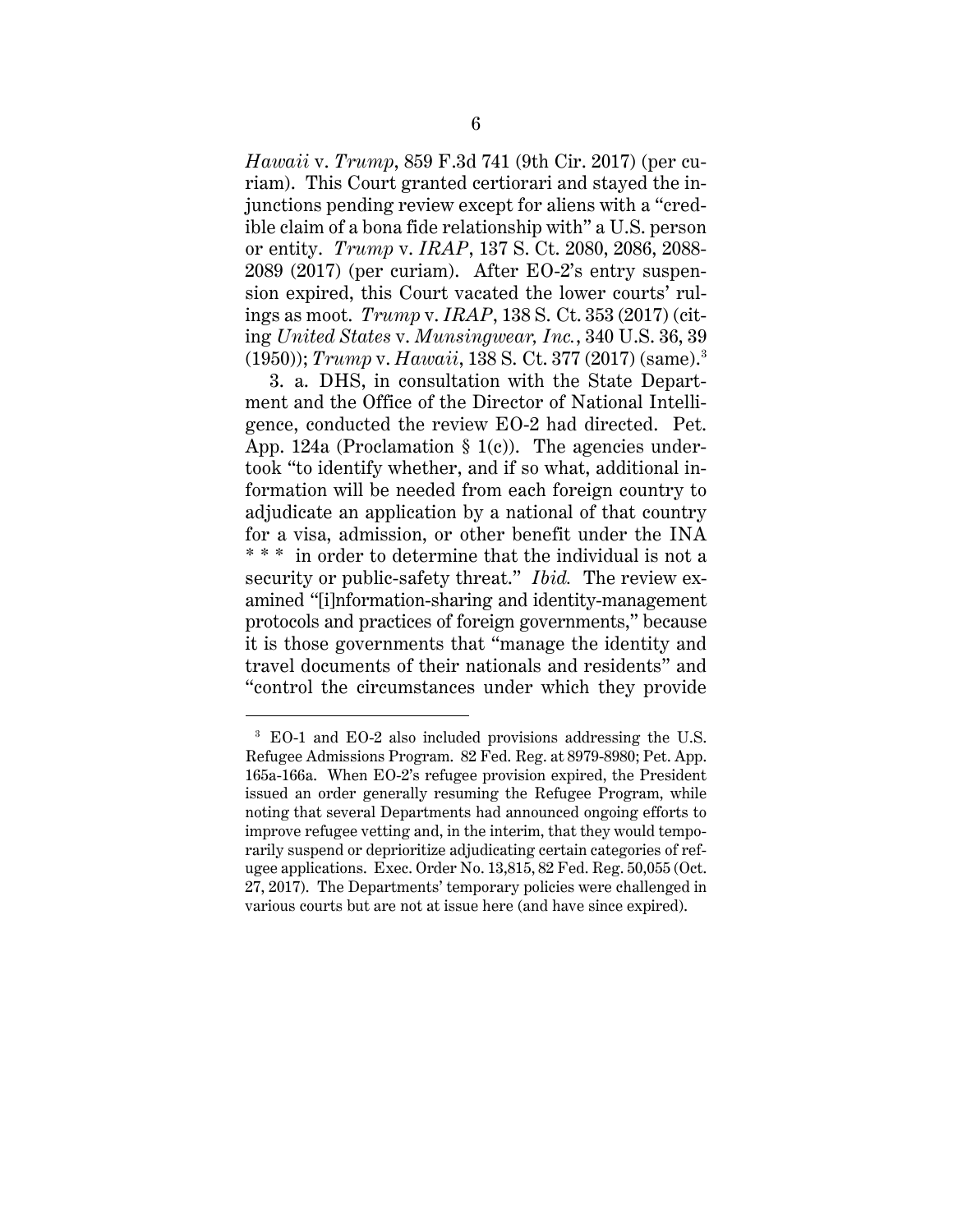\* \* \* information about known or suspected terrorists and criminal-history information." *Id.* at 123a (§ 1(b)).

The agencies developed a "baseline" for the information required from foreign governments, which incorporated three components:

(i) identity-management information, *i.e.*, "information needed to determine whether individuals seeking benefits under the immigration laws are who they claim to be," which includes "whether the country issues electronic passports embedded with data to enable confirmation of identity, reports lost and stolen passports to appropriate entities, and makes available upon request identity-related information not included in its passports";

(ii) national-security and public-safety information about whether a person seeking entry poses a risk, which includes "whether the country makes available \* \* \* known or suspected terrorist and criminal-history information upon request," "whether the country impedes the United States Government's receipt of information about passengers and crew traveling to the United States," and "whether the country provides passport and national-identity document exemplars"; and

(iii) a national-security and public-safety risk assessment, which includes "whether the country is a known or potential terrorist safe haven, whether it is a participant in the Visa Waiver Program \* \* \* that meets all of [the Program's] requirements, and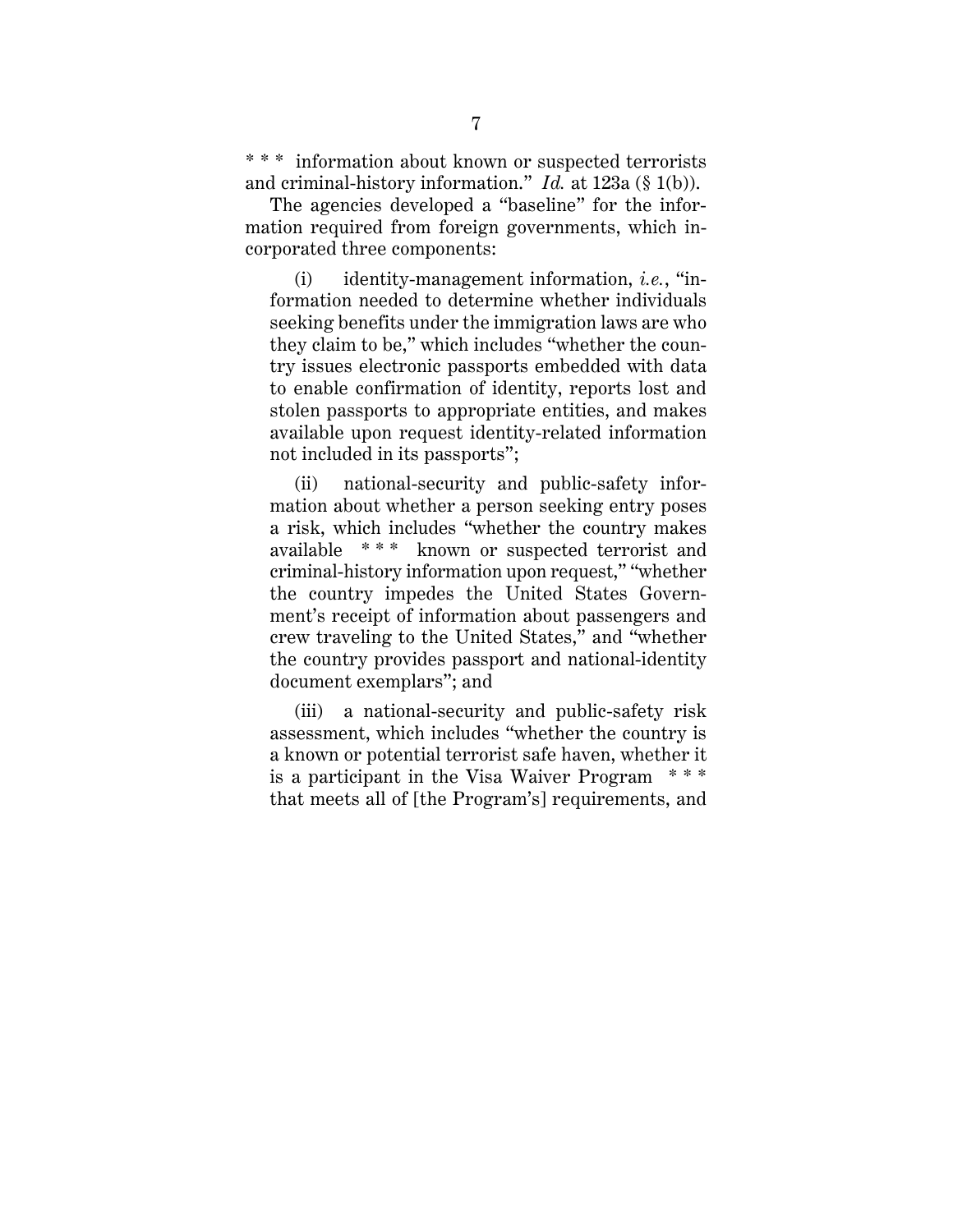whether it regularly fails to receive its nationals subject to final orders of removal from the United States."

#### Pet. App. 124a-125a (§ 1(c)).

DHS, in coordination with the State Department, collected and evaluated data regarding all foreign governments. Pet. App. 125a  $(\S 1(d))$ . Applying the baseline factors, DHS identified 16 countries as having "inadequate" information-sharing practices and risk factors, and another 31 countries as "at risk" of becoming "inadequate." *Id.* at 126a (§ 1(e)). The State Department then conducted a 50-day diplomatic engagement to encourage all foreign governments to improve their performance, yielding significant improvements from many countries. *Ibid.* (§ 1(f)). Multiple countries provided travel-document exemplars to combat fraud and/or agreed to share information on known or suspected terrorists. *Ibid.*

After completing the review, the Acting Secretary of Homeland Security identified seven countries that, even after diplomatic engagement, continue to have inadequate identity-management protocols or information-sharing practices, or other heightened risk factors: Chad, Iran, Libya, North Korea, Syria, Venezuela, and Yemen. Pet. App.  $126a-127a$  (§  $1(g)$  and (h)). She recommended that the President impose entry restrictions on certain nationals from those countries. *Ibid.* She also recommended entry restrictions for certain nationals of Somalia, because although Somalia generally satisfies the information-sharing component of the baseline standards, it has other heightened risk factors, including "identity-management deficiencies"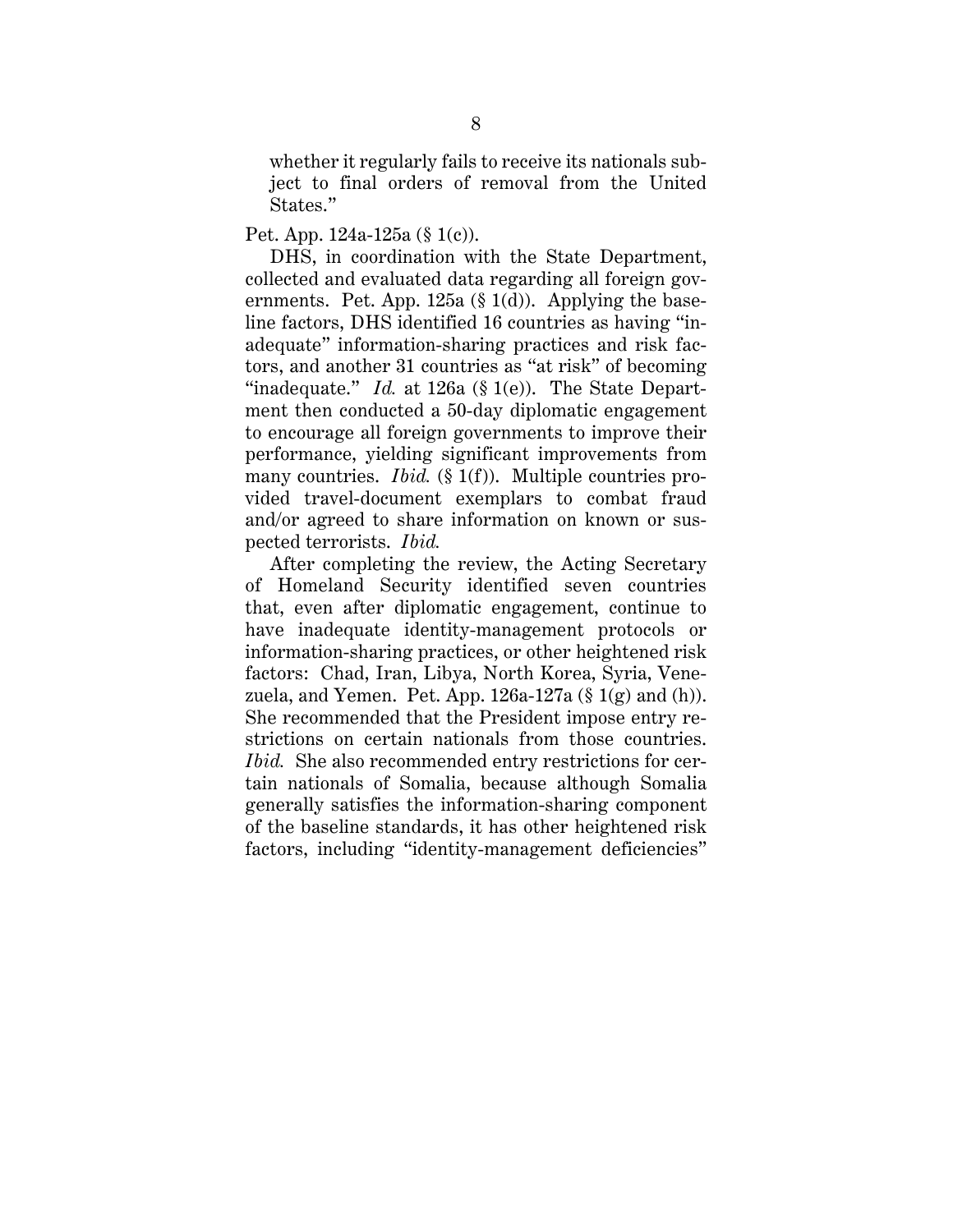and a "significant terrorist presence." *Id.* at 130a-131a  $(\S 1(i)).^4$ 

b. On September 24, 2017, after evaluating the Acting Secretary's recommendations in consultation with multiple Cabinet members and other officials, the President issued the Proclamation. Pet. App. 121a-148a; *id.* at 128a-129a (§ 1(h)(i)). Considering numerous factors including each country's "capacity, ability, and willingness to cooperate with our identity-management and information-sharing policies and each country's risk factors," as well as "foreign policy, national security, and counterterrorism goals"—the President found that entry of certain foreign nationals from the eight countries identified by the Acting Secretary "would be detrimental to the interests of the United States." *Id.* at 123a, 128a (Preamble, § 1(h)(i)).

Based on that finding and "in accordance with the [Acting Secretary's] recommendations," the President imposed tailored restrictions on those nationals' entry. Pet. App. 128a-130a (§ 1(h)(i)-(iii)). He determined that the restrictions are "necessary to prevent the entry of those foreign nationals about whom the United States Government lacks sufficient information to assess the risks they pose to the United States," and "to elicit improved identity-management and information-sharing protocols and practices from foreign governments." *Id.*  at 128a-129a (§ 1(h)(i))*.* He explained that these "country-

<sup>4</sup> The Acting Secretary assessed that Iraq does not meet the baseline, but she recommended not restricting entry of Iraqi nationals given the close cooperative relationship between the U.S. and Iraqi governments, the strong U.S. diplomatic presence in Iraq, the significant presence of U.S. forces there, and Iraq's commitment to combatting ISIS. Pet. App. 127a (§ 1(g)).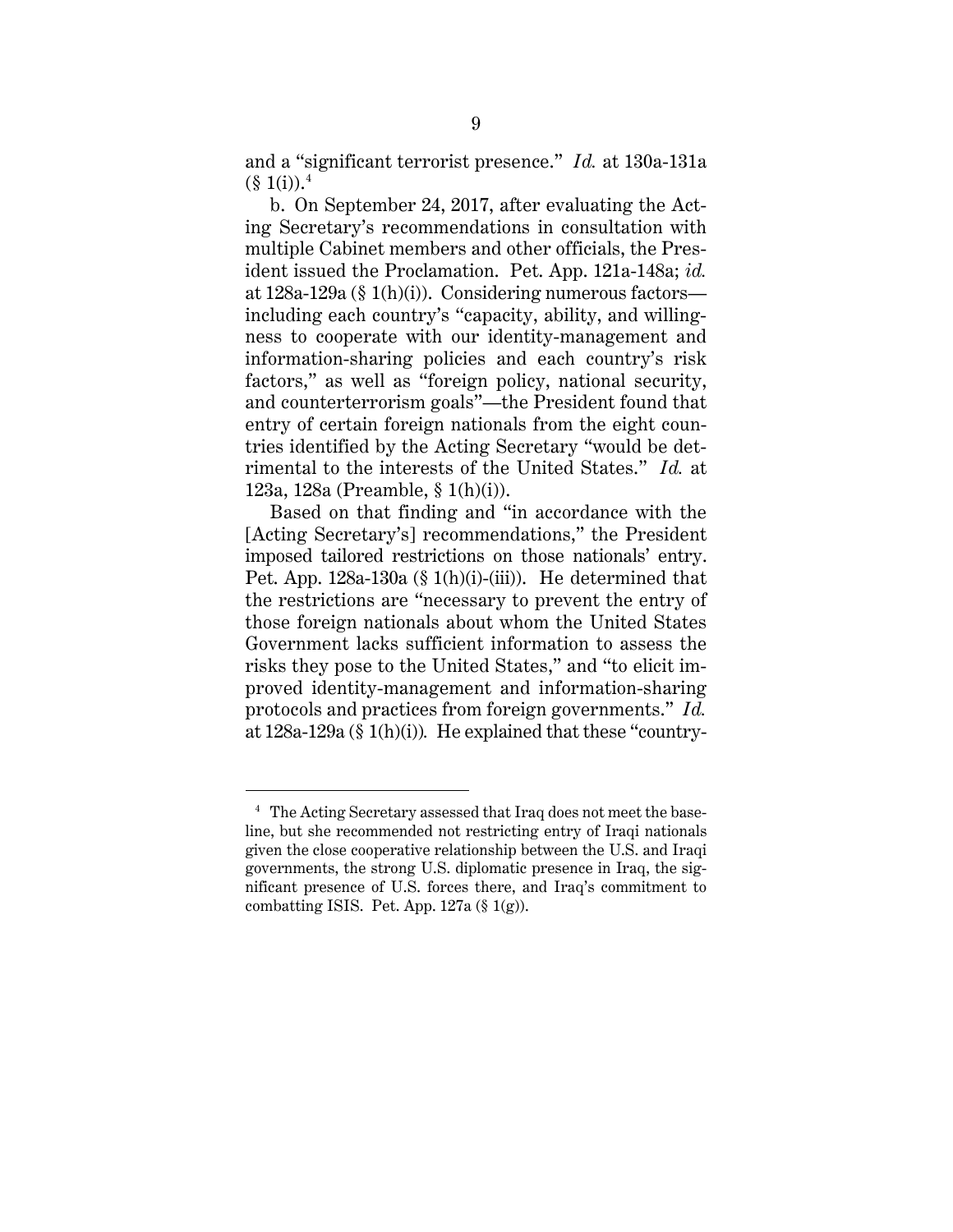specific restrictions" would be the "most likely to encourage cooperation given each country's distinct circumstances," while "protect[ing] the United States until such time as improvements occur." *Id.* at 128a (§ 1(h)(i)).

For countries that refuse to cooperate regularly with the United States (Iran, North Korea, and Syria), the Proclamation largely suspends entry of all nationals, except for Iranians seeking nonimmigrant student (F and M) and exchange-visitor (J) visas. Pet. App. 132a-134a (§ 2(b)(ii), (d)(ii), and (e)(ii)). For countries that are valuable counter-terrorism partners but have deficiencies (Chad, Libya, and Yemen), the Proclamation suspends entry only of nationals seeking immigrant visas and nonimmigrant business, tourist, and business/ tourist visas. *Id.* at  $131a-135a$  (§  $2(a)(ii)$ ,  $(c)(ii)$ , and  $(g)(ii)$ . For Somalia, the Proclamation suspends entry of nationals seeking immigrant visas and requires additional scrutiny of nationals seeking nonimmigrant visas, in light of the "special concerns that distinguish it from other countries." *Id.* at 135a-137a (§ 2(h)(i) and (ii)). For Venezuela, which refuses to cooperate in information sharing but for which alternative means are available to identify its nationals, the Proclamation suspends entry only of government officials "involved in screening and vetting procedures" and "their immediate family members" on nonimmigrant business or tourist visas. *Id.* at 134a-135a (§ 2(f)(i) and (ii)).

The Proclamation provides for exceptions and caseby-case waivers when a foreign national demonstrates undue hardship and that his entry would not pose a threat to the national security or public safety and would be in the national interest. Pet. App. 138a-139a  $(\S 3(c)(i)(A)-C)$ . It also requires the agencies to assess on an ongoing basis whether entry restrictions should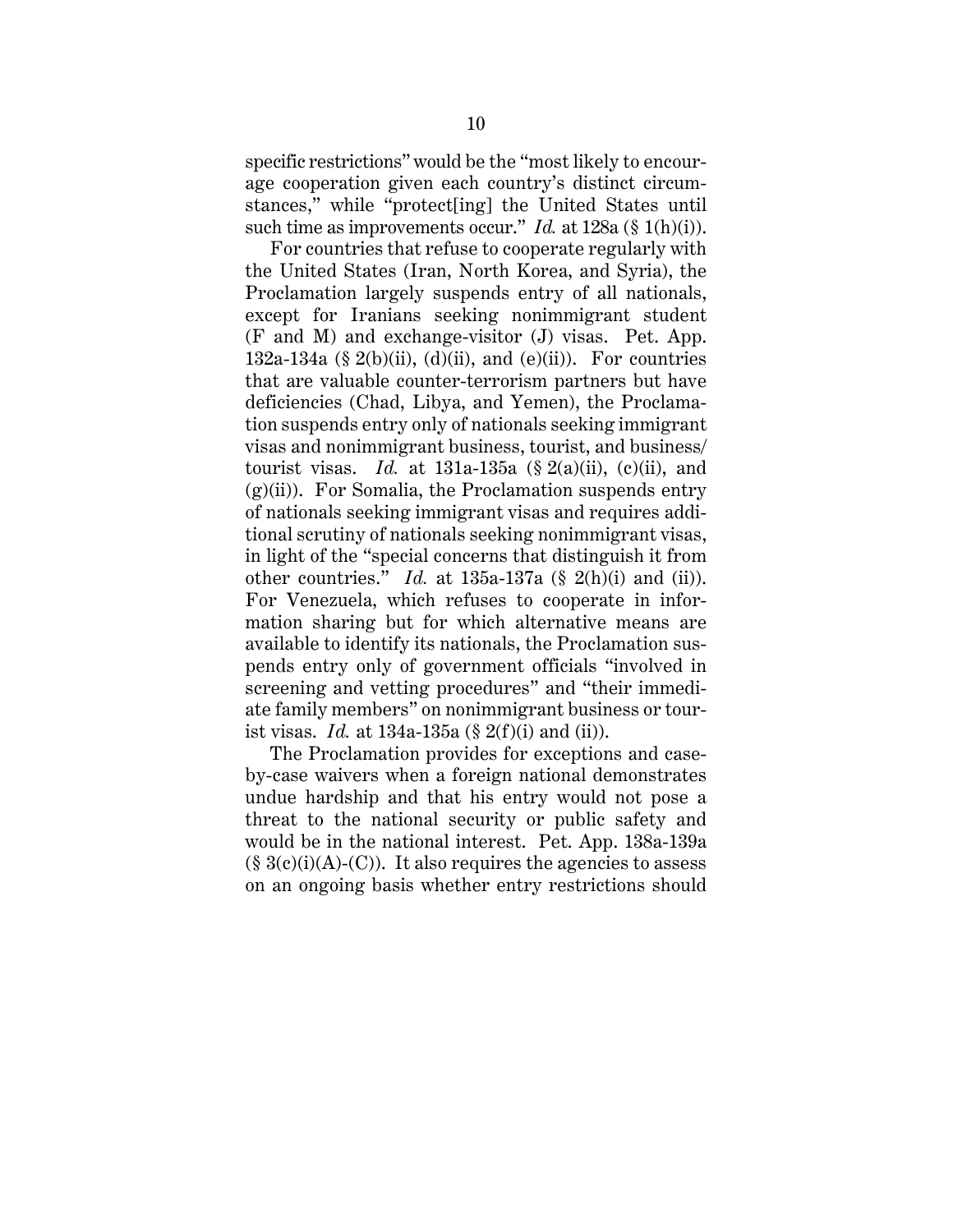be continued, modified, terminated, or supplemented, and to report to the President every 180 days. *Id.* at 142a-144a (§ 4).

#### **C. Procedural History**

Respondents are the State of Hawaii, three individuals (Dr. Ismail Elshikh, John Doe #1, and John Doe #2), and the Muslim Association of Hawaii, Inc. (Association). Pet. App. 72a. As relevant here, they filed suit in the District of Hawaii challenging the Proclamation's entry restrictions (except for nationals of North Korea and Venezuela) under the INA and the Establishment Clause. *Id.* at 76a n.8, 78a n.10. The individual respondents are U.S. citizens or lawful permanent residents who have relatives from Syria, Yemen, and Iran seeking immigrant or nonimmigrant visas. *Id.* at 82a-85a. The Association is a nonprofit organization that, among other things, operates mosques in Hawaii. *Id.* at 85a-86a*.*

1. The district court granted a worldwide TRO barring enforcement of the Proclamation's entry suspensions (except as to nationals of Venezuela and North Korea) and denied a stay. Pet. App. 70a-106a. The court held that the Proclamation violates the INA and "decline[d] to reach" respondents' other claims. *Id.* at 92a. The government did not oppose conversion of the TRO into a preliminary injunction. *Id.* at 68a-69a.

2. a. The government appealed and sought a stay. The court of appeals denied a stay except as to "foreign nationals who [do not] have a credible claim of a bona fide relationship with a person or entity in the United States." Pet. App. 66a (quoting *IRAP*, 137 S. Ct. at 2088). This Court then stayed the injunction in full pending the government's appeal and proceedings in this Court. *Hawaii*, 138 S. Ct. 542. The government thereafter put the Proclamation into full effect.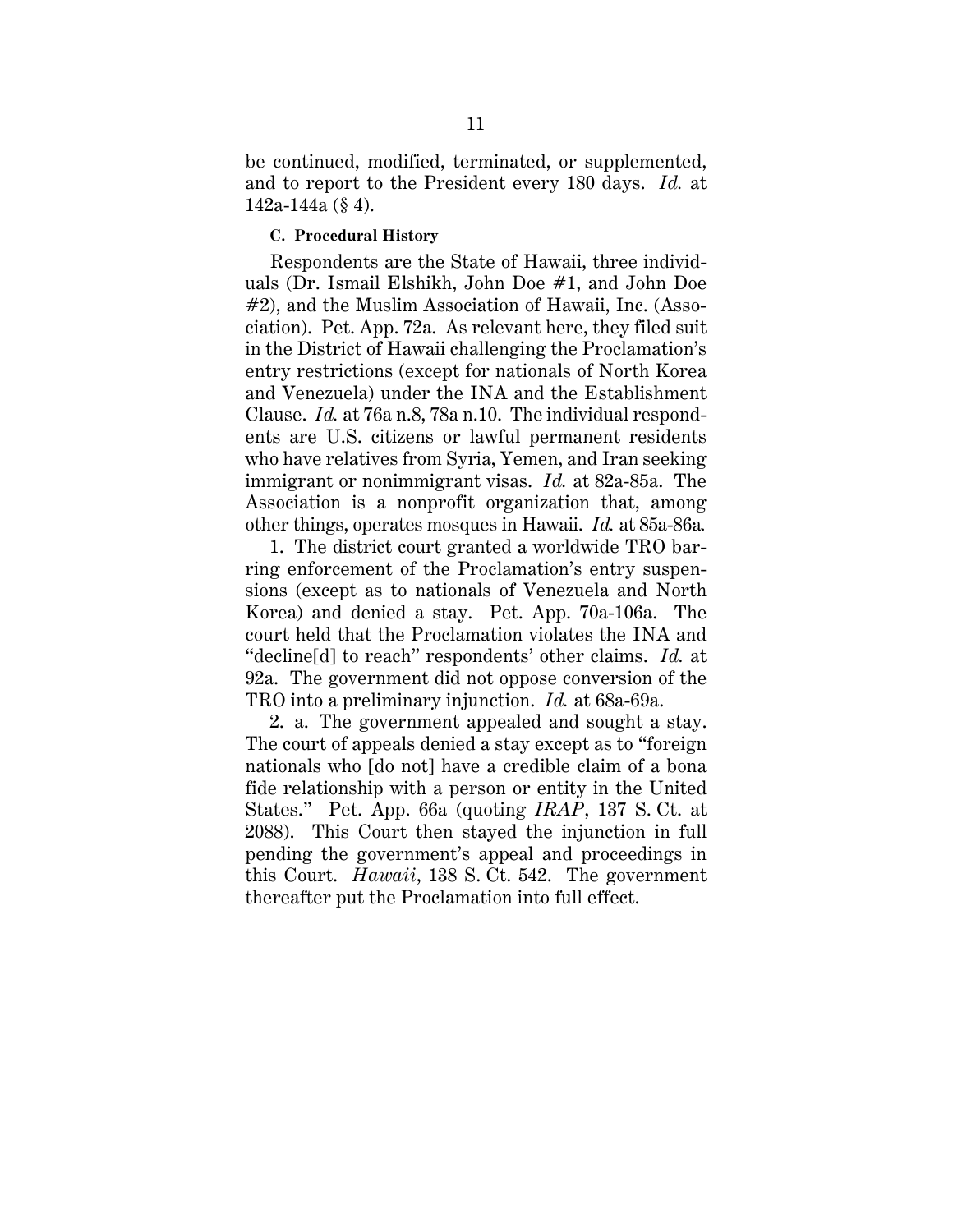b. The court of appeals affirmed the injunction based on the INA, except as to aliens without a credible claim of a bona fide relationship with a person or entity in the United States. Pet. App. 1a-65a. The court declined to reach respondents' Establishment Clause claims. *Id.* at 64a-65a.

The court of appeals first held that respondents' statutory challenge to the Proclamation is justiciable. Pet. App. 14a-24a. It found that respondents' claims are ripe and are not precluded by the doctrine of consular nonreviewability. *Id.* at 14a-18a. The court further determined that respondents may seek review under the Administrative Procedure Act (APA), 5 U.S.C. 701 *et seq.*, or alternatively in an equitable action, Pet. App. 19a-24a.

On the merits, the court of appeals held that respondents are likely to succeed on their statutory claims. Pet. App. 24a-56a. The court held that the Proclamation exceeds the President's authority under 8 U.S.C. 1182(f) and 1185(a)(1), reasoning that it fails to make an adequate finding that entry of the excluded aliens "would be detrimental to the interests of the United States." Pet. App. 43a (quoting 8 U.S.C. 1182(f)); see *id.* at 34a-48a. The court further held that the Proclamation exceeds limitations the court discerned in Section 1182(f), because it imposes indefinite entry restrictions, pursues objectives addressed in part by other INA provisions, and does not respond to an "exigenc[y]." *Id.* at 26a-42a. The court also held that the Proclamation violates 8 U.S.C. 1152(a)(1)(A), which bars "discriminat[ing]" or granting a "preference or priority" in the "issuance of an immigrant visa because of" an alien's "nationality." Pet. App. 48a-53a. The court acknowledged that Presidents Carter and Reagan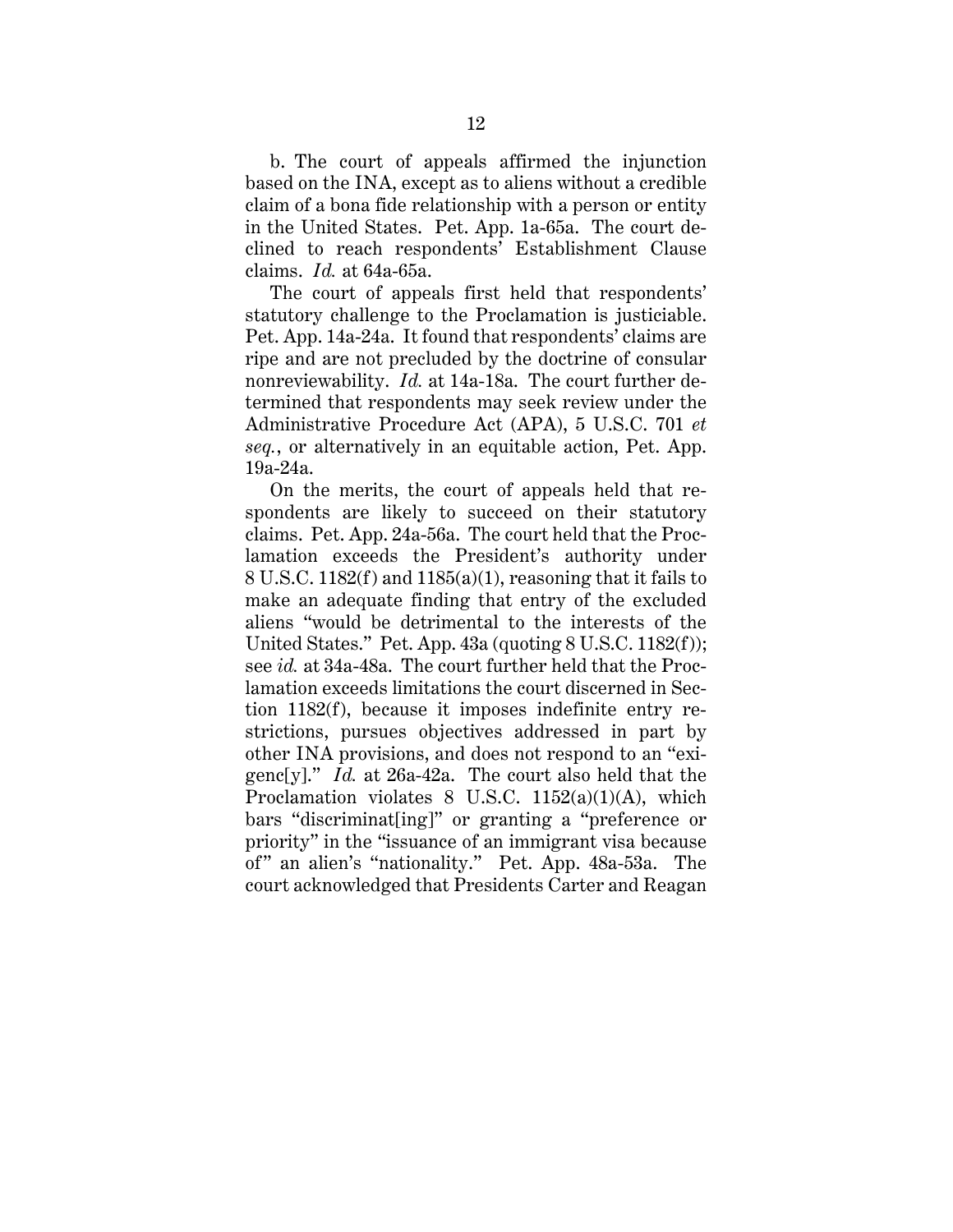had suspended entry of nationals of Iran and Cuba, respectively, but it dismissed those actions as "outliers." *Id.* at 53a.

The court of appeals determined that respondents would suffer irreparable harm without an injunction. Pet. App. 56a-58a. The court largely affirmed the injunction's worldwide scope, excluding only "foreign national[s] who lack[] any connection to this country." *Id.* at 63a (citation omitted).

### **D. Related Litigation**

The Proclamation was also challenged in other courts. A district court in Maryland entered a global preliminary injunction of the Proclamation's entry suspensions, except for nationals of Venezuela and North Korea as well as persons without "a credible claim of a bona fide relationship with a person or entity in the United States." *IRAP* v. *Trump*, 265 F. Supp. 3d 570, 633 (2017). The *IRAP* district court rejected arguments based on Section 1182(f) virtually identical to the ones the Ninth Circuit accepted, *id.* at 609-616, but held that the Proclamation violates Section 1152(a)(1)(A), *id.* at 605- 609, and also the Establishment Clause, *id.* at 616-629. The government appealed and sought a stay, but the Fourth Circuit did not act on the government's stay motion. The government accordingly sought a stay from this Court, which stayed the *IRAP* injunction pending appeal and proceedings in this Court. *Trump* v. *IRAP*, 138 S. Ct. 542 (2017).

The Fourth Circuit, sitting en banc sua sponte, affirmed the preliminary injunction, concluding that the plaintiffs' constitutional claims are justiciable and that the Proclamation violates the Establishment Clause. *IRAP* v. *Trump*, No. 17-2231, 2018 WL 894413 (Feb. 15,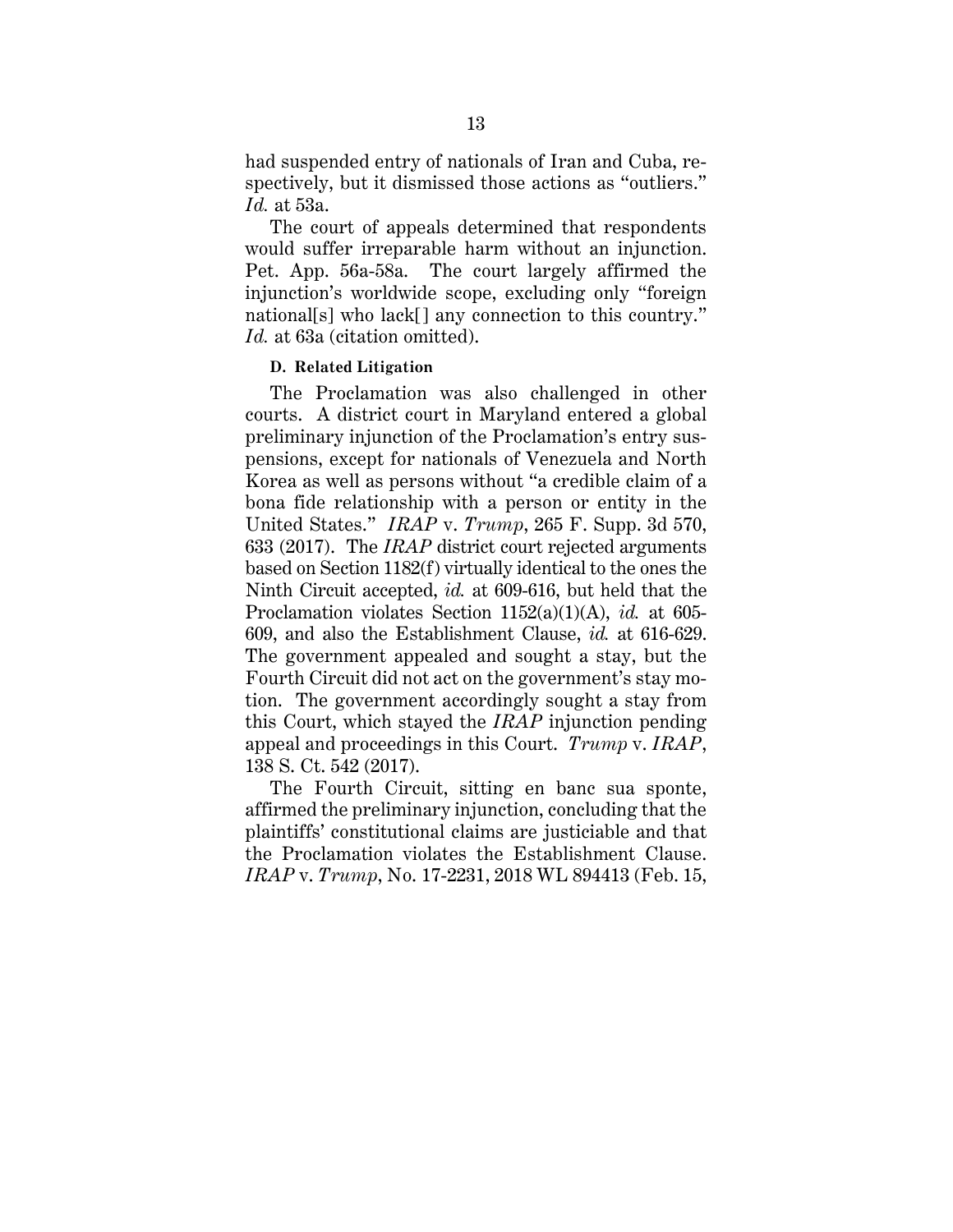2018), slip op. 27-61. Four separate concurring opinions, none of which garnered a majority, reached varying distinct conclusions on the plaintiffs' statutory claims. *Id.* at 62-220. Judge Traxler dissented, explaining that, although he had voted to affirm an injunction of EO-2, the Proclamation "has sufficiently addressed [his] concerns" in light of the "investigation and analysis" of the multi-agency review process, the "consultation \* \* \* between the President and his advisors," and "the logical conclusions and rationale for the Proclamation." *Id.* at 271-273. Judges Niemeyer, Agee, and Shedd also dissented on both justiciability and the merits. *Id.* at 221-270 (Niemeyer, J.); *id.* at 274-285 (Agee, J.).

### **SUMMARY OF ARGUMENT**

The court of appeals barred implementation of a formal national-security and foreign-relations directive of the President, acting at the height of his power and after consulting with multiple Cabinet-level officials. The court's ruling contradicts fundamental principles of judicial review, statutory and constitutional interpretation, and equitable relief; it also departs from decades of historical practice and improperly limits the Executive's authority to protect the Nation and its borders.

I. Respondents' statutory claims are foreclosed by the general rule that courts may not review the political branches' decisions to exclude aliens abroad. Congress has never authorized judicial review of claims like respondents', and the text, structure, and history of the INA show Congress understood and intended that such review is unavailable. Respondents cannot bypass that barrier by invoking the APA or equitable remedies. This Court has engaged in limited review of constitutional claims only where a U.S. citizen contended that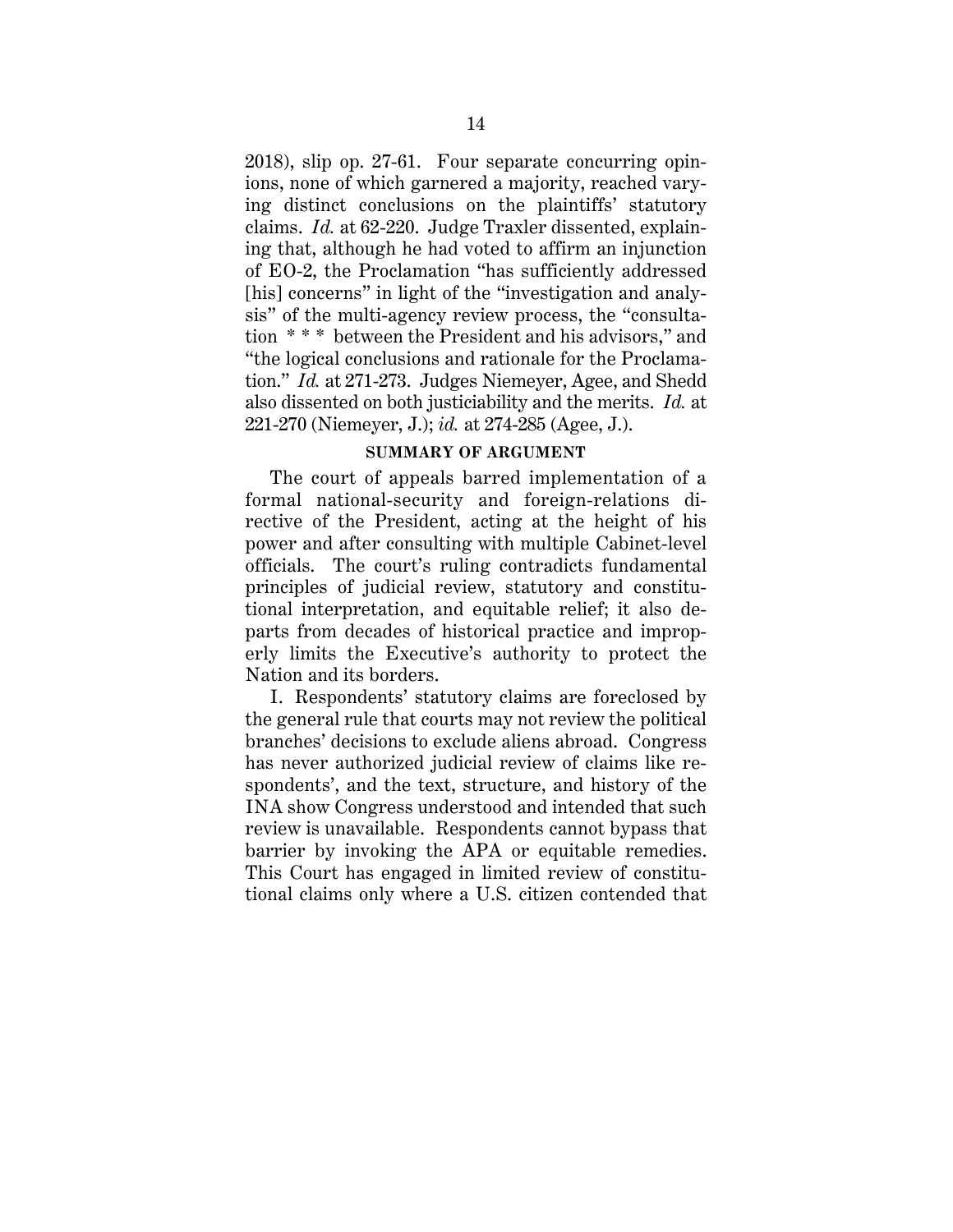exclusion of an alien violated the citizen's own constitutional rights. But the Proclamation applies only to aliens abroad, who have no constitutional rights regarding entry, and respondents' claimed injuries here, which flow indirectly from the exclusion of third parties abroad, do not stem from any violation of respondents' *own* constitutional rights.

II. The Proclamation is a valid exercise of the President's broad authority under the INA. Congress has granted the President sweeping power to suspend or restrict entry of aliens abroad. 8 U.S.C. 1182(f), 1185(a)(1). The President lawfully exercised that power based on his express findings—following a worldwide, multi-agency review—that entry of the covered aliens would be detrimental to the national interest in light of their governments' inadequate information-sharing practices or other risk factors. The President imposed restrictions that he determined are best suited to induce improved cooperation by foreign governments and to protect this Nation in the interim.

The court of appeals improperly invalidated the President's judgment based on its erroneous views that the INA requires the President to articulate publicly an even more detailed justification, and further that the President's authority to suspend entry must be used only for a limited time and during circumstances the court considered "exigent." Those views cannot be squared with the INA's text, its context, or longstanding historical practice. The court impermissibly substituted its own determinations for the President's judgment on matters Congress and the Constitution have entrusted to the Executive.

The court of appeals further erred in holding that the Proclamation violates 8 U.S.C. 1152(a)(1)(A)'s bar on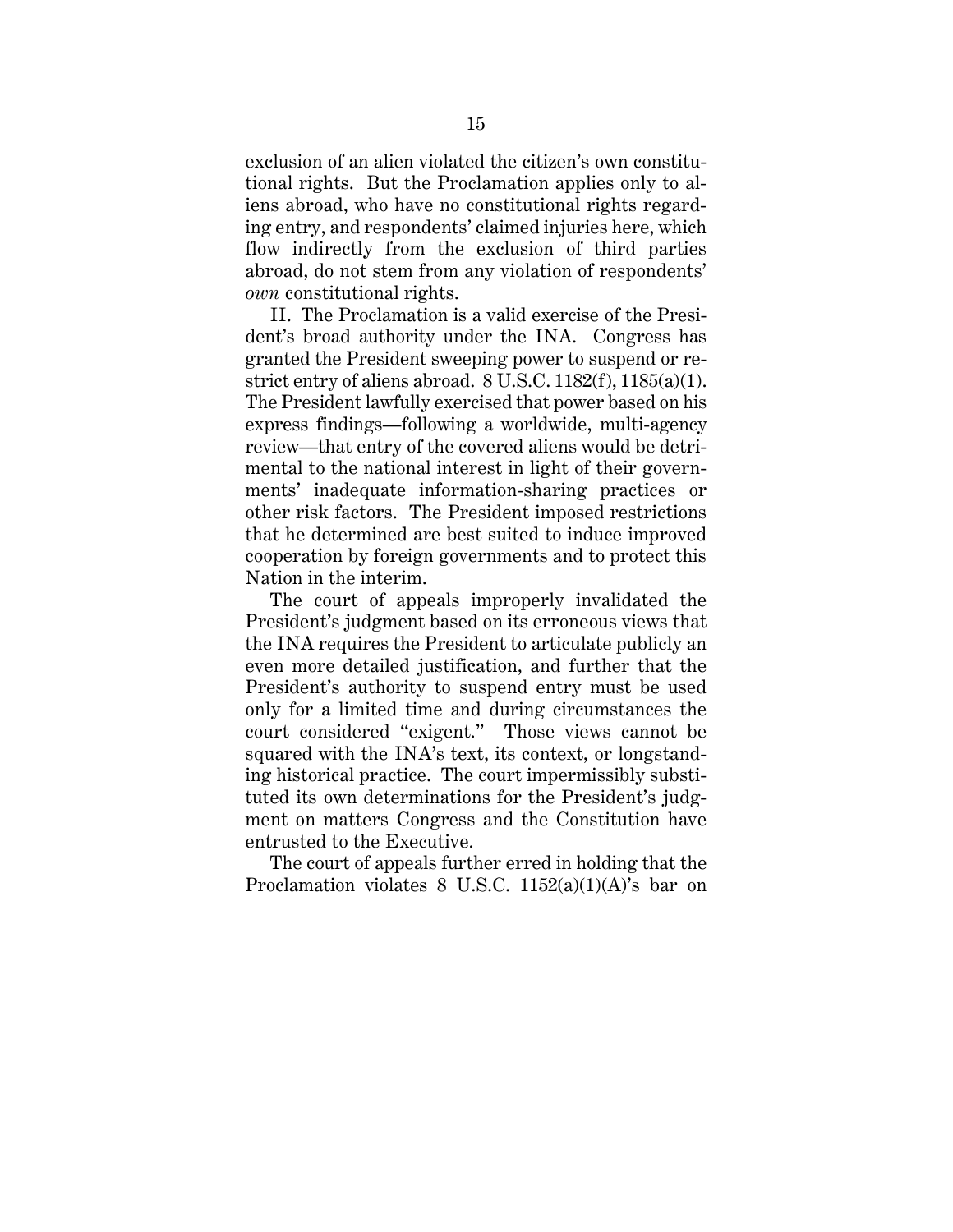nationality-based discrimination in the issuance of immigrant visas. Section  $1152(a)(1)(A)$  does not mention the process for obtaining entry as opposed to seeking a visa, and it does not compel issuance of visas to aliens who are ineligible to receive them under some other provision of the INA, including  $8$  U.S.C. 1182(f) or 1185(a)(1) through a presidential order suspending entry for nationalsecurity and foreign-policy reasons. The court's novel construction of Section  $1152(a)(1)(A)$  would have rendered unlawful past actions by Presidents Carter and Reagan, and would raise grave constitutional questions by constraining the ability of this and future Presidents to discharge their duties.

III. The Proclamation also does not violate the Establishment Clause. Respondents' claim is governed by, and fails under, *Kleindienst* v. *Mandel*, 408 U.S. 753 (1972), which requires upholding the Proclamation because it rests on a "facially legitimate and bona fide reason." *Id.* at 770. The Proclamation's tailored restrictions are expressly based on the President's nationalsecurity and foreign-policy judgments informed by the worldwide review of multiple agency heads whose motives have never been questioned. The Proclamation further sets forth a detailed factual basis for those determinations. *Mandel*'s rational-basis standard precludes "look[ing] behind" the President's judgments. *Ibid.*

Respondents' claim would fail even under domestic Establishment Clause precedent. The Proclamation's "'text, legislative history, and implementation'" all confirm that its "official objective" is religion-neutral. *McCreary County* v. *ACLU of Ky.*, 545 U.S. 844, 862 (2005) (citation omitted). The multi-agency review that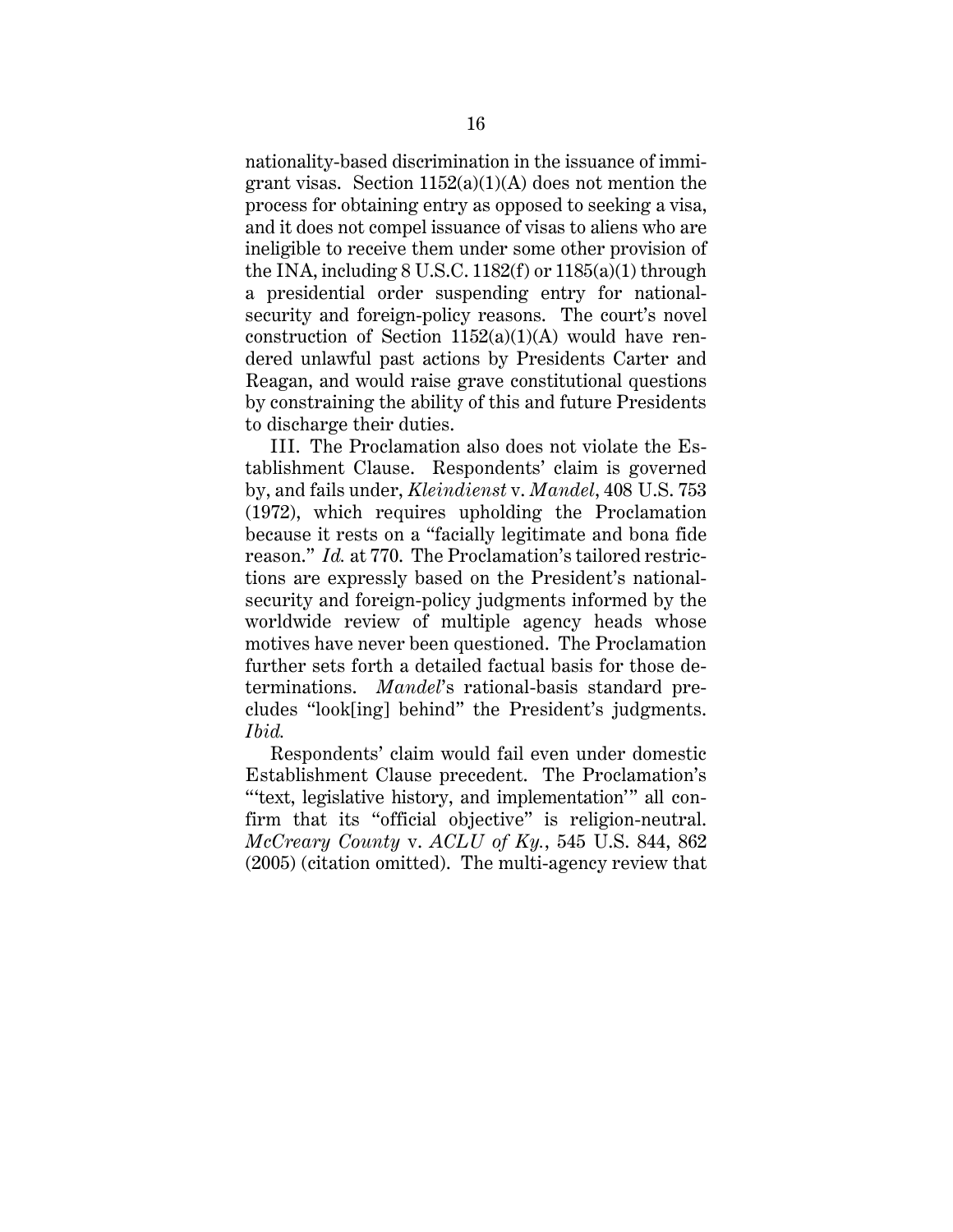produced the Proclamation and its tailored entry restrictions dispel any contention that it is infused with religious animus. The Fourth Circuit in *IRAP* v. *Trump*, No. 17-2231, 2018 WL 894413 (Feb. 15, 2018) (en banc), imputed an improper religious motive to the Proclamation by focusing on EO-2 and relying on other extrinsic material. Slip op. 40-53. This Court's precedent prohibits such "judicial psychoanalysis of a drafter's heart of hearts." *McCreary*, 545 U.S. at 862.

IV. The court of appeals compounded its error by affirming global injunctive relief. Article III and principles of equity require confining injunctive relief to only what is necessary to redress cognizable injuries to the parties before the court. Even if respondents had shown such injury, it could be fully redressed by relief limited to enjoining application of the Proclamation to the specific aliens whose denial of entry harms respondents.

#### **ARGUMENT**

# **I. RESPONDENTS' CHALLENGE TO THE PROCLAMATION IS NOT JUSTICIABLE**

It is a fundamental separation-of-powers principle, long recognized by this Court and Congress in the INA, that the political branches' decisions to exclude aliens abroad generally are not judicially reviewable. That principle bars any review of respondents' statutory claims. Respondents have also invoked the Establishment Clause, but they assert no cognizable violation of their *own* rights under that Clause.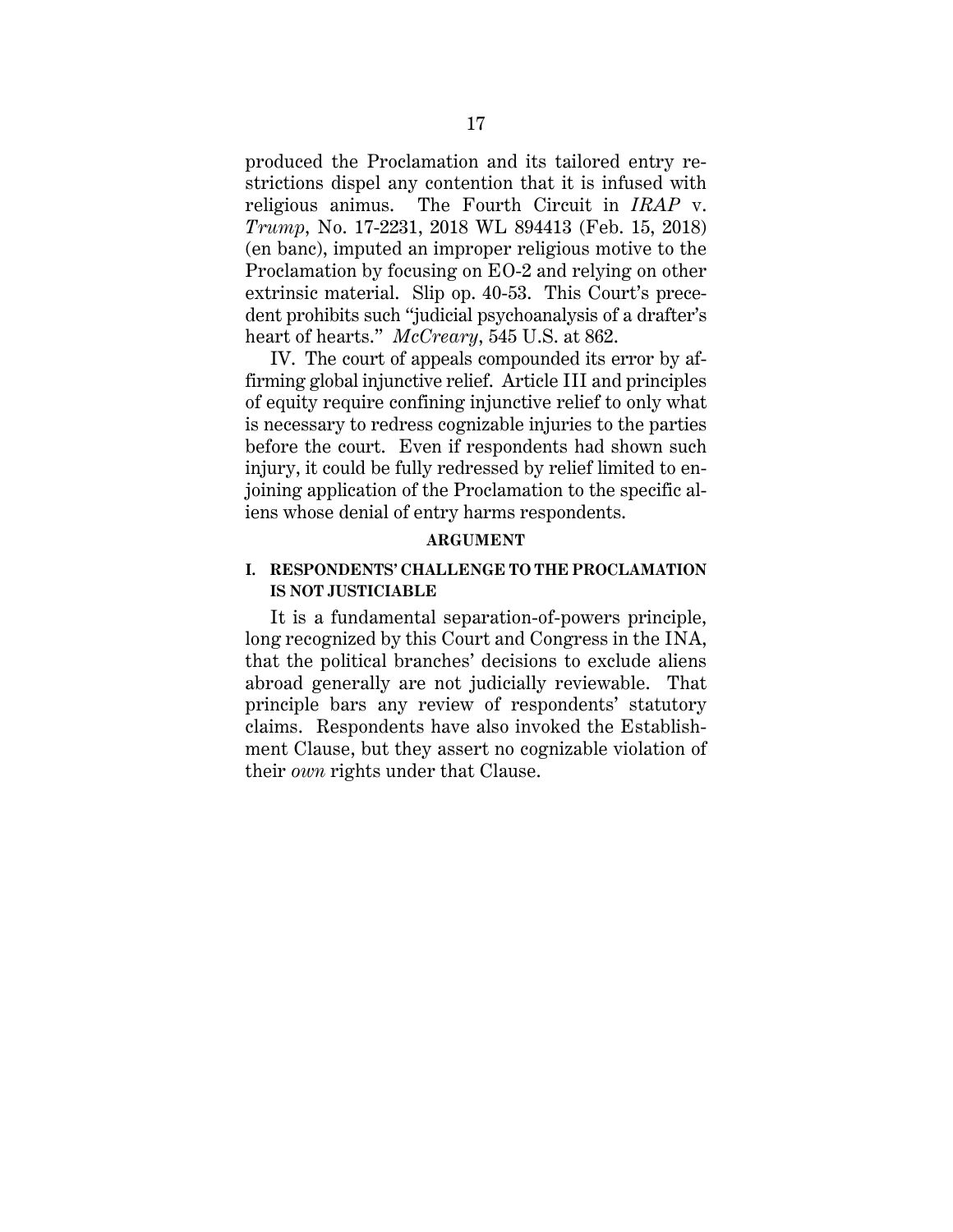#### **A. Respondents' Statutory Claims Are Not Justiciable**

# *1. Congress has not authorized review of respondents' statutory claims*

a. This Court "ha[s] long recognized the power to \* \* \* exclude aliens as a fundamental sovereign attribute exercised by the Government's political departments largely immune from judicial control." *Fiallo* v. *Bell*, 430 U.S. 787, 792 (1977) (quoting *Shaughnessy* v. *United States ex rel. Mezei*, 345 U.S. 206, 210 (1953)). Because "any policy toward aliens is vitally and intricately interwoven with contemporaneous policies in regard to the conduct of foreign relations [and] the war power," "[s]uch matters are so exclusively entrusted to the political branches of government as to be largely immune from judicial inquiry or interference." *Harisiades* v. *Shaughnessy*, 342 U.S. 580, 588-589 (1952) (Jackson, J.). This Court has accordingly held that "[t]he conditions of entry for every alien, the particular classes of aliens that shall be denied entry altogether, the basis for determining such classification, the right to terminate hospitality to aliens, [and] the grounds on which such determination shall be based" are "wholly outside the power of this Court to control." *Fiallo*, 430 U.S. at 796 (citation omitted).

Of course, Congress generally "may, if it sees fit, \* \* \* authorize the courts to" review decisions to exclude aliens. *Nishimura Ekiu* v. *United States*, 142 U.S. 651, 660 (1892) (citation omitted). Absent such affirmative authorization, however, judicial review of the exclusion of aliens outside the United States is unavailable. "Whatever the rule may be concerning deportation of persons who have gained entry into the United States," this Court has explained, "it is not within the province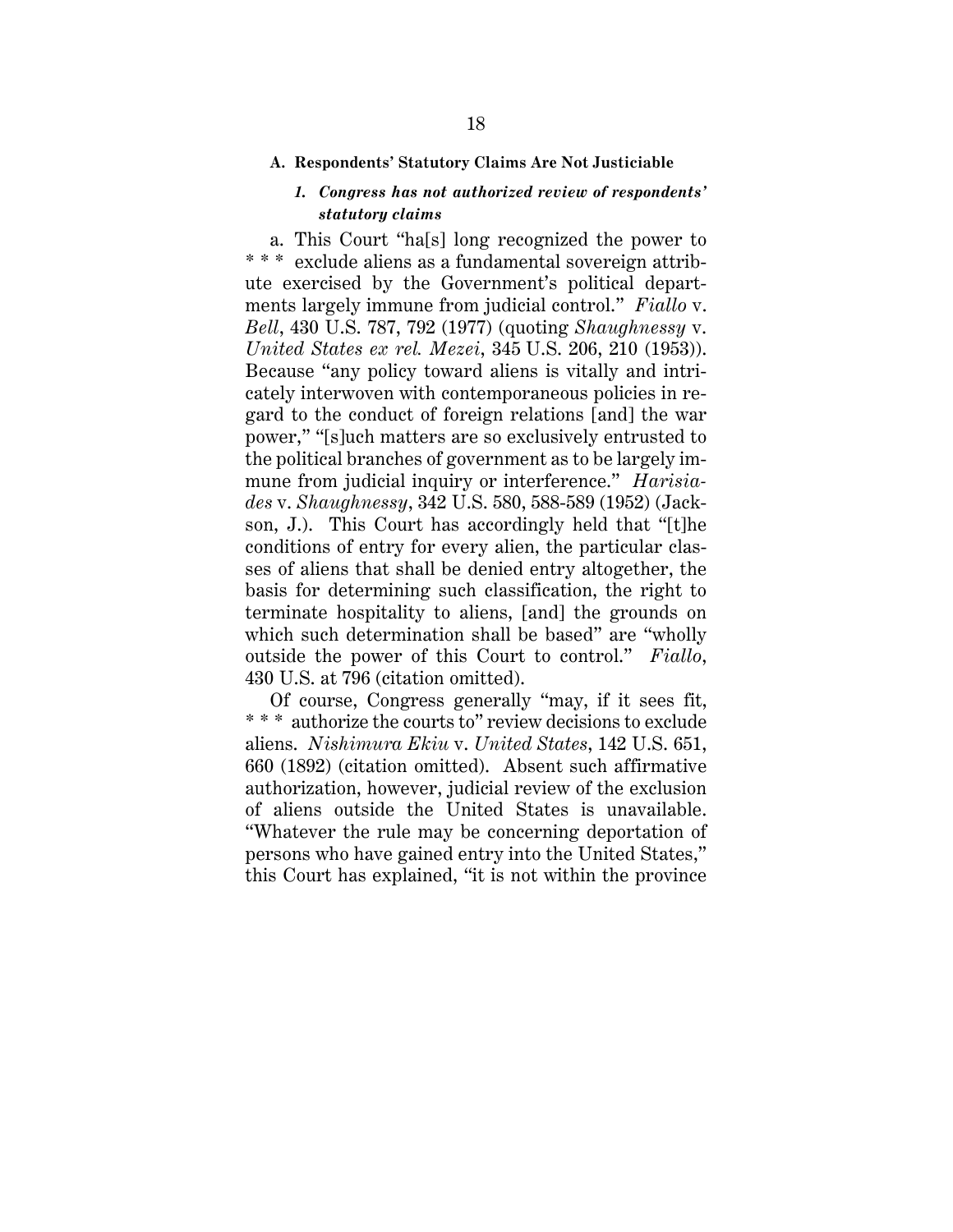of any court, unless expressly authorized by law, to review the determination of the political branch of the Government to exclude a given alien." *United States ex rel. Knauff* v. *Shaughnessy*, 338 U.S. 537, 543 (1950); see *id.* at 542-547 (Attorney General's decision to exclude alien wife of U.S. citizen "for security reasons" was "final and conclusive"); see also *Saavedra Bruno* v. *Albright*, 197 F.3d 1153, 1159 (D.C. Cir. 1999) (denial of visa to an alien abroad "is not subject to judicial review \* \* \* unless Congress says otherwise"); *IRAP* v. *Trump*, No. 17-2231, 2018 WL 894413 (4th Cir. Feb. 15, 2018) (*IRAP*) (en banc), slip op. 236-239 (Niemeyer, J., dissenting).

Courts have referred to this principle as "the doctrine of consular nonreviewability," *Saavedra Bruno*, 197 F.3d at 1159, but that shorthand label merely reflects the context in which the principle most often arises: challenges to visa-denial decisions by consular officers. The principle underlying that doctrine applies regardless of how the Executive decides to deny entry to an alien abroad.

b. That longstanding principle is now embodied in the INA. In 8 U.S.C. 1252, Congress established a comprehensive statutory framework for judicial review of decisions concerning aliens' ability to enter or remain in the United States, including aliens who lack a visa or are found inadmissible. But that review is available only to aliens who are physically present in the United States. Neither Section 1252 nor any other provision of the INA provides for judicial review of the denial of a visa or entry to an alien abroad, or of a determination that such an alien is inadmissible. Indeed, Congress has expressly rejected a cause of action to seek judicial review of visa denials—even by the alien affected, much less by third parties like respondents. *E.g.*, 6 U.S.C.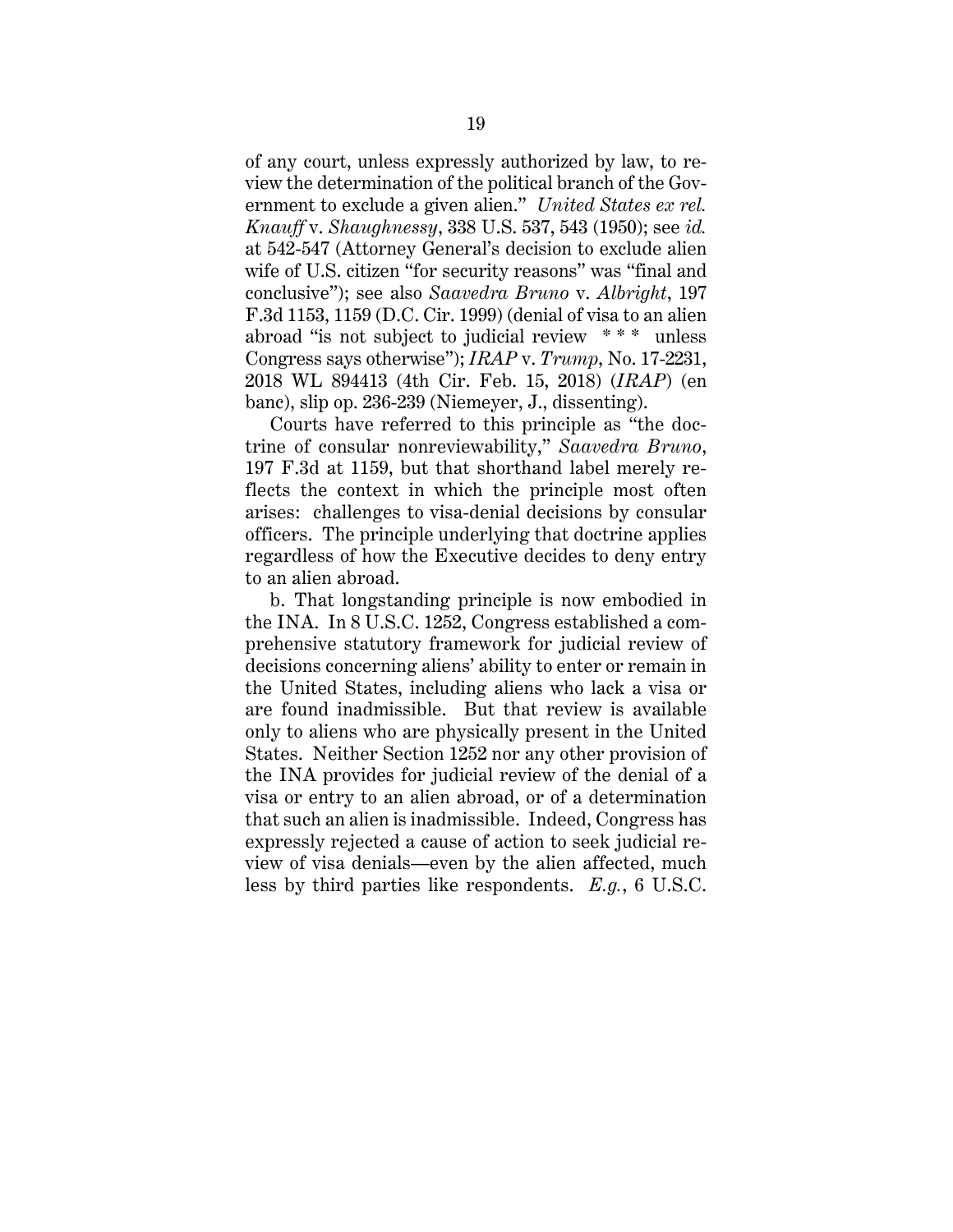236(f) (no "private right of action" to challenge decision "to grant or deny a visa"); see 6 U.S.C.  $236(b)(1)$  and  $(c)(1)$ .

The one time this Court held that aliens physically present in the United States could seek review of their exclusion orders under the APA, the Court emphasized it was *not* "suggest[ing]" that "an alien who has never presented himself at the borders of this country may avail himself of the declaratory judgment action by bringing the action from abroad." *Brownell* v. *Tom We Shung*, 352 U.S. 180, 184-186 & n.3 (1956). Congress then intervened to foreclose APA review even for aliens present here, see *Saavedra Bruno*, 197 F.3d at 1157-1162, because allowing such APA suits would "give recognition to a fallacious doctrine that an alien has a 'right' to enter this country which he may litigate in the courts of the United States against the U.S. government as a defendant," H.R. Rep. No. 1086, 87th Cong., 1st Sess. 33 (1961). Congress therefore precluded APA suits challenging exclusion orders and permitted review only through habeas corpus—a remedy that is unavailable to an alien seeking entry from abroad. See Act of Sept. 26, 1961, Pub. L. No. 87-301, § 5(a), 75 Stat. 651-653 (8 U.S.C. 1105a(b) (Supp. III 1961)). 5 Both this Court's opinion and Congress's statutory response confirm the principle that aliens abroad have no right to judicial review of their exclusion.

c. The court of appeals nonetheless held that the nonreviewability rule does not apply to respondents' statutory claims, Pet. App. 16a-18a, but its reasons lack merit. First, the court stated that this Court's prece-

<sup>5</sup> Congress subsequently replaced 8 U.S.C. 1105a (1994) with 8 U.S.C. 1252 (Supp. II 1996).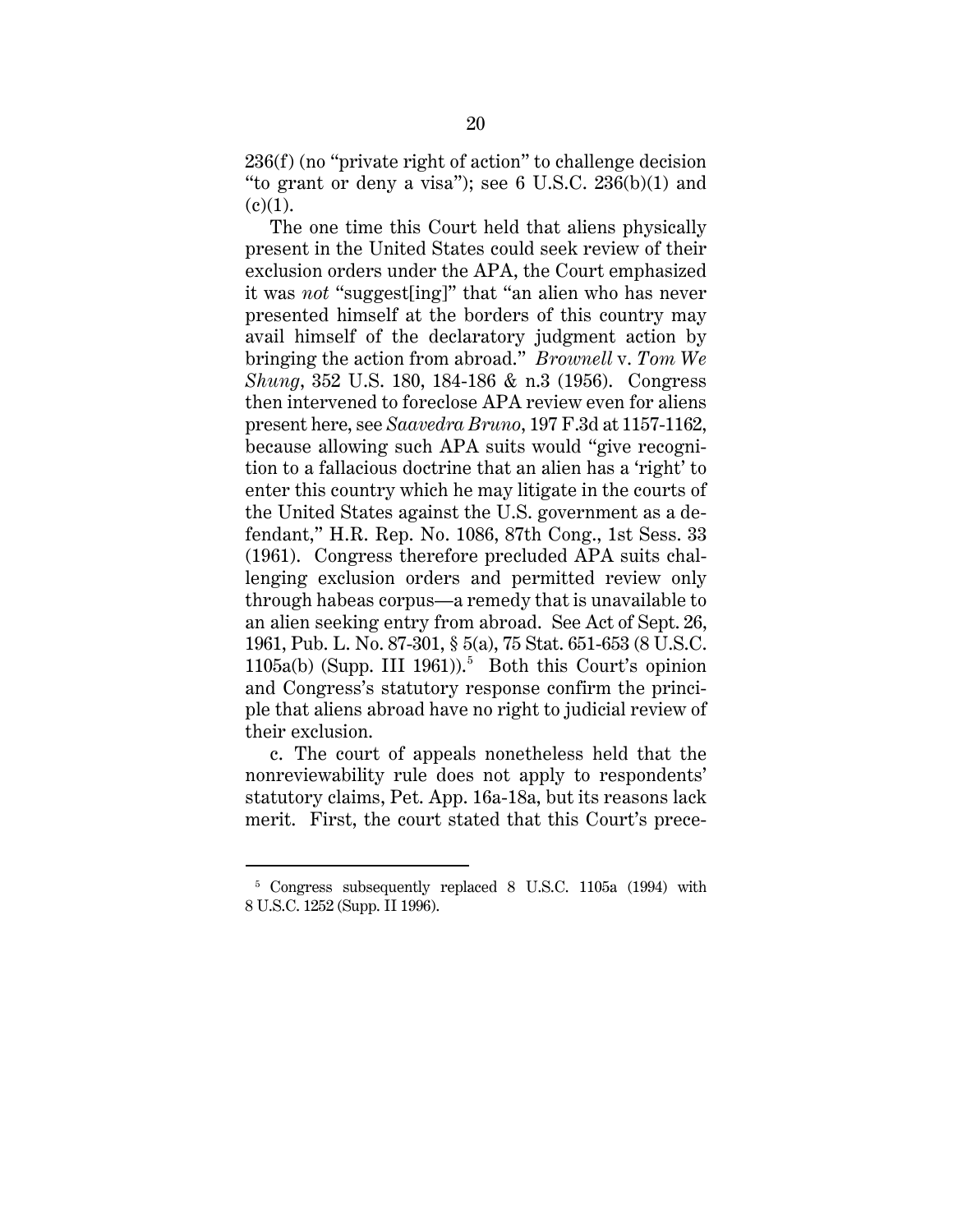dents permit "narrow judicial review" of decisions to exclude aliens. *Id.* at 16a (citation omitted). But the primary decision on which the court relied, *Fiallo*, 430 U.S. at 794-795, referred to certain types of *constitutional*  claims, which this Court has treated differently from statutory claims, see Part I.B, *infra*. 6

Second, the court of appeals stated that the rule of nonreviewability applies only to "individual visa denials" by consular officers, not to presidential directives suspending entry of aliens. Pet. App. 16a-18a. That distinction is fundamentally flawed. The nonreviewability rule rests on the separation-of-powers principle that the exclusion of aliens abroad is a foreign-policy and national-security judgment committed to the political branches, and thus bars judicial review "of decisions made by the Congress *or the President* in the area of immigration and naturalization." *Fiallo*, 430 U.S. at 796 (emphasis added; citation omitted); *Knauff*, 338 U.S. at 542. It would invert the constitutional structure to deny review of decisions by consular officers—subordinate Executive Branch officials—while permitting review of the President's national-security and foreign-relations

<sup>6</sup> The court of appeals also cited *Zivotofsky ex rel. Zivotofsky* v. *Clinton*, 566 U.S. 189 (2012), Pet. App. 16a, but that case did not involve the exclusion of aliens abroad. The court further cited *Abourezk* v. *Reagan*, 785 F.2d 1043 (D.C. Cir. 1986) (R.B. Ginsburg, J.), aff'd by an equally divided Court, 484 U.S. 1 (1987) (per curiam), which held that the APA authorized review. Pet. App. 16a-17a. But as the D.C. Circuit subsequently explained, *Abourezk* "rested in large measure" on an INA provision that was later amended to "make[] clear that district courts do not have general jurisdiction over claims arising under the immigration laws." *Saavedra Bruno*, 197 F.3d at 1164.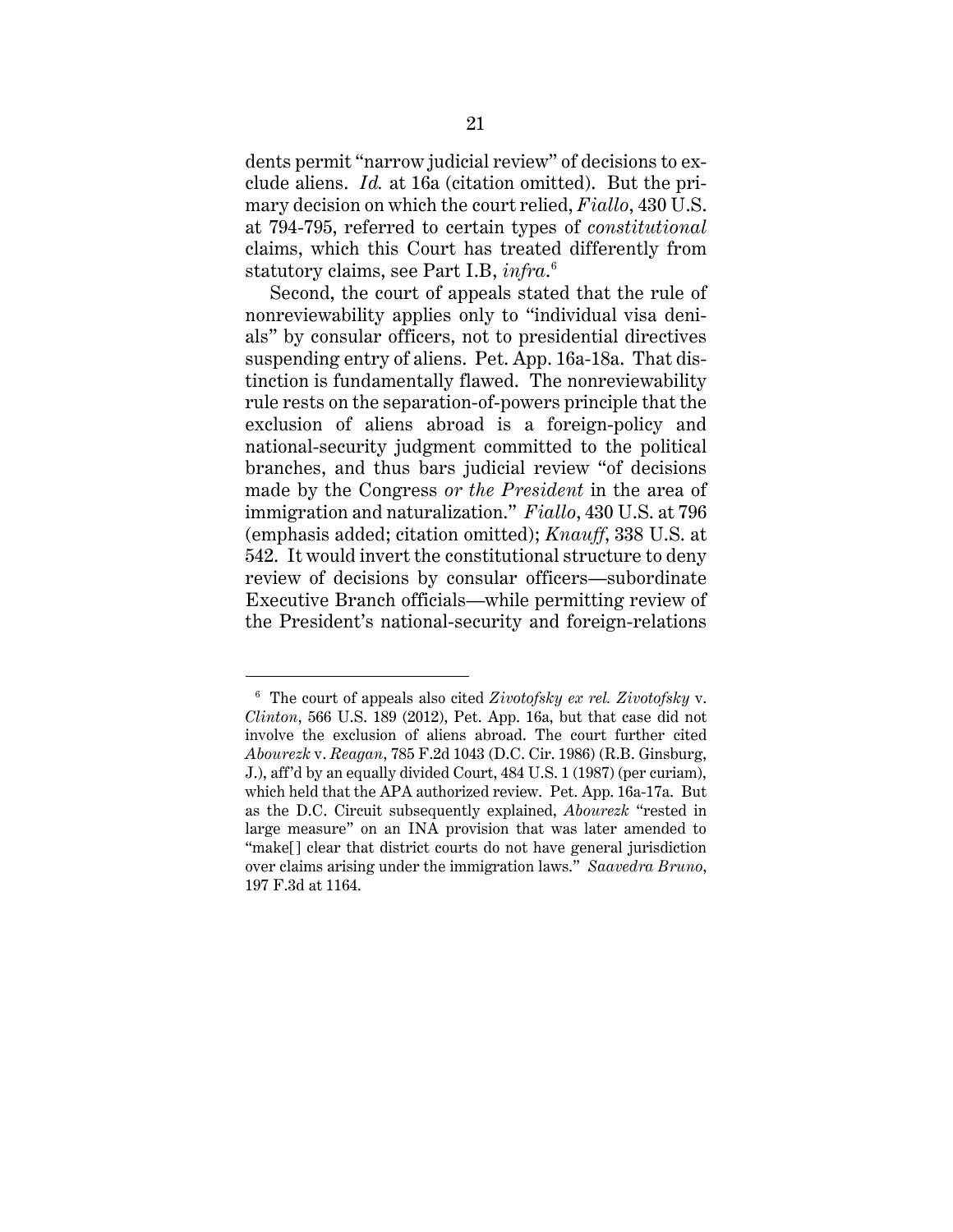judgments. See *IRAP*, slip op. 249-250 (Niemeyer, J.,  $dissenting$ <sup>7</sup>

Third, the court of appeals concluded that *Sale* v. *Haitian Centers Council, Inc.*, 509 U.S. 155 (1993), "foreclose[s]" the nonreviewability rule here. Pet. App. 17a. *Sale*, however, rejected the aliens' claims on the merits without addressing, much less rejecting, the argument that their claims were unreviewable, and it therefore does not control that issue here. See *Steel Co.* v. *Citizens for a Better Env't*, 523 U.S. 83, 91 (1998). The Court in *Sale* also considered only the aliens' asserted right under a U.S. treaty and implementing statute not to be returned to their home country, see 509 U.S. at 158-159, whereas the aliens here have no such claim but rather seek entry into the United States. Moreover, the Court in *Sale* did not question the President's determination under Section 1182(f) that entry of the affected aliens would be detrimental to the interests of the United States. See *id.* at 171-172, 187-188. Respondents here, by contrast, have asked the courts to second-guess that very determination.

## *2. Neither the APA nor principles of equity authorize review of respondents' statutory claims*

The court of appeals concluded that respondents' statutory claims are reviewable both under the APA, 5 U.S.C. 702, and at equity. Pet. App. 19a-23a. The court was wrong on both counts.

<sup>7</sup> *Knauff* does not suggest that aliens abroad are entitled to judicial review of a presidential order denying them entry. See *IRAP*, slip op. 70-71 (Gregory, J., concurring). *Knauff* involved an alien who was detained at a port of entry (Ellis Island), and review was based on habeas corpus. 338 U.S. at 539-540; see *Nishimura Ekiu*, 142 U.S. at 660.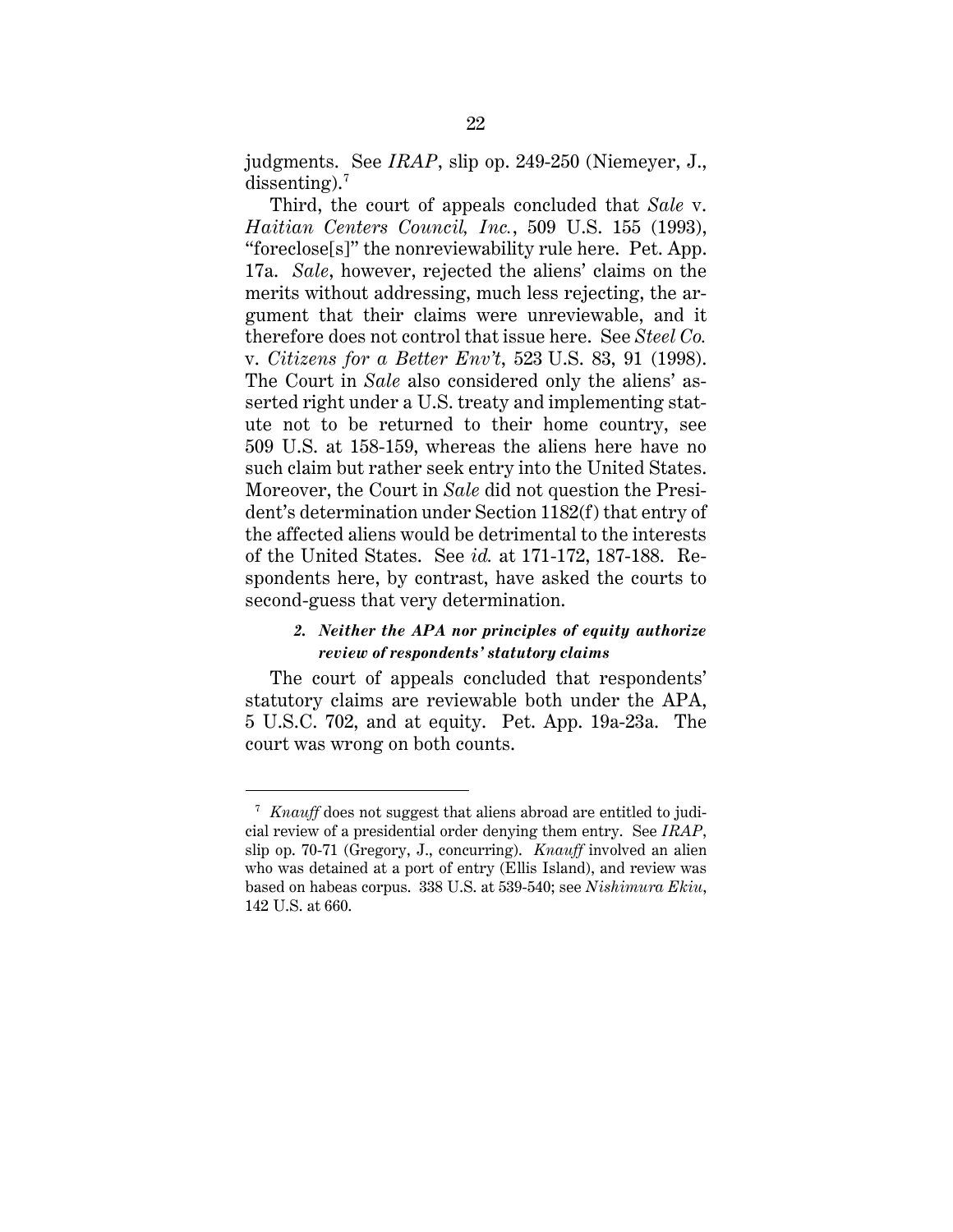a. i. As an initial matter, the APA embraces the general rule of nonreviewability. First, the APA does not apply "to the extent that \* \* \* statutes preclude judicial review,"  $5 \text{ U.S.C. } 701(a)(1)$ , which is "determined not only from [a statute's] express language, but also from the structure of the statutory scheme, its objectives, its legislative history, and the nature of the administrative action involved." *Block* v. *Community Nutrition Inst.*, 467 U.S. 340, 345 (1984) (*CNI*). Here, the conclusion is "unmistakable" from the INA's text, structure, and history—especially Congress's abrogation of *Tom We Shung*—that "the immigration laws 'preclude judicial review' of the consular visa decisions." *Saavedra Bruno*, 197 F.3d at 1160 (citation omitted); see p. 20, *supra*.

Second, the APA's cause of action expressly leaves intact other "limitations on judicial review." 5 U.S.C. 702(1). "[T]he doctrine of consular nonreviewability the origin of which predates passage of the APA—thus represents one of" those areas "'in which legislative action [and] traditional practice indicate that courts are unqualified or that issues are inappropriate for judicial determination.'" *Saavedra Bruno*, 197 F.3d at 1160 (citation omitted; brackets in original). The nonreviewability rule accordingly precludes APA suits challenging the denial of entry to aliens abroad, *ibid.*, and the President's actions are not reviewable under the APA at all, see *Franklin* v. *Massachusetts*, 505 U.S. 788, 800-801 (1992).

ii. APA review is unavailable here for two additional reasons. First, the APA does not permit review of action "committed to agency discretion by law." 5 U.S.C. 701(a)(2). The statutes that authorize the Proclamation, 8 U.S.C. 1182(f) and 1185(a)(1), "exude[] deference" to the President and "foreclose the application of any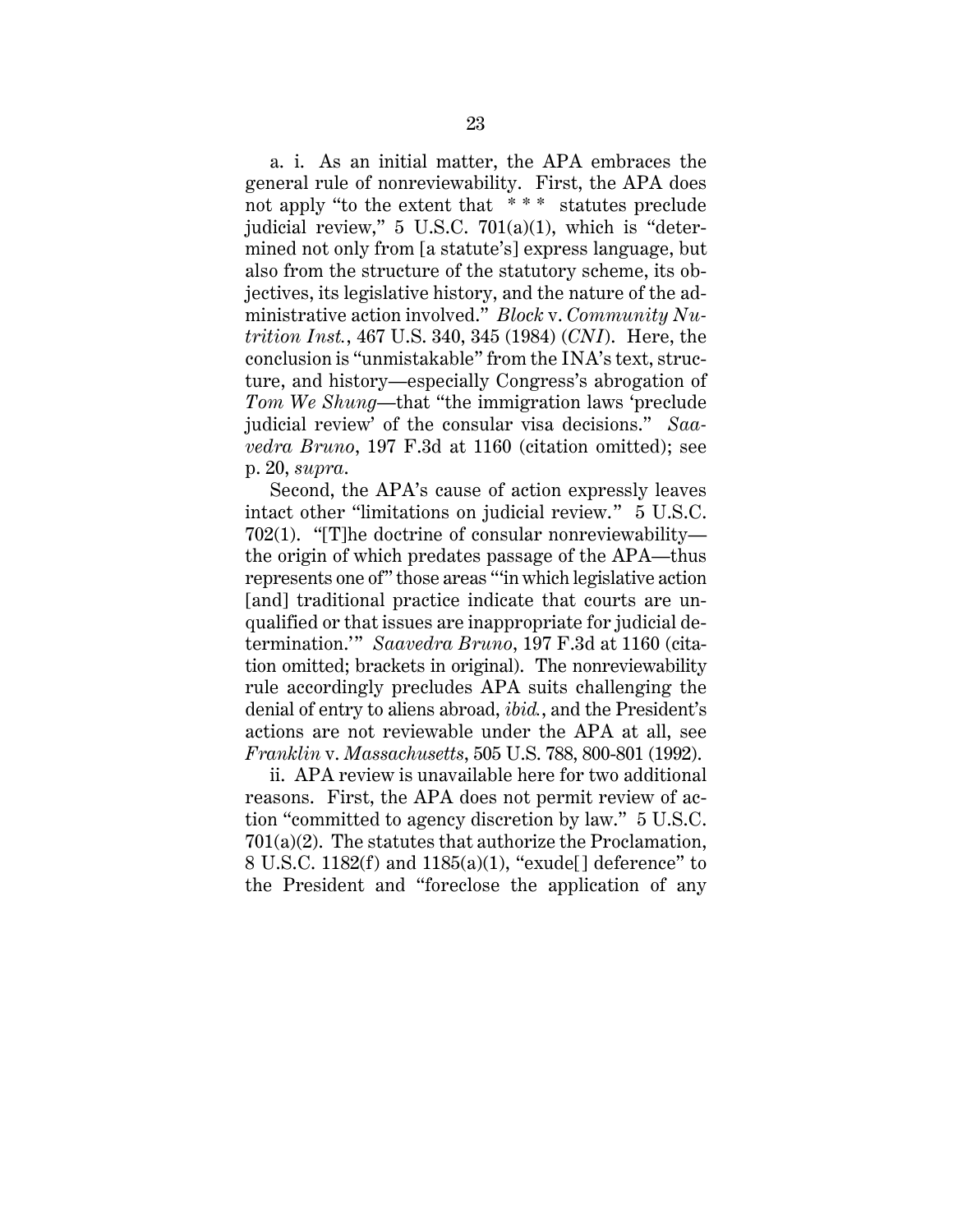meaningful judicial standard of review." *Webster* v. *Doe*, 486 U.S. 592, 600 (1988). The court of appeals stated that Section  $701(a)(2)$  "does not apply" because respondents allege that the President "exceeded [his] statutory authority." Pet. App. 21a. But virtually any challenge to the Executive's exercise of discretion conferred by statute could be recast in those terms. The court's position would eviscerate the "longstanding" rule that "[h]ow the President chooses to exercise the discretion Congress has granted him"—here in 8 U.S.C. 1182(f) and 1185(a)(1)—"is not a matter for [judicial] review." *Dalton* v. *Specter*, 511 U.S. 462, 474, 476 (1994).

Second, the APA's "general cause of action" exists only for "persons adversely affected or aggrieved by agency action within the meaning of a relevant statute," *CNI*, 467 U.S. at 345 (citation and quotation marks omitted) *i.e*., persons to whom Congress intended to accord privately enforceable rights. See *Thompson* v. *North Am. Stainless, LP*, 562 U.S. 170, 177-178 (2011). None of the statutes respondents invoke confers on any third party in the United States a judicially cognizable interest in the denial of a visa or entry to an alien abroad. Sections 1182(f) and 1185(a)(1) confer discretion on the President, not rights on private parties. And Section 1152(a)(1)(A) is addressed to *aliens* seeking immigrant visas, not their relatives or other persons or entities in the United States.

The court of appeals stated that respondents are within the zone of interests of *other* INA provisions that authorize U.S. citizens and permanent residents to petition for the classification of certain relatives as immigrants. Pet. App. 22a. But those other provisions are immaterial because they are not the ones "whose violation forms the legal basis for [respondents'] complaint."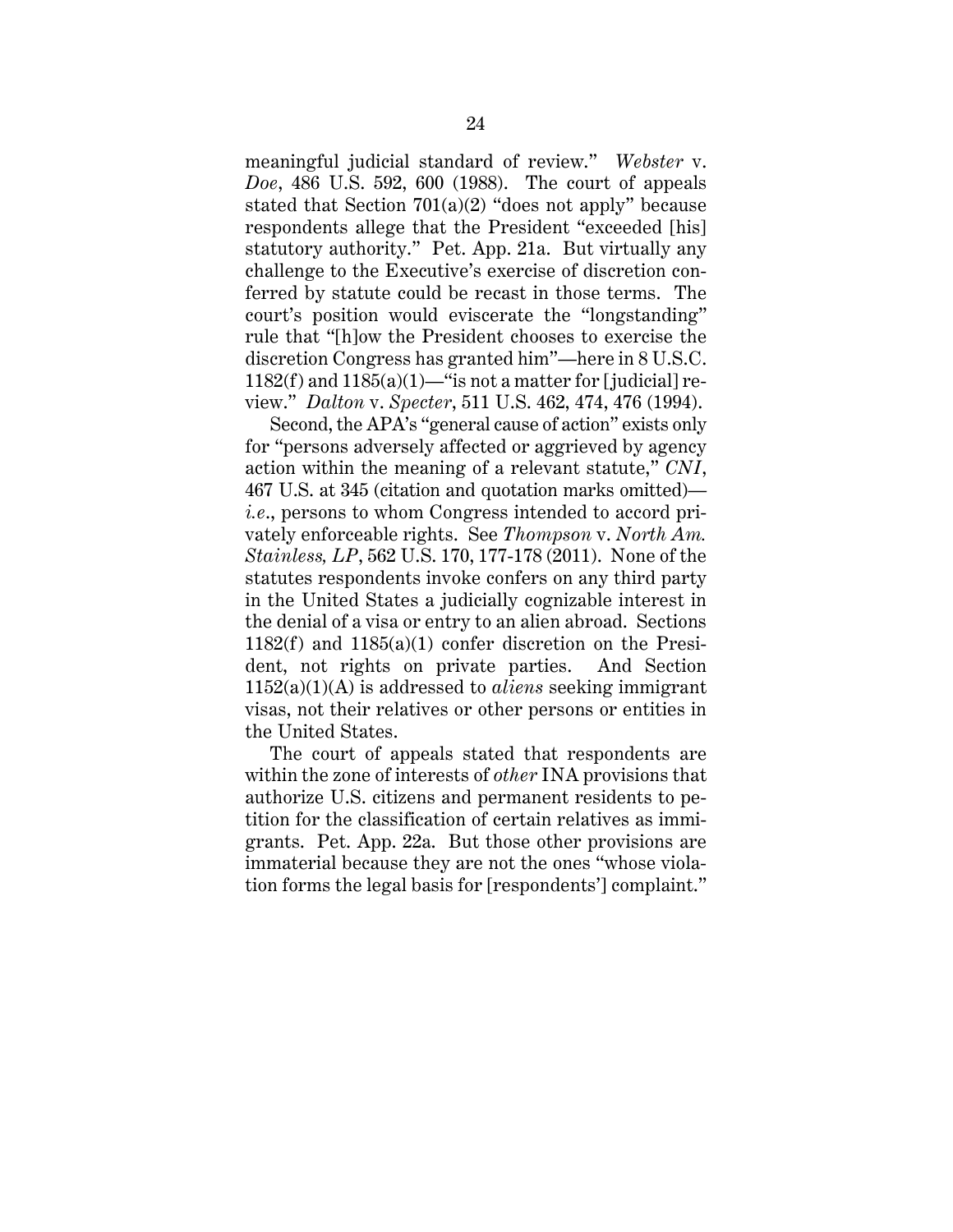*Lujan* v. *National Wildlife Fed'n*, 497 U.S. 871, 883 (1990). The court identified no cognizable right conferred on respondents by the particular INA provisions they invoke: Sections 1182(f), 1185(a), and 1152(a)(1)(A).<sup>8</sup> Moreover, even when the INA permits a U.S. person to petition for a foreign relative's classification as eligible for immigrant status, any interest he has "terminate[s]" "[w]hen [his] petition [i]s granted." *Saavedra Bruno*, 197 F.3d at 1164. Nothing in the INA permits the U.S. person to go on and challenge the later denial of a visa to his relative. *A fortiori*, persons or entities that the INA does not entitle even to petition for classification of aliens (*e.g.*, the Association) cannot challenge the denial of a visa. 9

<sup>8</sup> The court of appeals cited cases addressing constitutional claims, Pet. App. 21a, but those are subject to different standards, see Part I.B, *infra*.The court also cited *Legal Assistance for Vietnamese Asylum Seekers* v. *Department of State*, 45 F.3d 469 (D.C. Cir. 1995) (*LAVAS*), vacated on other grounds, 519 U.S. 1 (1996) (per curiam), but the reasoning of that vacated ruling cannot be reconciled with the D.C. Circuit's subsequent decision in *Saavedra Bruno*, 197 F.3d at 1164.

<sup>&</sup>lt;sup>9</sup> The APA is limited to "final agency action." 5 U.S.C. 704. If review were available at all, it would require respondents to show particular aliens who have applied for a visa, been found eligible to receive one, and been denied a visa and a waiver under the Proclamation. See *National Wildlife Federation*, 497 U.S. at 891 (an APA claim is not "ripe" until the agency takes "some concrete action applying the regulation \* \* \* in a fashion that harms or threatens to harm [the plaintiff]"). Respondents have asserted that "the mother of one of the John Does has had her visa denied" and that they would "supplement the record to reflect this fact." Br. in Opp. 9 & n.4. But respondents' representation only underscores that most of the respondents have suffered no cognizable injury and that, if injunctive relief were warranted at all, the lower courts should have confined relief only to persons who have received final decisions.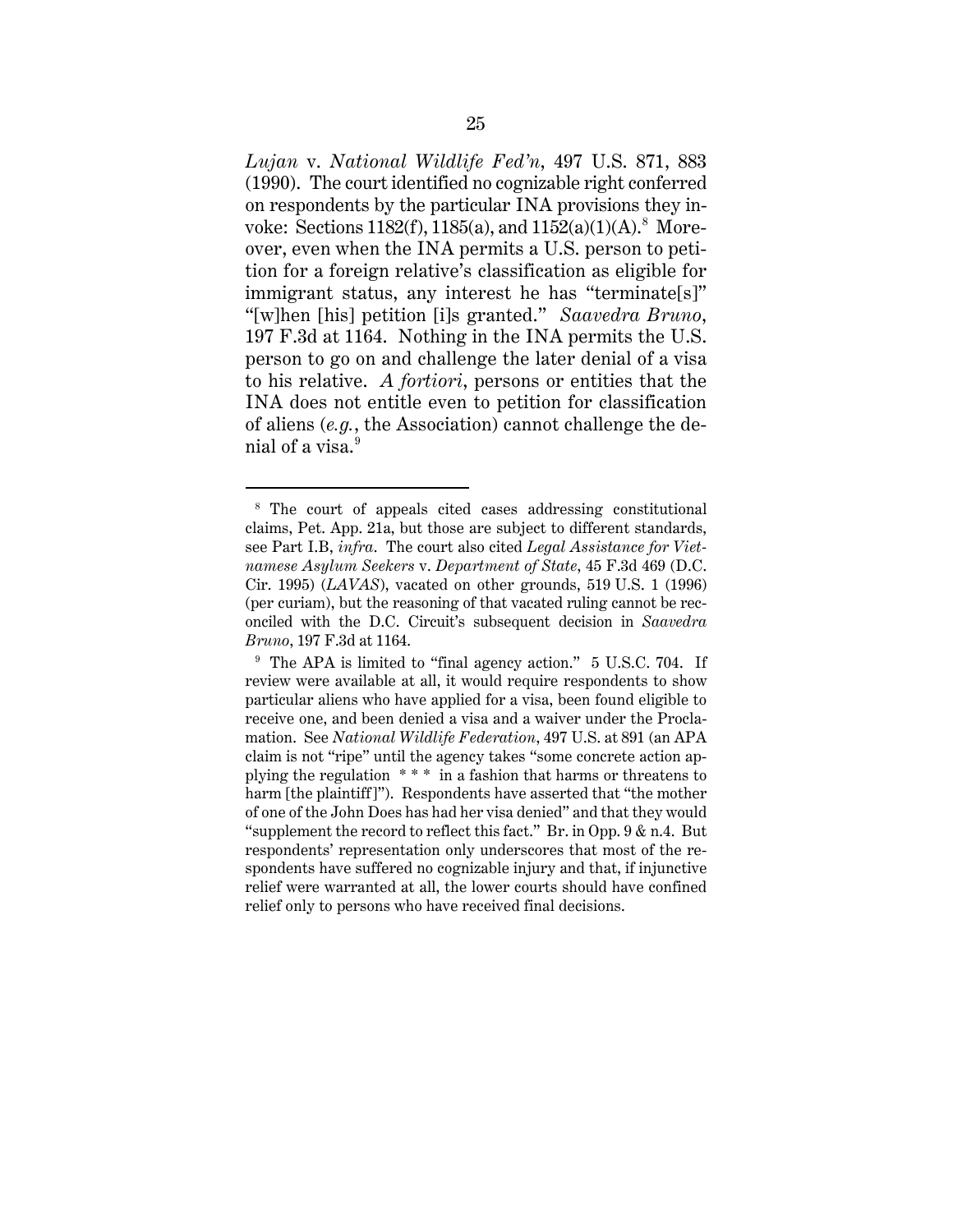b. The court of appeals alternatively held that respondents may obtain review through an equitable cause of action. Pet. App. 23a. But the "judge-made remedy" of equitable relief to enjoin executive action does not permit plaintiffs to sidestep "express and implied statutory limitations" on judicial review of nonconstitutional claims, such as under the APA; " '[c]ourts of equity can no more disregard'" those limitations than may " 'courts of law.'" *Armstrong* v. *Exceptional Child Ctr., Inc.*, 135 S. Ct. 1378, 1384-1385 (2015) (citation omitted) (federal statute "implicitly preclude[d] private enforcement" actions "in equity"). Indeed, a suit for injunctive or declaratory relief is the primary vehicle for challenging government action under the APA itself. See 5 U.S.C. 703. Exempting equitable actions from the nonreviewability rule would eviscerate both that rule and the APA's other limits on judicial review.

### **B. Respondents' Establishment Clause Claim Is Not Justiciable**

Constitutional claims are judicially reviewable unless "clear[ly]" "preclude[d]." *Webster*, 486 U.S. at 603. But respondents have not demonstrated a violation of their *own* Establishment Clause rights, because the Proclamation applies only to aliens abroad, who have no such rights.

1. The exclusion of aliens abroad typically raises no constitutional questions because "an alien who seeks admission to this country may not do so under any claim of right." *Knauff*, 338 U.S. at 542. "Admission of aliens to the United States is a privilege granted by the sovereign United States Government," and "only upon such terms as the United States shall prescribe." *Ibid.*; see *United States* v. *Verdugo-Urquidez*, 494 U.S. 259, 265 (1990); *Kleindienst* v. *Mandel*, 408 U.S. 753, 762 (1972).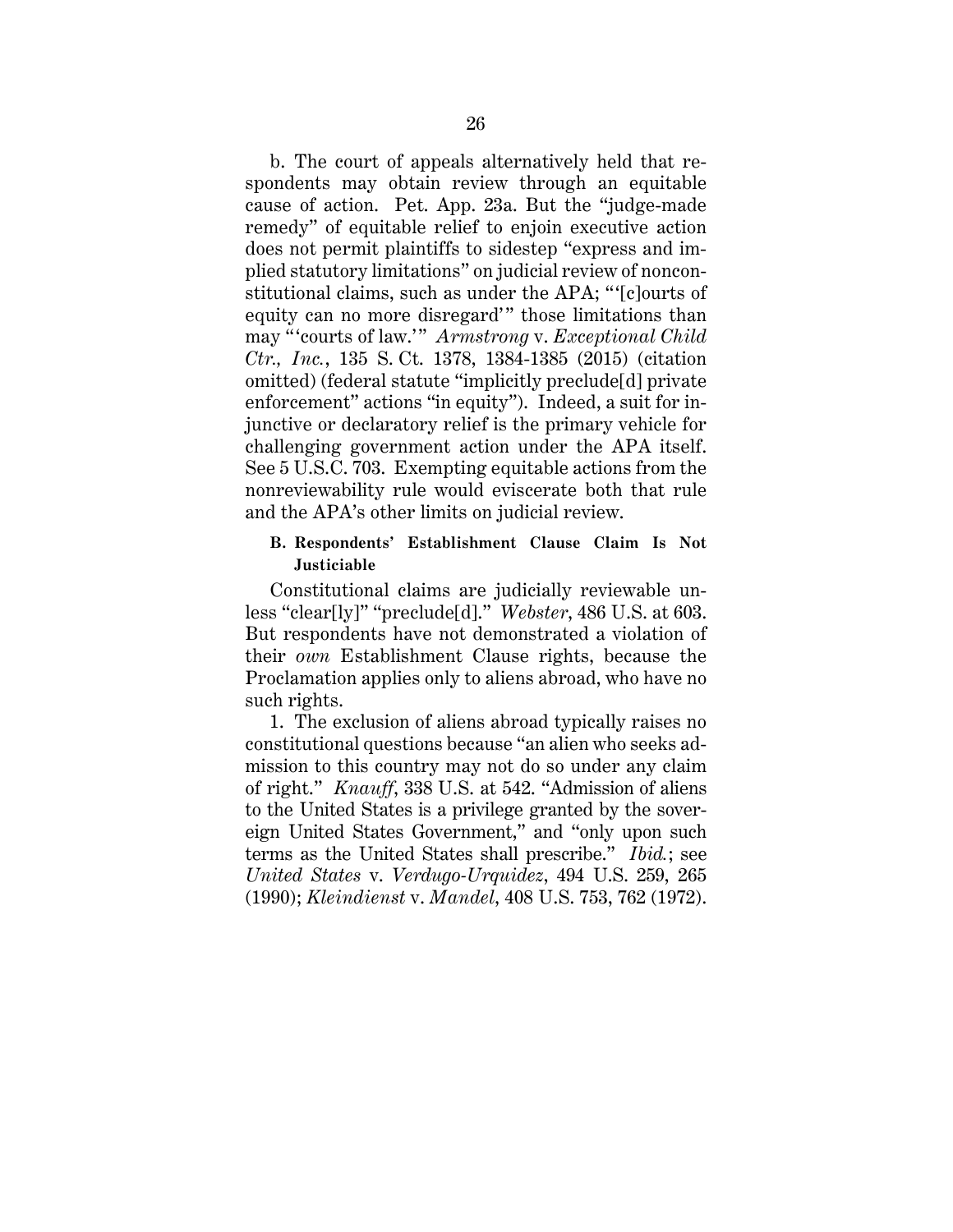This Court has, however, twice engaged in limited judicial review when a U.S. citizen contended that the denial of a visa to an alien abroad violated the citizen's own constitutional rights. In *Mandel*, the Court considered a claim by U.S. citizens that the denial of a waiver of visa-ineligibility to a Belgian national who wished to speak to U.S. citizens about communism violated the citizens' own First Amendment right to receive information. 408 U.S. at 756-759, 762-770. And in *Kerry* v. *Din*, 135 S. Ct. 2128 (2015), the Court considered a claim by a U.S. citizen that the exclusion of her husband violated her own due-process rights. *Id.* at 2131 (opinion of Scalia, J.); *id.* at 2139 (Kennedy, J., concurring in the judgment).

2. *Mandel* and *Din* do not help respondents because respondents' claimed injuries do not stem from alleged infringement of their own Establishment Clause rights. In *McGowan* v. *Maryland*, 366 U.S. 420 (1961), this Court held that individuals who are indirectly injured by alleged religious discrimination against others generally may not sue, because they have not suffered violations of their own constitutional rights to religious freedom. *Id*. at 429-430; see *Elk Grove Unified Sch. Dist.* v. *Newdow*, 542 U.S. 1, 15-18 & n.8 (2004). The *McGowan* Court concluded that the plaintiffs employees of a store subject to a State's Sunday-closing law—lacked standing to challenge that law on freeexercise grounds because they "d[id] not allege any infringement of their own religious freedoms." 366 U.S. at 429. By contrast, the plaintiffs could pursue their Establishment Clause claim, because they alleged a "direct \* \* \* injury, allegedly due to the imposition on them of the tenets of the Christian religion": namely,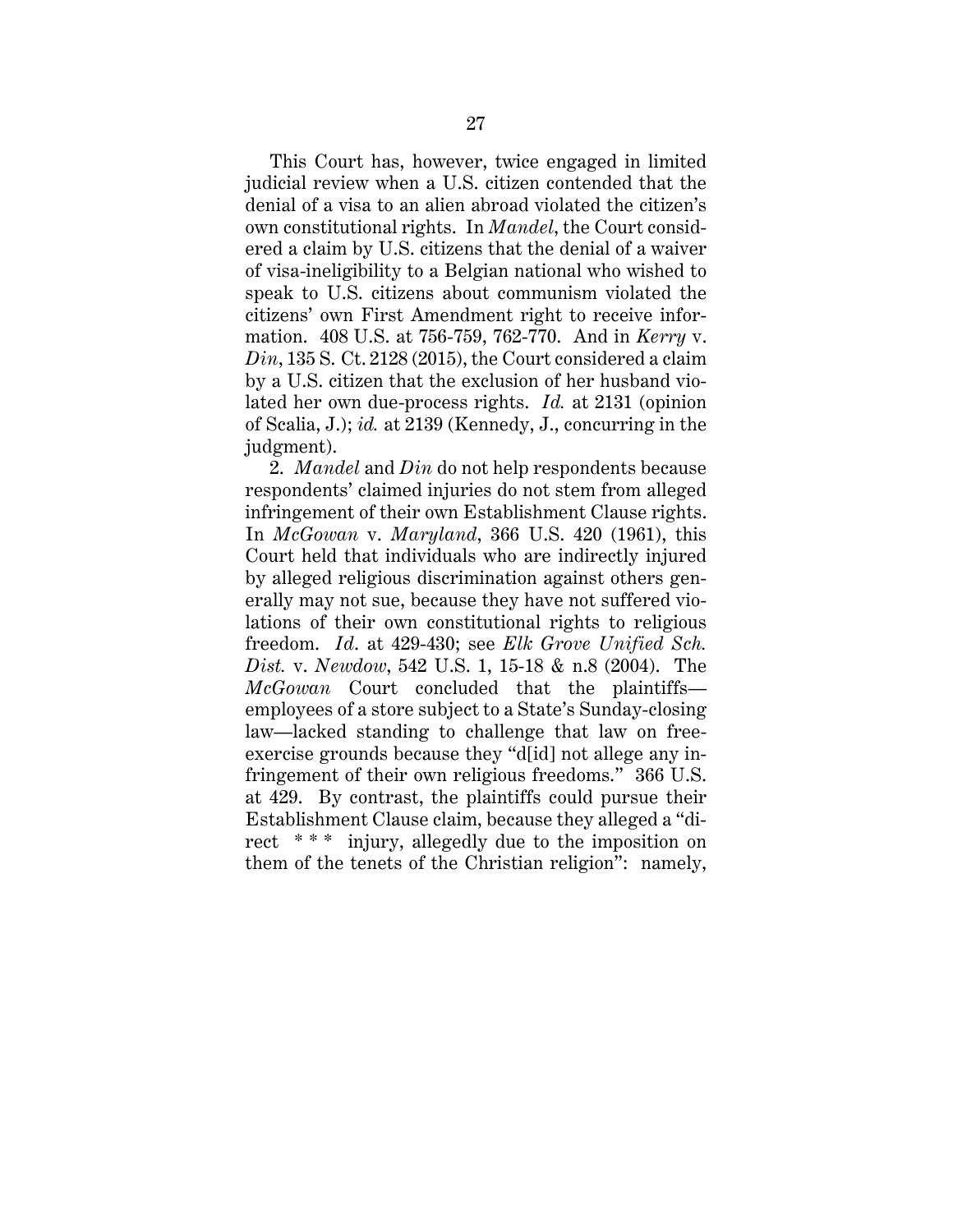they had been prosecuted under the Sunday-closing law. *Id*. at 430-431; see *id.* at 422.

Here, the Proclamation does not regulate respondents at all; it applies only to aliens abroad. Respondents claim that the Proclamation violates the Establishment Clause because it discriminates against their foreignnational relatives, clients, and potential students. See Resps. C.A. Br. 6, 13. But U.S. plaintiffs cannot assert a derivative Establishment Clause claim predicated on indirect effects of alleged discrimination against aliens who themselves have no rights to assert. Put another way, the Proclamation cannot plausibly be said to discriminate against respondents or any other U.S. citizens or residents on the basis of religion, because they are not subject to the Proclamation and their religion is irrelevant to its operation. And respondents' foreign relatives and associates have no rights to claim under the Establishment Clause. For those reasons, all of the Establishment Clause standing cases cited by the Fourth Circuit, see *IRAP*, slip op. 31-32, are inapposite.

The individual respondents and the Association asserted below that the Proclamation conveys a message "denigrat[ing]" their religion, Pet. App. 82a, and the Fourth Circuit held that the plaintiffs had standing to assert an Establishment Clause claim on the same basis, *IRAP*, slip op. 33-34. But even beyond the absence of any religious message, that purported stigmatic injury is not a basis for standing. See *id.* at 283-285 (Agee, J., dissenting). This Court has "ma[de] clear" that "the stigmatizing injury often caused by racial [or other invidious] discrimination \* \* \* accords a basis for standing only to 'those persons who are personally denied equal treatment' by the challenged discriminatory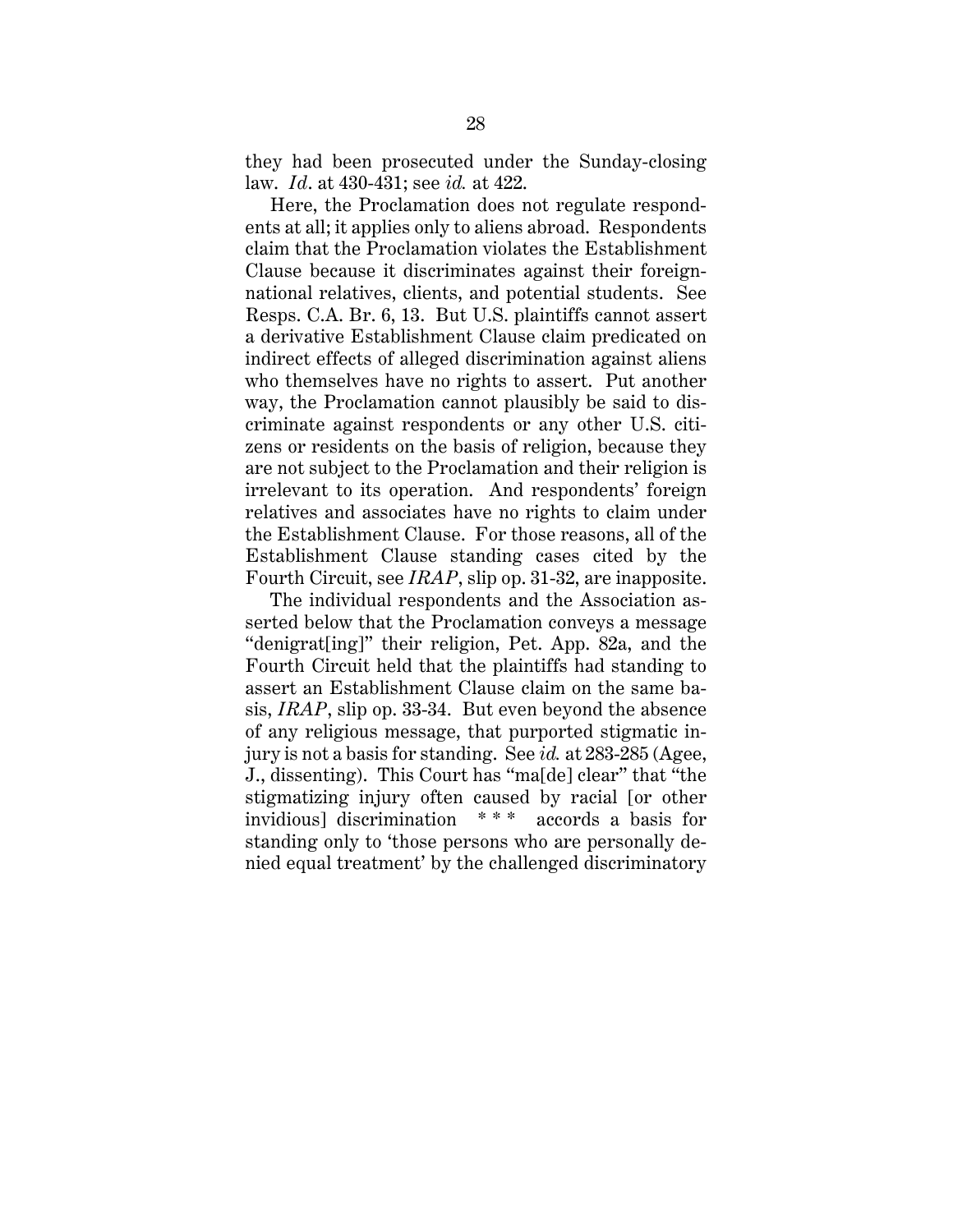conduct." *Allen* v. *Wright*, 468 U.S. 737, 755 (1984) (citation omitted). Although *Allen* applied that rule to an equal-protection claim, see *IRAP*, slip op. 33 n.6, the Court has applied the same rule to Establishment Clause claims: "the psychological consequence presumably produced by observation of conduct with which one disagrees" is not the type of "personal injury" that supports standing, "even though the disagreement is phrased in [Establishment Clause] terms." *Valley Forge Christian Coll.* v. *Americans United for Separation of Church & State, Inc.*, 454 U.S. 464, 485-486 (1982).

To be sure, a plaintiff may suffer a "spiritual" injury from the violation of his own Establishment Clause rights where he himself has been "subjected to unwelcome religious exercises" or "forced to assume special burdens to avoid them." *Valley Forge*, 454 U.S. at 486-487 n.22. But the Proclamation says nothing about religion and does not subject respondents to any religious exercise. Allowing a putative Establishment Clause plaintiff to "re-characterize[]" an abstract injury flowing from "government *action*" directed against others as a personal injury from "a governmental *message* [concerning] religion" directed at the plaintiff would "eviscerate well-settled standing limitations." *In re Navy Chaplaincy*, 534 F.3d 756, 764 (D.C. Cir. 2008) (Kavanaugh, J.), cert. denied, 556 U.S. 1167 (2009). Respondents' position would mean that the plaintiffs in *Valley Forge* would have had standing if they had simply alleged that the transfer of land without cost to a Christian college sent a pro-Christian or anti-atheist message. That cannot be correct.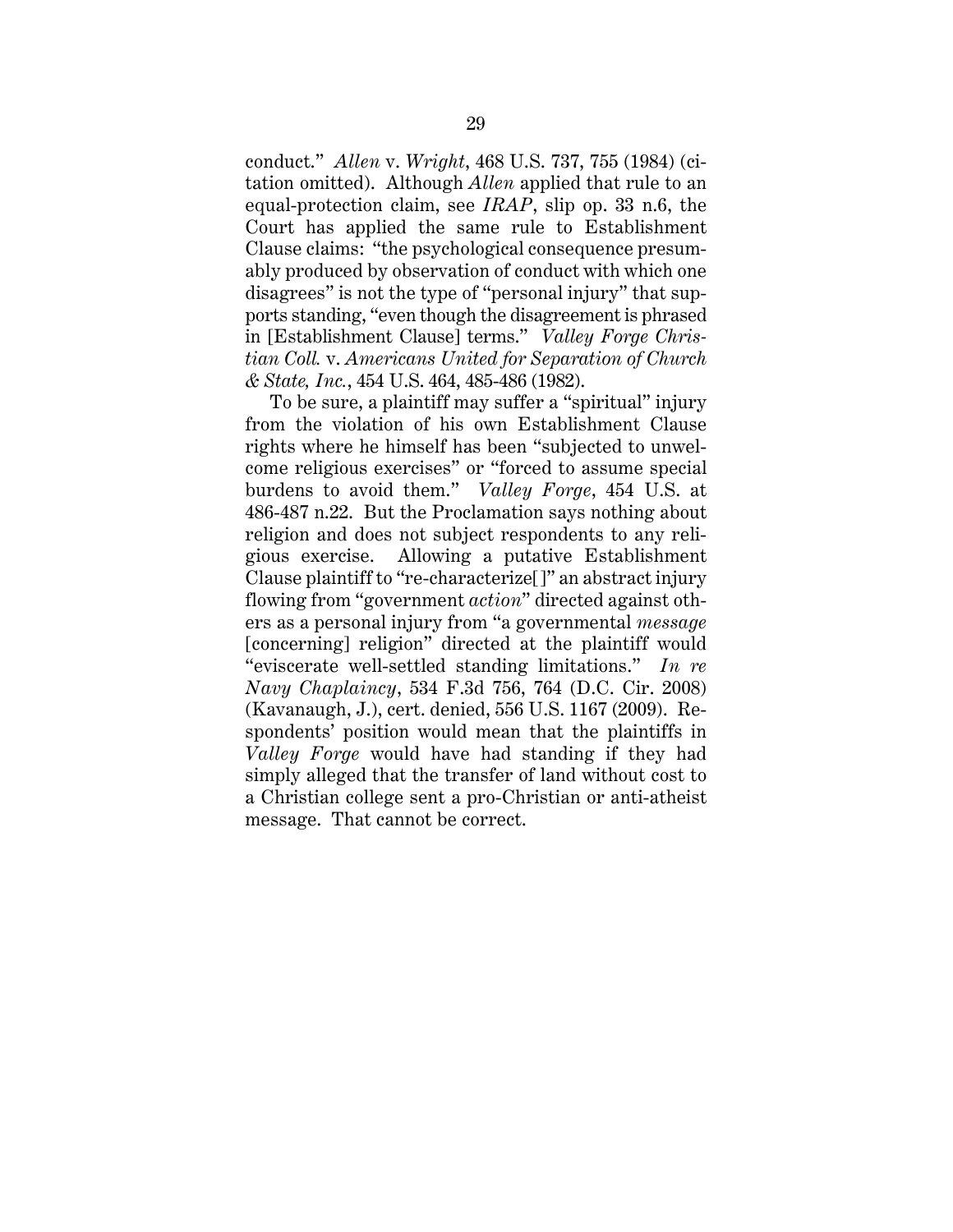\* \* \* \* \*

By reaching out to resolve the merits of respondents' challenge, the court of appeals departed from foundational principles of justiciability deeply rooted in the structure of the Constitution, the INA, and the APA. The Court should reverse the judgment below on that basis alone.

# **II. THE PROCLAMATION IS A LAWFUL EXERCISE OF THE PRESIDENT'S AUTHORITY TO SUSPEND OR RESTRICT ENTRY OF ALIENS ABROAD**

Even if respondents' statutory claims were justiciable, the court of appeals' ruling that the Proclamation violates the INA rests on fundamental misunderstandings of the statute. Congress has granted the President broad authority to suspend the entry of aliens abroad based on his determination that their entry would be detrimental to the national interest. The President lawfully exercised that authority based on detailed findings after a worldwide, multi-agency review and recommendation process. The court of appeals imposed limitations on the President's authority that have no basis in the statutory text, that contradict historical practice, and that would severely constrain the ability of this and future Presidents to discharge their duties. See *IRAP*, slip op. 250-260 (Niemeyer, J., dissenting).

## **A. The Proclamation Is Authorized By 8 U.S.C. 1182(f), 8 U.S.C. 1185(a)(1), And The Constitution**

The court of appeals held that the President failed to make sufficient findings of detriment to the national interest and that the Proclamation oversteps substantive limitations on his statutory and constitutional power. Both conclusions are incorrect.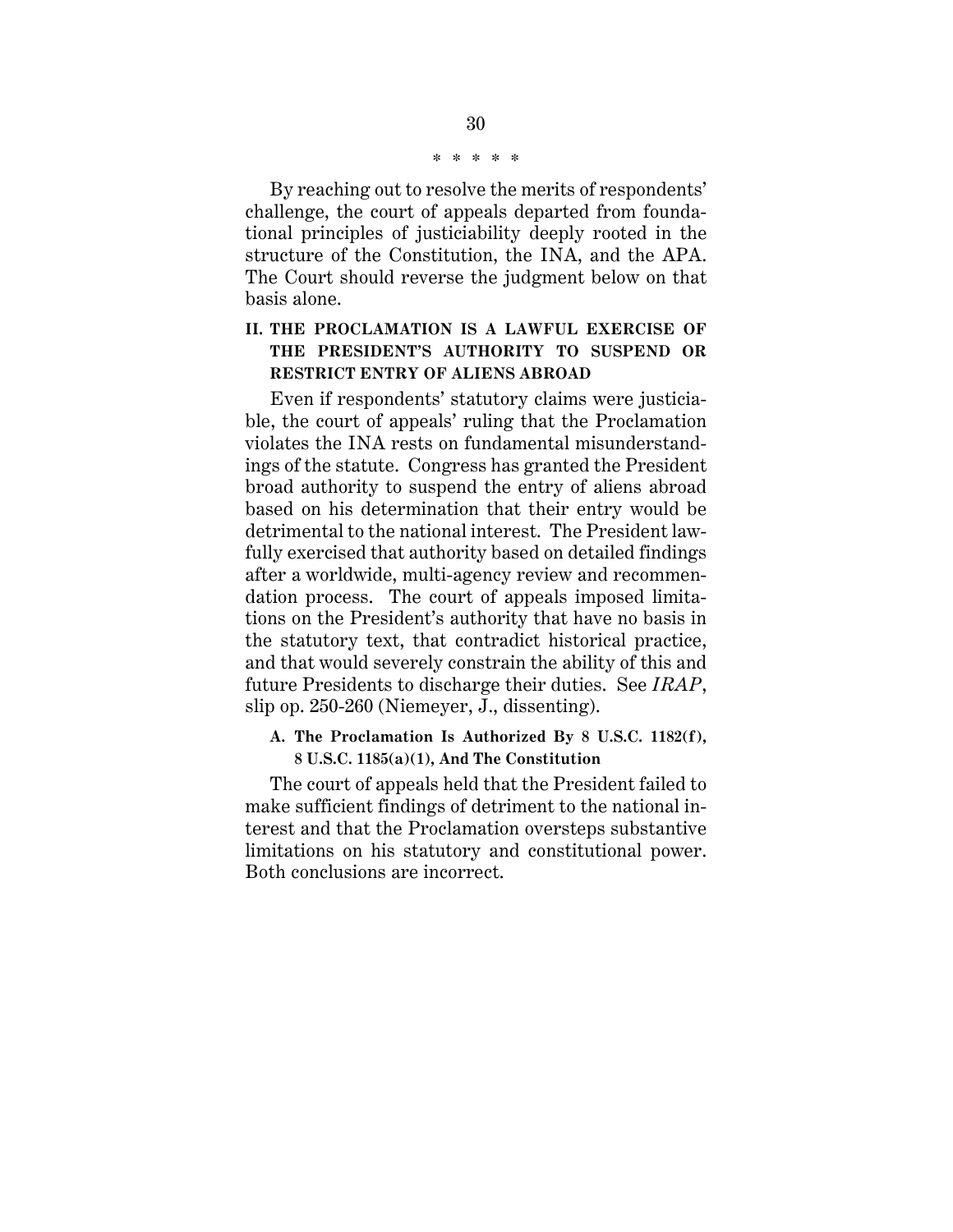# *1. The President validly exercised his statutory authority to suspend entry of aliens in the national interest*

a. The INA grants the President broad authority to suspend or restrict entry of aliens abroad. Section 1182(f) provides in pertinent part:

Whenever the President finds that the entry of any aliens or of any class of aliens into the United States would be detrimental to the interests of the United States, he may by proclamation, and for such period as he shall deem necessary, suspend the entry of all aliens or any class of aliens as immigrants or nonimmigrants, or impose on the entry of aliens any restrictions he may deem to be appropriate.

#### 8 U.S.C. 1182(f).

By its terms, Section 1182(f) confirms the President's discretion at every turn. It reserves to him the decisions (1) whether, when, and on what basis to suspend entry ("[w]henever [he] finds that the entry" of aliens "would be detrimental" to the national interest); (2) whose entry to suspend ("all aliens or any class of aliens," whether as "immigrants or nonimmigrants"); (3) for how long ("for such period as he shall deem necessary"); (4) and on what terms ("any restrictions he may deem to be appropriate"). 8 U.S.C. 1182(f). As courts have recognized, Section 1182(f) confers a "sweeping proclamation power" to suspend entry of aliens based on findings that would not otherwise mandate inadmissibility under the INA. *Abourezk* v. *Reagan*, 785 F.2d 1043, 1049 n.2 (D.C. Cir. 1986) (R.B. Ginsburg, J.), aff'd by an equally divided Court, 484 U.S. 1 (1987) (per curiam).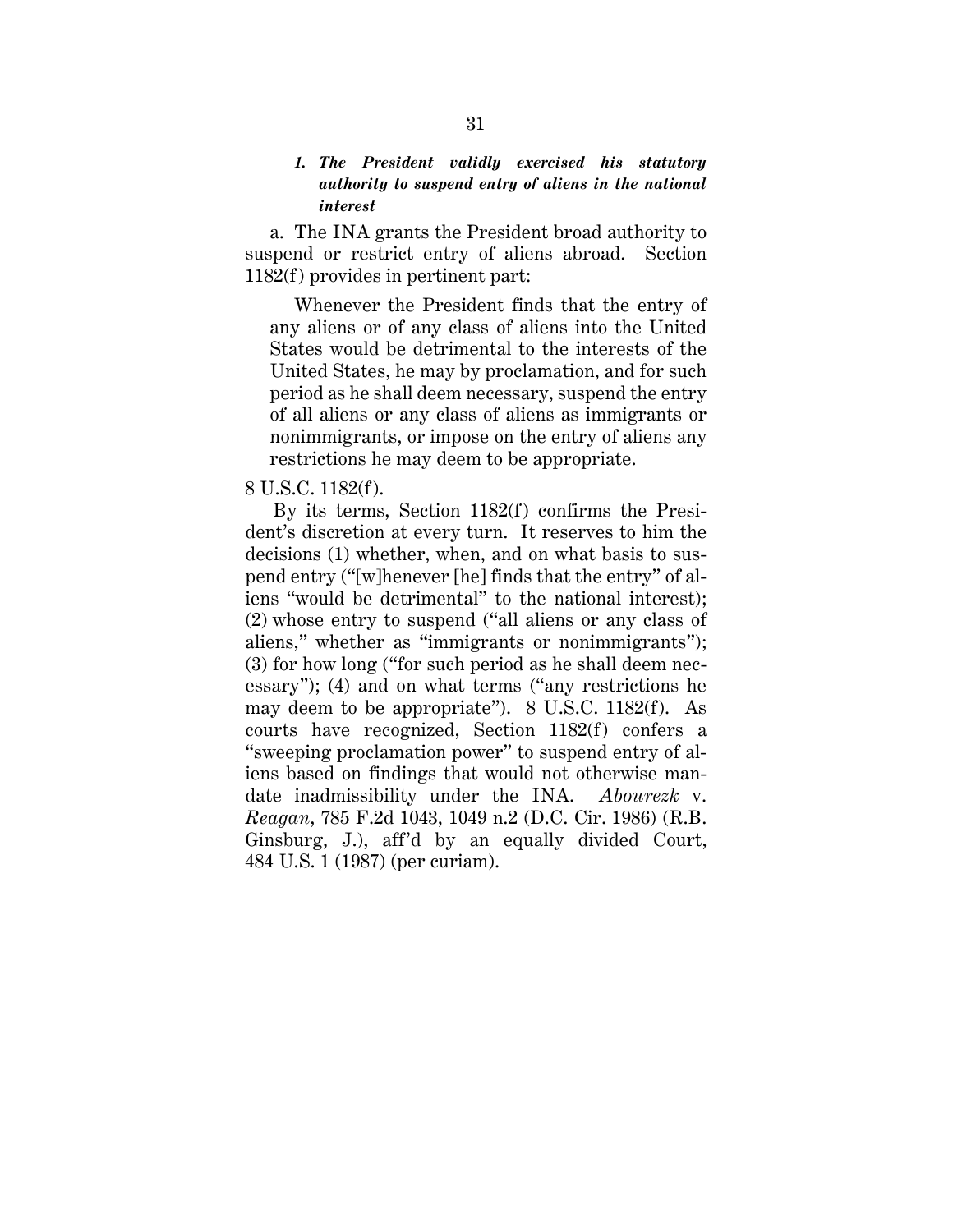Section 1185(a)(1) additionally makes it "unlawful" for an alien to "depart from or enter \* \* \* the United States except under such reasonable rules, regulations, and orders, and subject to such limitations and exceptions as the President may prescribe."  $8 \text{ U.S.C. } 1185(a)(1)$ . This provision is different from Section 1182(f) in at least two respects: first, it does not require a determination of detriment to the national interest; and, second, it allows the President to regulate both entry and departure.

Notwithstanding the differences, today these provisions substantially overlap when the President suspends or restricts entry because Congress has repeatedly expanded the President's power. The authority now codified in Section 1185(a)(1), first enacted in 1918 and expanded in 1941, was always understood to allow the President to exclude aliens but was previously confined to times of "war" and "national emergency." Act of May 22, 1918, ch. 81, § 1(a), 40 Stat. 559; Act of June 21, 1941, ch. 210, § 1, 55 Stat. 252-253. In 1952, Congress reenacted that authority without change, and at the same time it granted the President specific authority to suspend or restrict entry, in what is now Section 1182(f). INA §§ 212(e), 215(a)(1), 66 Stat. 188, 190. Congress recognized that Section 1185(a)(1) conferred broad power but was subject to wartime and national-emergency limitations, whereas the new authority in Section 1182(f) was not subject to those limits. H.R. Rep. No. 1365, 82d Cong., 2d Sess. 53 (1952) (House Report); S. Rep. No. 1137, 82d Cong., 2d Sess. 14 (1952) (Senate Report) (same). In 1978, Congress amended Section  $1185(a)(1)$ to its current form, removing the war-or-emergency limitation. Foreign Relations Authorization Act, Fiscal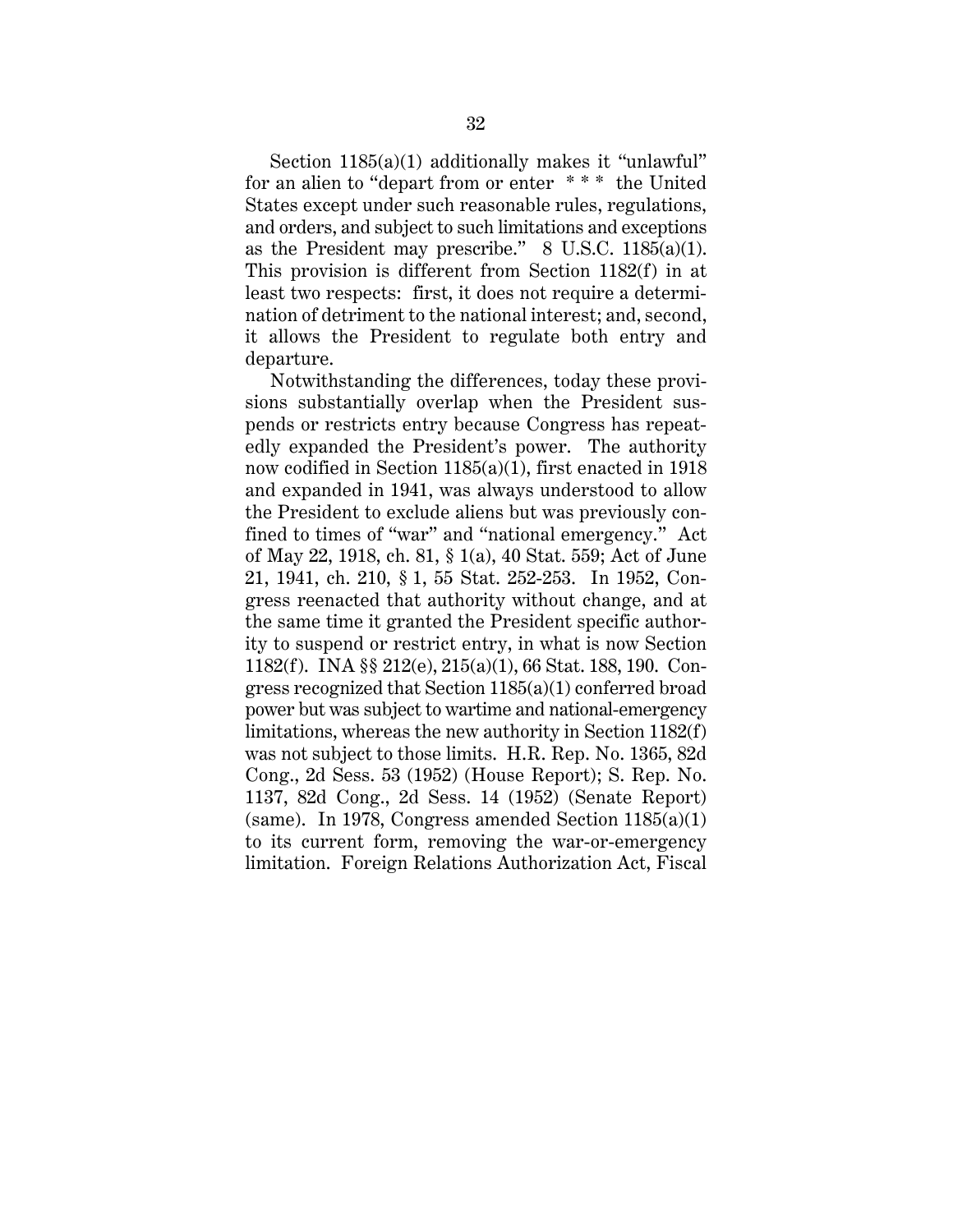Year 1979 (FRAA), Pub. L. No. 95-426, § 707(a), 92 Stat. 992-993.

The court of appeals disregarded this history, concluding that Section  $1185(a)(1)$  is more general than Section 1182(f), and therefore that the latter alone controls every presidential entry suspension. Pet. App. 47a-48a. That was incorrect, but this Court need not resolve here the precise relationship between the two statutes because, as explained below, the Proclamation is consistent with both.

b. The President lawfully exercised the authority Congress conferred in Sections 1182(f) and 1185(a)(1). The Proclamation "suspend[s]" and "restrict[s]" "entry" of certain "class[es] of aliens," 8 U.S.C. 1182(f), based on the President's express finding that, "absent the measures set forth in [the Proclamation], the immigrant and nonimmigrant entry into the United States of persons described in section 2 of [the Proclamation] would be detrimental to the interests of the United States," Pet. App. 122a-123a (Preamble).

Moreover, the President set forth his reasoning in detail. The Proclamation explains that the multi-agency review process demonstrated deficiencies in the information shared by certain foreign governments, or other risk factors. Pet. App. 123a-131a (§ 1). "Informationsharing and identity-management protocols and practices of foreign governments are important for the effectiveness" of the United States' "screening and vetting protocols" because it is governments that manage "identity and travel documents of their nationals and residents" and "control the circumstances under which they provide \* \* \* information about known or suspected terrorists and criminal-history information." *Id.*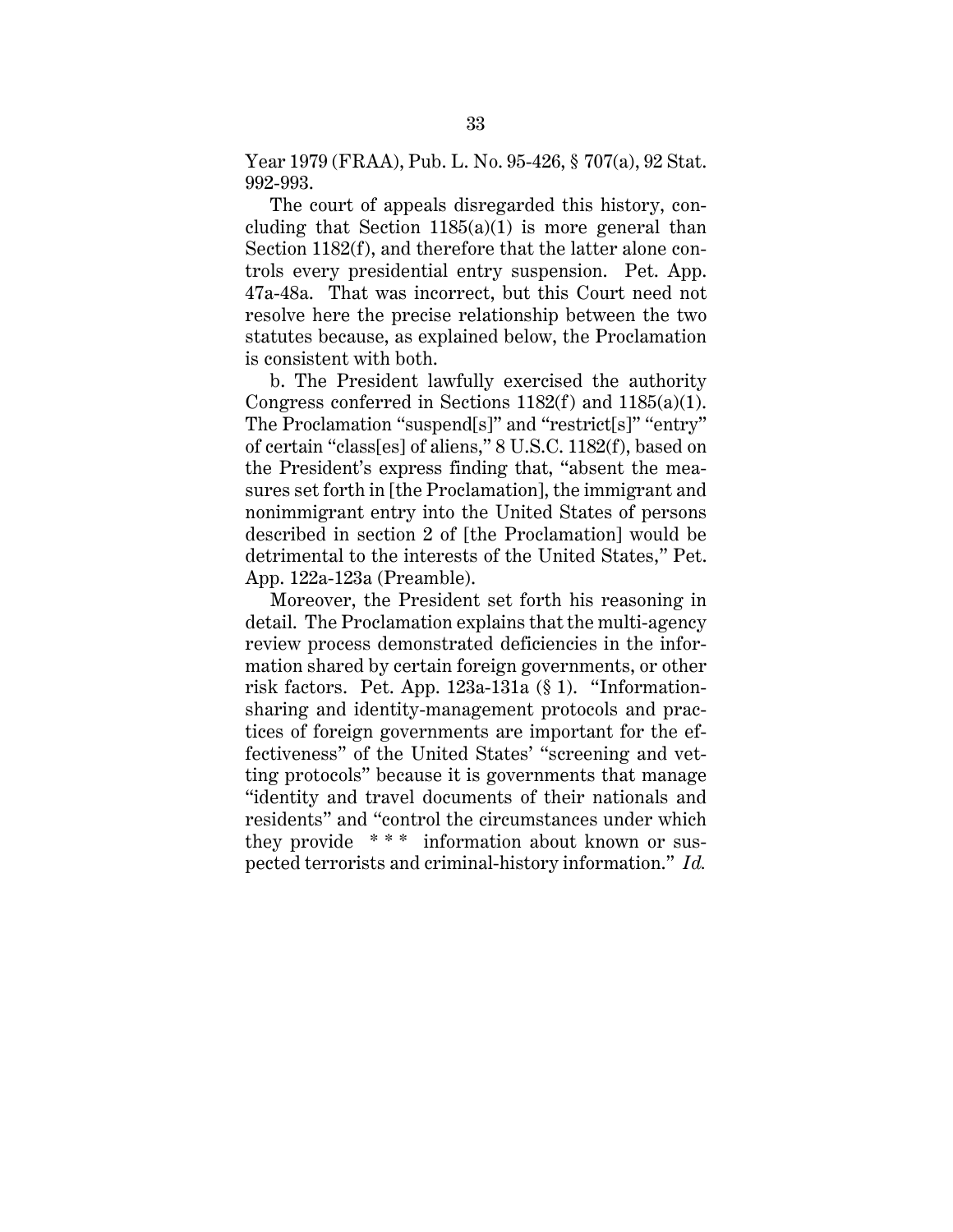at 123a (§ 1(b)). Entry of the restricted foreign nationals would be detrimental to the national interest because "the United States Government lacks sufficient information to assess the risks they pose to the United States." *Id.* at 128a-129a (§ 1(h)(i)).<sup>10</sup>

In addition, the President considered foreign-policy goals and determined that the entry restrictions are "needed to elicit improved identity-management and information-sharing protocols and practices from foreign governments." Pet. App. 128a-129a (§ 1(h)(i)). He therefore "craft[ed] those country-specific restrictions that" in his judgment "would be most likely to encourage cooperation given each country's distinct circumstances," while "protect[ing] the United States until such time as improvements occur." *Ibid.* To ensure that the restrictions remain in force only as long as needed "to address th[e] inadequacies and risks" the Proclamation identified, *id.* at 128a (§ 1(h))—which is to say, the period the President "deem[ed] necessary," 8 U.S.C. 1182(f)—he further directed the Department of State to continue to engage with the deficient countries, with the goal of "relax[ing] or remov[ing]" the Proclamation's entry suspensions "as soon as possible." Pet. App. 128a (§ 1(h)); see *id.* at 143a (§ 4(b)).

c. The court of appeals nevertheless held that the Proclamation is not authorized because Section 1182(f) requires the President to "provide a rationale"—which the court must deem sufficient—"why permitting entry

<sup>&</sup>lt;sup>10</sup> As the Proclamation explains, it does not set forth details regarding all of the reasons for the restrictions imposed on each country because "[d]escribing all of those reasons publicly \* \* \* would cause serious damage to the national security of the United States, and many such descriptions are classified." Pet. App. 131a  $(\S 1(j)).$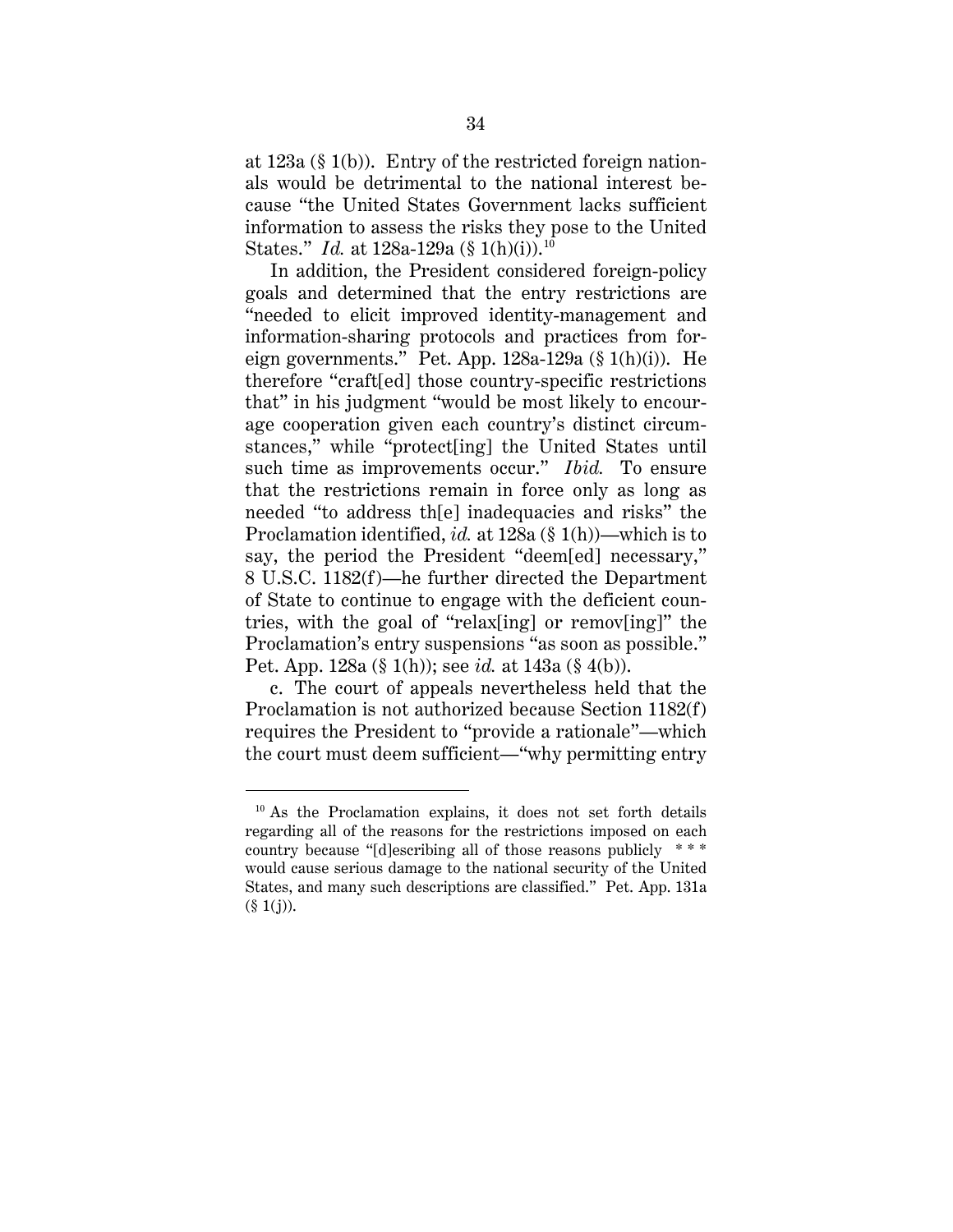of nationals [covered by the Proclamation] would be detrimental to the interests of the United States." Pet. App. 43a (citation omitted). The court concluded that the Proclamation's findings and explanations were insufficient. See *id.* at 44a-46a. Both the court's interpretation of the statute and its application of that test here were deeply misguided.

i. Section 1182(f) does not require the President to articulate detailed findings before he may suspend or restrict entry of aliens abroad. The court of appeals' contrary interpretation turns upside down the broad grant of authority in the statutory text. The sole prerequisite Congress imposed in Section 1182(f) is that the "President find[]" that entry of covered aliens "would be detrimental to the interests of the United States," 8 U.S.C. 1182(f), and the Proclamation expressly makes that finding. Congress did not require the President to explain publicly and in detail the basis for his conclusions. And although the court of appeals objected to the breadth of the Proclamation, see Pet. App. 38a, the statute expressly contemplates that the President may make the relevant determinations on a broad scale, authorizing him to "suspend the entry of all aliens or any class of aliens." 8 U.S.C. 1182(f).

*Webster* v. *Doe*, *supra*, confirms that the court of appeals erred in reading Section 1182(f) to require detailed explanations. In *Webster*, this Court confronted a statute that similarly granted the Director of Central Intelligence authority to terminate an employee if he "*deem*[*ed*] such termination necessary or advisable in the interests of the United States." 486 U.S. at 600 (citation omitted). The Court "s[aw] no basis on which a reviewing court could properly assess an Agency termination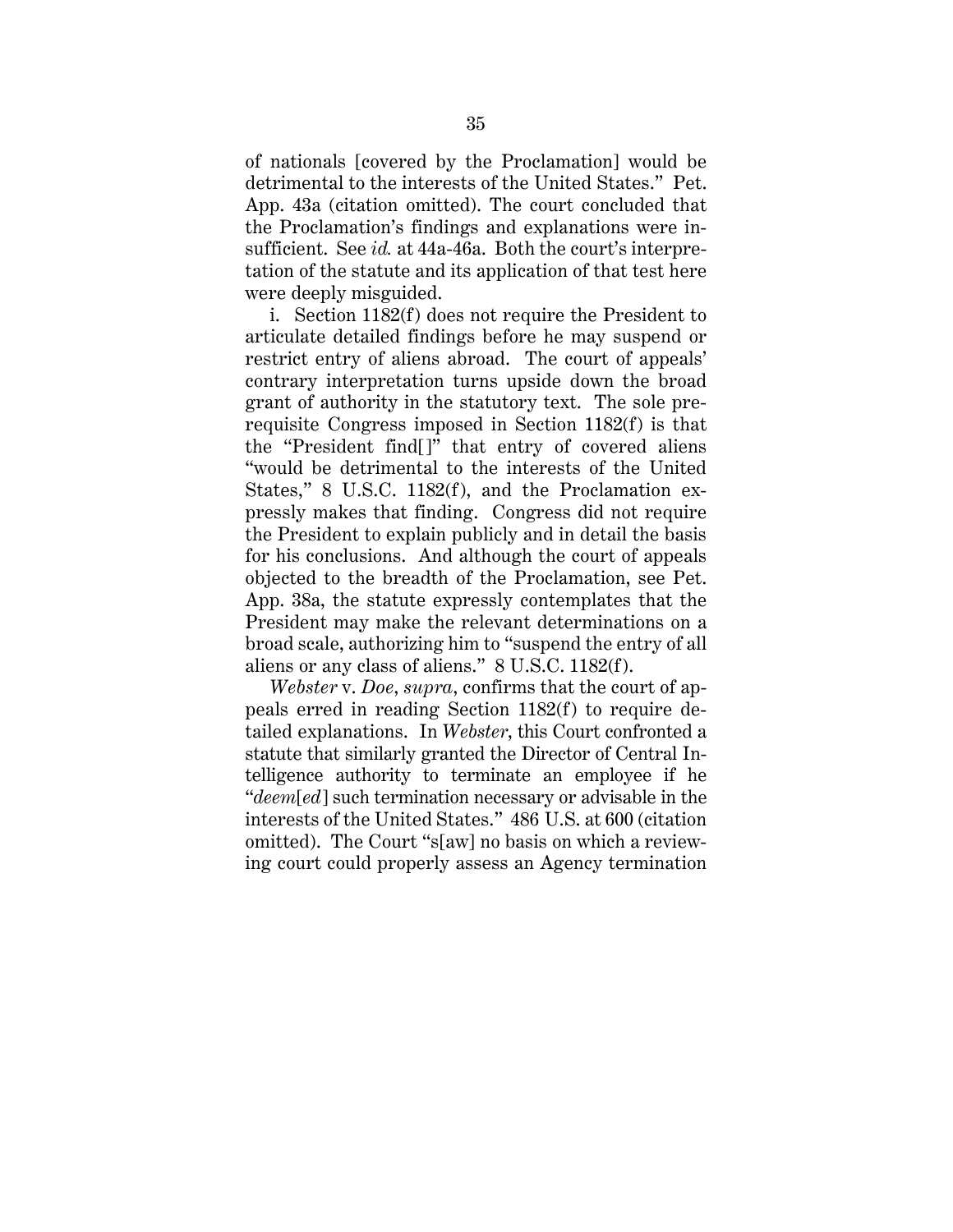decision." *Ibid.* So too here, Section 1182(f) "fairly exudes deference to the [President]" and "appears \* \* \* to foreclose the application of any meaningful judicial standard of review." *Ibid.*

Deference is especially warranted because the President's determinations directly implicate his core foreignaffairs and national-security responsibilities. See, *e.g.*, *Ziglar* v. *Abbasi*, 137 S. Ct. 1843, 1861 (2017). As this Court has explained, "[t]he Executive should not have to disclose its \* \* \* reasons for deeming nationals of a particular country a special threat," or even when it "simply wish[es] to antagonize a particular foreign country by focusing on that country's nationals," because the reasons may rest on classified or sensitive material. *Reno* v. *American-Arab Anti-Discrimination Comm*., 525 U.S. 471, 491 (1999) (*AAADC*). And even if the President does disclose his reasons, courts are "ill equipped to determine their authenticity and utterly unable to assess their adequacy." *Ibid.* The court of appeals erred by supplanting the deference owed to the Executive's foreign-policy and national-security judgments with a standard of searching judicial scrutiny.

The court of appeals' insistence on detailed explanations is also irreconcilable with historical practice. Presidential orders dating back decades have suspended or restricted entry without publicly disclosing detailed justifications. Many have explained the President's rationale in one or two sentences that broadly declare the Nation's interests. See, *e.g.*, Proclamation No. 6958, 61 Fed. Reg. 60,007 (1996) (President Clinton) ("In light of the refusal of the Government of Sudan to comply with [U.N. Security Council resolutions], I have determined that it is in the foreign policy interests of the United States to restrict the entry into the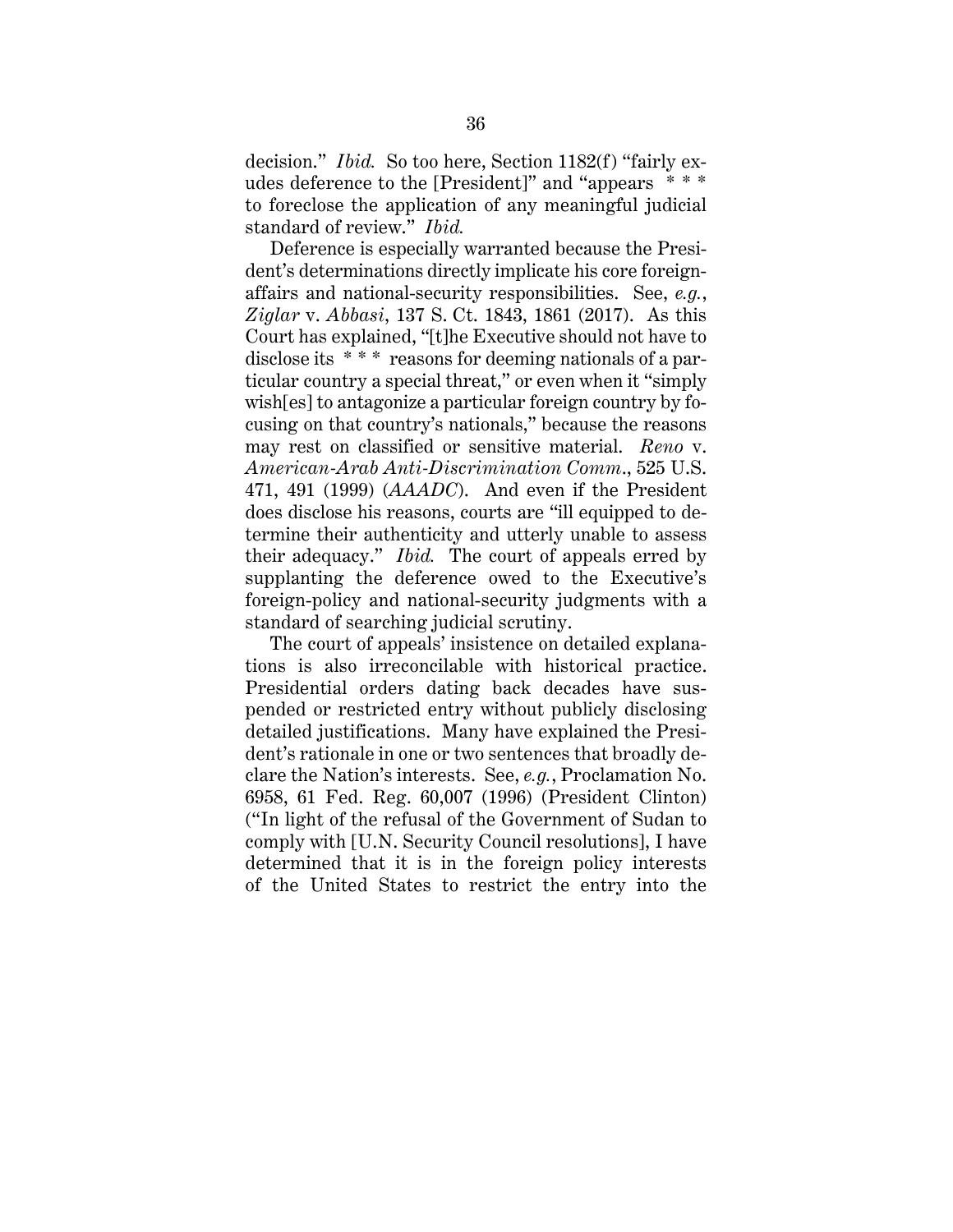United States of aliens described in \* \* \* this proclamation." $)$ . $^{11}$ 

ii. Even if the court of appeals' interpretation of Section 1182(f) were correct, its conclusion that the Proclamation's findings are inadequate still could not stand because the Proclamation sets forth in detail the bases for the President's national-interest determination. See pp. 6-10, 33-34, *supra*. The Proclamation is more detailed as a matter of both process and substance than any prior order issued by a President under Section 1182(f) or 1185(a)(1). The court of appeals' criticisms of the President's findings lack merit.

The court of appeals faulted the Proclamation for not finding that "nationality alone renders entry of this broad class of individuals a heightened security risk to the United States," or that "nationality \* \* \* renders their entry into the United States on certain forms of visas detrimental to the interests of the United States." Pet. App. 45a-46a. The court, however, simply misunderstood the Proclamation's stated rationale. The President did not find that all nationals of the covered countries are likely terrorists—nor did he have to. Rather, because those countries' governments have deficiencies in information sharing or other risk factors, the President determined that it was in the national interest to restrict entry of aliens who could not be vetted with adequate information—both to protect national security and to elicit improvement by those governments.

<sup>11</sup> See also Proclamation No. 8693, 76 Fed. Reg. 44,751 (2011) (President Obama); Proclamation No. 7524, 67 Fed. Reg. 8857 (2002) (President G.W. Bush); Proclamation No. 4865, 46 Fed. Reg. 48,107 (1981) (President Reagan); Exec. Order No. 12,172, 44 Fed. Reg. 67,947 (1979) (President Carter).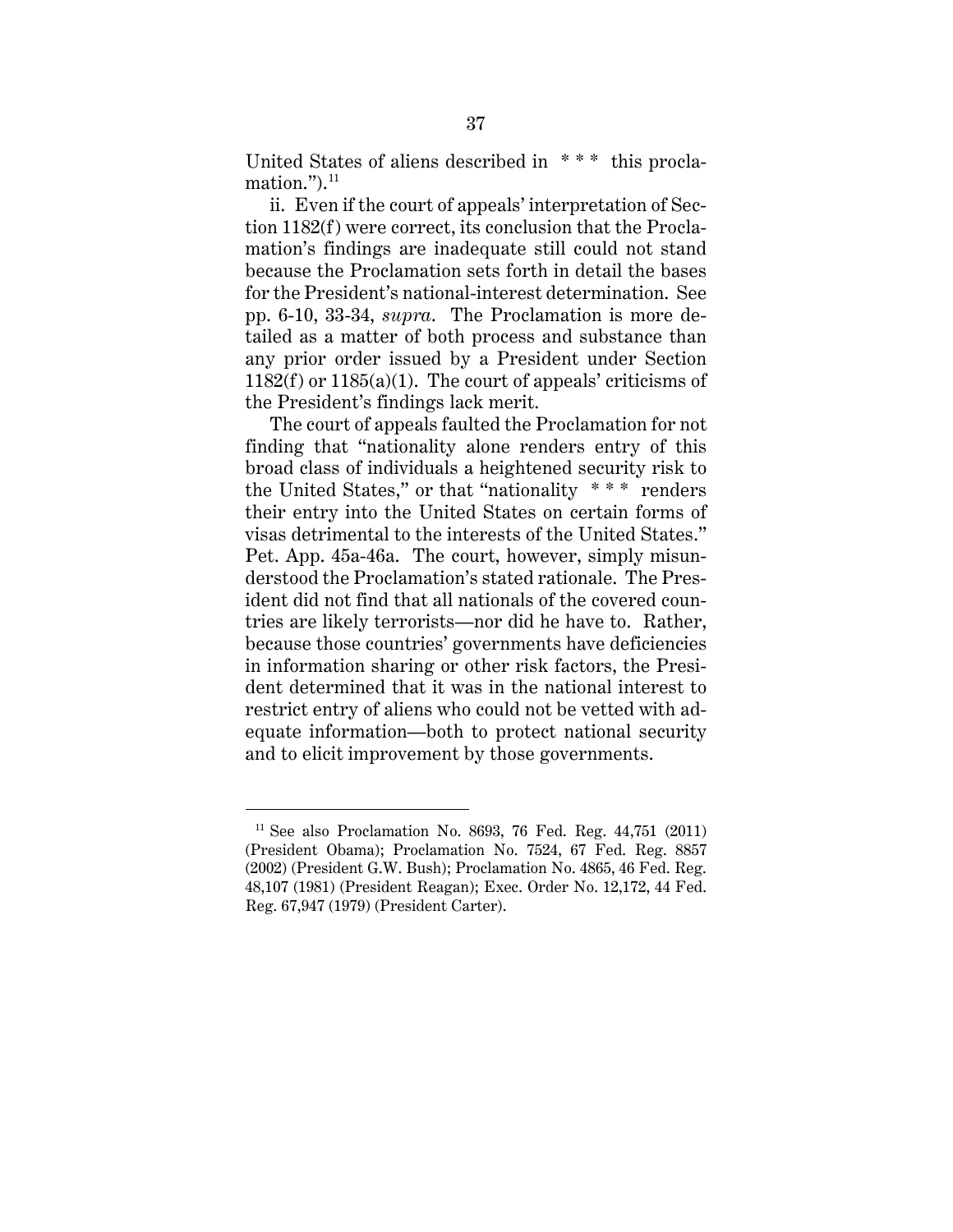The court of appeals found that explanation insufficient because "there is no finding that the present vetting procedures are inadequate." Pet. App. 44a. That is manifestly incorrect. The Proclamation explains that "the [deficient] countries' identity-management protocols, information-sharing inadequacies, and other risk factors" deprive the United States of "sufficient information to assess the risks [their nationals] pose to the United States." *Id.* at 127a-128a (§ 1(h)-1(h)(i)).

The court of appeals did not accept respondents' position that inducing foreign governments to improve is an invalid basis for suspending entry. See Resps. C.A. Br. 28; see also *IRAP*, slip op. 146 (Keenan, J., concurring). And for good reason: Presidents have frequently invoked Sections  $1182(f)$  and  $1185(a)(1)$  in part to further diplomatic goals.<sup>12</sup> Instead, the court of appeals deemed the Proclamation's explanation inadequate because "[t]he *degree* of desired improvement is left unstated." Pet. App. 44a (emphasis added). But even if Section 1182(f) required such mathematical precision—

<sup>12</sup> See, *e.g.*, Exec. Order No. 13,712, 80 Fed. Reg. 73,633 (2015) (President Obama) (suspending entry of persons who "undermine democratic processes or institutions" in Burundi, in light of "national security and foreign policy" interests of the United States); Proclamation No. 8015, 71 Fed. Reg. 28,541 (2006) (President G.W. Bush) (suspending entry of persons responsible for actions that "impede[d] the transition to democracy in Belarus" in light of, *inter alia*, "the importance to the United States of fostering democratic institutions"); Proclamation No. 6958, 61 Fed. Reg. 60,007 (1996) (President Clinton) (suspending entry of governmental and military personnel of Sudan, citing "foreign policy interests of the United States" based on refusal to comply with U.N. Security Council resolution); Proclamation No. 5887, 53 Fed. Reg. 43,185 (1988) (President Reagan) (suspending entry of certain Nicaraguan nationals in light of, *inter alia*, expulsion of U.S. diplomats).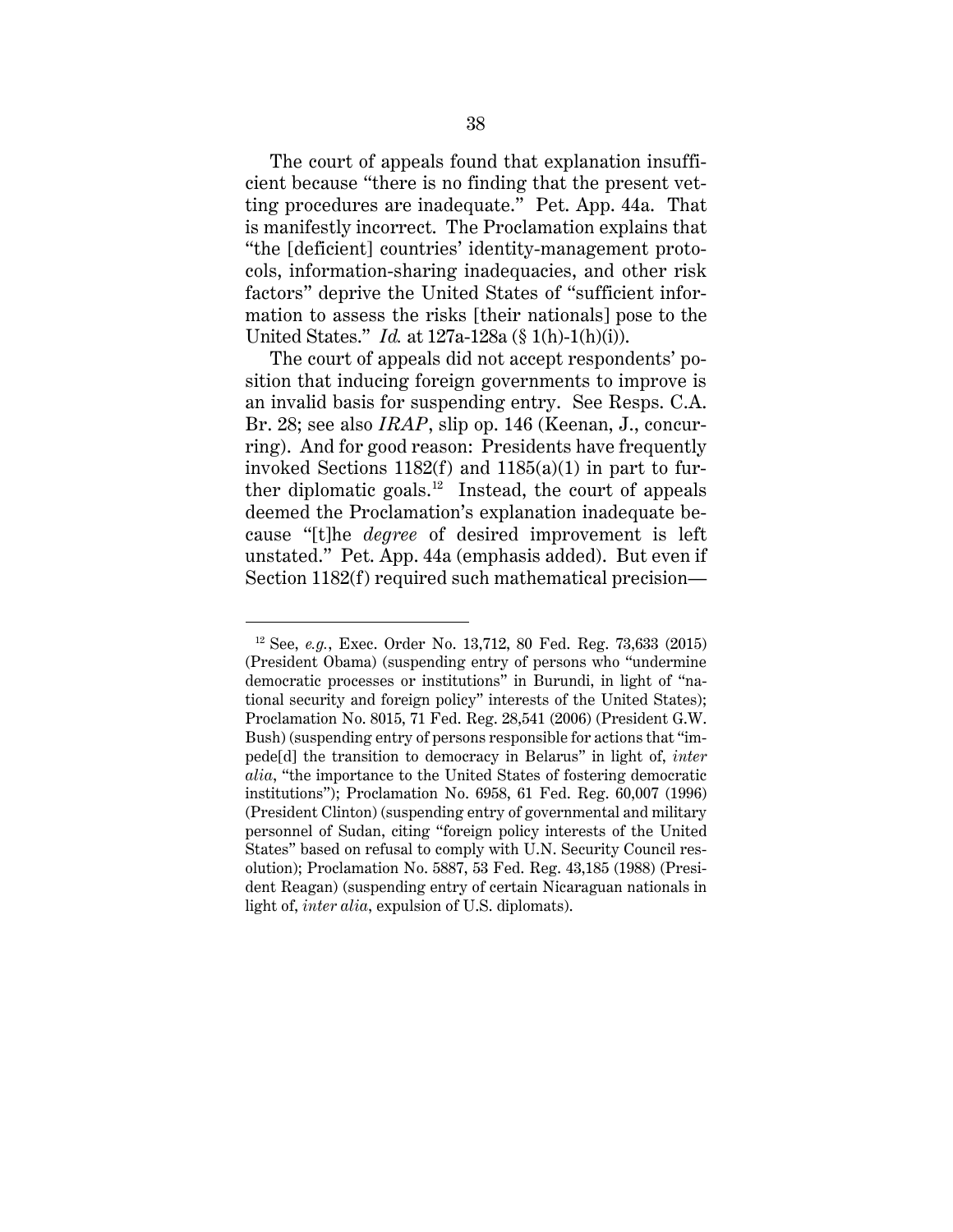which it obviously does not—the Proclamation indicates that the deficient countries are expected to improve to meet the baseline criteria it identifies. *Id.* at 124a-125a  $(\S 1(c))$ . By contrast, many past presidential orders have included no details regarding the desired degree of improvement. See, *e.g.*, Proclamation No. 8342, 74 Fed. Reg. 4093 (2009) (President Obama) (suspending entry of foreign government officials responsible for failing to combat human trafficking "until such time as the Secretary of State determines that [the suspension] is no longer necessary").

The court of appeals discounted the President's diplomatic analysis, opining "there is little evidence" that the Proclamation "will, indeed, incentivize countries to improve their practices." Pet. App. 27a. The court had no warrant to substitute its own assessment for the Executive's "[p]redictive judgment[s]" on matters of foreign policy and national security. *Department of the Navy* v. *Egan*, 484 U.S. 518, 529 (1988). Such judgments "are delicate, complex, and involve large elements of prophecy," and "ha[ve] long been held to belong in the domain of political power not subject to judicial intrusion or inquiry." *Chicago & S. Air Lines, Inc.* v. *Waterman S.S. Corp.*, 333 U.S. 103, 111 (1948).

Moreover, experience under the Proclamation and the President's prior Orders shows that his approach was well founded. After EO-1 imposed a temporary suspension on nationals of Iraq, "the Iraqi government \* \* \* expressly undert[ook] steps to enhance travel documentation, information sharing, and the return of Iraqi nationals subject to final orders of removal." Pet. App. 156a (EO-2  $\S$  1(g)). And after the review process ordered by EO-2 initially identified deficient countries, the State Department's 50-day diplomatic-engagement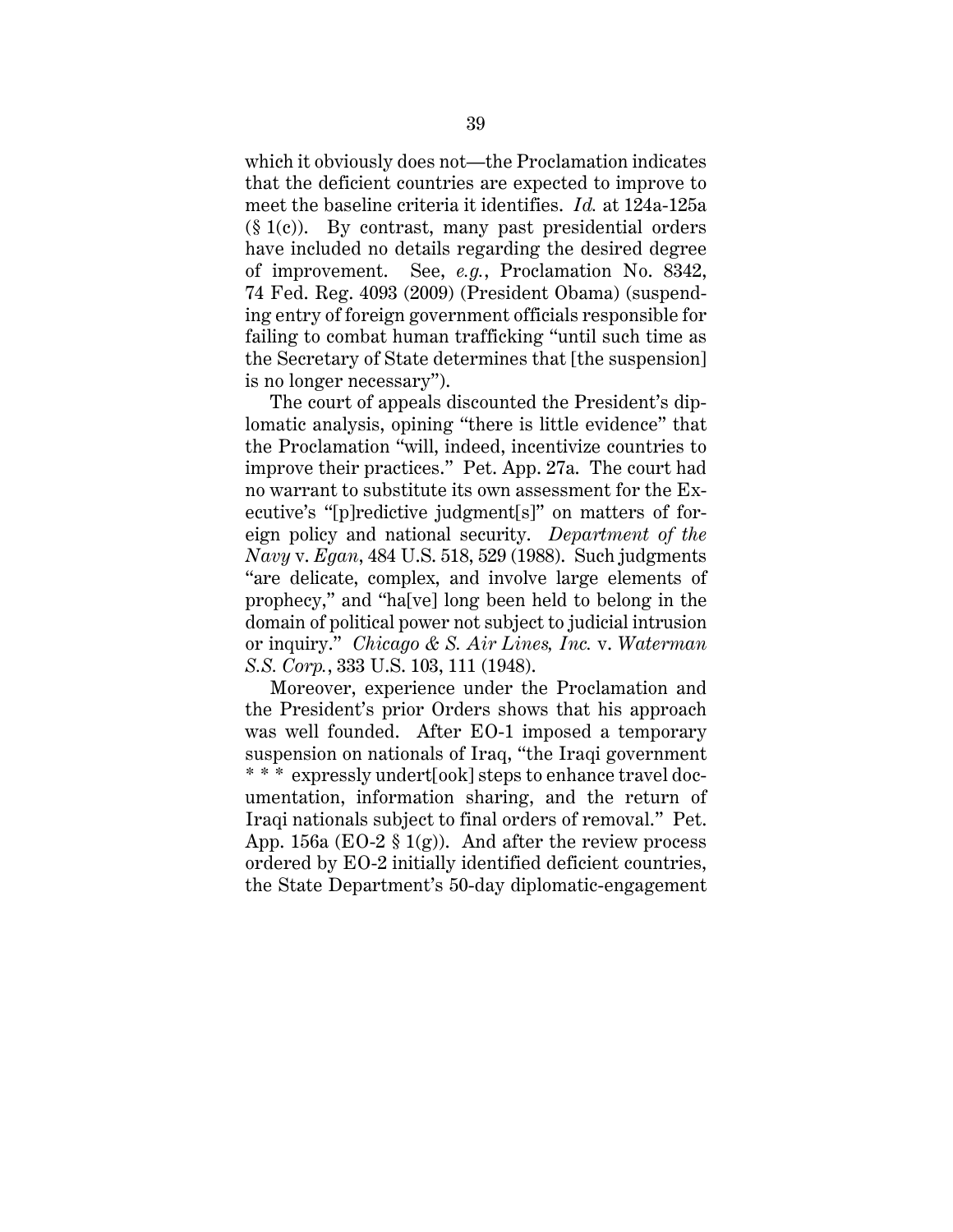period "yielded significant improvements in many countries." *Id.* at 126a (Proclamation § 1(f)). The court of appeals' speculative second-guessing of the President's foreign-policy determination was unwarranted.

#### *2. The President's authority to suspend entry is not subject to the court of appeals' atextual limitations*

In addition to determining that the Proclamation lacked sufficient findings, the court of appeals concluded that the Proclamation's specific entry restrictions exceed the President's statutory authority. Pet. App. 25a. The court erroneously read into the statute limitations that cannot be squared with its text or well-settled historical practice.

a. The court of appeals held that the Proclamation's entry suspensions violate Section 1182(f) because they lack a fixed end date. Pet. App. 26a. "The word 'suspend,'" it reasoned, "'connotes a temporary deferral,'" not restrictions "of unlimited and indefinite duration." *Ibid.* (citations omitted). The Proclamation makes clear, however, that it is intended to remain in force only as long as needed "to address th[e] inadequacies and risks" it identified. *Id.* at 128a (§ 1(h)). The President directed the State Department to continue to engage with the deficient governments, and he requested an ongoing review of and regular reports on whether the entry suspensions should be modified or terminated, "so that the restrictions and limitations imposed by this proclamation may be relaxed or removed as soon as possible." *Ibid.*; *id.* at 142a-145a (§§ 4, 5).

The President was not required to prescribe in advance a date certain on which the entry restrictions will expire. Section 1182(f) authorizes the President to suspend entry "for such period as he shall deem nec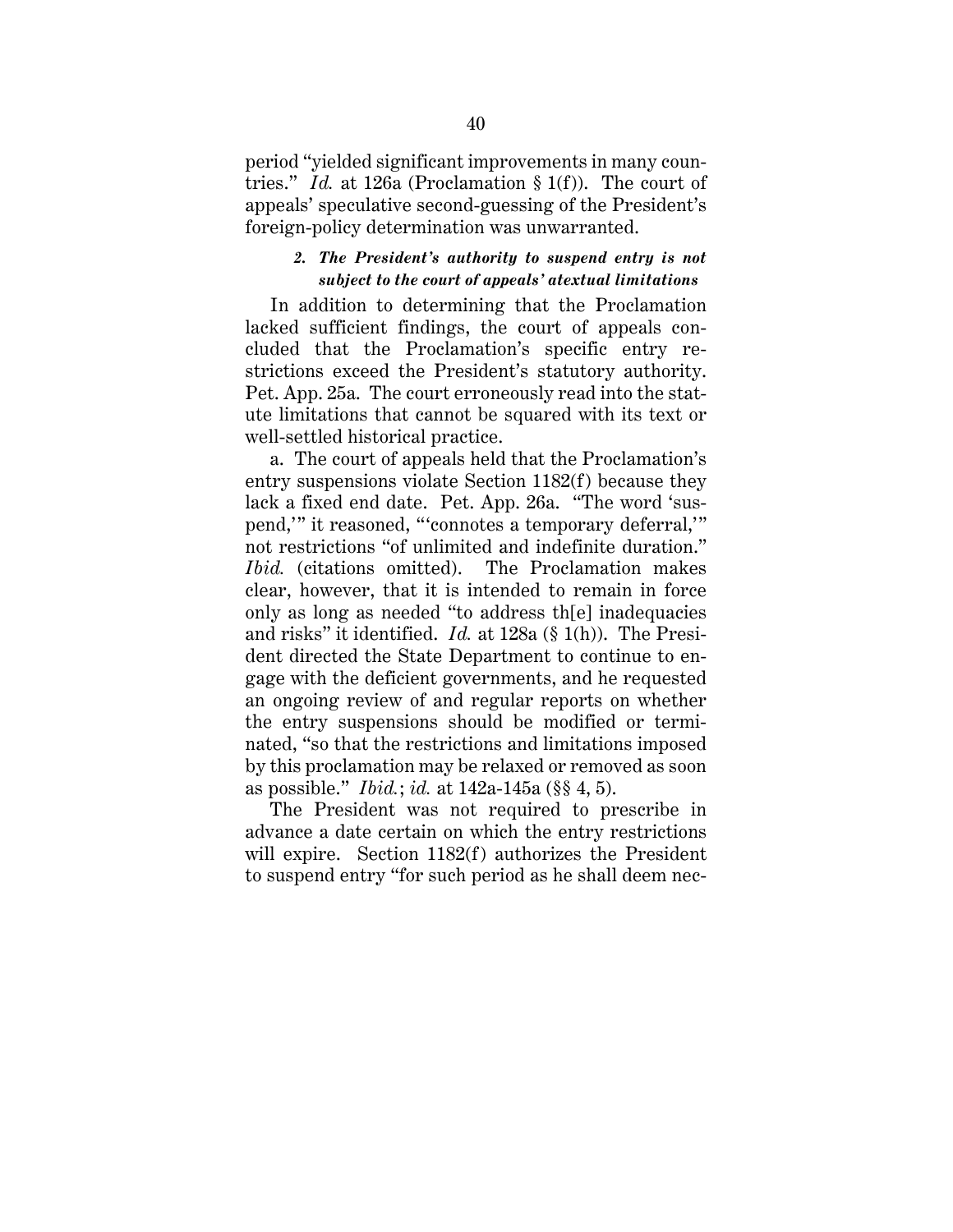essary." 8 U.S.C. 1182(f). When the President suspends entry in response to a diplomatic dispute or adverse conditions in a foreign country—as past Presidents have done—he may "deem" a suspension "necessary" even though he does not know in advance how long that situation will persist. See, *e.g.*, Proclamation No. 5829, 53 Fed. Reg. 22,289 (1988) (President Reagan) (suspending entry of certain Panamanian nationals "until such time as \* \* \* democracy has been restored in Panama"). So too here, the President validly suspended entry until the conditions that gave rise to the suspension are redressed.

The court of appeals' decision is also contrary to longstanding historical practice. As the court itself recognized, in nearly every instance, past Presidents' "orders or proclamations invoking [Section] 1182(f) did not provide for a set end date." Pet. App. 26a n.10; see pp. 37-38 nn.11-12, *supra*. The court responded that those orders were "narrower in scope than the Proclamation." Pet. App. 26a n.10. But the text does not tie substantive breadth to temporal duration: the court's sliding-scale view of Section 1182(f)—*i.e.*, the more countries a suspension includes, the shorter in duration it must be, all subject to judicial weighing—has no basis in the statute. And it runs headlong into Congress's express grant of exclusive authority to the *President* to determine how long a suspension should last.

b. The court of appeals also concluded, drawing on legislative debates over Section 1182(f), that entry suspensions must be confined to an "exigency" where "it would be difficult, if not impossible, for Congress to react" promptly. Pet. App. 33a-34a. That limitation likewise has no footing in Section 1182(f)'s text, and courts should not "allow[] ambiguous legislative history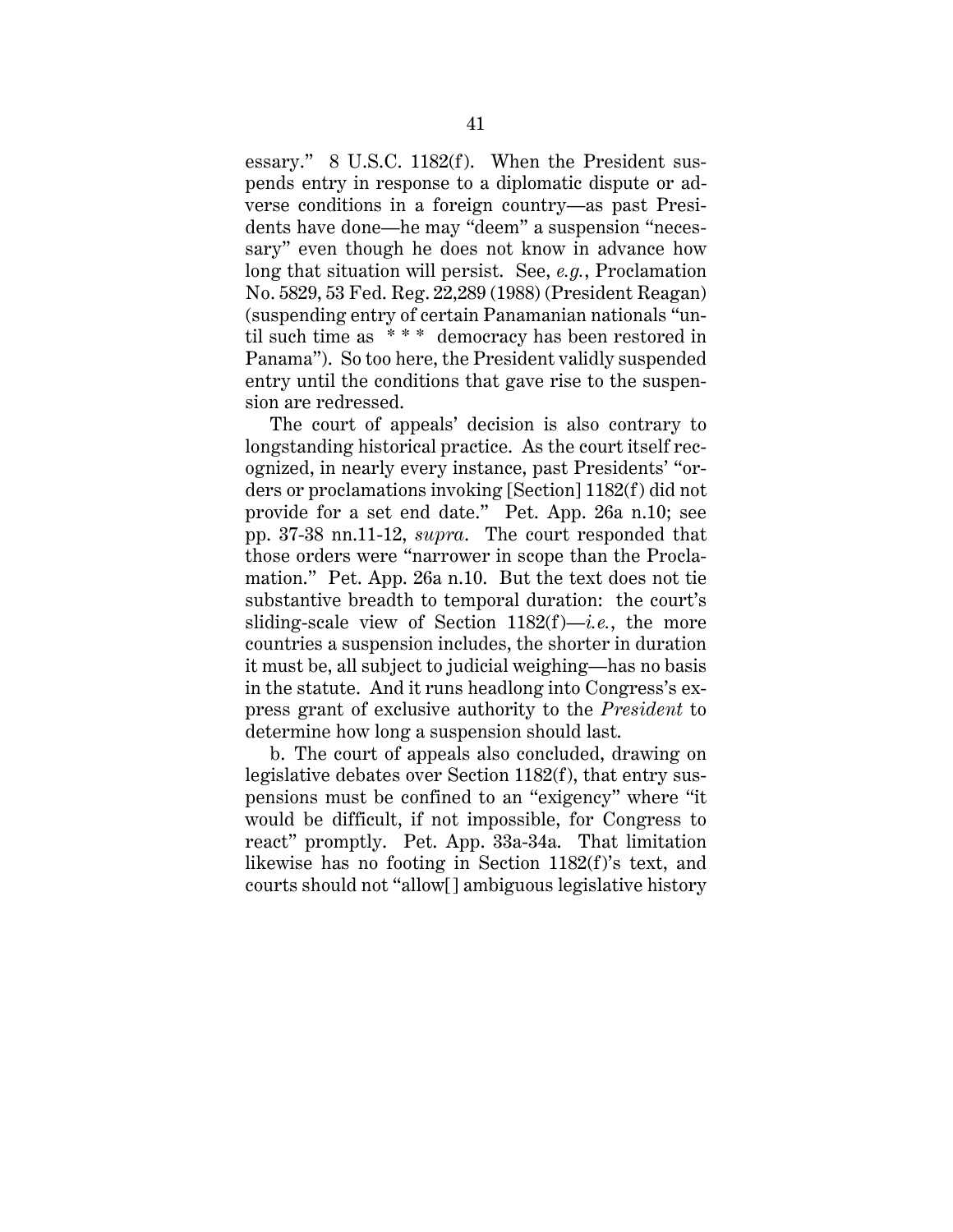to muddy clear statutory language." *Milner* v. *Department of the Navy*, 562 U.S. 562, 572 (2011). In any event, the text, legislative history, and historical practice all undermine the Ninth Circuit's reasoning.

As discussed, when Congress enacted Section 1182(f) in 1952, it consciously departed from the predecessor to Section  $1185(a)(1)$ , which at the time limited the President's entry-suspension authority to times of war or national emergency. See p. 32, *supra*. Some Members objected to the breadth of the President's power under Section 1182(f) and proposed amendments to cabin it similarly. See Pet. App. 32a; 98 Cong. Rec. 4423 (1952) (statement of Rep. Multer). But Congress enacted Section 1182(f) without those proposed limitations. Then later, Congress removed the war-or-exigency limitation from Section 1185(a)(1). See pp. 32-33, *supra*. The statutory text and history thus unambiguously foreclose the court of appeals' conclusion that Sections 1182(f) and  $1185(a)(1)$  are limited to "exigent" circumstances.

Notwithstanding the clear text, the court of appeals noted that, in debating Section 1182(f), some Members gave examples where it would be difficult or impossible for Congress to act. Pet. App. 33a. Of course, "[w]here, as here, "the text of the [relevant] statute" is plain, it controls. *Pittston Coal Grp.* v. *Sebben*, 488 U.S. 105, 115 (1988). In any event, the legislative history itself contradicts the court of appeals' conclusion that the statute is limited to exigencies, because some Members argued that Section 1182(f) would give the President "very, very broad" authority "in times of emergency, and in time of nonemergency, to shut off immigration"—and no one suggested otherwise. 98 Cong. Rec. 4304-4305 (1952) (statement of Rep. Celler); see 98 Cong. Rec. at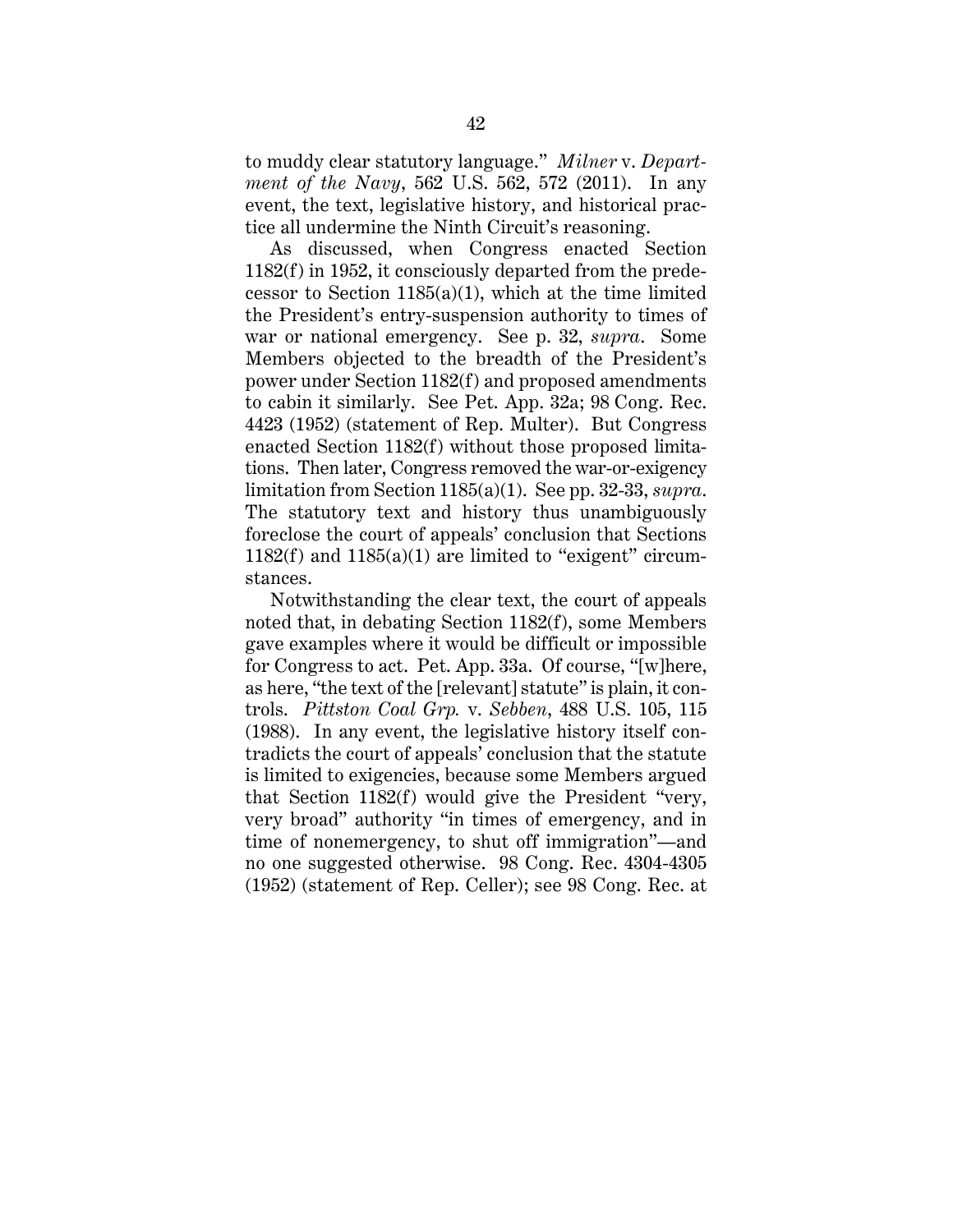4423 (statement of Rep. Multer); 98 Cong. Rec. 5114 (1952) (statement of Sen. Lehman); see also Senate Report 4 (minority views); House Report 53.

The court of appeals' insistence on an "exigency" limitation also contradicts decades of historical practice. Presidents have repeatedly suspended entry for reasons unrelated to crises that Congress could not address—for example, in retaliation for *past* harmful actions abroad.13 In all of those instances, it was the President—not courts—who determined that suspending entry was warranted as a diplomatic tool. And although some retaliatory suspensions were directed at particular aliens or fast-moving situations, others were directed at entire nationalities due to ongoing disputes with their governments. In August 1986, for example, President Reagan invoked Section 1182(f) to "suspend entry into the United States as immigrants by all Cuban nationals," subject to exceptions, in retaliation for Cuba's decision in May 1985—more than a year earlier to suspend an immigration agreement. Proclamation No. 5517, 51 Fed. Reg. 30,470 (Aug. 26, 1986).

c. The court of appeals further held that the President was not permitted to invoke, as a justification for suspending entry, concerns that are related to those addressed by other INA provisions. Pet. App. 28a-32a. For example, the court noted that Section 1182(a)

<sup>13</sup> See, *e.g.*, Proclamation No. 8697, 76 Fed. Reg. 49,277 (2011) (President Obama) (suspending entry of persons who committed serious human-rights abuses); Proclamation No. 7750, 69 Fed. Reg. 2287 (2004) (President G.W. Bush) (suspending entry of persons who have engaged in or benefitted from various forms of corruption); Proclamation No. 6749, 59 Fed. Reg. 54,119 (1994) (President Clinton) (suspending entry of persons who provided support to Bosnian Serb forces in violation of U.N. Security Council resolutions).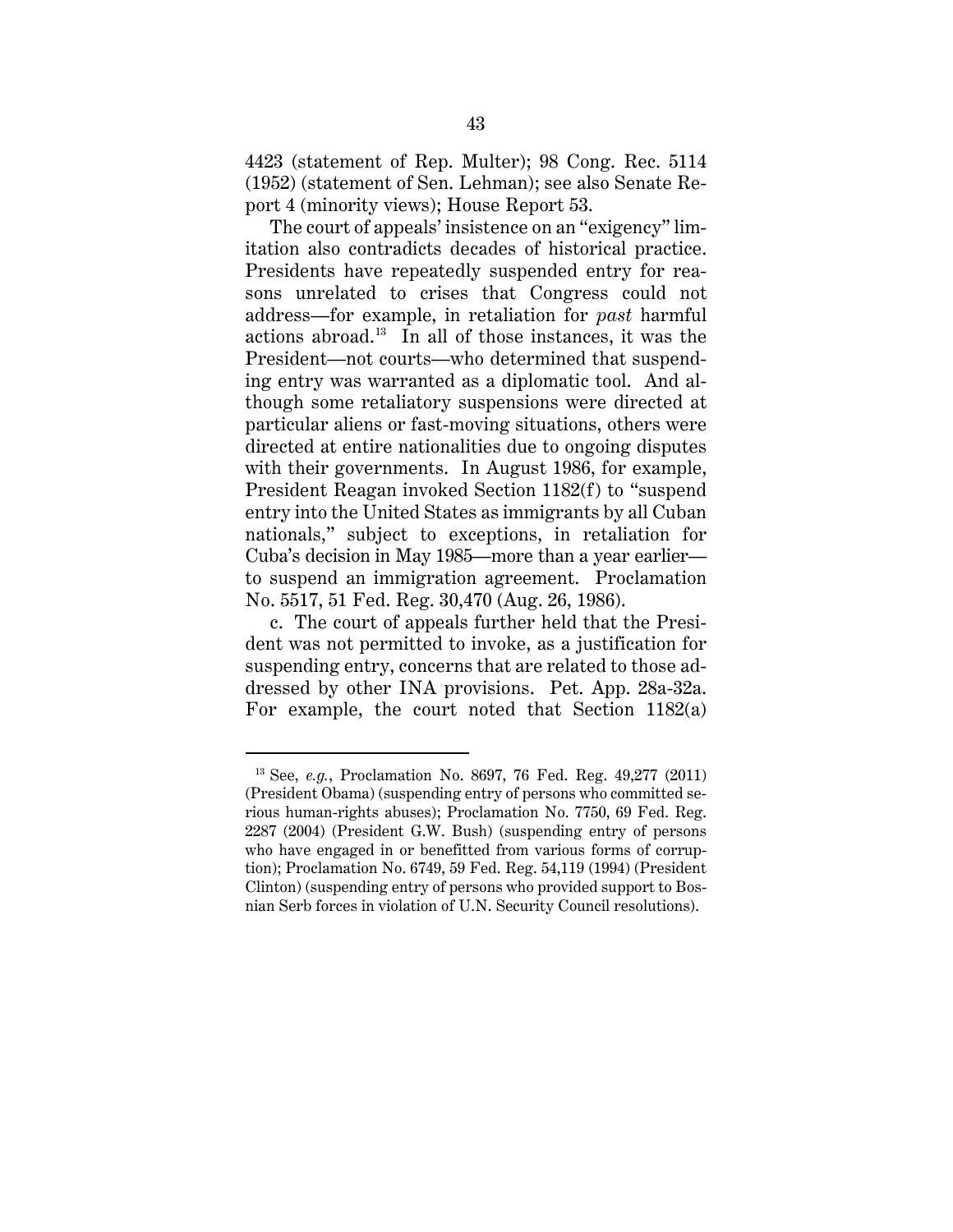excludes aliens who have "engaged in a terrorist activity" or committed various crimes. *Id.* at 29a (citation omitted). In the court's view, the President may not suspend aliens on related grounds.

The court of appeals fundamentally misunderstood the role of Section 1182(f) in the INA. Section 1182(f) vests authority in the President to impose *additional* limitations on entry beyond those that would already be grounds for exclusion under the INA. The Proclamation thus does not "nullif[y]" any provision of the INA, including Section 1182(a)'s inadmissibility criteria based on terrorism ties or criminal history. Pet. App. 32a. To the contrary, it complements those inadmissibility criteria by taking steps to improve the vetting process for determining whether they apply.

The D.C. Circuit correctly recognized Section 1182(f)'s role in supplementing Section 1182(a)'s inadmissibility grounds in its decision in *Abourezk*. There, as then-Judge Ginsburg explained, although the State Department could not exclude certain aliens under one of Section 1182(a)'s inadmissibility grounds based on their membership in particular organizations (because another part of Section 1182(a) addressed that very issue and required a greater showing), Section 1182(f)'s "sweeping" authority allowed the President to exclude those aliens even if they were not barred by Section 1182(a). 785 F.2d at 1049 n.2, 1056-1058; accord *Allende* v. *Shultz*, 845 F.2d 1111, 1118-1119 (1st Cir. 1988).

Moreover, contrary to the court of appeals' reasoning, Congress's decisions regarding the Visa Waiver Program do not suggest that the President is disabled from invoking Section 1182(f) to address foreign governments' deficient information sharing. When Con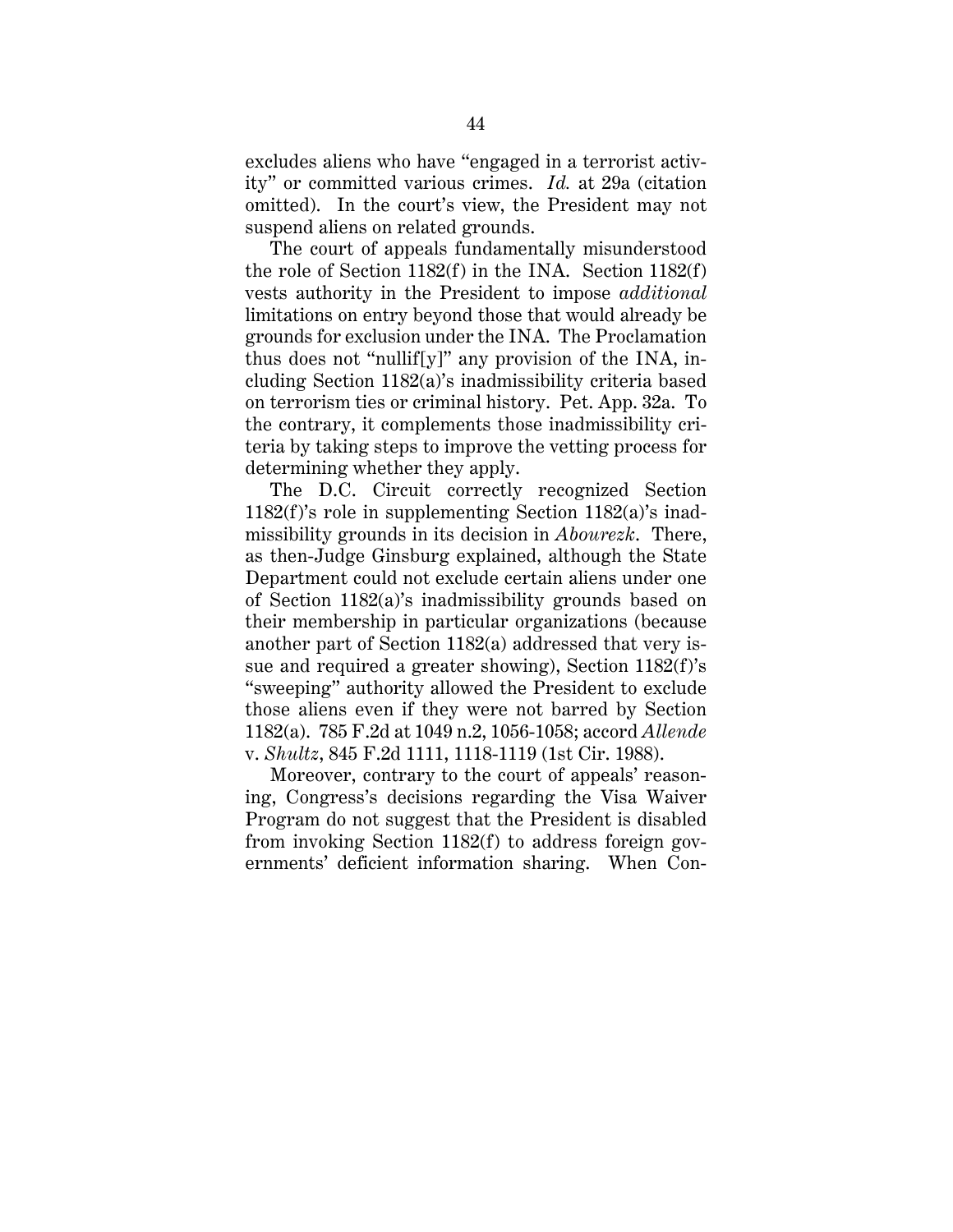gress created a faster lane for low-risk travelers (primarily tourists) from certain countries for short-term stays, and then denied that benefit to dual nationals of or recent travelers to certain other high-risk countries, Congress did not implicitly prohibit further improvements to the vetting system. Nor did it bar the President from using his independent authority to protect national security and conduct foreign relations based on similar concerns. The INA is a vast and complex statute, and virtually any international incident or nationalsecurity concern could arguably be related to something that Congress has already addressed somewhere in the INA. If that relation alone disabled the President from invoking Section 1182(f), it would cripple the Executive's ability to use that authority to protect the Nation and conduct foreign affairs.

d. Finally, the court of appeals sought to justify its cramped interpretation of Section 1182(f) as necessary to avoid a perceived nondelegation problem. Pet. App. 39a-42a. As this Court made clear in *Knauff* when rejecting a similar challenge to Section 1185(a)(1)'s precursor, nondelegation concerns are at their nadir in the context of excluding aliens abroad, because that authority "stems not alone from legislative power but is inherent in the executive power to control the foreign affairs of the nation." 338 U.S. at 542. Statutes broadly vesting authority in the President on matters affecting foreign affairs and national security are supported by consistent legislative practice that dates "almost from the inception of the national government." *United States* v. *Curtiss-Wright Exp. Corp.*, 299 U.S. 304, 322 (1936); see *id.* at 322-328 (describing such statutes); see also, *e.g.*, *Crosby* v. *National Foreign Trade Council*, 530 U.S.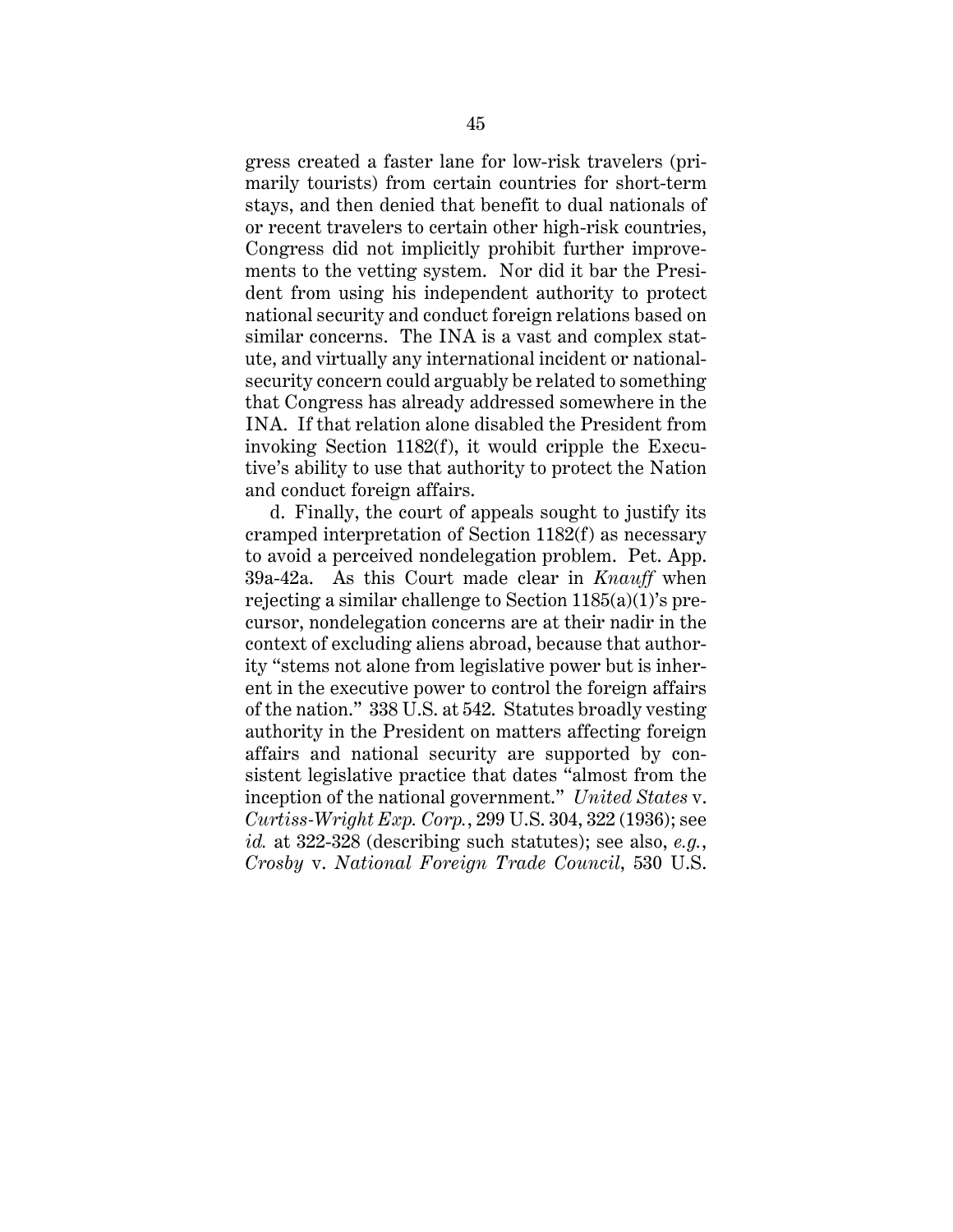363, 374-375 (2000). At a minimum, nondelegation concerns cast no doubt on the President's invocation of Section 1182(f) to address matters at the core of his foreign-affairs and national-security authority, which is precisely where the Proclamation operates.

The court of appeals resisted this conclusion, reasoning that Congress has "exclusive" authority to regulate entry of aliens abroad. Pet. App. 39a (citation omitted). *Knauff* squarely forecloses that view. 338 U.S. at 542. And no case cited by the court of appeals supports it indeed, none even addressed a claim that Congress had impermissibly delegated authority to the President to exclude aliens abroad. In *Galvan* v. *Press*, 347 U.S. 522, 531 (1954), the Court held that an alien may not challenge his removal from the United States under the Ex Post Facto Clause. In *Arizona* v. *United States*, 567 U.S. 387, 409 (2012), the Court held that a State's statutes were preempted by federal immigration policy. In *Clinton* v. *City of New York*, 524 U.S. 417, 439 (1998), and *INS* v. *Chadha*, 462 U.S. 919, 951-952 (1983), the Court confronted statutes that permitted the Executive Branch or a single House of Congress to undo the operation of laws duly enacted by Congress and signed by the President, outside the process prescribed by Article I. Section 1182(f) does no such thing; it gives the President power to suspend entry in situations when he deems it necessary on grounds beyond those the INA itself prescribes. As for *Zivotofsky ex rel. Zivotofsky* v. *Kerry*, 135 S. Ct. 2076 (2015), although the Court explained that the President's inherent authority over foreign affairs is not all encompassing, *id.* at 2089-2090, it ruled in favor of the President on the specific foreign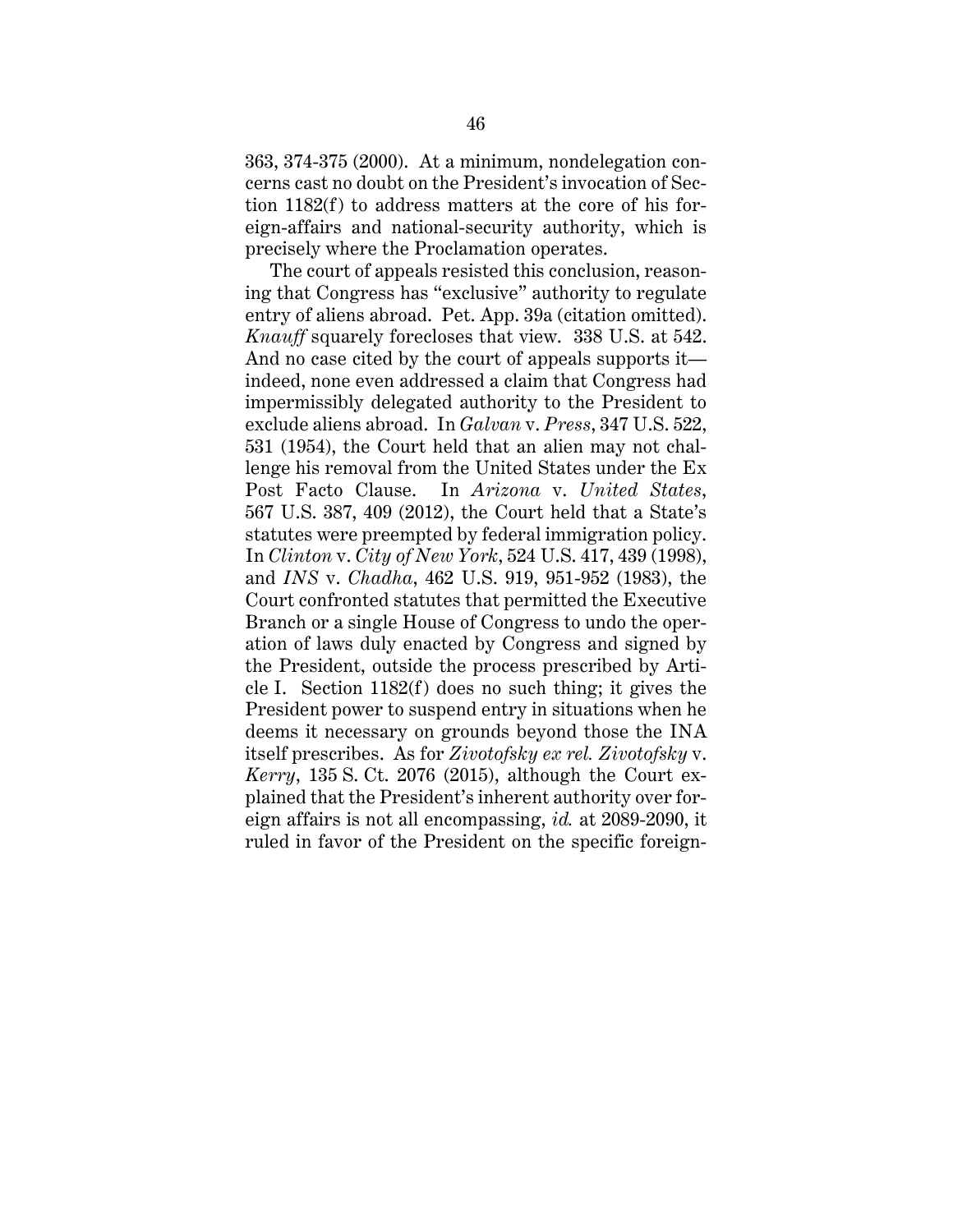affairs question presented there despite an explicitly contrary statutory directive, *id.* at 2094-2095.<sup>14</sup>

## *3. The court of appeals' narrow view of the President's constitutional authority is incorrect*

After erroneously concluding that the Proclamation exceeds the President's statutory authority, the court of appeals proceeded to address whether it is supported by the President's inherent constitutional authority, and concluded that it is not. Pet. App. 54a-56a. The court should not have reached that constitutional question, and there is no need for this Court to do so, because the Proclamation falls well within the President's express authority under Sections  $1182(f)$  and  $1185(a)(1)$ . But the court of appeals took an improperly narrow view of the Executive's constitutional authority in this area.

The court of appeals reasoned that "control over the entry of aliens is a power within the exclusive province of Congress." Pet. App. 54a. As discussed above, that premise is flatly contradicted by *Knauff*, which confirms that the President's authority to exclude aliens "stems not alone from legislative power but is inherent in the executive power to control the foreign affairs of the nation." 338 U.S. at 542. Accordingly, the court was wrong to conclude that the President's authority here is

<sup>&</sup>lt;sup>14</sup> As further support for its "[c]onstitutional [a]voidance" holding, the court of appeals cited *Zemel* v. *Rusk*, 381 U.S. 1, 7-8 (1965), and *United States* v. *Witkovich*, 353 U.S. 194, 199 (1957). Pet. App. 39a-42a. But both cases are inapposite because they concerned regulation of citizens or aliens already present in this country, not aliens abroad. So too did *Zadvydas* v. *Davis*, 533 U.S. 678, 693 (2001), *Kent* v. *Dulles*, 357 U.S. 116, 118 (1958), and *The Japanese Immigrant Case*, 189 U.S. 86, 101 (1903), cited in *IRAP*, slip op. 98-99 (Gregory, J., concurring). None of those cases creates any doubt about Section 1182(f)'s constitutionality.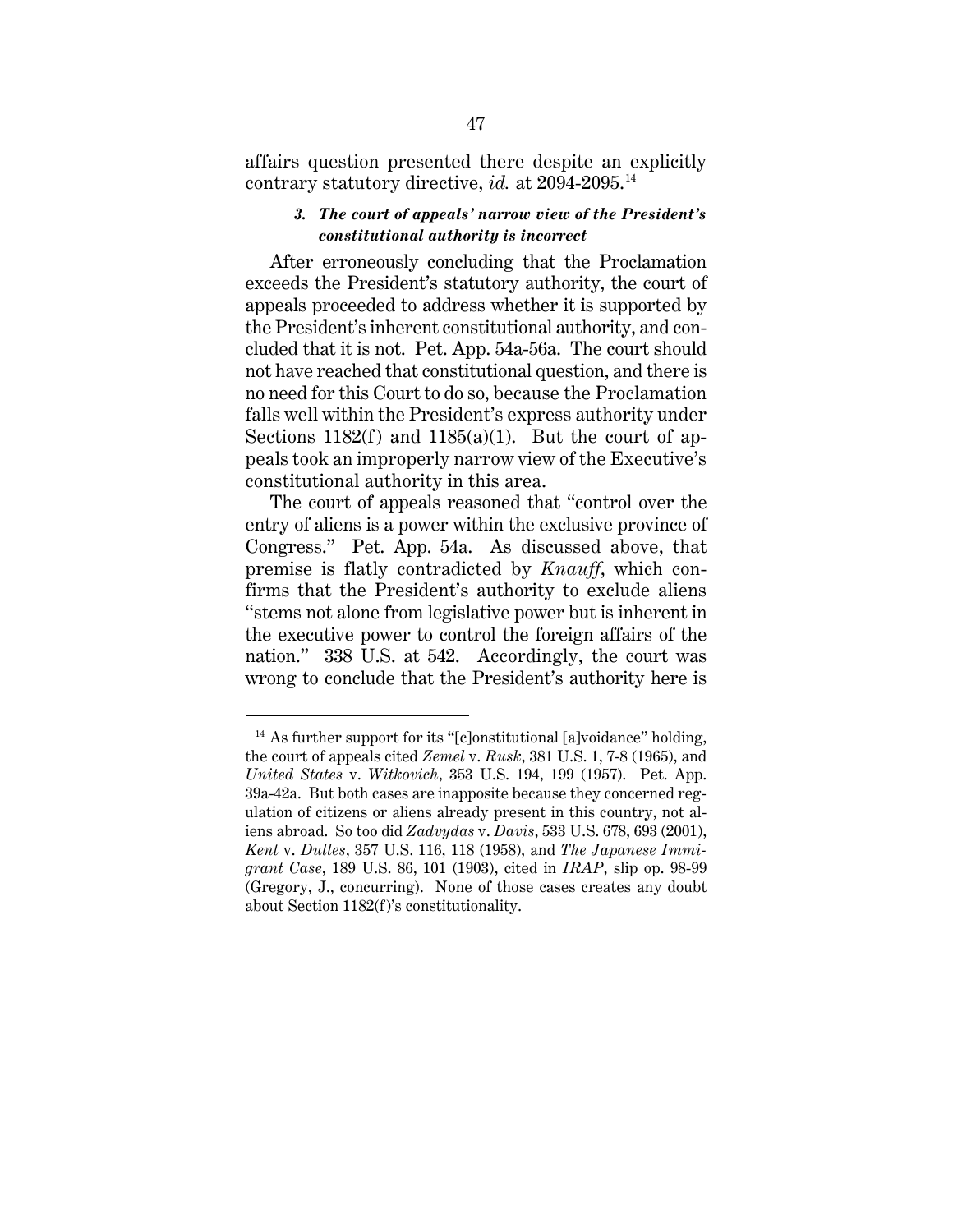at its "lowest ebb." Pet. App. 54a (quoting *Youngstown Sheet & Tube Co.* v. *Sawyer*, 343 U.S. 579, 637 (1952) (Jackson, J. concurring)). Quite to the contrary, the Proclamation is a quintessential exercise of the President's power at its peak. See *Youngstown*, 343 U.S. at 635-637.

Recognition of the President's role in these areas dates to the Founding. Although the court of appeals analogized the Proclamation to the "absolute Tyranny" of King George III, Pet. App. 55a-56a (quoting The Declaration of Independence para. 2 (U.S. 1776)), the Framers described "[t]he actual conduct of foreign negotiations" as a part of "the administration of government" that "falls peculiarly within the province of the executive department." The Federalist No. 72, at 486-487 (Alexander Hamilton) (Cooke ed., 1961); see 4 Jonathan Elliott, *The Debates in the Several State Conventions, on the Adoption of the Federal Constitution* 140-141 (2d ed. 1836) (statement of James Iredell at N. Carolina ratifying convention) (the President is to "regulate all intercourse with foreign powers"). The court of appeals took a cramped and ahistorical view of the President's authority to control the Nation's borders and supervise entry into the United States.

### **B. The Proclamation Is Consistent With 8 U.S.C. 1152(a)(1)(A)**

The court of appeals also held that the Proclamation is inconsistent with  $8 \text{ U.S.C. } 1152(a)(1)(\text{A})$ , which prohibits "discriminat[ion]" or granting a "preference or priority" in the "issuance of an immigrant visa because of," *inter alia*, an alien's "nationality." *Ibid.*; Pet. App. 48a-53a. That provision addresses the issuance of immigrant visas to aliens *who are otherwise eligible* for visas. Section  $1152(a)(1)(A)$  has no effect on aliens who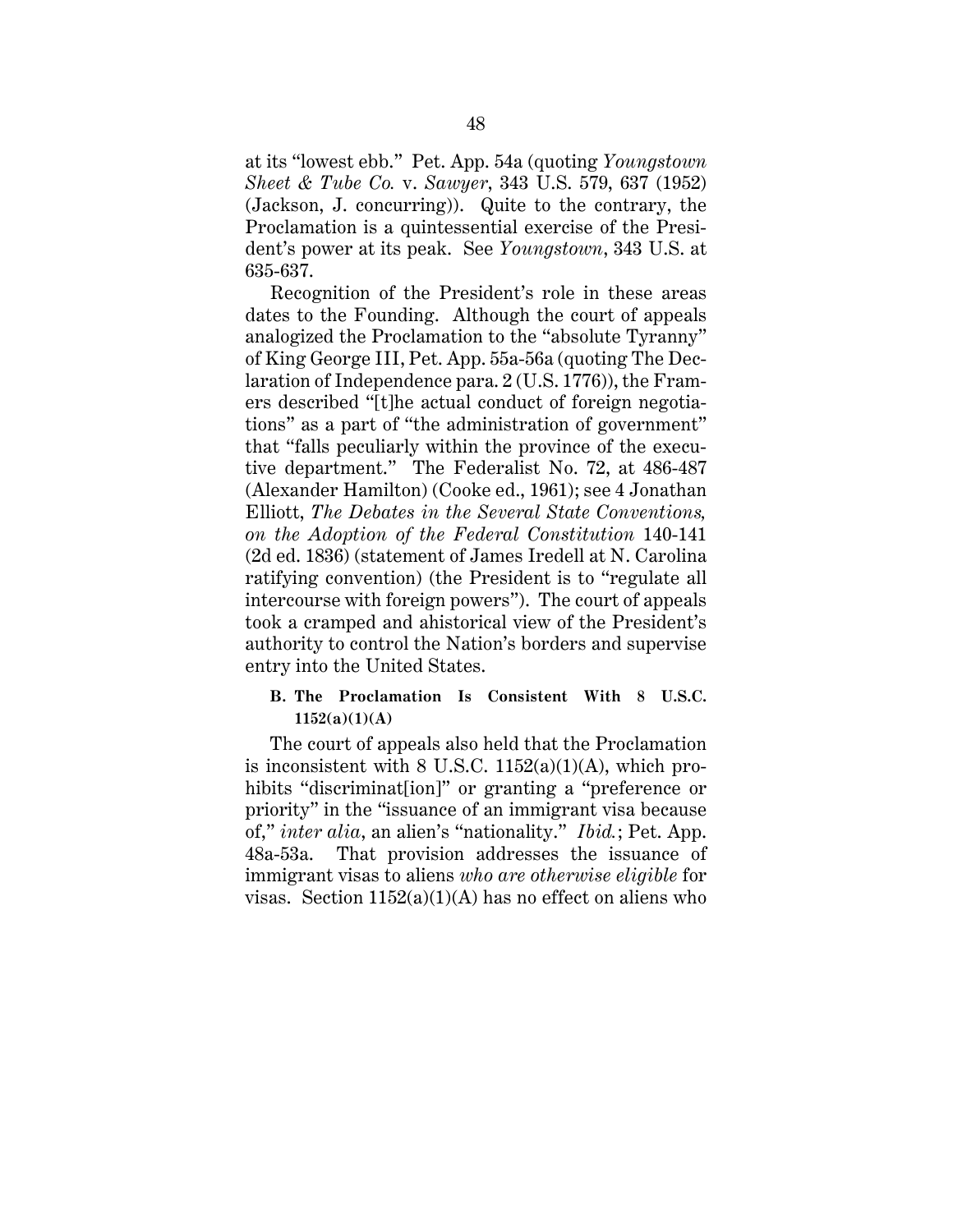are not permitted to enter the United States because of other INA provisions, including Sections 1182(f) and  $1185(a)(1)$ . The court's contrary interpretation creates a conflict between those provisions where none exists, disregards historical practice, and raises serious questions about Section 1152(a)(1)(A)'s constitutionality.

# *1. Section 1152(a)(1)(A) does not conflict with the President's authority under Sections 1182(f) and 1185(a)(1)*

a. The court of appeals read Section  $1152(a)(1)(A)$ 's rule regarding "issuance of an immigrant visa" to conflict with the President's entry-suspension authority under Sections 1182(f) and 1185(a)(1). Pet. App. 50a. But there is no conflict because the statutes, by their terms, address different subjects.

i. The court of appeals misunderstood the difference between admissibility to enter the United States and issuance of visas. A visa is a travel document: it is issued by a State Department consular officer, and it allows an alien to "obtain transportation to the United States" and seek admission at a port of entry. 1 Charles Gordon et al., *Immigration Law and Procedure* § 8.04[1] (2017). A visa, however, may not be issued if the applicant "is ineligible to receive a visa \* \* \* under [S]ection 1182." 8 U.S.C. 1201(g). Section 1182 lists many such grounds of ineligibility, including health, criminal history, terrorist affiliation, potentially serious adverse foreign-policy consequences—and a presidential determination under Section 1182(f) that the alien's entry would be detrimental to the interests of the United States. Moreover, even when a visa is issued, it does not entitle an alien "to be admitted [to] the United States, if, upon arrival at a port of entry in the United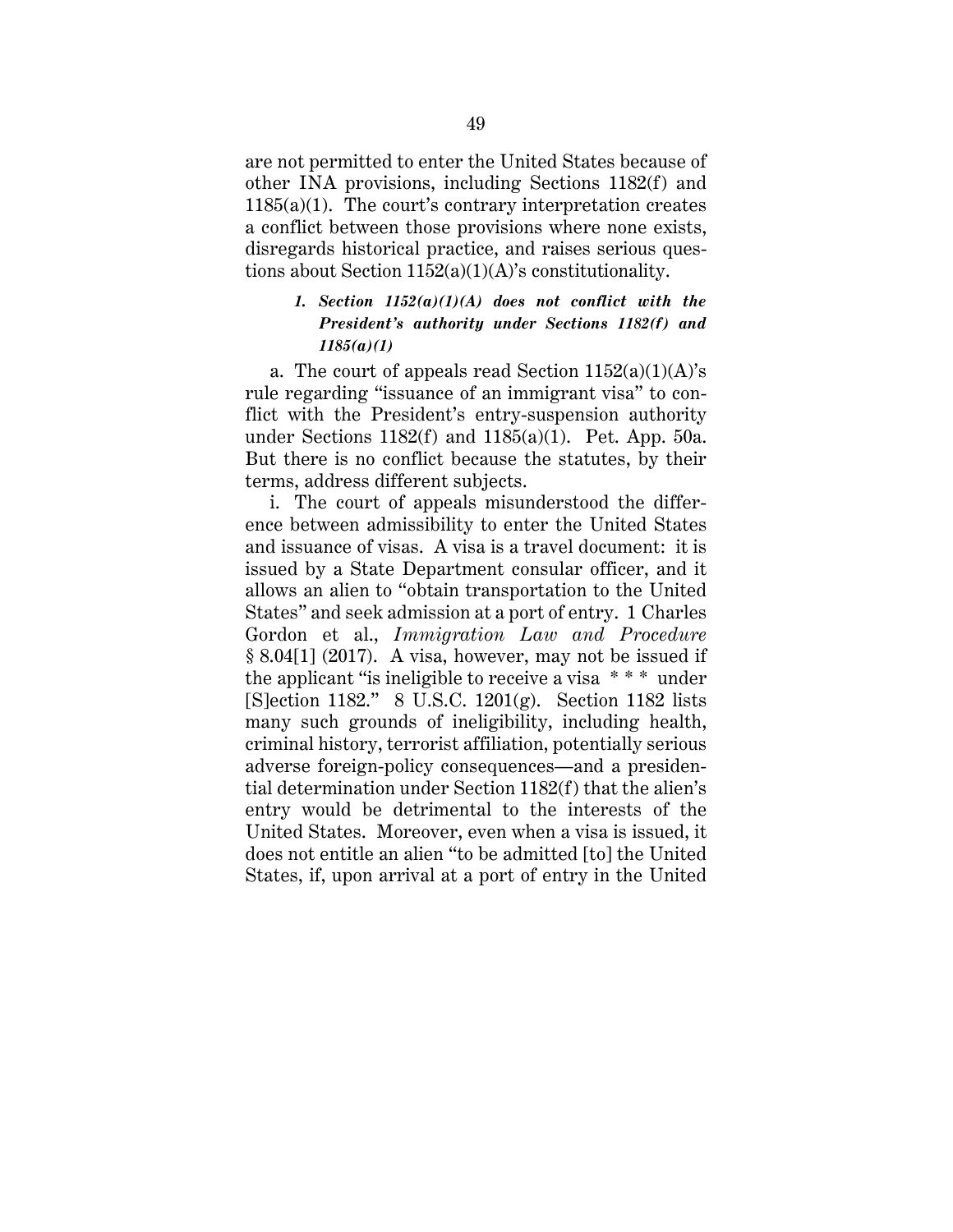States, he is found to be inadmissible under this chapter, or any other provision of law," including Section 1182(f) or 1185(a)(1). 8 U.S.C. 1201(h); see 8 U.S.C. 1185(d); see also *IRAP*, slip op. 253-254 (Niemeyer, J., dissenting).

Section  $1152(a)(1)(A)$  thus operates in a different sphere than Sections  $1182(f)$  and  $1185(a)(1)$ . It provides that, *within* the universe of aliens who have not been barred from entering the country or receiving a visa, consular officers and other governmental officials may not discriminate on the basis of nationality when issuing immigrant visas. The text of the statutes underscores that critical distinction. Sections  $1182(f)$  and  $1185(a)(1)$ grant "the President" authority to suspend or restrict "entry" of aliens. By contrast, Section  $1152(a)(1)(A)$ does not mention the President and does not mention entry into the United States. See *Sale*, 509 U.S. at 171-173 (a statutory reference to particular executive officials did not encompass power vested in the President under Section 1182(f)). It refers instead to "the issuance of an immigrant visa,"  $8$  U.S.C.  $1152(a)(1)(A)$ , a function typically performed by consular officers under the State Department's authority. See 8 U.S.C. 1152(a)(1)(B) (preserving State Department's authority to set procedures for "processing of immigrant visa applications"); 8 U.S.C. 1104; 8 U.S.C. 1201 (2012 & Supp. IV 2016); 6 U.S.C. 236(b) and (c).

Congress would not have limited Section  $1152(a)(1)(A)$ to the issuance of immigrant visas if it had meant to bar the *President* from adopting a nationality-based suspension of *entry* under Section 1182(f) or 1185(a)(1). Under Sections 1201(h) and 1185(d), issuance of an immigrant visa does not permit entry of an alien if he is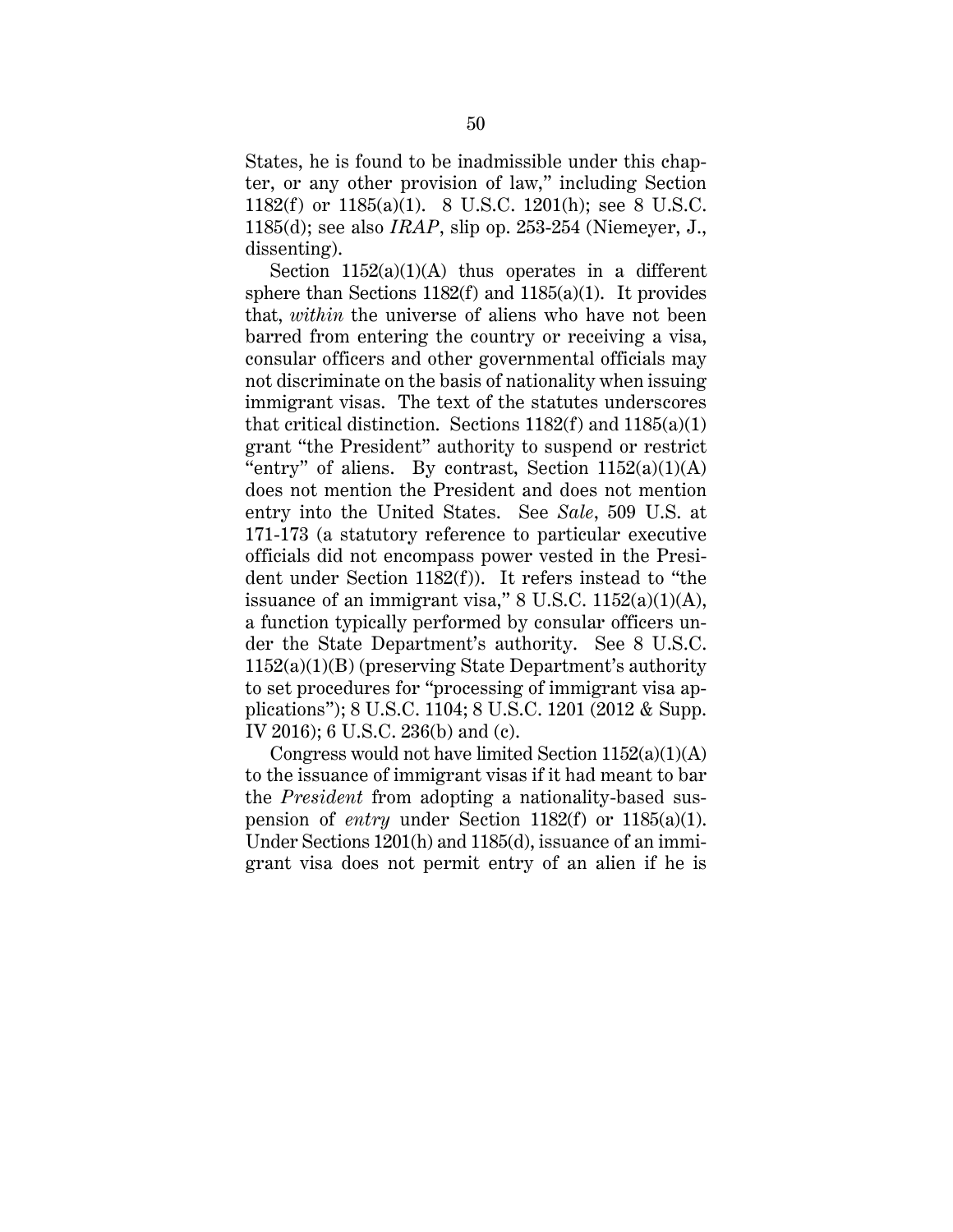inadmissible under another provision of the INA, including Section 1182(f) or  $1185(a)(1)$ . For this reason, if aliens are subject to a presidential entry suspension under Section  $1182(f)$  or  $1185(a)(1)$ , issuing them immigrant visas accomplishes nothing; they still can be refused entry. The State Department's practice therefore, consistent with Section  $1201(g)$ , has been to treat aliens covered by presidential orders under Section 1182(f) as ineligible for visas. See U.S. Dep't of State, 9 *Foreign Affairs Manual* 302.14-3(B) (2017). That approach makes practical sense, as there would be little reason to issue a visa to an alien who is barred from entering the country, only for the alien to travel to this Nation and be denied entry upon arrival at the border.

ii. The court of appeals rejected this reading of the statutory text, but none of its reasons has merit. It stated that, even though Section  $1152(a)(1)(A)$  says nothing about the President's authority to suspend entry, it must be construed to constrain that authority in order to prevent the President from "circumvent $\lceil \text{ing} \rceil$ " Section 1152(a)(1)(A). Pet. App. 51a. But Section  $1152(a)(1)(A)$  targets nationality-based discrimination by the State Department against immigrantvisa-eligible aliens, and thus it is not "circumvented" if the President exercises his separate authority to suspend entry of certain aliens for national-security and foreign-policy reasons. Put differently, if an alien abroad is subject to the Proclamation and does not qualify for a waiver, he is denied an immigrant visa because he is "ineligible" to enter "under [S]ection 1182" for nationalsecurity and foreign-policy reasons, 8 U.S.C. 1201(g)—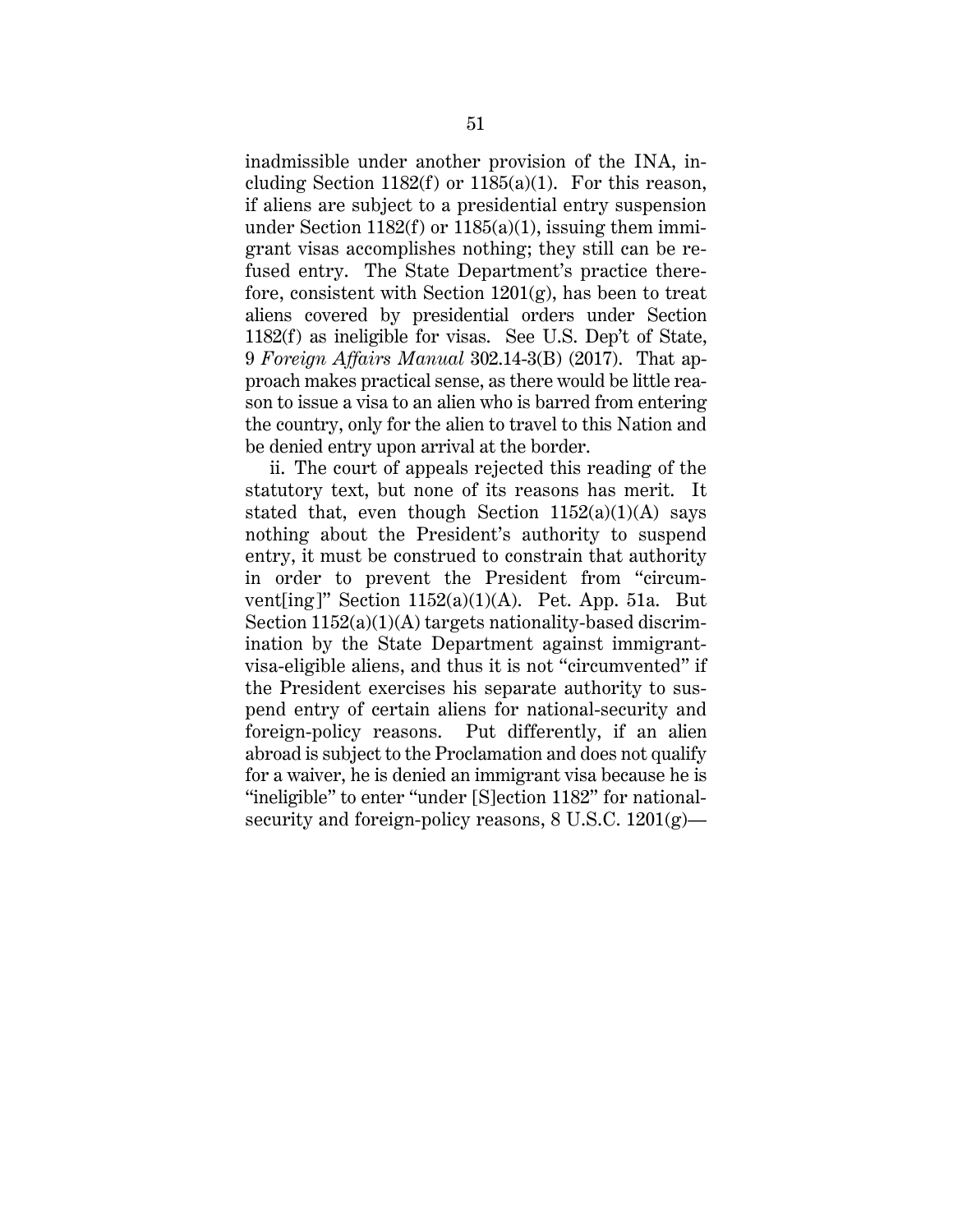not "because of" the type of nationality-based discrimination in immigrant-visa issuance prohibited by 8 U.S.C.  $1152(a)(1)(A).^{15}$ 

The court of appeals invoked the legislative history of Section 1152(a)(1)(A), Pet. App. 49a-50a, but that likewise does not support the court's conclusion. As the court noted, the 1965 amendment enacting what is now Section  $1152(a)(1)(A)$  was designed to eliminate the prior country-based quota system for immigrants. *Ibid.* The legislative history indicates, however, that Section  $1152(a)(1)(A)$  was not designed to constrain the President's authority to protect the national interest and conduct foreign affairs, or to modify the eligibility criteria for admission or limit preexisting restraints on eligibility or entry such as those in Section 1182(f) or 1185(a)(1). See H.R. Rep. No. 745, 89th Cong., 1st Sess. 12-13 (1965) ("Under this [new] system, selection from among those *eligible to be immigrants* \* \* \* will be based upon the existence of a close family relationship to U.S. citizens or permanent resident aliens and not on the existing basis of birthplace or ancestry.") (emphasis added); S. Rep. No. 748, 89th Cong., 1st Sess. 11, 13 (1965) (similar). This does not mean that the President could use Section  $1182(f)$  or  $1185(a)(1)$  to revive the quota system, which would contradict Section 1152(a)(1)'s core purpose. But the Proclamation does nothing of the sort. Its restrictions are based on particularized risk factors or deficiencies in the information that some foreign governments provide.

<sup>15</sup> The court of appeals relied on *LAVAS*, Pet. App. 50a, but that case involved the government's refusal to process visa applications for Vietnamese immigrants at certain locations; it did not involve a presidential order denying entry, 45 F.3d at 471-473. *LAVAS* was also abrogated by statute. See 8 U.S.C. 1152(a)(1)(B).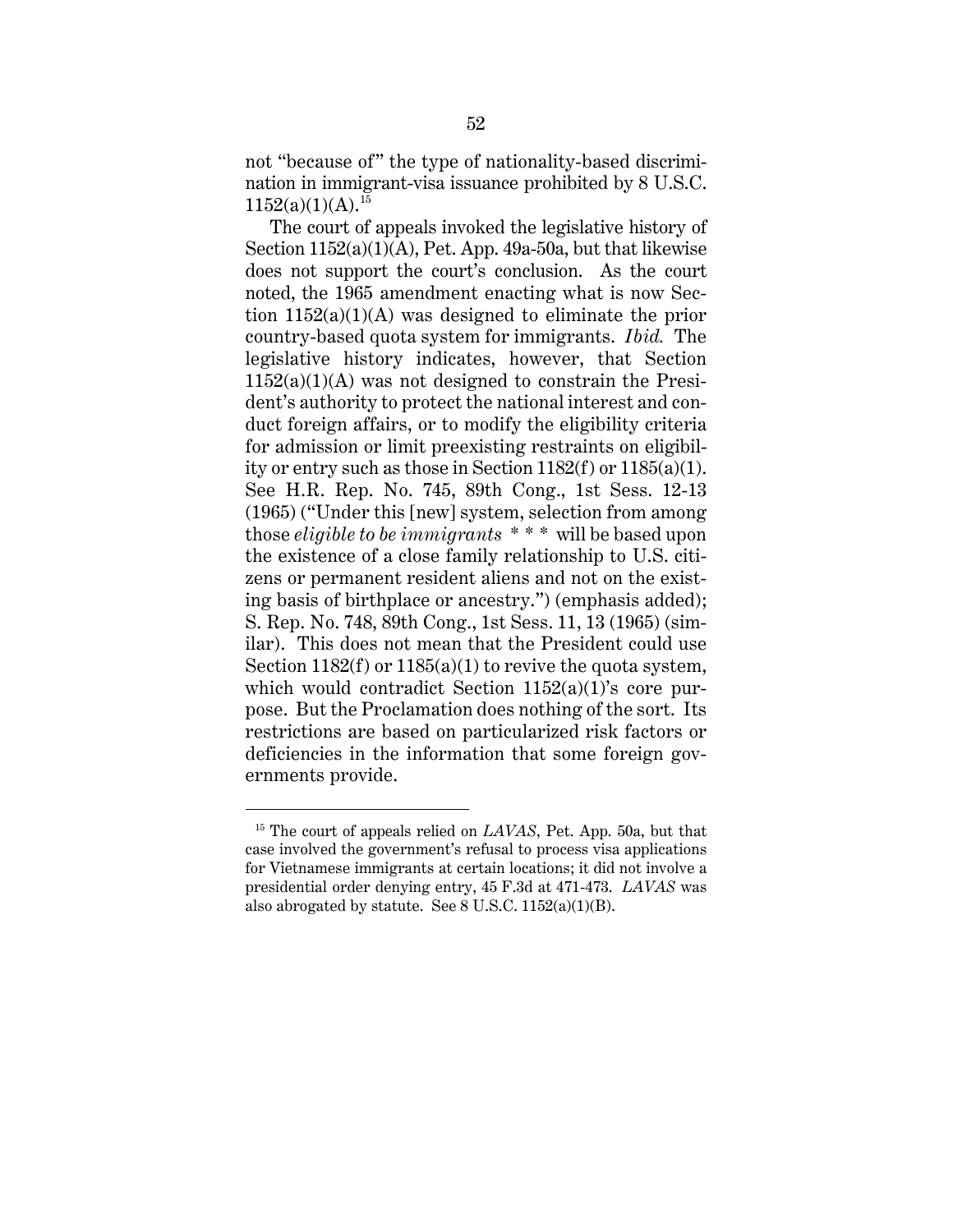b. Historical practice further refutes the court of appeals' interpretation. Section 1152(a) has never been viewed as a constraint on the President's suspension authority, and Presidents have invoked Section 1182(f) to draw distinctions based in part on nationality. As mentioned, President Reagan invoked Section 1182(f) to "suspend entry into the United States as immigrants by all Cuban nationals," subject to exceptions. Proclamation No. 5517, 51 Fed. Reg. 30,470.

Likewise, President Carter invoked Section 1185(a)(1) to deny and revoke visas to Iranian nationals. In 1979, the Office of Legal Counsel concluded that that provision authorizes the President to "declare that the admission of Iranians or certain classes of Iranians would be detrimental to the interests of the United States." *Immigration Laws and Iranian Students*, 4A Op. O.L.C. 133, 140. President Carter thus ordered the Secretary of State and the Attorney General to limit "entry" of Iranian nationals. Exec. Order No. 12,172, 44 Fed. Reg. 67,947 (1979) (Iranians holding nonimmigrant visas), amended by Exec. Order 12,206, 45 Fed. Reg. 24,101 (1980) (expanding directive to encompass all Iranian nationals); see *Nademi* v. *INS*, 679 F.2d 811, 814 (10th Cir.), cert. denied, 459 U.S. 872 (1982). President Carter explained that the State Department would implement that directive by immediately "invalidat [ing] all visas issued to Iranian citizens for future entry into the United States" and "w[ould] not reissue visas" or "issue new visas, except for compelling and proven humanitarian reasons or where the national interest of our own country requires."16

<sup>16</sup> The American Presidency Project, Jimmy Carter, *Sanctions Against Iran Remarks Announcing U.S. Actions* (Apr. 7, 1980), https://goo.gl/4iX168.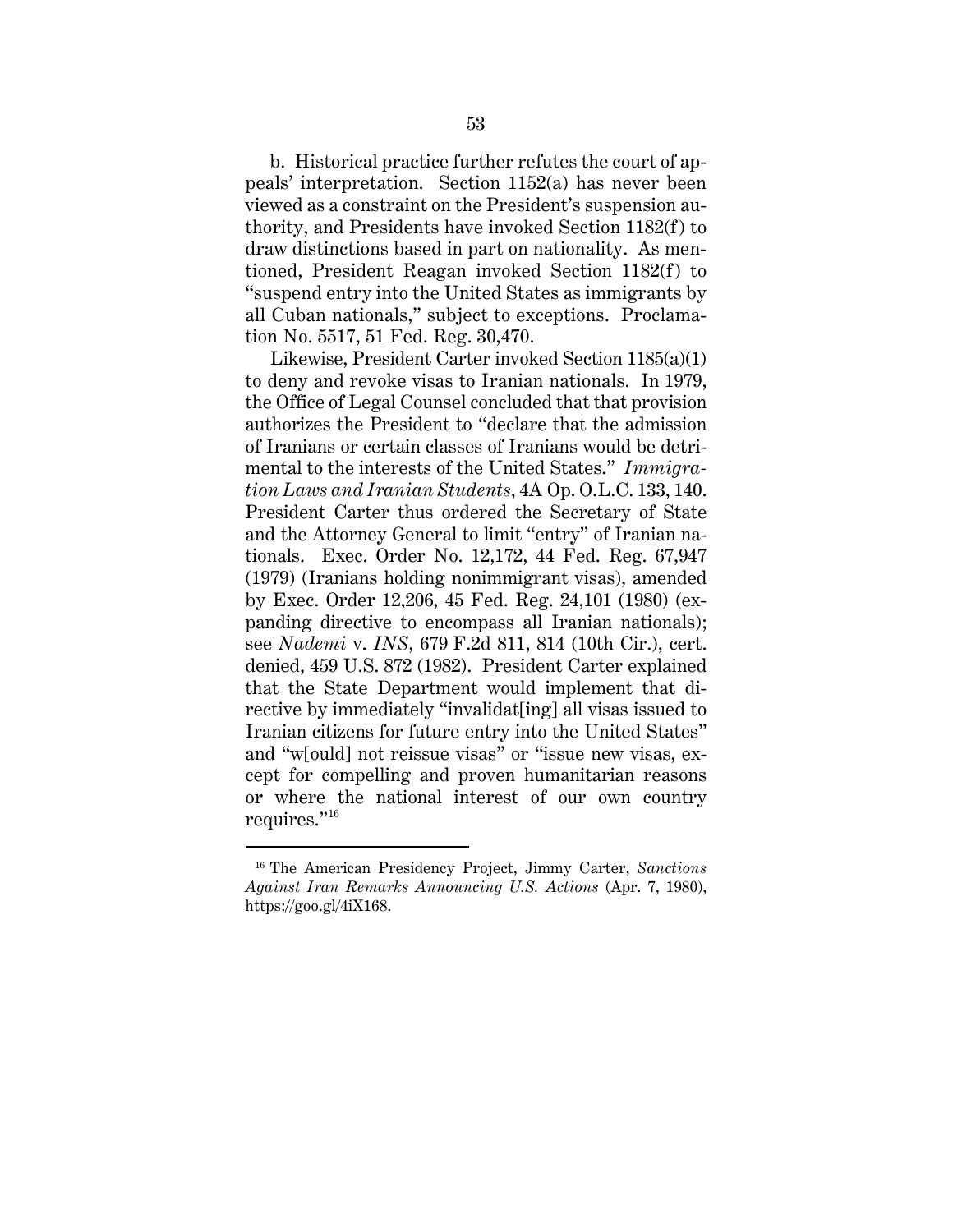The court of appeals' interpretation would render the orders of Presidents Reagan and Carter unlawful. The court did not disagree; it merely observed that "those restrictions were never challenged in court" and dismissed them as "outliers." Pet. App. 53a. The court's reasoning misses the point: although Presidents have suspended entry for different reasons, when the purpose of the suspension has been to bring pressure on a foreign government, some Presidents have extended the suspension to nationals of that country generally. This Court should hesitate to throw that historical practice to the wind based on a novel and atextual interpretation of Section 1152(a)(1).

c. The court of appeals' interpretation also would invite rather than avoid grave constitutional questions. See *Edward J. DeBartolo Corp.* v. *Florida Gulf Coast Bldg. & Constr. Trades Council*, 485 U.S. 568, 575 (1988). Construing Section 1152(a)(1)(A) to prevent the President from suspending entry based in part on nationality would undermine the President's Article II authority as Commander-in-Chief and his power over foreign affairs because it would mean that, by statute, the President could not suspend entry of aliens from a specified country even if he were aware of a particular threat from an unidentified national of that country, or the United States were on the brink of war with it.

The court of appeals declined to decide whether a President could suspend entry based on nationality "under special circumstances and for a limited time." Pet. App. 53a. But there is no textual basis for such ad hoc exceptions. The absence of any such textual exception is strong evidence that Congress did not mean Section  $1152(a)(1)(A)$  to intrude on the President's authority to suspend entry based on the Nation's security and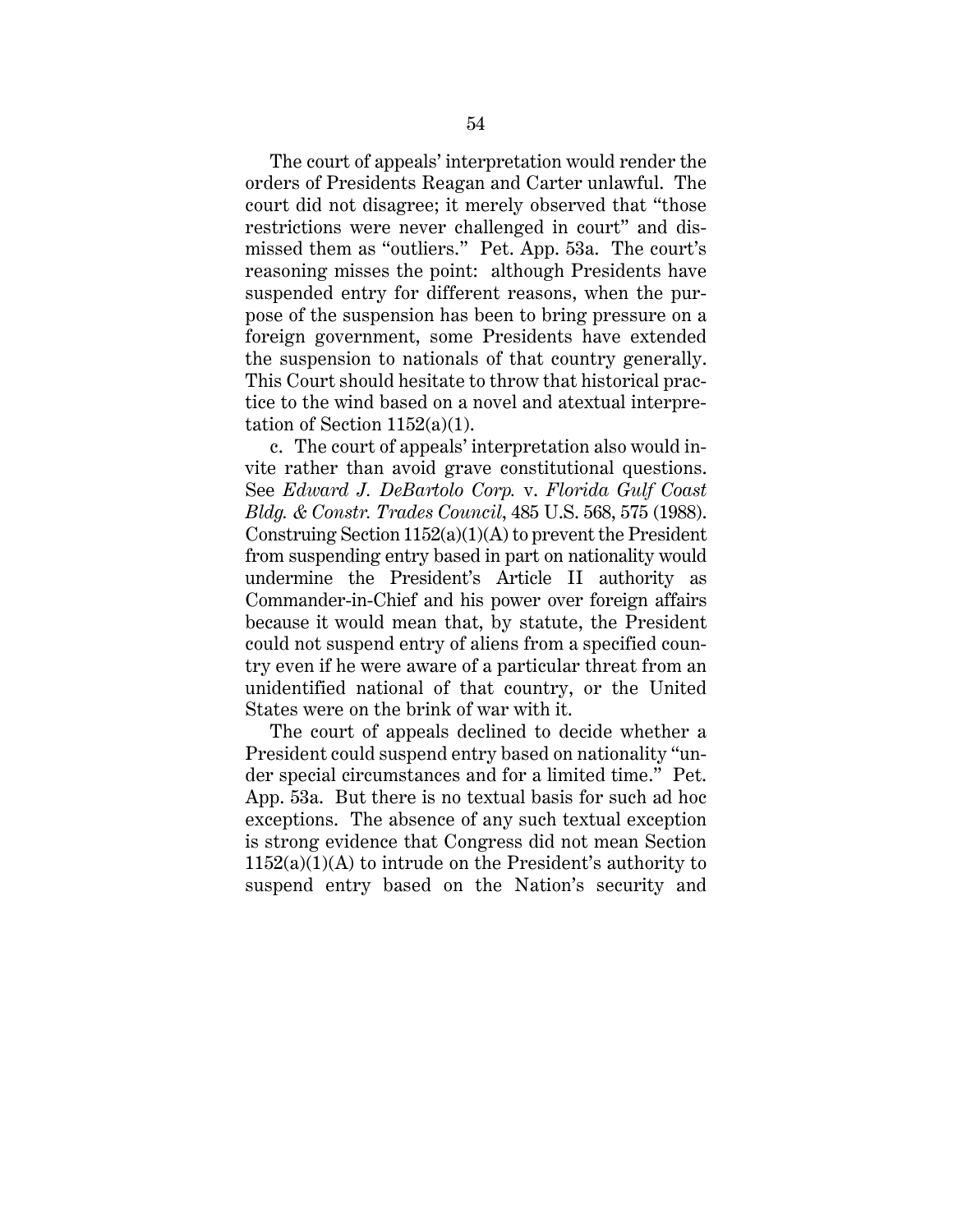foreign-policy interests. Nor is the judiciary well suited to determine what constitutes "special circumstances" in matters of national security. See *Holder* v. *Humanitarian Law Project*, 561 U.S. 1, 34 (2010) ("[W]hen it comes to collecting evidence and drawing factual inferences" in the national-security context, "'the lack of competence on the part of the courts is marked,' and respect for the Government's conclusions is appropriate.") (citation omitted). Section  $1152(a)(1)(A)$  provides no standards that would enable the judiciary to assess whether the situation in North Korea justifies entry restrictions but the terrorist threats in Chad, Somalia, Syria, and Yemen, for example, do not. Section  $1152(a)(1)(A)$  can and should be construed to avoid asking the judiciary to second-guess those inherently Executive determinations.

# *2. In the event of a conflict, Section 1152(a)(1)(A) does not restrict the President's exercise of his authority under Sections 1182(f) and 1185(a)(1)*

Even if Section  $1152(a)(1)(A)$  were thought to pose some conflict with Sections 1182(f) and 1185(a)(1), the latter would control for at least two reasons.

First, Section  $1152(a)(1)(A)$  contains no clear indication that Congress intended its limitation on immigrantvisa issuance by consular officers to supersede the *President's* authority to suspend entry. "While a later enacted statute \* \* \* can sometimes operate to amend or even repeal an earlier statutory provision. 'repeals by implication are not favored' and will not be presumed unless the 'intention of the legislature to repeal [is] clear and manifest.'" *National Ass'n of Home Builders* v. *Defenders of Wildlife*, 551 U.S. 644, 662 (2007) (brackets in original; citation omitted). The same is true of "implied amendments," which "are no more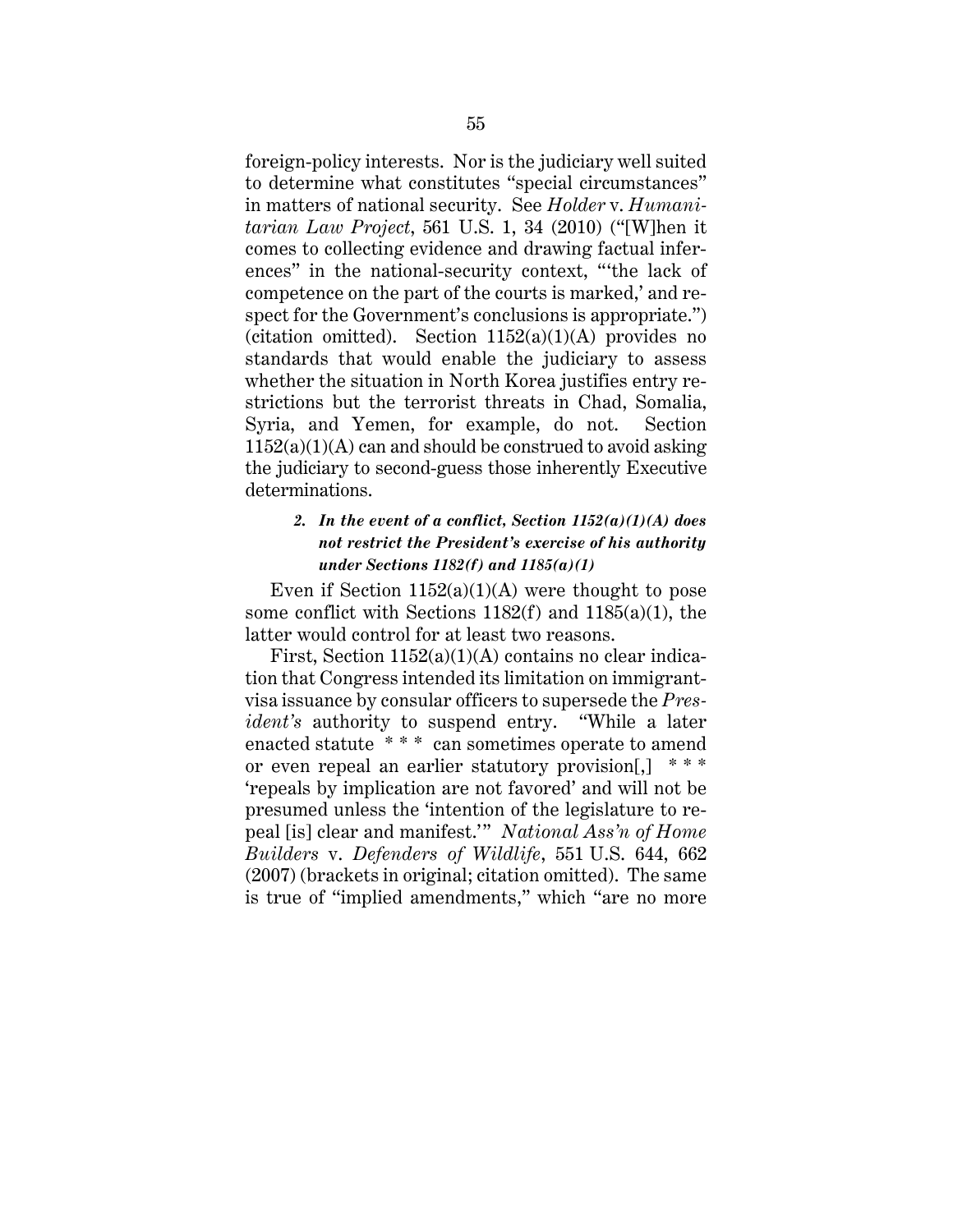favored than implied repeals." *Id.* at 664 n.8. Although Section 1152(a)(1)(A) was enacted later in time (in 1965) than Section 1182(f) (in 1952), nothing in Section  $1152(a)(1)(A)$ 's text—which does not mention either entry or the President—demonstrates a "clear and manifest" congressional intent to narrow Section 1182(f)'s special grant of authority. *Id.* at 662 (citation omitted). And Section 1152(a)(1)(A) was adopted before Section 1185(a)(1) was modified to its current form in 1978 leaving Section 1185(a)(1) as the latest provision in time and thus the controlling one even on the Ninth Circuit's approach. See FRAA § 707(a), 92 Stat. 992-993.

Second, whereas Section  $1152(a)(1)(A)$  sets a general rule prohibiting discrimination on various grounds in the issuance of immigrant visas, Section 1182(f) confers a more specific power directly on the President to suspend or restrict entry of aliens when he finds that the "interests of the United States" so require. The court of appeals observed that Section  $1152(a)(1)(A)$  expressly enumerates certain exceptions but does not include Sections  $1182(f)$  and  $1185(a)$ . Pet. App. 52a. But the INA makes clear that the exceptions to Section  $1152(a)(1)(A)$ are not exhaustive: other provisions authorize the Secretary of State to deny visas to nationals from any country that refuses or unreasonably delays accepting its nationals who are subject to final orders of removal from this country, 8 U.S.C. 1253(d), or to deny entry where "the Secretary of State has reasonable ground to believe [the alien's entry] would have potentially serious adverse foreign policy consequences for the United States," which might well take account of nationality, 8 U.S.C.  $1182(a)(3)(C)(i)$ . Congress may have enumerated the specific exceptions that it did because those provisions were simultaneously amended in connection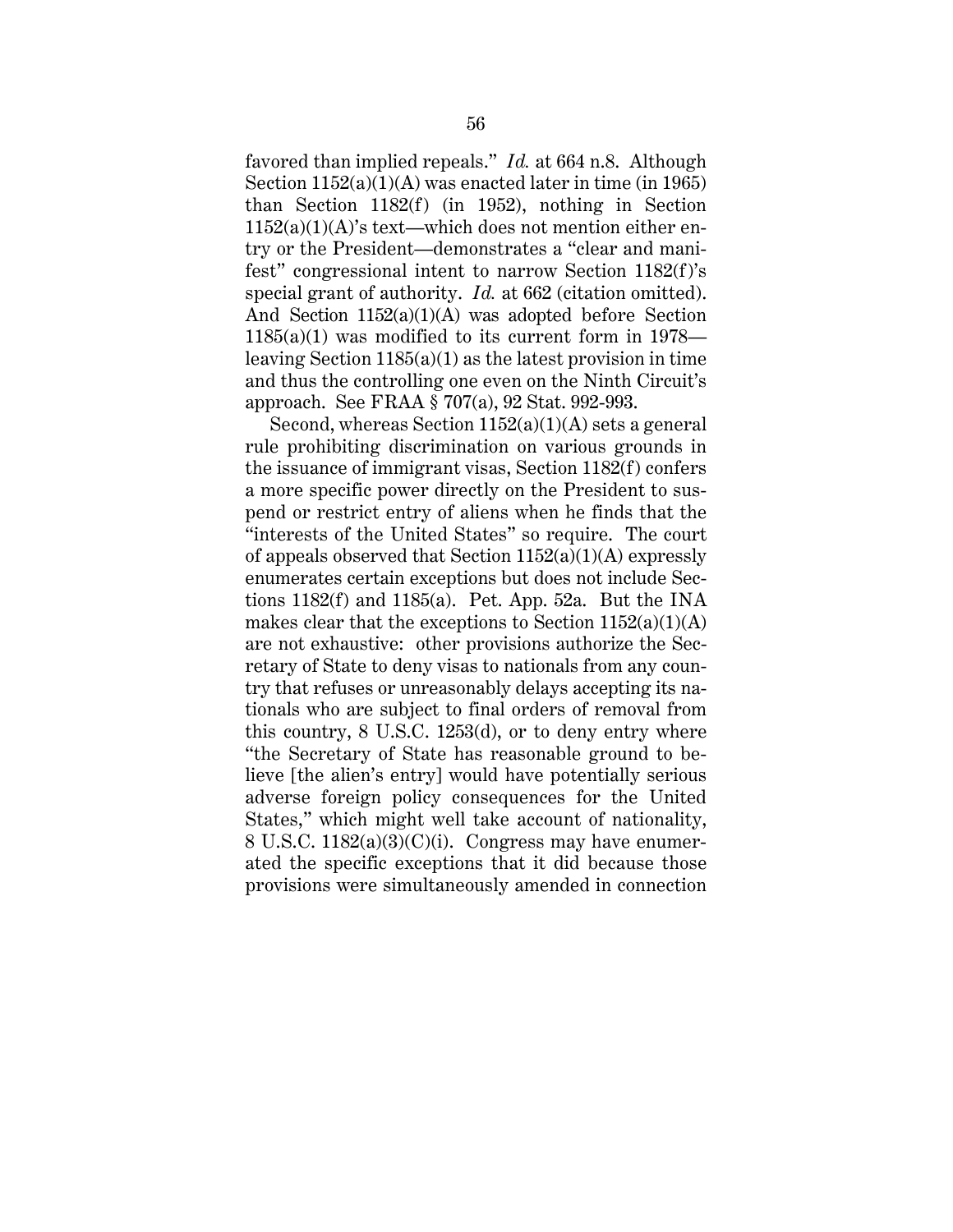with Congress's repeal of the quota system. See Act of Oct. 3, 1965, Pub. L. No. 89-236, §§ 1, 3, 8(a), 79 Stat. 911-916 (8 U.S.C. 1101(a)(27), 1151(b), 1153 (Supp. I 1965)). In light of the presumption against implied repeal, however, Congress had no need to specify that it was not overriding the President's existing authority to suspend or restrict entry based on his finding of the national interest.

### *3. Section 1152(a)(1)(A) cannot justify enjoining the Proclamation*

At a bare minimum, Section 1152(a) cannot support the injunction entered below. Section  $1152(a)(1)(A)$  is expressly limited to the issuance of "immigrant visa[s]," so even if the court of appeals were correct that it prevails over Sections  $1182(f)$  and  $1185(a)(1)$  and forbids the government from withholding visas to aliens subject to the Proclamation, it could not justify enjoining the Proclamation's suspension of *entry*. The court failed to address this limitation on Section 1152(a)(1)(A)'s scope. Pet. App. 51a n.23. Similarly, the court's rationale cannot justify enjoining the Proclamation as to aliens seeking *nonimmigrant* visas. The district court recognized this limitation on the statute's reach, *id.* at 101a-102a n.20, but the court of appeals never addressed it. Over the last three fiscal years, approximately ninety percent of visas issued to nationals from the countries covered by the Proclamation were nonimmigrant visas.<sup>17</sup> Even on its own terms, then, the court of appeals' statutory analysis cannot support the injunction as to the great majority of aliens affected by the Proclamation.

<sup>17</sup> See Bureau of Consular Affairs, U.S. Dep't of State, *Report of the Visa Office 2017*, Tbls. XIV, XVIII, https://goo.gl/zuGnxH.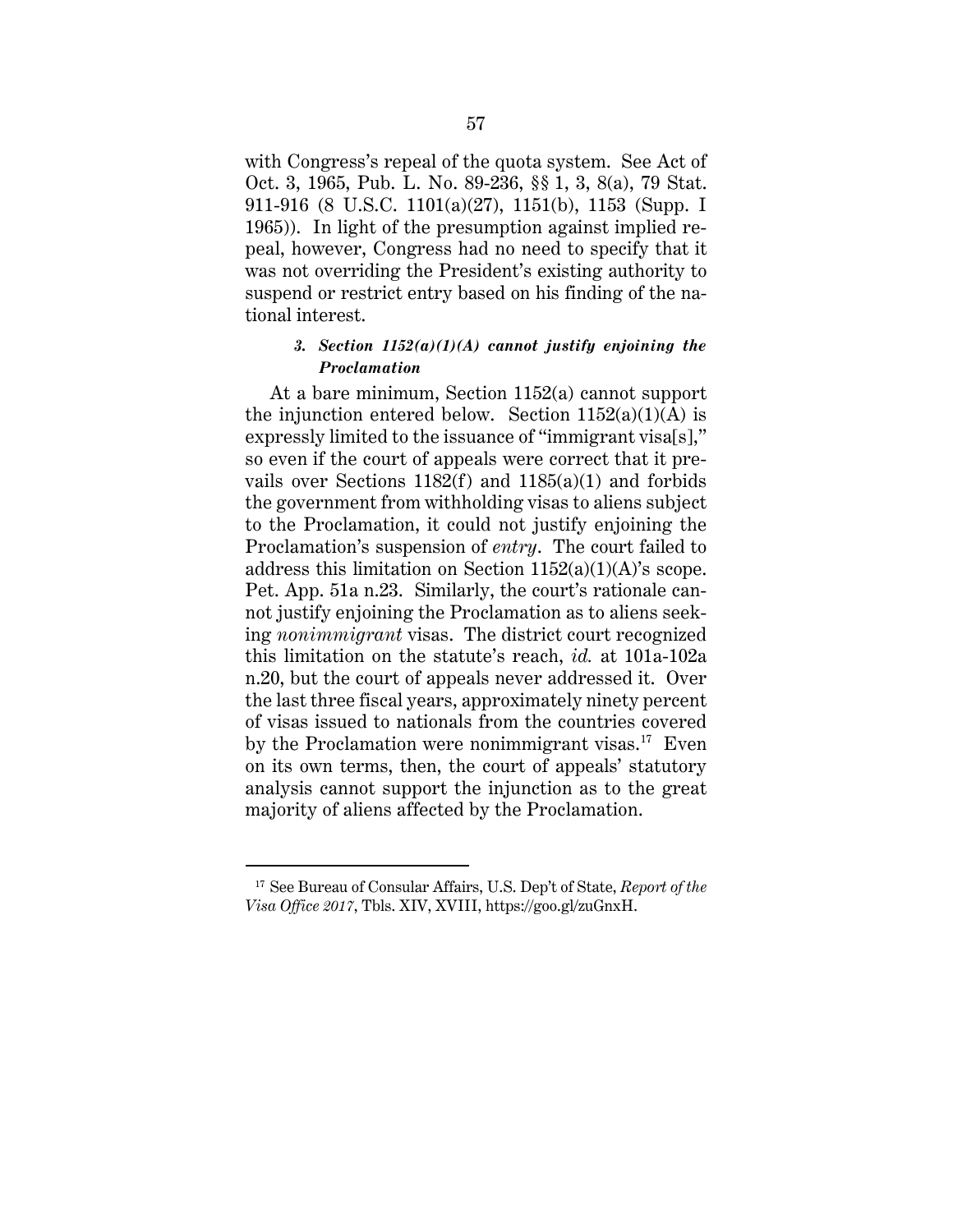# **III. THE PROCLAMATION DOES NOT VIOLATE THE ESTABLISHMENT CLAUSE**

Respondents contended below, and the Fourth Circuit in *IRAP* concluded, that the Proclamation violates the Establishment Clause. Pet. App. 64a; *IRAP*, slip op. 40-53. That contention fails because the President's national-security and foreign-relations determinations provide "a facially legitimate and bona fide reason" for the Proclamation's restrictions. *Mandel*, 408 U.S. at 770. Even applying respondents' preferred test, the Proclamation's process and substance dispel any plausible argument that it had religious animus as its "official objective." *McCreary County* v. *ACLU of Ky.*, 545 U.S. 844, 862 (2005). Its tailored restrictions draw no religious distinctions and were adopted after a worldwide review of security risks by multiple agency heads whose motives have never been questioned.

# **A. The Proclamation Is Constitutional Under** *Mandel* **And**  *Din*

1. a. Respondents' Establishment Clause challenge is governed by *Mandel*, which this Court recently described as providing for "minimal scrutiny (rationalbasis review)." *Sessions* v. *Morales-Santana*, 137 S. Ct. 1678, 1693 (2017). In *Mandel*, the Attorney General (through his delegee) denied admission to a Belgian journalist, Ernest Mandel, who wished to speak about communism. 408 U.S. at 756-759. This Court rejected a First Amendment challenge by U.S. citizens who wished to hear Mandel speak because the Executive gave "a facially legitimate and bona fide reason" for denying Mandel a waiver of inadmissibility: Mandel had violated the conditions of a previous visa. *Id*. at 770; see *id.* at 759, 769. When the Executive supplies such a reason, this Court held, "courts will neither look behind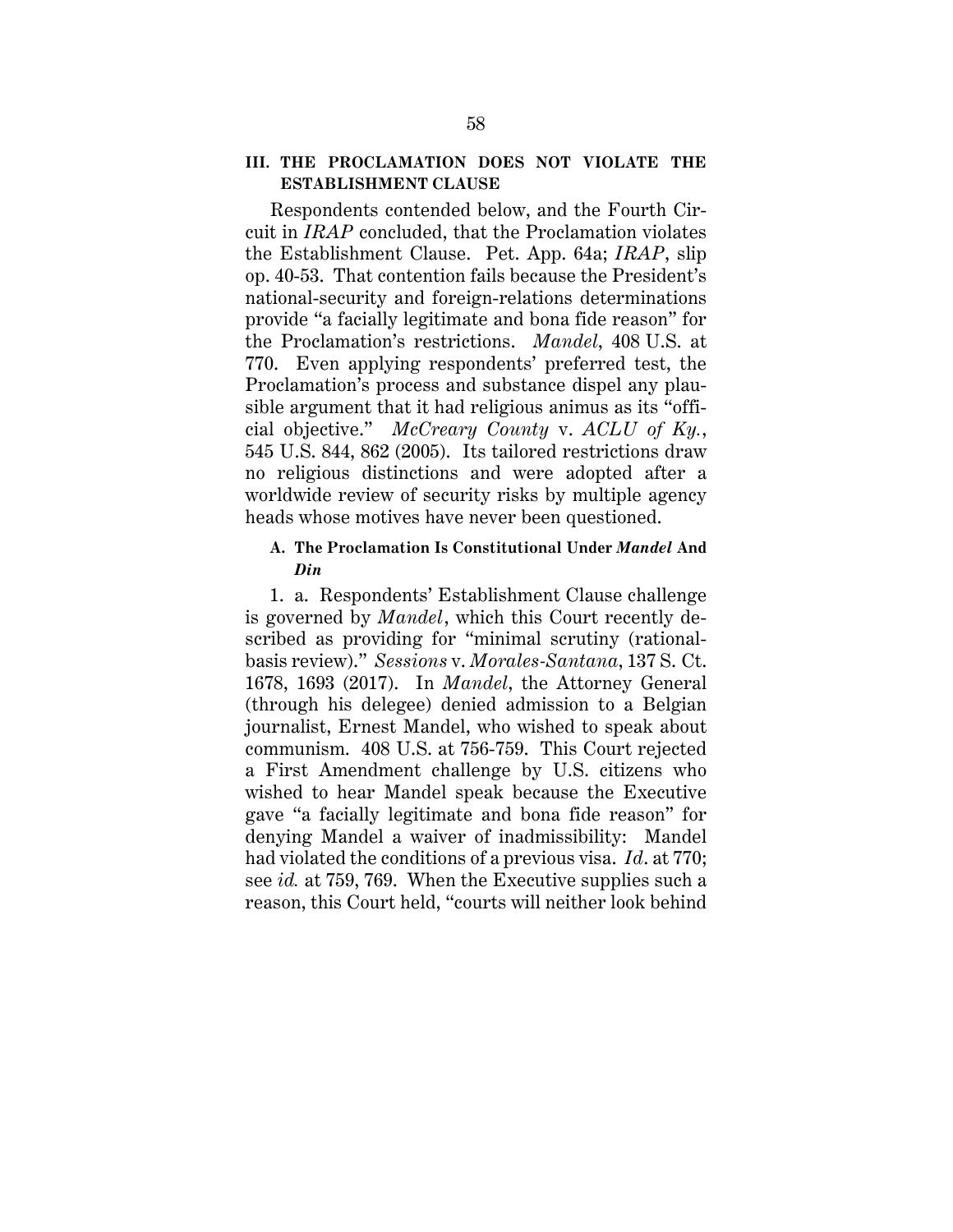the exercise of that discretion, nor test it by balancing its justification against the" asserted constitutional rights of U.S. citizens. *Id.* at 770.

That deferential standard reflects the Constitution's "exclusive[]" allocation of power over the admission of aliens to the "political branches." *Mandel*, 408 U.S. at 765 (citation omitted); see *Fiallo*, 430 U.S. at 792-796. It also reflects that aliens outside the United States seeking a visa or initial admission have no constitutional rights at all regarding entry into the country. In this context, *Mandel*'s limited requirement of "a facially legitimate and bona fide reason" for exclusion, 408 U.S. at 770, accords the necessary respect for the Nation's sovereign authority to protect its borders, even if a further assessment might be called for in purely domestic contexts. See *Demore* v. *Kim*, 538 U.S. 510, 521 (2003).

*Mandel*'s approach has particular force here for three reasons. First, courts are generally "ill equipped to determine the[] authenticity and utterly unable to assess the[] adequacy" of the Executive's "reasons for deeming nationals of a particular country a special threat." *AAADC*, 525 U.S. at 491. Those limitations require a standard that does not entail probing government officials' subjective intentions or second-guessing national-security determinations. Second, the Proclamation is an exercise of the broad authority that Congress expressly granted to the President to suspend entry of classes of aliens abroad. Just as Congress's legislative determinations regarding admissibility of classes of aliens must be sustained if supported by a "facially legitimate and bona fide reason," *Fiallo*, 430 U.S. at 794-795, so too must the President's exercise of power Congress has given him. Third, Congress vested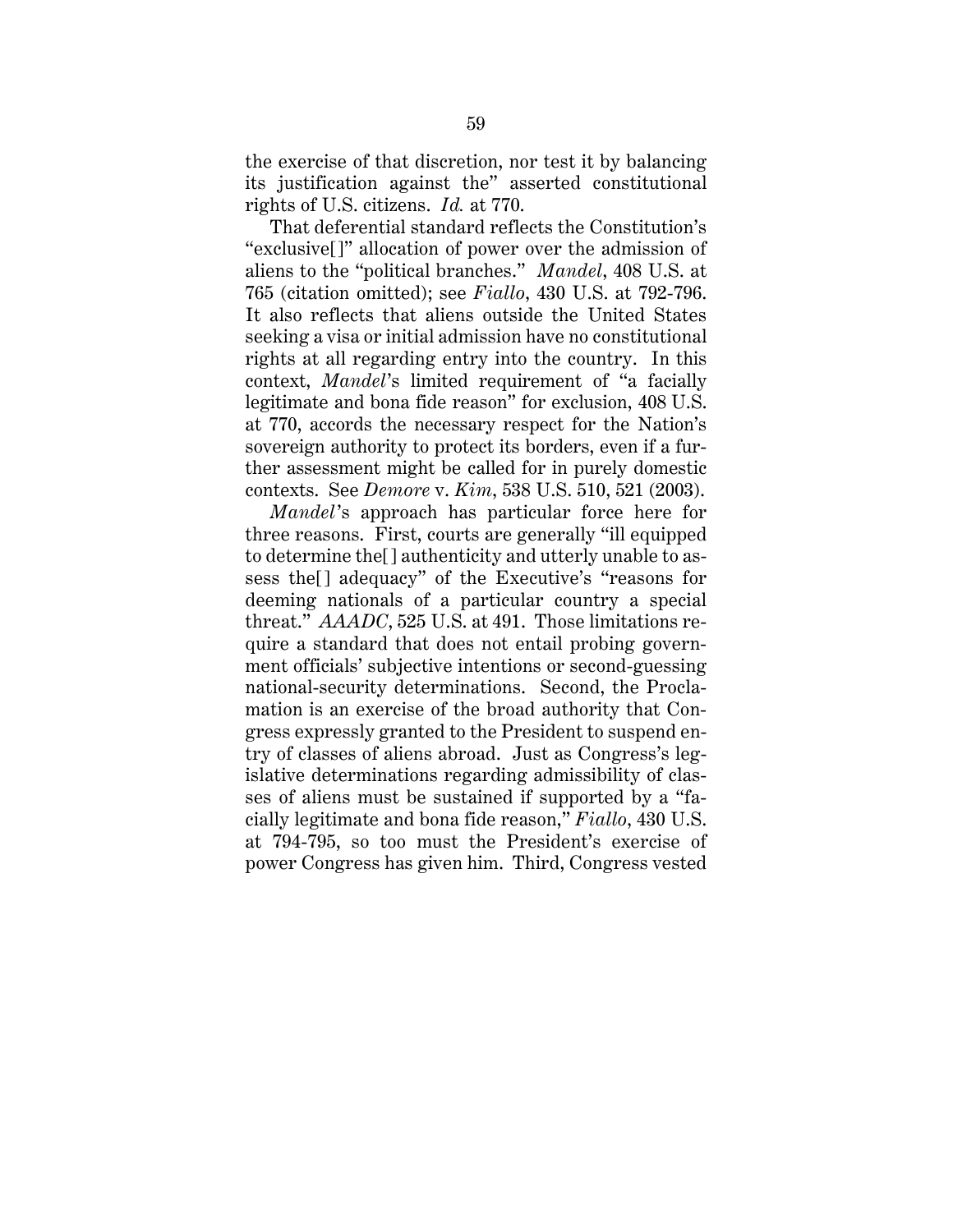that expansive authority directly in the President himself, in recognition of his unique constitutional role in matters of foreign affairs and national security. Congress's expansive grant of authority means that the President's power "is at its maximum, for it includes all that he possesses in his own right plus all that Congress can delegate." *Zivotofsky*, 135 S. Ct. at 2083-2084 (citation omitted).

b. *Mandel* compels rejecting respondents' Establishment Clause challenge. The Proclamation is explicitly premised on facially legitimate purposes: protecting national security and the national interest by preventing entry of persons about whom the United States lacks sufficient information to assess the risk they pose, and furthering foreign policy by encouraging other nations to improve their practices. Pet. App. 121a-131a (Preamble, § 1); see *IRAP*, slip op. 41 (assuming that Proclamation's purpose is facially legitimate).

The Proclamation also sets forth a bona fide factual basis for that justification. It describes the worldwide, multi-agency review process and the neutral criteria against which all nations were assessed. Pet. App. 124a-126a (§ 1(c)-(f)). It explains the inadequacies that the review revealed in certain countries' informationsharing practices, and other risk factors, that could not be resolved through diplomatic engagement. *Id.* at 126a-128a (§ 1(g) and (h)). The Proclamation then sets forth, on a country-by-country basis, many of the risks and other considerations the President found that warrant the restrictions imposed. *Id.* at 131a-137a (§ 2); see pp. 8-10, *supra*. The Proclamation thus amply establishes a "facially legitimate and bona fide reason" for its restrictions. *Mandel*, 408 U.S. at 770*.*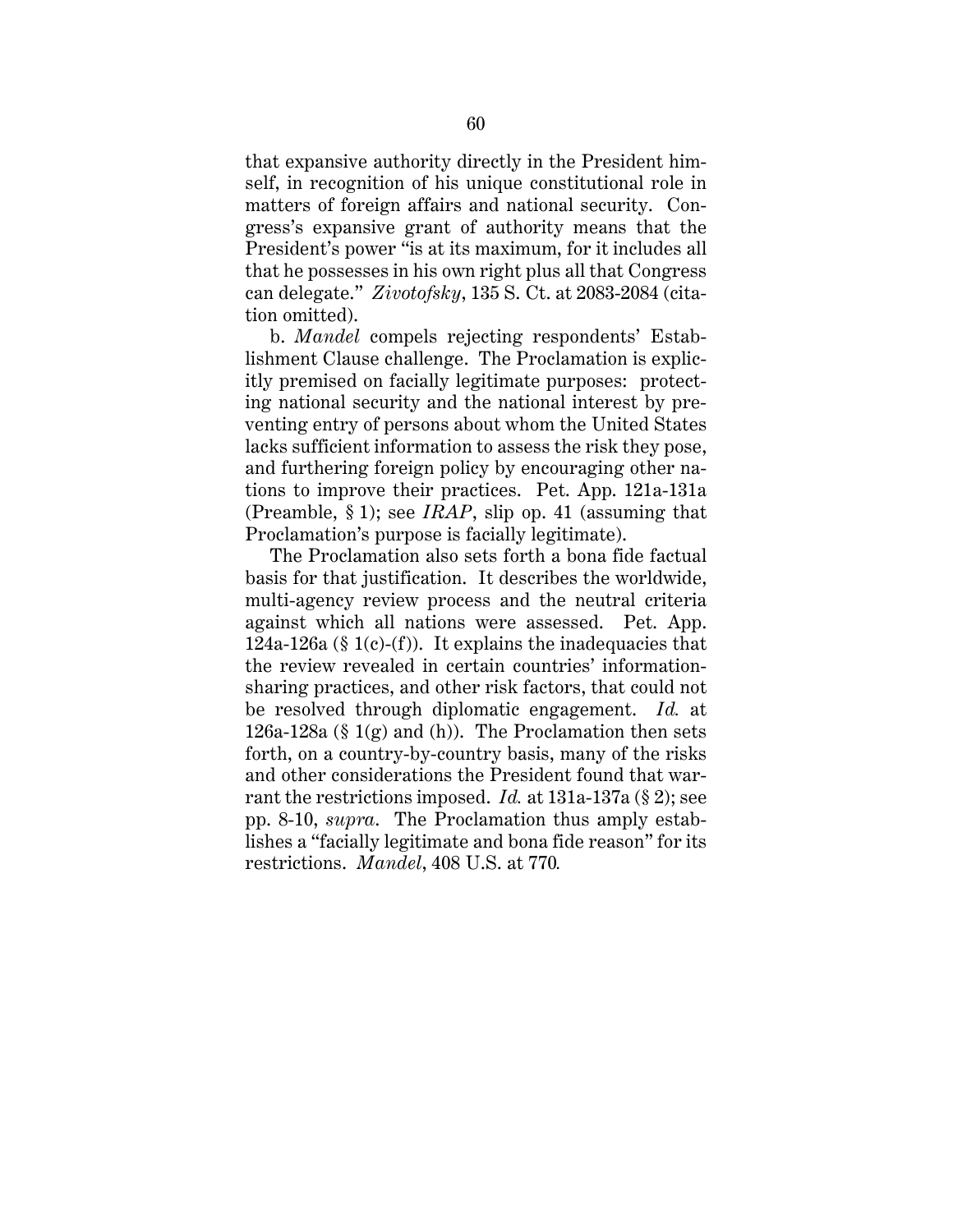2. Respondents argued below, and the Fourth Circuit concluded, that *Mandel*'s reference to a "bona fide" reason and Justice Kennedy's concurring opinion in *Din*, *supra*, permit courts to "look behind" the Proclamation's stated rationale and search for pretext. *IRAP*, slip op. 41-42 (citations omitted); see D. Ct. Doc. 382, at 18 (Oct. 15, 2017). That is incorrect.

i. *Mandel* expressly rejected "look[ing] behind" the government's stated reason for denying a waiver of grounds of inadmissibility. 408 U.S. at 770. The Court declined Justice Marshall's invitation in dissent to take "[e]ven the briefest peek behind the Attorney General's reason for refusing a waiver," which he asserted was a "sham." *Id.* at 778; see *IRAP*, slip op. 245 (Niemeyer, J., dissenting). Instead, the Court applied what it has termed "rational-basis review," *Morales-Santana*, 137 S. Ct. at 1693, which assesses only whether the denial of entry is rationally related to the government's stated, facially legitimate objective. See *United States R.R. Ret. Bd.* v. *Fritz*, 449 U.S. 166, 179 (1980) (under rational-basis review, if "there are plausible reasons for" the challenged action, the "inquiry is at an end").

The Fourth Circuit's approach is also irreconcilable with *Mandel*'s central holding that the exclusion of aliens abroad calls for especially deferential judicial review. 408 U.S. at 769-770. And its extension of domestic Establishment Clause case law to justify a free-ranging search for subjective purpose, *IRAP*, slip op. 44-53, is particularly misguided in this context. The "unreasoned assumption that courts should simply plop Establishment Clause cases from the domestic context" involving religious displays, subsidies for religious schools, and the like—"over to the foreign affairs context ignores the realities of our world." *Washington* v.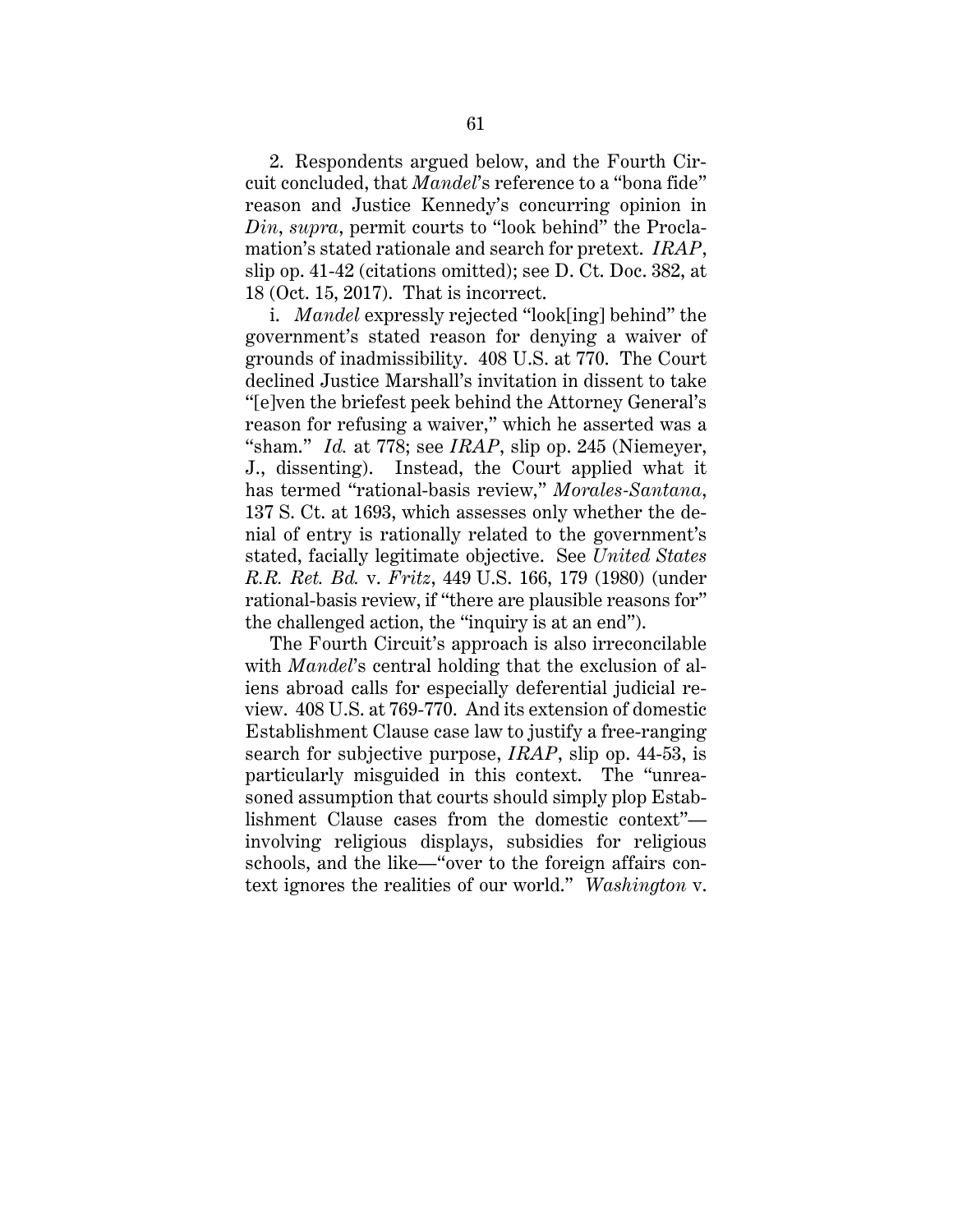*Trump*, 858 F.3d 1168, 1178 n.6 (9th Cir. 2017) (Bybee, J., dissenting from denial of reconsideration en banc).

ii. Nor does Justice Kennedy's concurrence in *Din* support the Fourth Circuit's ruling. In *Din*, a U.S. citizen claimed that she had a due-process right to receive a more extensive explanation for a consular officer's denial of a visa to her husband. 135 S. Ct. at 2131 (opinion of Scalia, J.). Justice Kennedy, joined by Justice Alito, reserved judgment on that issue because, "even assuming [the U.S.-citizen plaintiff] ha[d] such an interest," her claim failed under *Mandel*. *Id.* at 2139 (Kennedy, J., concurring in the judgment); see *id.* at 2140-2141. There was no question that the government's stated reason for excluding the alien—"terrorismrelated" activities—was "facially legitimate." *Id.* at 2140 (citing  $8 \text{ U.S.C. } 1182(a)(3)(B)$ ). And the government's decision "indicate[d] it relied upon a bona fide factual basis" by citing a statutory ground for inadmissibility that "specifie[d] discrete factual predicates the consular officer must find to exist before denying a visa." *Id.* at 2140-2141. Because the U.S.-citizen plaintiff offered nothing to demonstrate that the officer lacked a valid factual basis, the concurring Justices explained that "*Mandel* instructs us not to 'look behind' the Government's exclusion of" the alien. *Id.* at 2141.

The *Din* concurrence's reference to "bad faith" did not propose an enormous loophole in *Mandel* or approve a wide-ranging search for pretext in reviewing a consular officer's visa-refusal decision. See *Morfin* v. *Tillerson*, 851 F.3d 710, 713 (7th Cir.) (*Din* "left things as *Mandel* had left them," and "*Mandel* tells us not to go behind a facially legitimate and bona fide explanation"), cert. denied, 138 S. Ct. 380 (2017). Justice Ken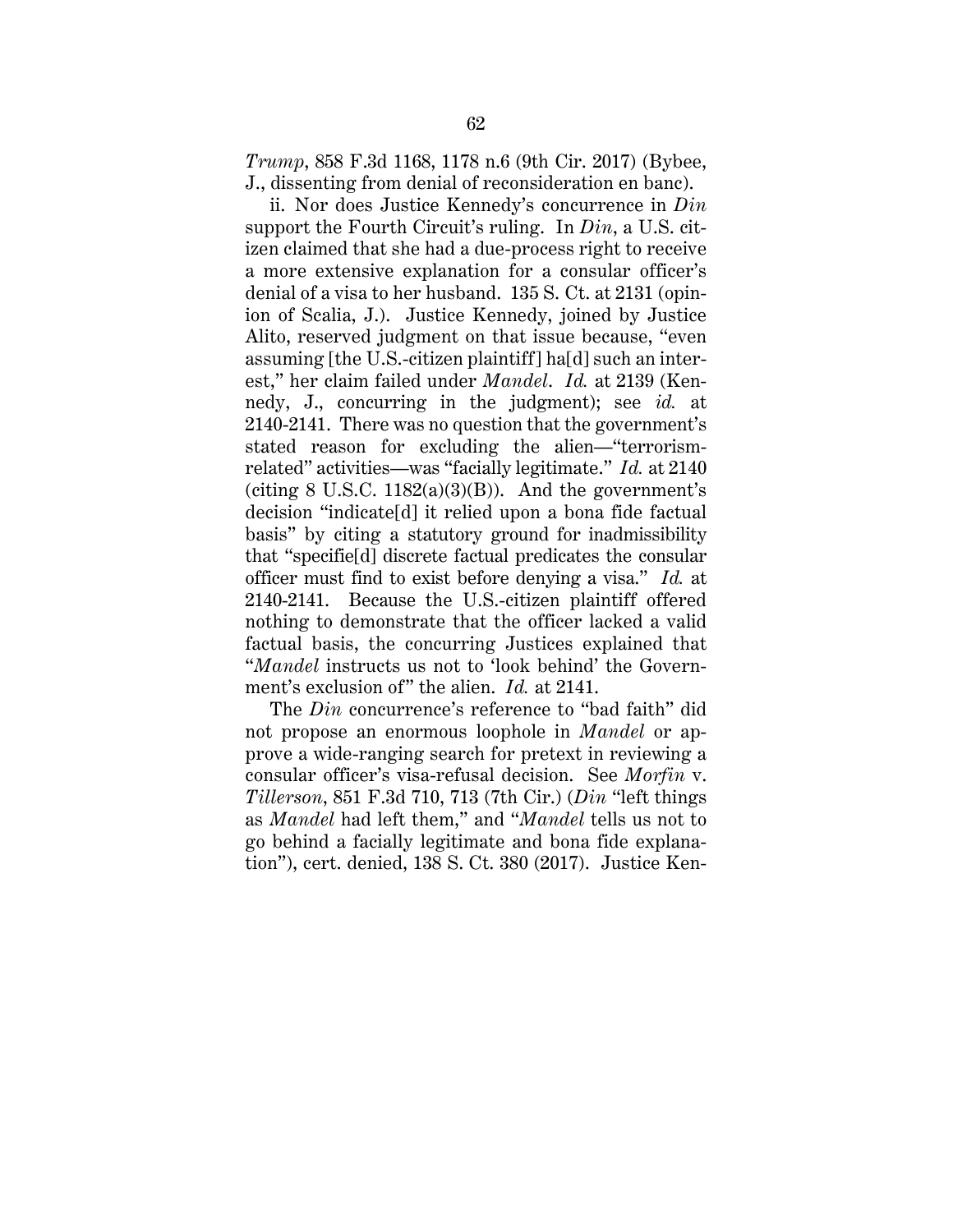nedy's concurrence merely hypothesized that, in an extreme case where the U.S.-citizen plaintiff makes an "affirmative showing," "plausibly alleged with sufficient particularity," that the consular officer did not have a "bona fide factual basis" for excluding an alien on the cited ground, the plaintiff may be able to seek "additional factual details" (provided the information is not classified). *Din*, 135 S. Ct. at 2140-2141. But when the government does identify a bona fide factual basis for exclusion—as in *Mandel* and *Din*—that is the end of the analysis.

The type of inquiry hypothesized by the *Din* concurrence is inapposite here for two independent reasons. First, the statutes that authorize the Proclamation do not specify any particularized factual predicates. See pp. 31-32, 35-37, *supra*. Second, the Proclamation contains a more than ample factual basis to support the President's country-specific findings. See pp. 33-34, *supra*. Nothing in *Din* contemplates that respondents here are entitled to still-further factual details—let alone that courts may second-guess the President's facially legitimate, factually supported rationale.

Even if *Din* could fairly be read to allow a bad-faith inquiry into a consular officer's subjective motive—and even assuming such an inquiry could ever be proper with respect to a national-security directive of the President—it would at least require the clearest affirmative showing that multiple Cabinet officials and the President acted in bad faith. Respondents cannot clear that high bar. After the agencies completed the worldwide review directed by EO-2, the President made detailed findings of inadequacies in particular countries and explained why the chosen country-specific restrictions are needed. Of the seven countries to which EO-2 and its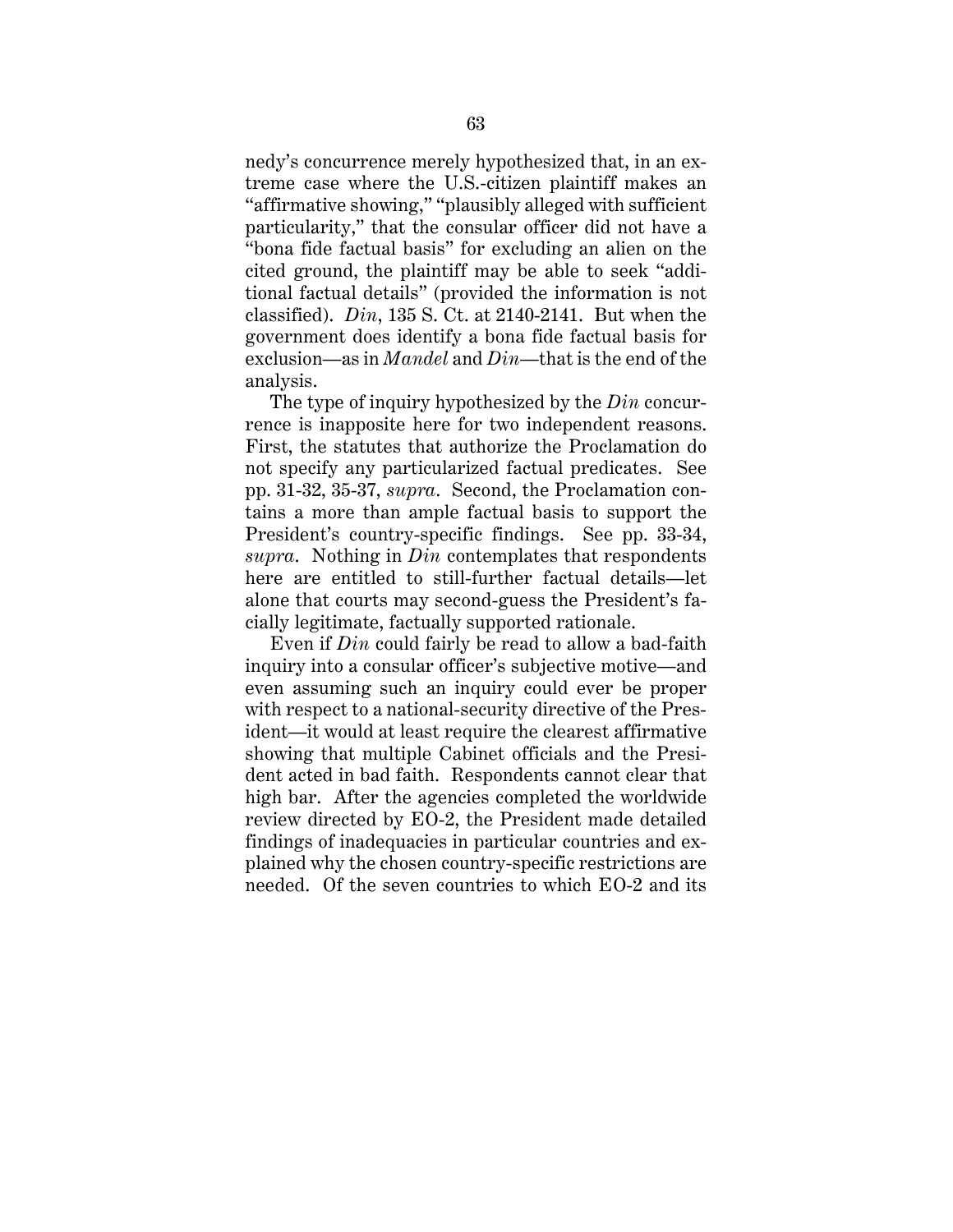predecessor applied, the Proclamation omits two Muslim-majority countries (Sudan and Iraq). It also adds entry restrictions for three new countries, two of which are not Muslim-majority (Venezuela and North Korea), and a third of which (Chad) has an approximately 48% non-Muslim population.18

The five other Muslim-majority countries included were all previously identified by Congress or the Executive Branch as posing terrorism-related concerns, see 8 U.S.C. 1187(a)(12) (Supp. IV 2016), and many of the ongoing deficiencies in those countries were confirmed in the worldwide review, see Pet. App. 126a-129a, 131a-137a ( $\S$  1(g) and (h)(i), 2). Even for some of those countries, the Proclamation contains significant exceptions for aliens seeking certain types of nonimmigrant visas. See, *e.g.*, *id.* at 131a-133a, 135a-137a (§ 1(a)-(c), (g) and (h)) (permitting students and exchange visitors from Iran, while restricting business and tourist nonimmigrant entry for nationals of Libya, Yemen, and Chad, and imposing no exclusions on nonimmigrant entry for Somali nationals). Both the review process and the end result refute the contention that the Proclamation's national-security and foreign-policy conclusions were adopted in bad faith.

## **B. The Proclamation Is Constitutional Under Domestic Establishment Clause Precedent**

1. Even apart from *Mandel*, courts deciding whether official action in the domestic context has an improper religious purpose look to "the 'text, legislative history, and implementation of the statute,' or comparable official act." *McCreary*, 545 U.S. at 862 (citation omitted). They may not engage in "judicial psychoanalysis of a

 $\overline{a}$ 

<sup>18</sup> CIA, *The World Factbook: Africa (Chad)*, https://goo.gl/WJDQP.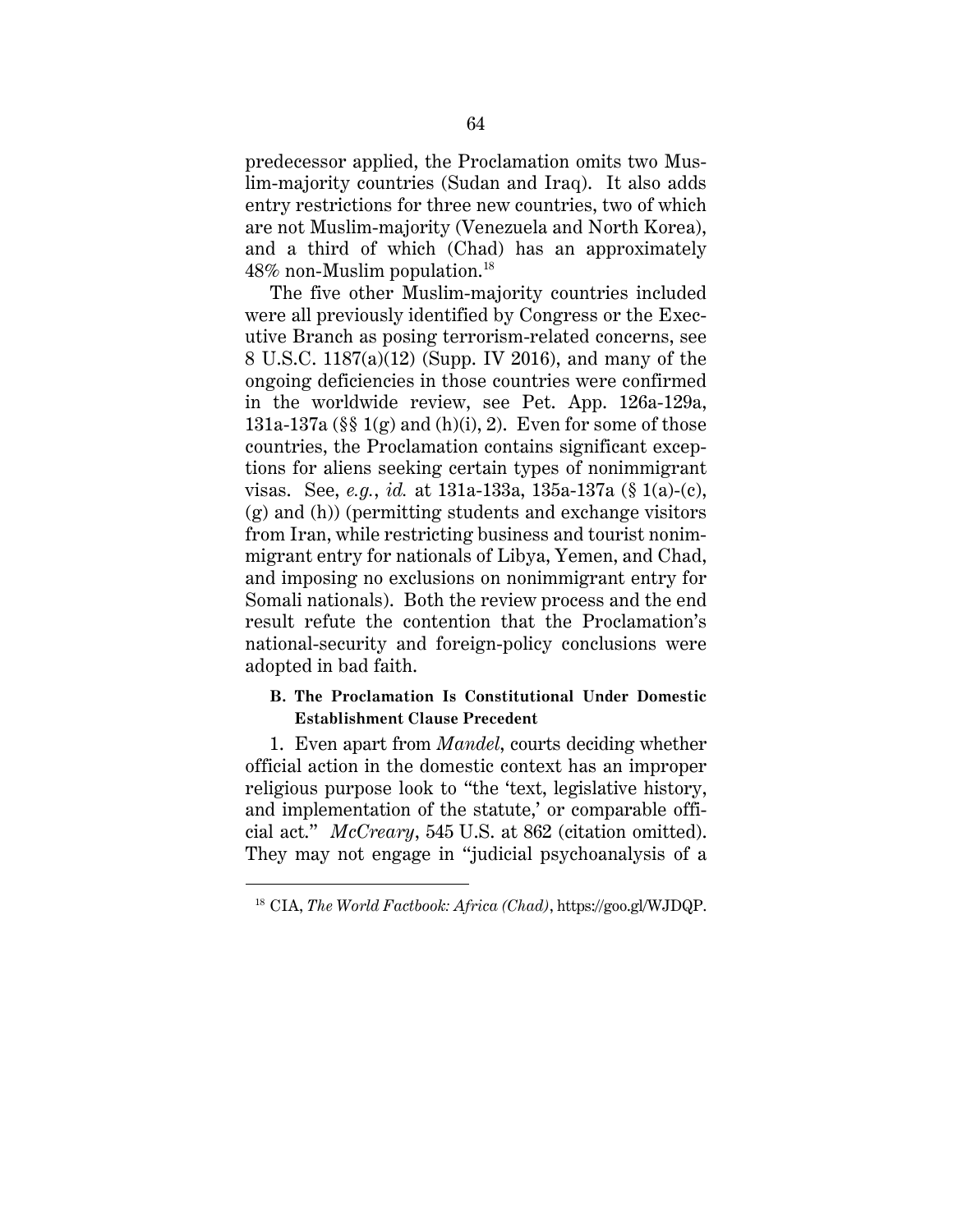drafter's heart of hearts," because only an "official objective" of favoring or disfavoring religion can implicate the Establishment Clause. *Ibid*.

The Proclamation is valid under that standard. Its express purpose is to promote national security. Pet. App. 121a-131a (Preamble, § 1). Unlike *McCreary*, which involved displays of an explicitly religious message, the Proclamation's text says nothing about religion, and its restrictions draw no distinctions based on religion. And it was the result of a worldwide review and diplomatic-engagement process undertaken collaboratively by multiple Cabinet officials whose motives have never been questioned. See pp. 6-11, *supra.* 

The Proclamation's practical "operation," *Church of the Lukumi Babalu Aye, Inc.* v. *City of Hialeah*, 508 U.S. 520, 535 (1993), confirms that it is religionneutral. The Proclamation applies to nationals of the designated countries without regard to religion. Moreover, its omission of two Muslim-majority countries covered by EO-1 and EO-2, its inclusion of two new non-Muslim-majority countries, its tailored restrictions for each country based on country-specific risks, and the fact that it does not cover the vast majority of Muslims in the world all show that the Proclamation does not target aliens based on their religion. See pp. 63-64, *supra*; see *McGowan*, 366 U.S. at 447-449 (Sunday-closing law's secular exceptions indicated non-religious purpose).

2. Neither the Fourth Circuit nor respondents have identified anything in the text, development, or operation of the Proclamation that prescribes any "official objective," *McCreary*, 545 U.S. at 862, concerning religion. They begin instead from the premise that EO-2 was the product of religious animus, and then contend that the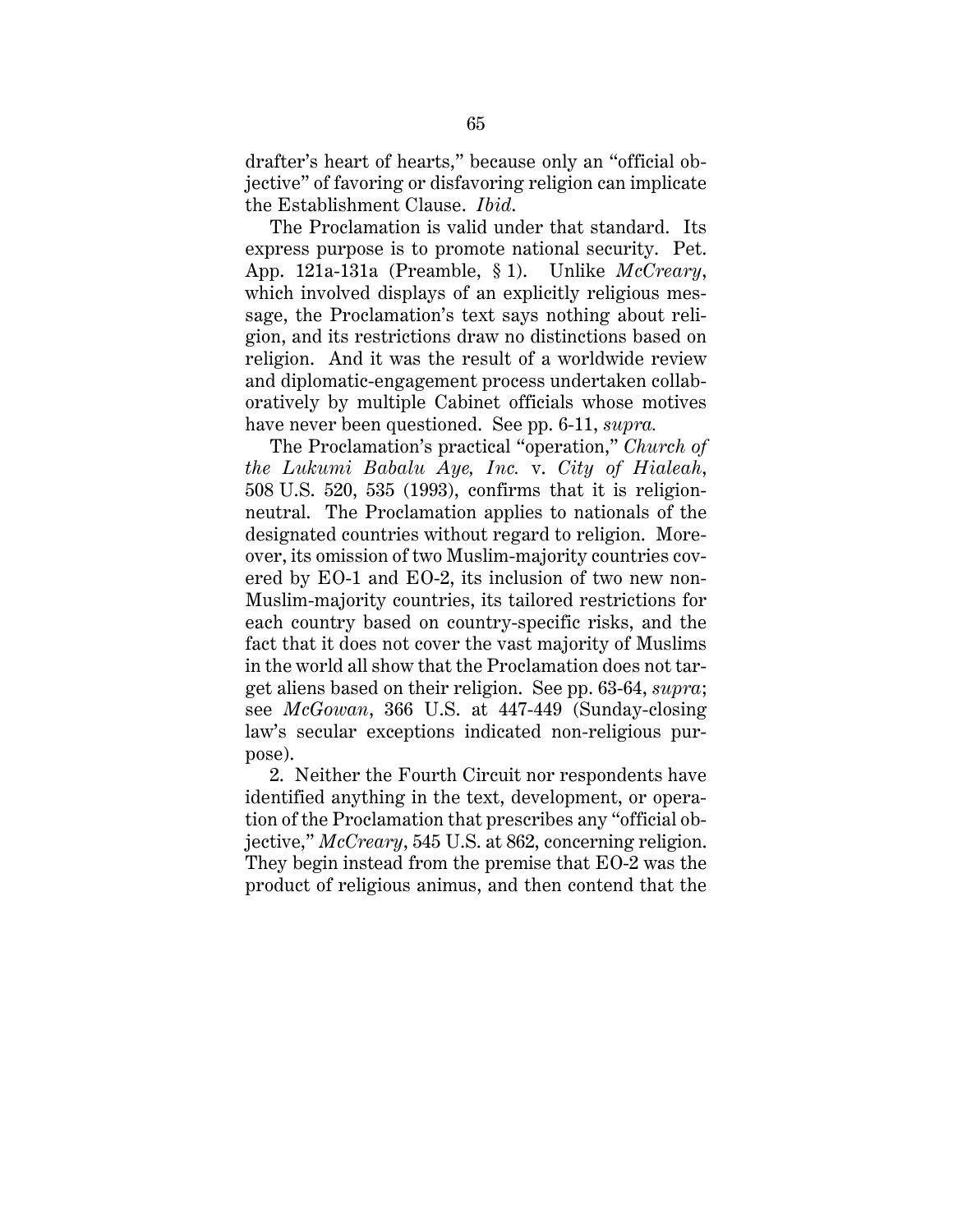Proclamation failed to "cure the 'taint.'" *IRAP*, slip op. 49; see *id.* at 46-53; Resps. C.A. Br. 54-58. Both steps in that reasoning are mistaken.

a. The Fourth Circuit and respondents are wrong to ascribe a religious objective to EO-2. Like the Proclamation, EO-2 was adopted expressly in furtherance of national-security objectives, not religion. Pet. App. 149a-157a (§ 1). It imposed temporary, 90-day entry restrictions on six countries while the worldwide review was underway. Those six countries, which Congress or the Executive had previously identified as presenting heightened terrorism-related concerns, were selected based on risk, not religion, and EO-2's restrictions applied to their nationals without regard to their religion. The multi-agency review, moreover, confirmed that many of the security concerns underlying EO-2 were well founded. Compare *id.* at 132a-137a (Proclamation § 2(b), (c), (e), (g), and (h)), with *id.* at 153a-155a (EO-2  $§ 1(e)$ ).

The Fourth Circuit imputed a religious objective to EO-2 based on extrinsic material. *IRAP*, slip op. 42, 47-49. Unlike respondents and the district court in *IRAP* v. *Trump*, 265 F. Supp. 3d 570 (D. Md. 2017) which relied extensively on campaign statements by then-candidate Trump—the Fourth Circuit expressly declined to "rely on pre-election statements." *IRAP*, slip op. 46. And for good reason. Impugning the official objective of a formal national-security and foreignpolicy judgment of the President based on campaigntrail statements is inappropriate and fraught with intractable difficulties. *Id.* at 263-266 (Niemeyer, J., dissenting). The *IRAP* district court, for example, had relied on statements made in December 2015, 265 F. Supp. 3d at 619—more than a year before the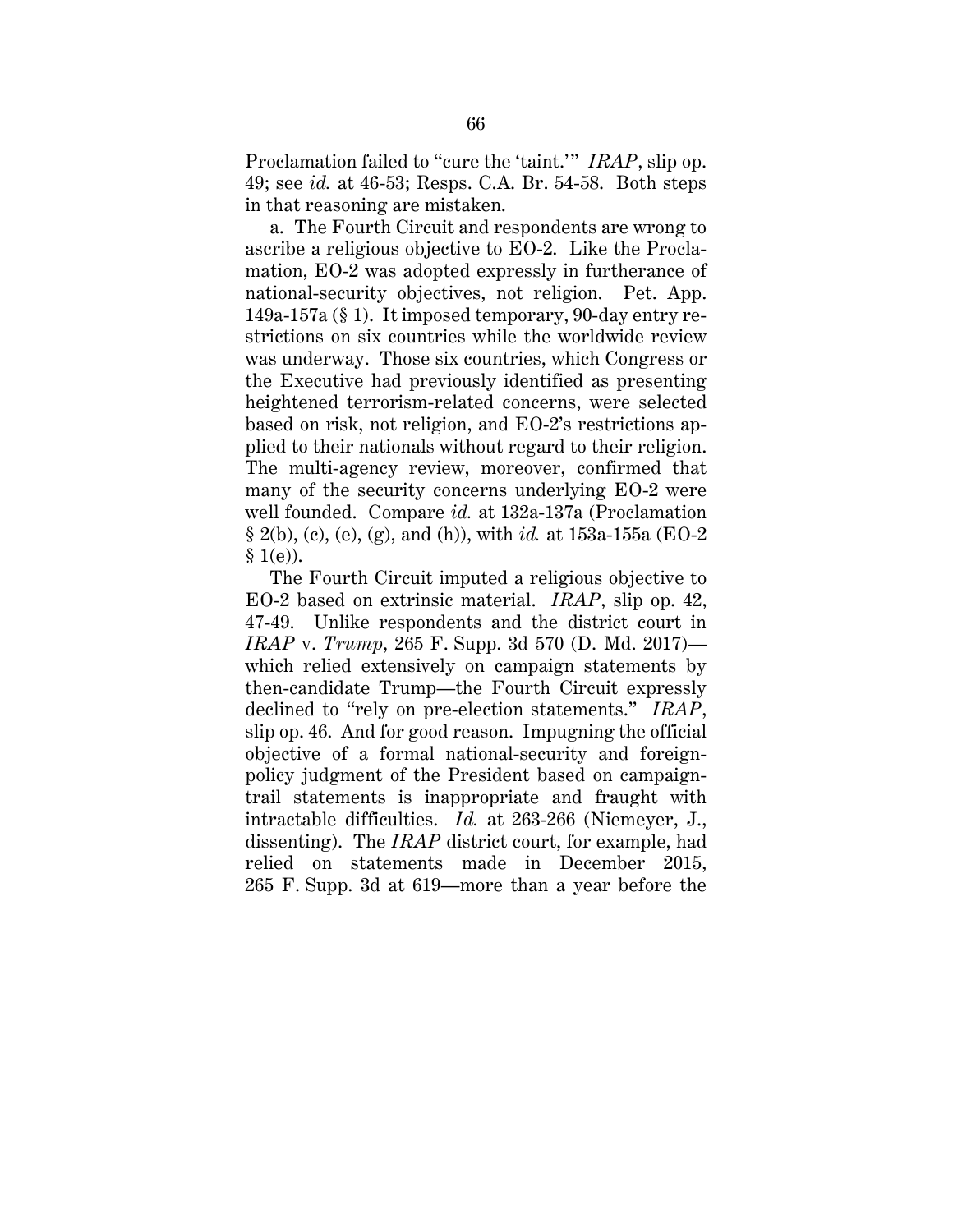President took the prescribed oath to "preserve, protect and defend the Constitution," U.S. Const. Art. II, § 1, Cl. 8, and formed a new Administration, including Cabinet-level officials who recommended adopting the Proclamation.

Instead, the Fourth Circuit reasoned that statements made by the President and aides after he took office demonstrate that EO-2 aimed at a religious purpose. *IRAP*, slip op. 47-49. But probing the President's supposed true reasons for suspending the entry of foreign nationals in EO-2 based on such material represents precisely the sort of "judicial psychoanalysis of" a government official's "heart of hearts" that this Court has rejected. *McCreary*, 545 U.S. at 862. It also thrusts "ill equipped" courts into the untenable position of evaluating the "adequacy" and "authenticity" of the Executive's foreign-affairs and national-security judgments. *AAADC*, 525 U.S. at 491. And it invites impermissible intrusion on privileged internal Executive Branch deliberations, see *United States* v. *Nixon*, 418 U.S. 683, 708 (1974), and potential litigant-driven discovery that would disrupt the President's execution of the laws, see *Nixon* v. *Fitzgerald*, 457 U.S. 731, 749-750 (1982). This Court should reject a rule that invites such probing of the Chief Executive's supposed subjective views. See *Hein* v. *Freedom From Religion Found., Inc.*, 551 U.S. 587, 616-617 (2007) (Kennedy, J., concurring).

In any event, the post-inauguration remarks cited by the Fourth Circuit, see *IRAP*, slip op. 47-49, do not demonstrate that EO-2 had a religiously based objective. For example, the court cited statements by presidential aides made before EO-2's adoption that the "basic policy outcomes" and "principles" underlying it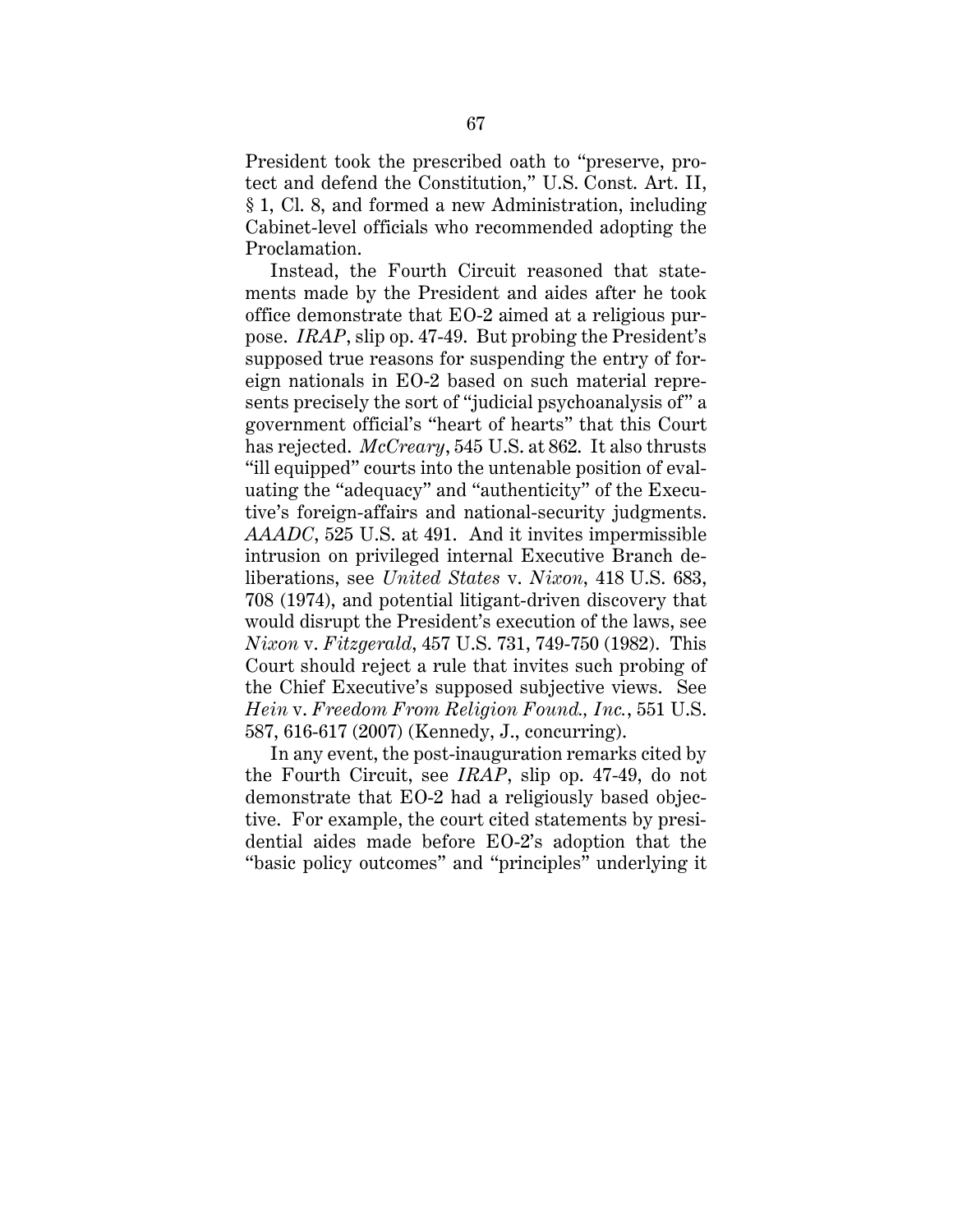would be the "same" as EO-1. *Id.* at 47 (citations omitted). But as EO-2 itself explained, that same overarching objective was the protection of national security by facilitating a review of existing screening and vetting procedures. Pet. App.  $149a-157a$  (§ 1(b)-(i)). The statements on which the Fourth Circuit relied do not show that EO-2 was motivated by religious animus.

The Fourth Circuit also cited a passing remark by the President when signing EO-1. *IRAP*, slip op. 15. After reading its title—"Protecting the Nation From Foreign Terrorist Entry into the United States"—the President said "[w]e all know what that means." *Ibid.* (citation omitted). Minutes earlier, however, in the presence of the newly sworn-in Secretary of Defense, the President had said, "I am establishing new vetting measures to keep radical Islamic terrorists out of the United States of America. \* \* \* We want to ensure that we are not admitting into our country the very threats our soldiers are fighting overseas."<sup>19</sup> In context, the President's passing remark at the signing of EO-1 referred to terrorist groups like ISIS and al Qaeda, not all Muslims. At a bare minimum, the "presumption of regularity" that attaches to all federal officials' actions, *United States* v. *Chemical Found., Inc.*, 272 U.S. 1, 14 (1926), as well as the respect due the head of a coordinate branch, should have foreclosed the Fourth Circuit from invalidating a presidential proclamation based on an uncharitable interpretation of an offhand, six-word comment made in connection with a prior directive.

b. Neither the Fourth Circuit nor respondents have identified anything demonstrating that the *Proclamation*—which differs from EO-2 both in process

 $\overline{a}$ 

<sup>19</sup> Dan Merica, *Trump Signs Executive Order to Keep Out 'Radical Islamic Terrorists*,*'* CNN.com (Jan. 30, 2017), https://goo.gl/dMZEvO.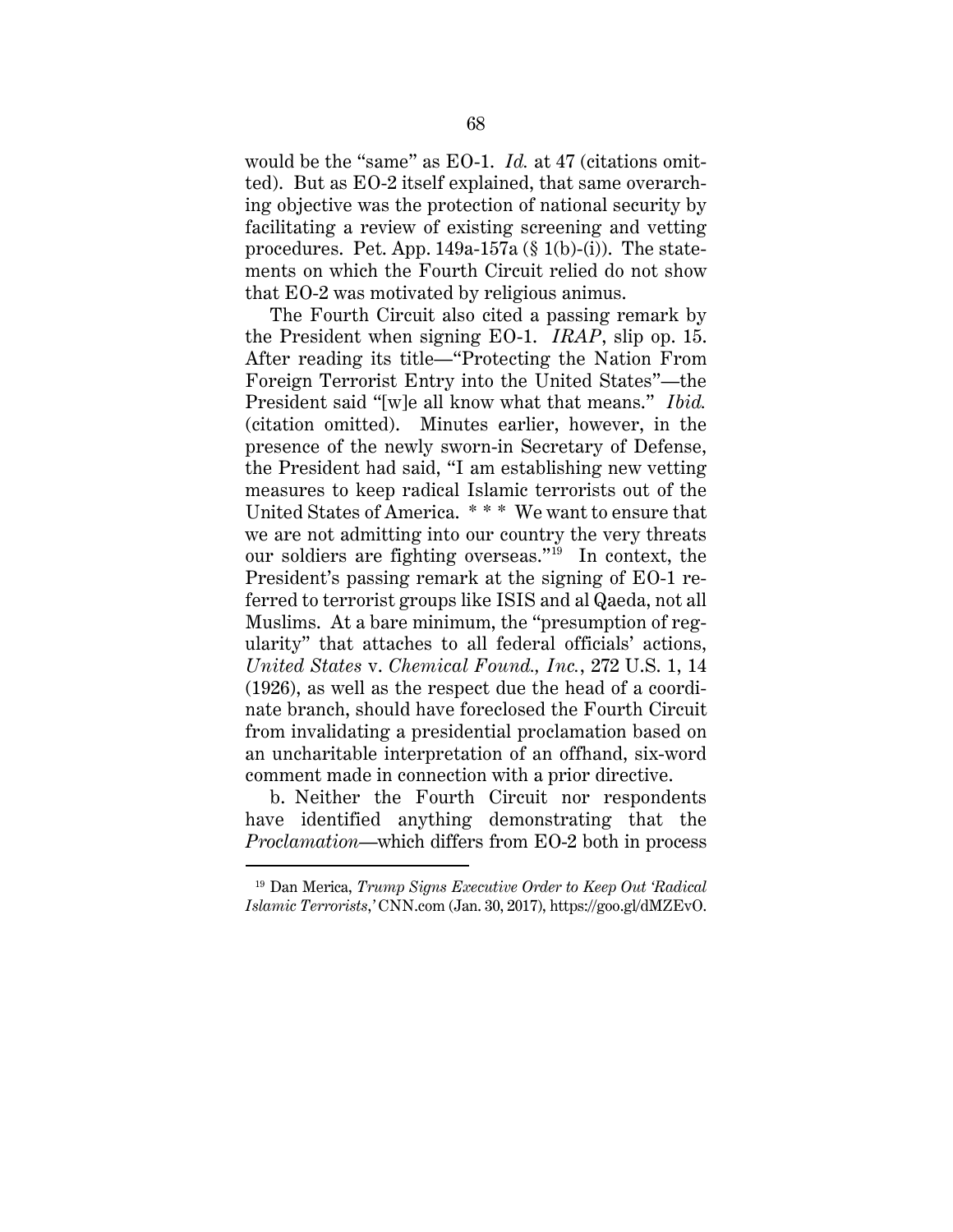and in substance—has the objective of favoring or disfavoring any religion. It resulted from a review process undertaken by multiple Cabinet officials. It rests on express findings of inadequacies in other countries' identitymanagement protocols, information-sharing practices, and risk factors, as well as a presidential determination that tailored entry restrictions will both protect the Nation and encourage those countries to improve. And it covers different countries and categories of their nationals than EO-2. See pp. 63-64, *supra*; *IRAP*, slip op. 272-273 (Traxler, J., dissenting).

The Fourth Circuit's grounds for concluding that the Proclamation is tainted by EO-2 do not withstand scrutiny. The Fourth Circuit deemed the review process entirely irrelevant because the Department of Homeland Security has not made its report "publicly available." *IRAP*, slip op. 51. But this Court has held that the President generally need not "disclose" his "reasons for deeming nationals of a particular country a special threat." *AAADC*, 525 U.S. at 491. In any event, the Proclamation recites many of the report's findings, as well as the President's country-specific determinations informed by that report. Pet. App. 123a-137a (§§ 1, 2). It also explains that disclosing additional details, "many [of which] are classified," "would cause serious damage to the national security." *Id.* at  $131a$  (§ 1(j)).

In the Fourth Circuit's view, those country-specific determinations do not justify "the list of countries actually included in the Proclamation," citing the restrictions on Somalia and Iran. *IRAP*, slip op. 51 & n.17. But in each case, the Proclamation explained why the President's determinations were justified by individual country conditions. Although Somalia generally satisfies the information-sharing component of DHS's baseline, it has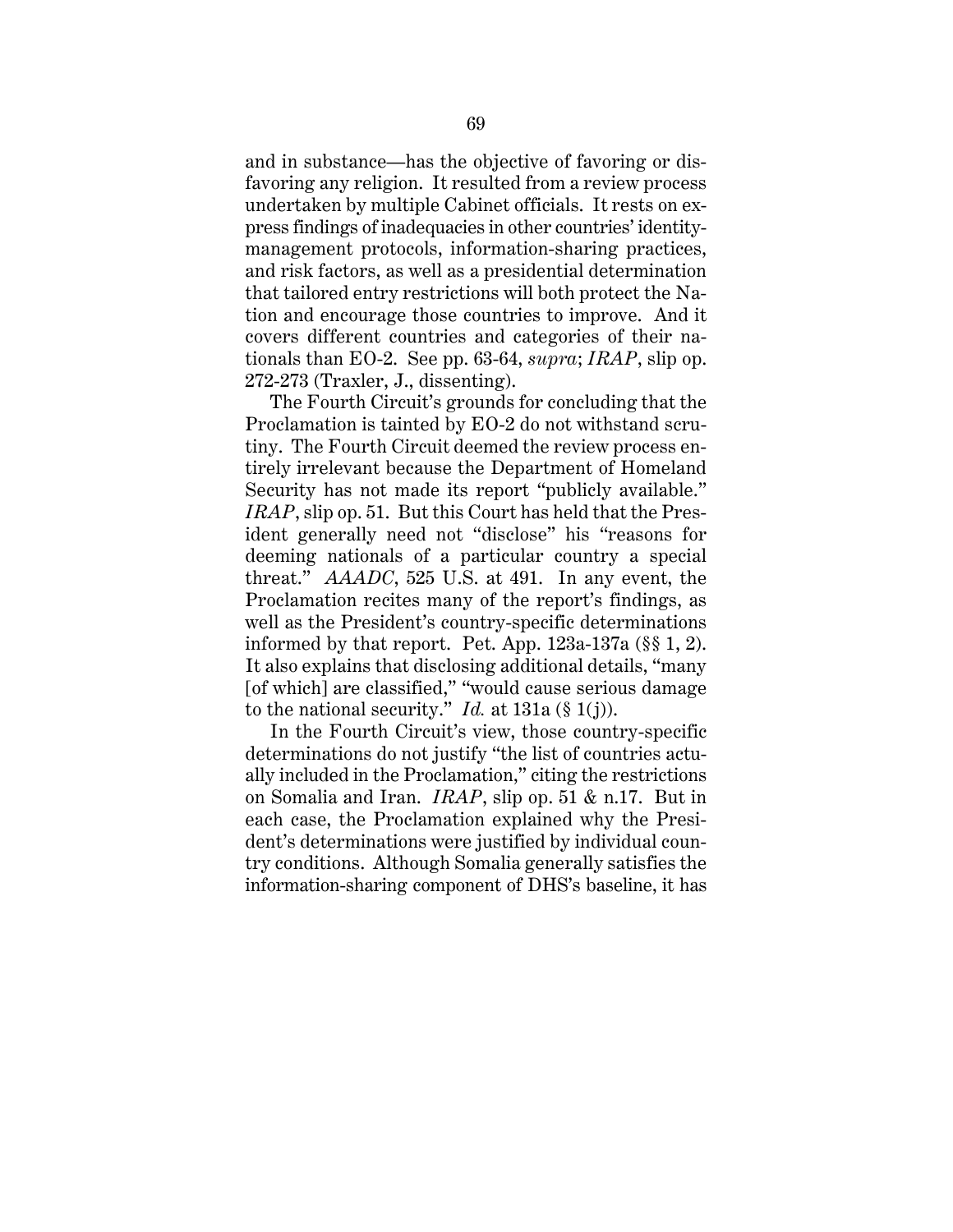"significant identity-management deficiencies," a "persistent terrorist threat," and a government that "stands apart \* \* \* in the degree to which [it] lacks command and control of its territory." Pet. App. 136a-137a  $(\S 2(h)(i))$ . And although Iran is not the only country that fails to receive its nationals subject to final orders of removal from the United States, the Proclamation did not include every country that flunked any one of the baseline criteria, but rather covered the countries that were found "inadequate" based on all of them. *Id.* at 126a-127a (§ 1(g)). Iran, for example, also "regularly fails to cooperate with the [U.S.] government in identifying security risks" and "is the source of significant terrorist threats." *Id.* at  $132a$  (§  $2(b)(i)$ ).

The Fourth Circuit also minimized the differences between EO-2 and the Proclamation, analogizing the changes to the successive Ten Commandments displays in *McCreary*, *supra*. *IRAP*, slip op. 50. But the differences in the Proclamation's scope—including its addition of multiple non-Muslim-majority countries, its omission of several previously covered Muslim-majority countries, and its tailored entry restrictions—forcefully confirm that its objective is to safeguard national security, not to promote or disparage any religion. Those "genuine changes in constitutionally significant conditions" contrast sharply with *McCreary*, which concerned displays with explicitly religious content and whose religious purpose was expressly reflected in official pronouncements; indeed, the third and final display was even more overtly religious than those that preceded it. 545 U.S. at 874; see *id.* at 868-874; *IRAP*, slip op. 267-269 (Niemeyer, J., dissenting). To be sure, the Proclamation imposes restrictions on many of the same foreign nationals as EO-2, but that is because the review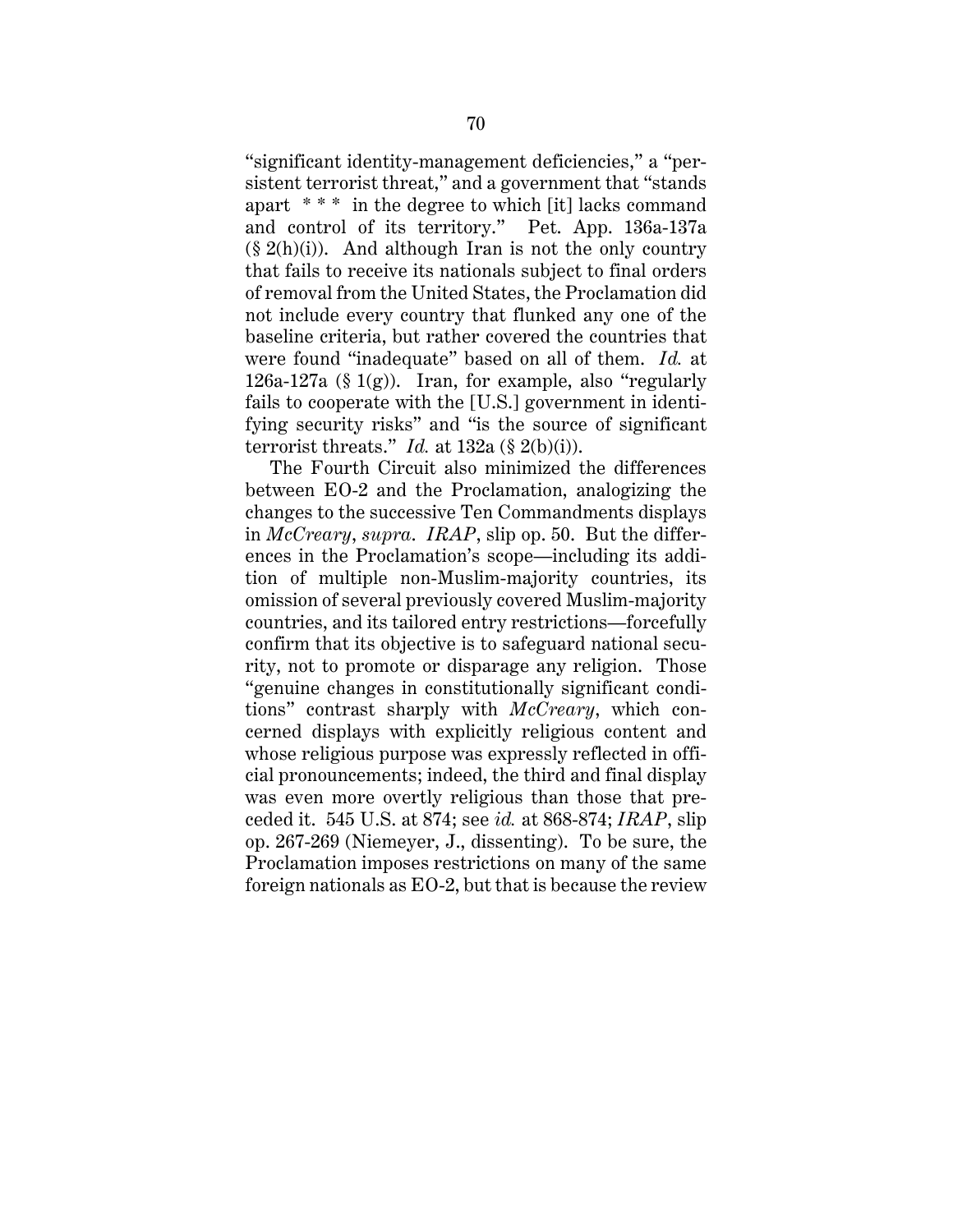process confirmed that most (though not all) of the countries Congress or the Executive had previously singled out as presenting special concerns indeed pose heightened risks that warrant restrictions.

Finally, the Fourth Circuit again invoked extrinsic statements to impugn the Proclamation's nationalsecurity purpose, such as the President's call for a "far larger, tougher, and more specific" suspension than EO-2's temporary pause. *IRAP*, slip op. 48; see *id.* at 47-49. That statement reflects no religious animus in calling for more stringent standards for entry into this Nation. The Proclamation, moreover, speaks for itself, and actually includes *narrower* entry restrictions than EO-1 or EO-2. Regardless, relying on such statements to impute an illicit purpose to a formal national-security directive of the President is misplaced for all the reasons explained above. See pp. 66-67, *supra*. And that reliance is doubly misplaced with respect to the Proclamation because the criteria for the underlying review were developed by multiple governmental agencies and their Cabinet officers. These officials' motives have never been questioned, and neither the Fourth Circuit nor respondents have substantiated any plausible reason to doubt the legitimacy of their conclusions. Instead, the Fourth Circuit simply discounted those officials' work altogether, invoking the Constitution's "unitary executive." *IRAP*, slip op. 50 n.16. But it is not at all inconsistent with the principle of a unitary executive to determine the Proclamation's official objective by looking to the President's reliance on the recommendations of his advisors after a review applying neutral criteria, rather than by looking to his statements outside the process of issuing the Proclamation.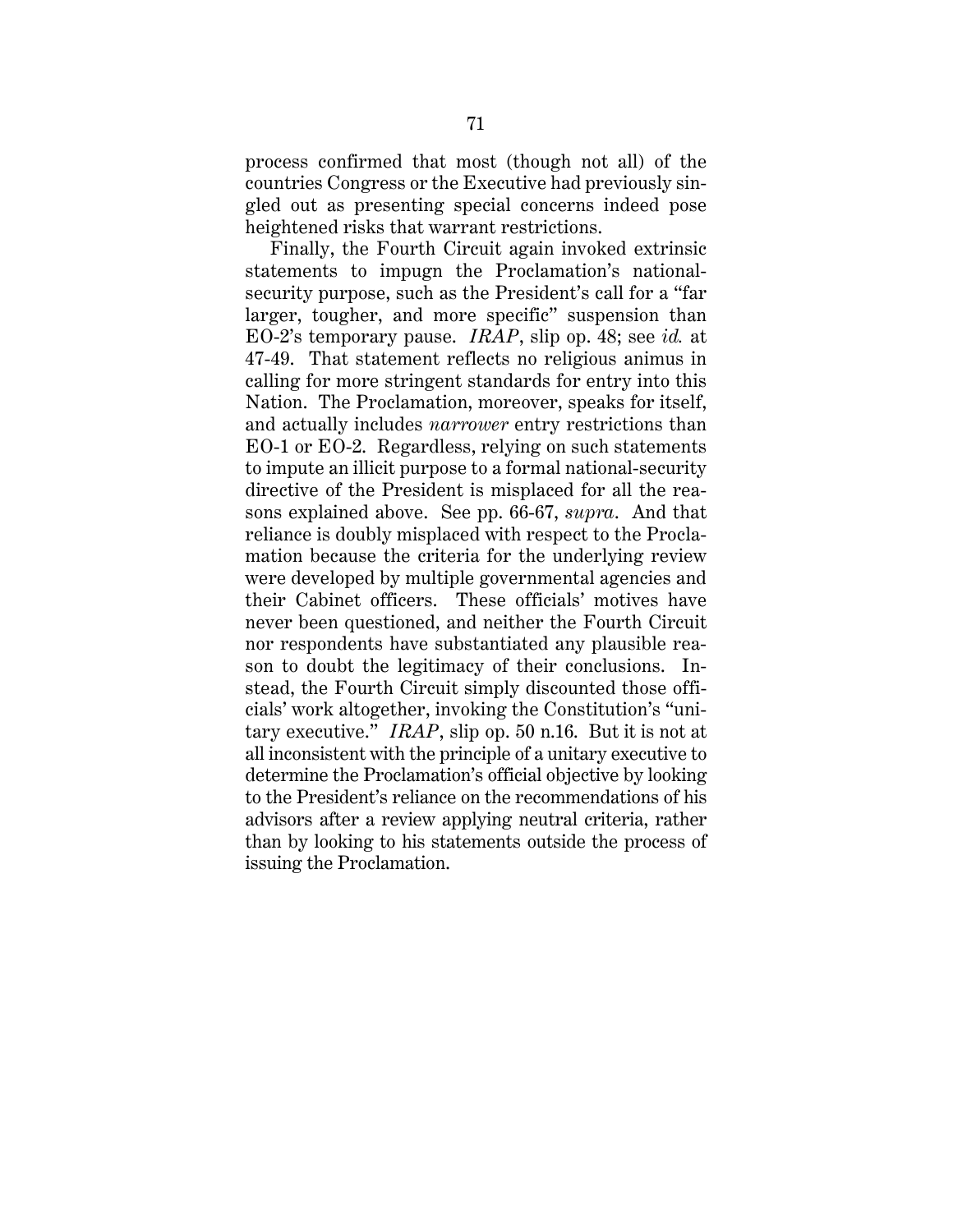### **IV. THE GLOBAL INJUNCTION IS VASTLY OVERBROAD**

The court of appeals compounded its error by continuing a troubling and increasing trend of issuing global preliminary injunctions at the behest of individual plaintiffs. That ruling contravenes constitutional and equitable principles that require limiting injunctive relief to what is necessary to redress a plaintiff's own cognizable injuries.

A. Article III requires that "a plaintiff must demonstrate standing \*\*\* for each form of relief that is sought." *Town of Chester* v. *Laroe Estates, Inc.*, 137 S. Ct. 1645, 1650 (2017) (citation omitted). "[T]he remedy" sought therefore must "be limited to the inadequacy that produced the injury in fact that the plaintiff has established." *DaimlerChrysler Corp.* v. *Cuno*, 547 U.S. 332, 353 (2006) (quoting *Lewis* v. *Casey*, 518 U.S. 343, 357 (1996)); see *City of Los Angeles* v. *Lyons*, 461 U.S. 95, 101-110 (1983).

Equitable principles independently require that injunctions "be no more burdensome to the defendant than necessary to provide complete relief to the plaintiffs." *Madsen* v. *Women's Health Ctr., Inc.*, 512 U.S. 753, 765 (1994) (citation omitted). This Court "ha[s] long held that 'the jurisdiction'" conferred by the Judiciary Act of 1789, ch. 20, 1 Stat. 73, "over 'all suits . . . in equity' \* \* \* 'is an authority to administer in equity suits the principles of the system of judicial remedies which had been devised and was being administered by the English Court of Chancery at the time of the separation of the two countries.'" *Grupo Mexicano de Desarrollo, S. A.* v. *Alliance Bond Fund, Inc.*, 527 U.S. 308, 318 (1999) (brackets and citations omitted). Global injunctions that go beyond redressing any harm to named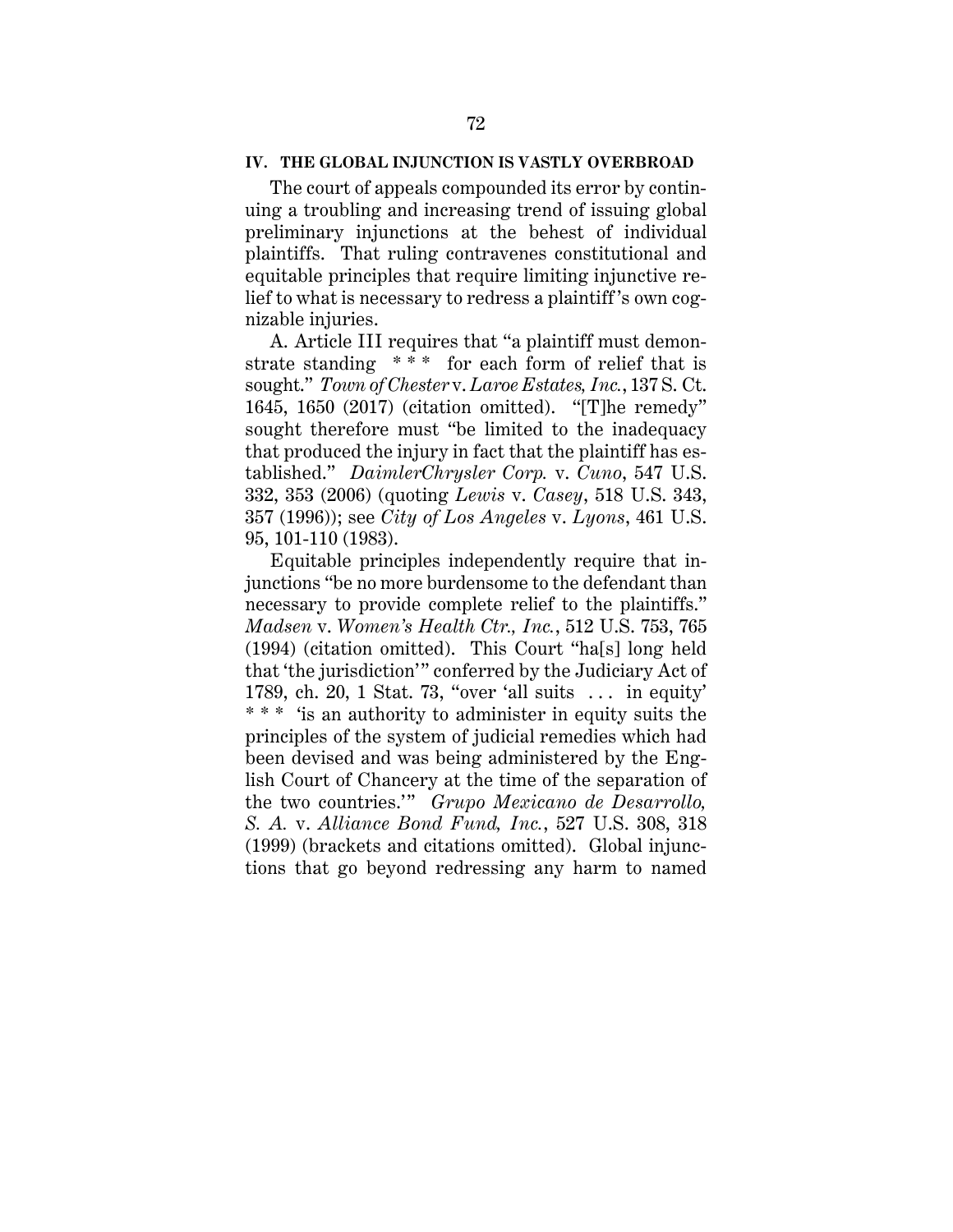plaintiffs and regulate a defendant's conduct with respect to nonparties did not exist at equity. They are a modern creation, with no direct antecedent in English practice—or apparently in the United States until the mid-twentieth century. See Samuel L. Bray, *Multiple Chancellors: Reforming the National Injunction*, 131 Harv. L. Rev. 417, 424-445 (2017).

The decision below contravenes these principles. The district court enjoined enforcement of the Proclamation's challenged provisions "in all places, including the United States, at all United States borders and ports of entry, and in the issuance of visas," which occurs at consular posts worldwide. Pet. App. 69a. The court of appeals largely upheld that relief, *id.* at 61a-65a, excluding from the injunction only aliens who lack "a credible bona fide relationship with a person or entity in the United States," *id.* at 64a. Even if respondents had shown any cognizable, irreparable injuries from the anticipated exclusion of the particular aliens whose entry they seek, but see Part I, *supra*, those purported injuries would be fully redressed by an injunction limited to those aliens. Those injuries could not justify further enjoining the Proclamation as to numerous other aliens abroad to whom respondents have no connection whatsoever. See *Lyons*, 461 U.S. at 111.

B. The court of appeals reasoned that a more limited injunction would not cure the purported legal defects in the Proclamation and that its application to nonparties would be equally unlawful. See Pet. App. 62a-63a; accord *IRAP*, slip op. 60. But that reasoning conflates the scope of respondents' legal theory (*i.e.*, that the enjoined provisions are invalid on their face) with the scope of relief they personally may obtain. Regardless of the nature of respondents' legal challenge, they may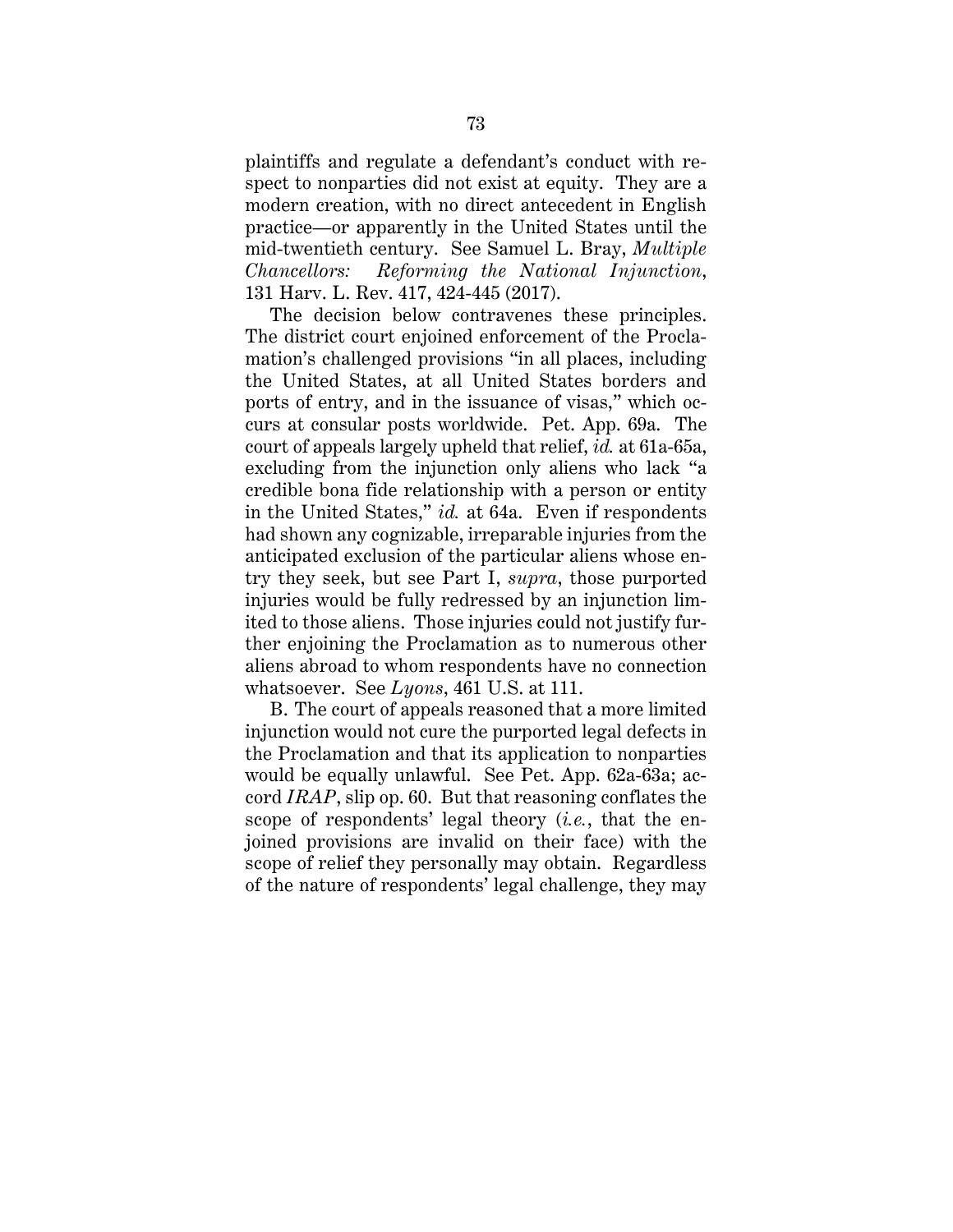not obtain relief beyond what is necessary to redress their own cognizable injuries.

The court of appeals also invoked the importance of uniformity in immigration law, citing Congress's authority to establish a "uniform Rule of Naturalization," Pet. App. 62a (quoting U.S. Const. Art. I, § 8, Cl. 4) (emphasis omitted), and Congress's "instruct[ion] that 'the immigration laws of the United States should be enforced vigorously and uniformly,'" *ibid.* (quoting *Texas*  v. *United States*, 809 F.3d 134, 187-188 (5th Cir. 2015), aff'd by an equally divided Court, 136 S. Ct. 2271 (2016) (per curiam)) (emphasis omitted); accord *IRAP*, slip op. 60. The court's conclusion, however, does not follow from its premise. The desirability of uniformity has nothing to do with the extent of respondents' own putative injuries, and it has no bearing on whether enjoining the Proclamation as to aliens abroad to whom respondents have no connection is needed to redress their claimed harms.

In any event, courts' preference for uniform enforcement cannot justify barring enforcement of huge swaths of the Proclamation based on injury to at most a handful of individuals. To the contrary, proper respect for uniform enforcement and for a coordinate branch compels leaving those provisions in place, with individualized exceptions for particular plaintiffs if they demonstrate cognizable, irreparable harm. The Proclamation's severability clause confirms that conclusion. It states that, if "the application of any provision to any person or circumstance[] is held to be invalid," then its application "to any other persons or circumstances shall not be affected thereby." Pet. App. 147a (§ 8(a)). The Proclamation's plain terms required the court to limit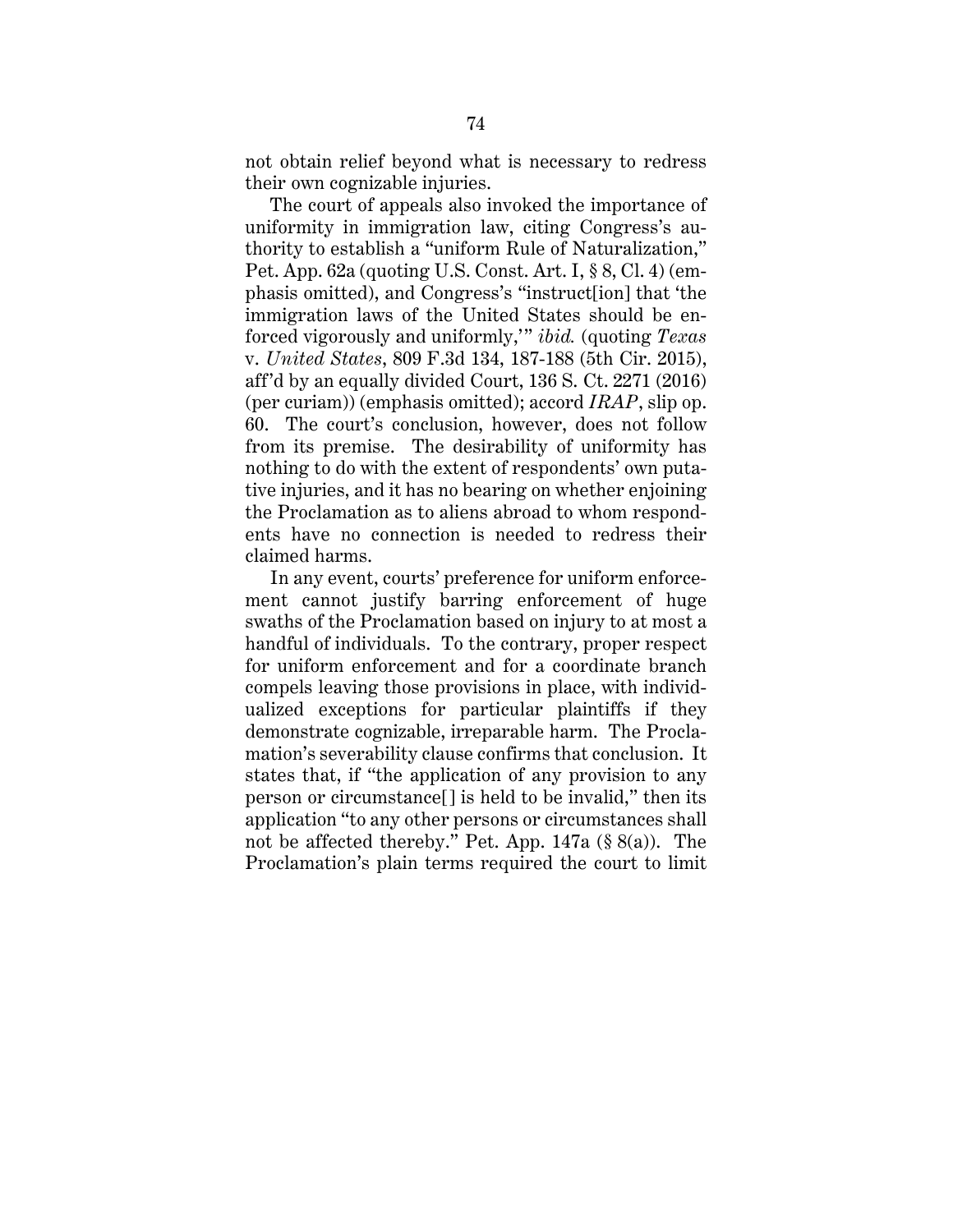any injunction to the invalid applications and preserve the remainder. $20$ 

C. The lower courts' decisions in this litigation and in *IRAP* repeatedly upholding global injunctive relief against the President's Proclamation and the Executive Orders that preceded it reflect a disturbing recent trend. Lower courts increasingly grant categorical injunctive relief barring enforcement of federal policies everywhere at the behest of individual litigants. See Bray 457-460. That practice not only is inconsistent with settled constitutional and equitable rules, but also disserves the orderly, evenhanded development of the law.

Such an order by a single district court enjoining a federal policy everywhere frequently brings judicial review in all other fora to a halt and deprives other courts, including this Court, of differing perspectives on important questions. See *United States* v. *Mendoza*, 464 U.S. 154, 160, 162 (1984) (rejecting application of nonmutual issue preclusion against the government for similar reasons). Permitting such global injunctions also undercuts the primary mechanism Congress has authorized to permit broader relief: class actions. It enables all potential claimants to benefit from global injunctive relief by prevailing in a single district court, without satisfying the prerequisites of Federal Rule of

 $\overline{a}$ 

 $20$  Contrary to the Fourth Circuit's suggestion, this Court's June 2017 stay ruling does not support enjoining the Proclamation broadly as to all aliens with a bona fide relationship with a U.S. person or entity. *IRAP*, slip op. 58-59. EO-2 was a temporary suspension before the results of the review were known, and the fact that this Court's balancing of the equities resulted in a partial rather than a full stay does not mean this Court agreed on the merits that a nationwide injunction was proper.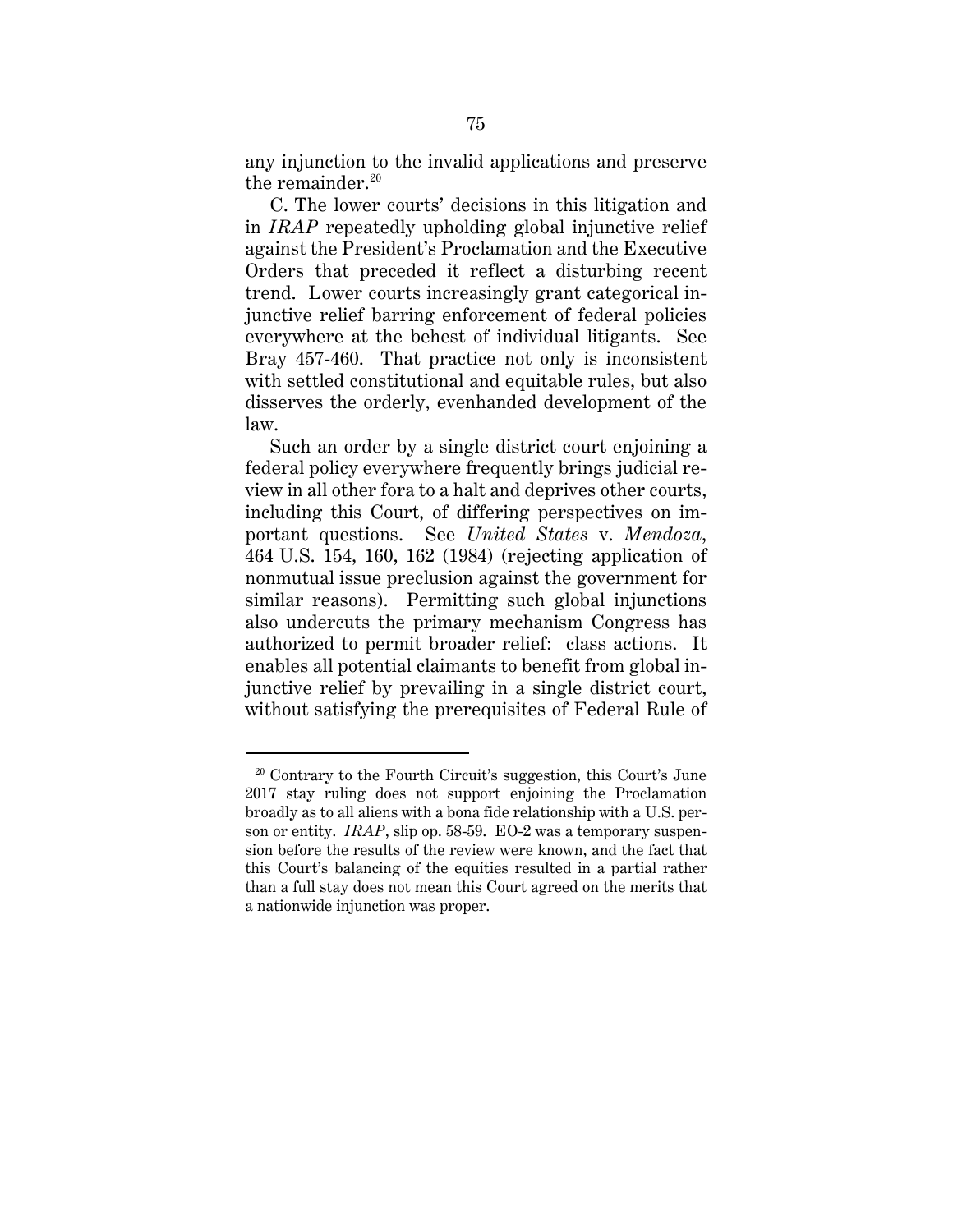Civil Procedure 23, but without affording the government the corresponding benefit of a definitive resolution of the underlying legal issue as to all potential claimants if it prevails instead. See *Eisen* v. *Carlisle & Jacquelin*, 417 U.S. 156, 176 (1974). This Court should reject that deeply misguided practice and reiterate that injunctions should be tailored to redress the plaintiffs' own cognizable, irreparable harms.

## **CONCLUSION**

The judgment of the court of appeals should be reversed.

Respectfully submitted.

NOEL J. FRANCISCO *Solicitor General* CHAD A. READLER *Acting Assistant Attorney General* JEFFREY B. WALL EDWIN S. KNEEDLER *Deputy Solicitors General* HASHIM M. MOOPPAN *Deputy Assistant Attorney General* JONATHAN C. BOND MICHAEL R. HUSTON *Assistants to the Solicitor General* SHARON SWINGLE H. THOMAS BYRON III *Attorneys*

FEBRUARY 2018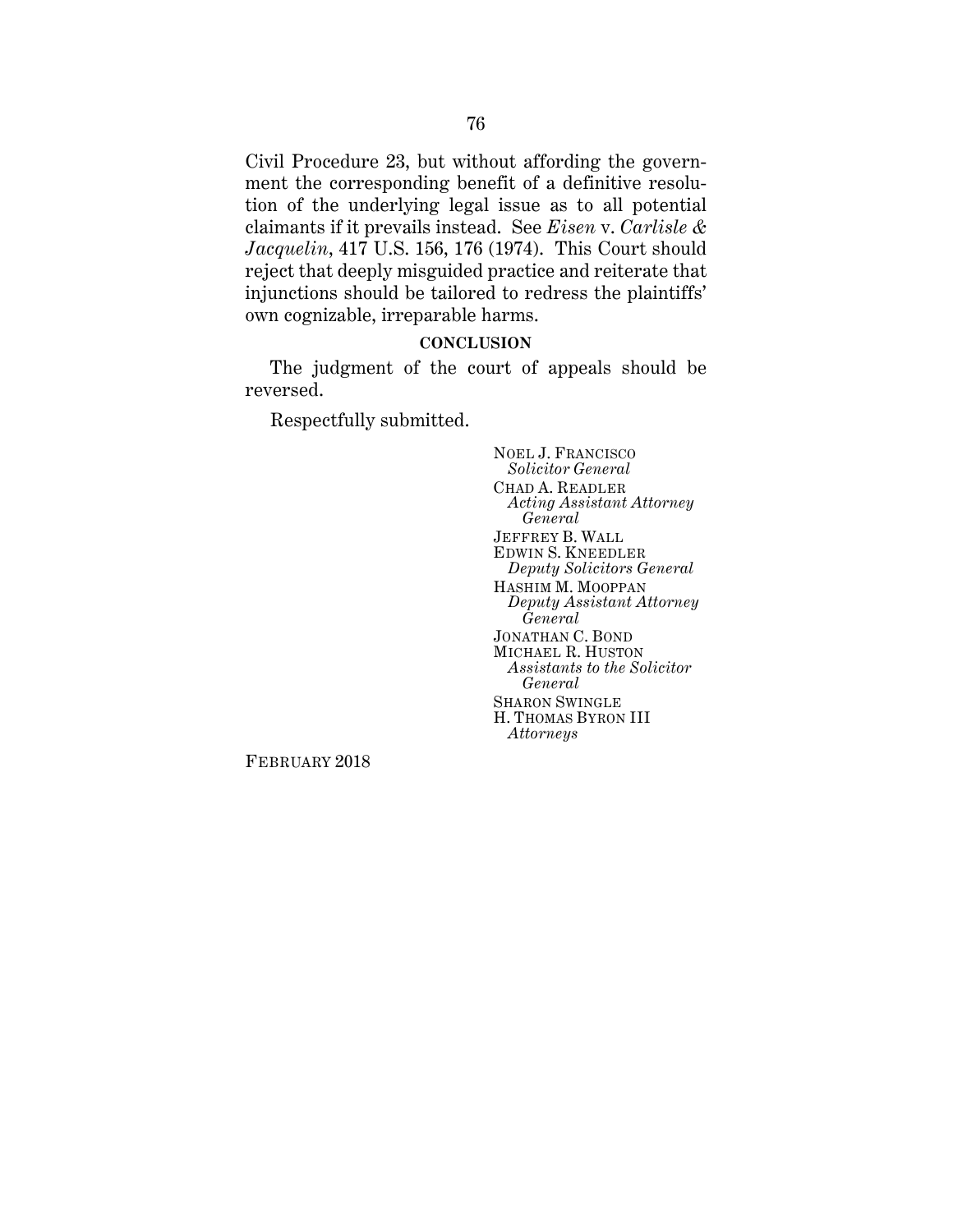#### **APPENDIX**

1. U.S. Const. Amend. I provides:

Congress shall make no law respecting an establishment of religion, or prohibiting the free exercise thereof; or abridging the freedom of speech, or of the press; or the right of the people peaceably to assemble, and to petition the Government for a redress of grievances.

# 2. 5 U.S.C. 701 provides:

### **Application; definitions**

(a) This chapter applies, according to the provisions thereof, except to the extent that—

(1) statutes preclude judicial review; or

 (2) agency action is committed to agency discretion by law.

(b) For the purpose of this chapter—

(1) "agency" means each authority of the Government of the United States, whether or not it is within or subject to review by another agency, but does not include—

(A) the Congress;

(B) the courts of the United States;

(C) the governments of the territories or possessions of the United States;

(D) the government of the District of Columbia;

(1a)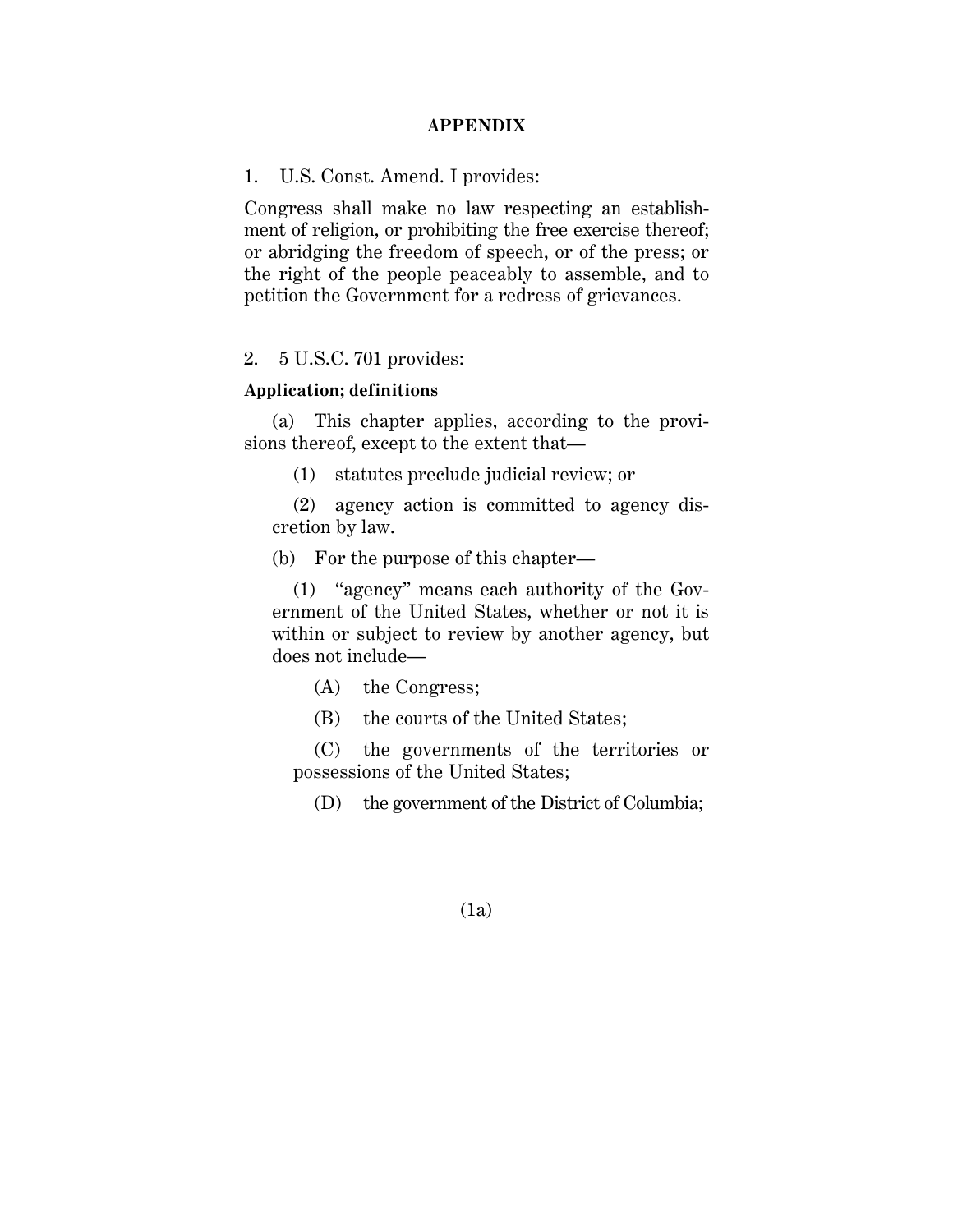(E) agencies composed of representatives of the parties or of representatives of organizations of the parties to the disputes determined by them;

(F) courts martial and military commissions;

(G) military authority exercised in the field in time of war or in occupied territory; or

(H) functions conferred by sections 1738, 1739, 1743, and 1744 of title 12; subchapter II of chapter 471 of title 49; or sections 1884, 1891- 1902, and former section  $1641(b)(2)$ , of title 50, appendix; and

(2) "person", "rule", "order", "license", "sanction", "relief", and "agency action" have the meanings given them by section 551 of this title.

# 3. 5 U.S.C. 702 provides:

#### **Right of review**

A person suffering legal wrong because of agency action, or adversely affected or aggrieved by agency action within the meaning of a relevant statute, is entitled to judicial review thereof. An action in a court of the United States seeking relief other than money damages and stating a claim that an agency or an officer or employee thereof acted or failed to act in an official capacity or under color of legal authority shall not be dismissed nor relief therein be denied on the ground that it is against the United States or that the United States is an indispensable party. The United States may be named as a defendant in any such action, and a judgment or decree may be entered against the United States: *Provided,* That any mandatory or in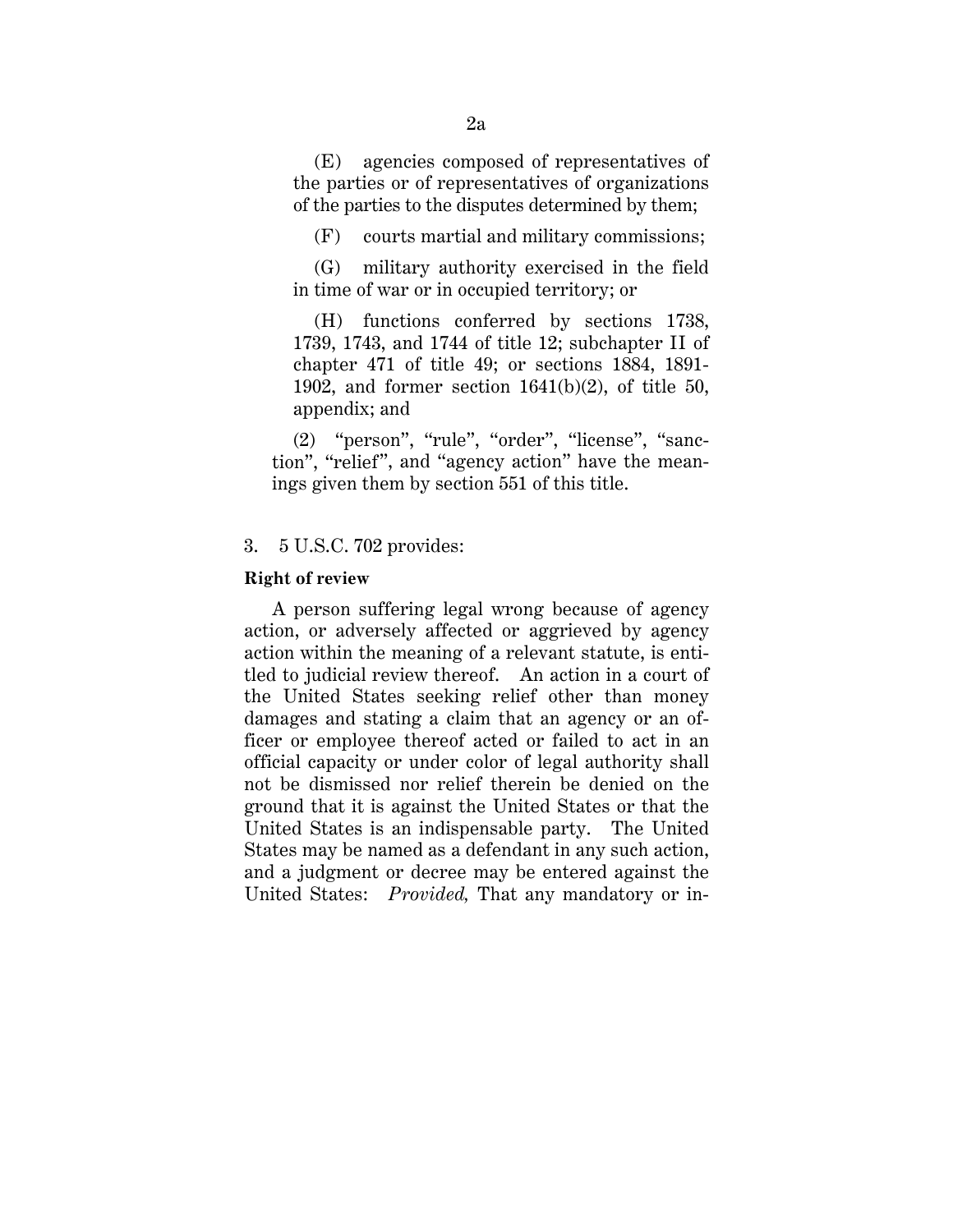junctive decree shall specify the Federal officer or officers (by name or by title), and their successors in office, personally responsible for compliance. Nothing herein (1) affects other limitations on judicial review or the power or duty of the court to dismiss any action or deny relief on any other appropriate legal or equitable ground; or (2) confers authority to grant relief if any other statute that grants consent to suit expressly or impliedly forbids the relief which is sought.

### 4. 5 U.S.C. 703 provides:

#### **Form and venue of proceeding**

The form of proceeding for judicial review is the special statutory review proceeding relevant to the subject matter in a court specified by statute or, in the absence or inadequacy thereof, any applicable form of legal action, including actions for declaratory judgments or writs of prohibitory or mandatory injunction or habeas corpus, in a court of competent jurisdiction. If no special statutory review proceeding is applicable, the action for judicial review may be brought against the United States, the agency by its official title, or the appropriate officer. Except to the extent that prior, adequate, and exclusive opportunity for judicial review is provided by law, agency action is subject to judicial review in civil or criminal proceedings for judicial enforcement.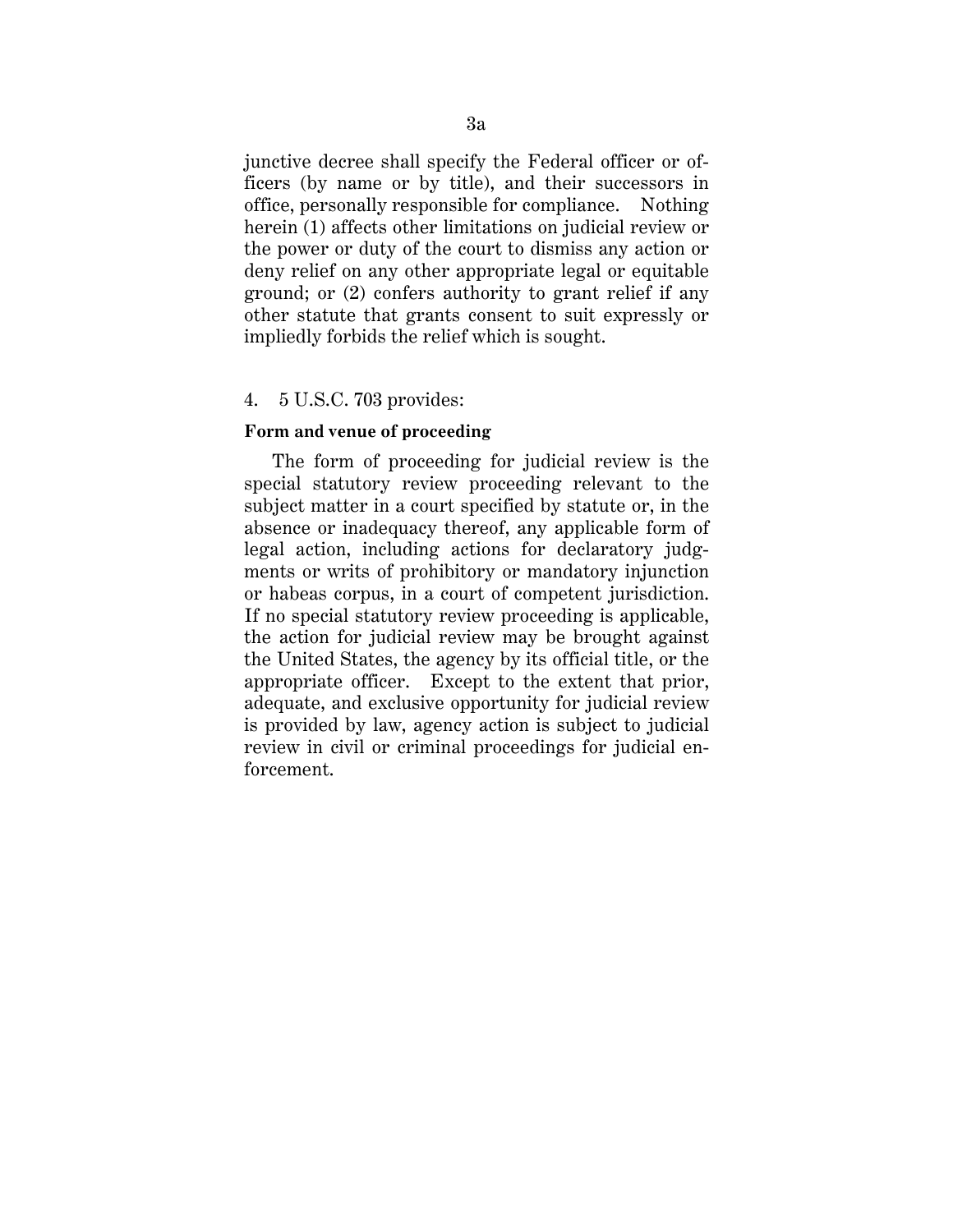## 5. 5 U.S.C. 704 provides:

### **Actions reviewable**

Agency action made reviewable by statute and final agency action for which there is no other adequate remedy in a court are subject to judicial review. A preliminary, procedural, or intermediate agency action or ruling not directly reviewable is subject to review on the review of the final agency action. Except as otherwise expressly required by statute, agency action otherwise final is final for the purposes of this section whether or not there has been presented or determined an application for a declaratory order, for any form of reconsideration, or, unless the agency otherwise requires by rule and provides that the action meanwhile is inoperative, for an appeal to superior agency authority.

# 6. 6 U.S.C. 236 provides in pertinent part:

### **Visa issuance**

\* \* \* \* \*

#### **(b) In general**

Notwithstanding section 104(a) of the Immigration and Nationality Act (8 U.S.C. 1104(a)) or any other provision of law, and except as provided in subsection (c) of this section, the Secretary—

(1) shall be vested exclusively with all authorities to issue regulations with respect to, administer, and enforce the provisions of such Act [8 U.S.C. 1101 et seq.], and of all other immigration and nationality laws, relating to the functions of consular officers of the United States in connection with the granting or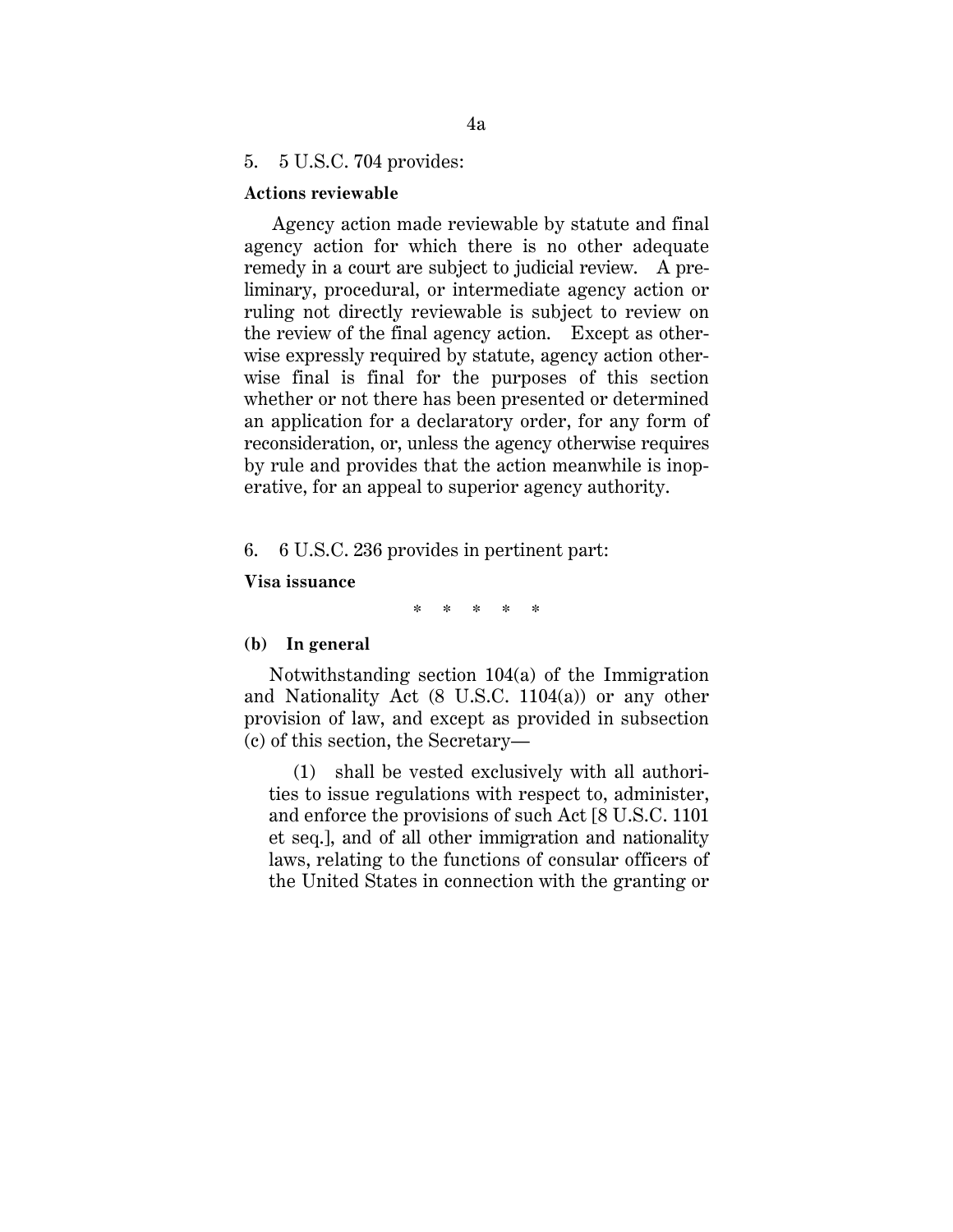refusal of visas, and shall have the authority to refuse visas in accordance with law and to develop programs of homeland security training for consular officers (in addition to consular training provided by the Secretary of State), which authorities shall be exercised through the Secretary of State, except that the Secretary shall not have authority to alter or reverse the decision of a consular officer to refuse a visa to an alien; and

(2) shall have authority to confer or impose upon any officer or employee of the United States, with the consent of the head of the executive agency under whose jurisdiction such officer or employee is serving, any of the functions specified in paragraph (1).

# **(c) Authority of the Secretary of State**

## **(1) In general**

Notwithstanding subsection (b) of this section, the Secretary of State may direct a consular officer to refuse a visa to an alien if the Secretary of State deems such refusal necessary or advisable in the foreign policy or security interests of the United States.

\* \* \* \* \*

## **(f) No creation of private right of action**

Nothing in this section shall be construed to create or authorize a private right of action to challenge a decision of a consular officer or other United States official or employee to grant or deny a visa.

\* \* \* \* \*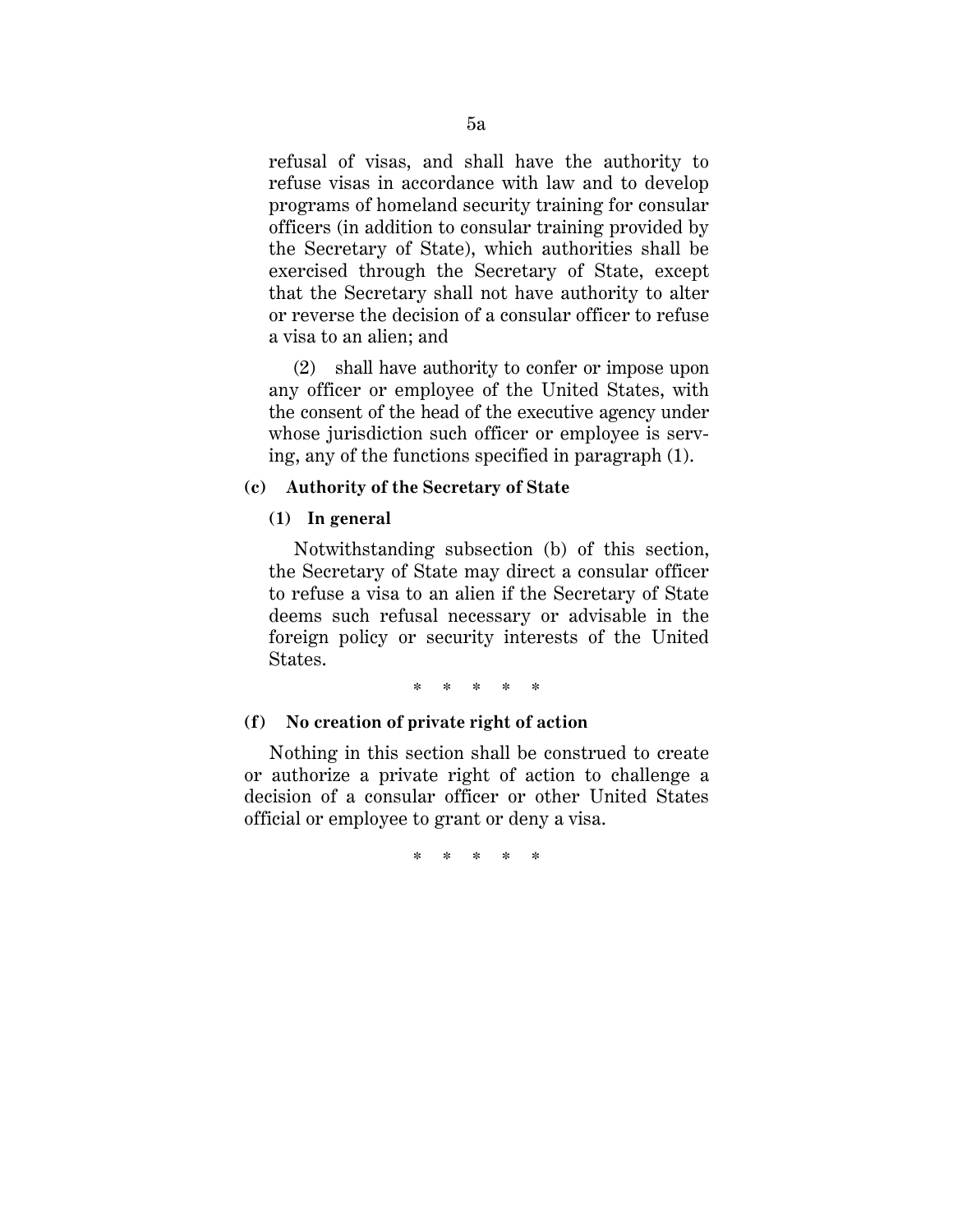## 7. 8 U.S.C. 1152(a) provides:

### **Numerical limitations on individual foreign states**

## **(a) Per country level**

## **(1) Nondiscrimination**

 (A) Except as specifically provided in paragraph (2) and in sections  $1101(a)(27)$ ,  $1151(b)(2)(A)(i)$ , and 1153 of this title, no person shall receive any preference or priority or be discriminated against in the issuance of an immigrant visa because of the person's race, sex, nationality, place of birth, or place of residence.

 (B) Nothing in this paragraph shall be construed to limit the authority of the Secretary of State to determine the procedures for the processing of immigrant visa applications or the locations where such applications will be processed.

# **(2) Per country levels for family-sponsored and employment-based immigrants**

Subject to paragraphs (3), (4), and (5), the total number of immigrant visas made available to natives of any single foreign state or dependent area under subsections (a) and (b) of section 1153 of this title in any fiscal year may not exceed 7 percent (in the case of a single foreign state) or 2 percent (in the case of a dependent area) of the total number of such visas made available under such subsections in that fiscal year.

### **(3) Exception if additional visas available**

If because of the application of paragraph (2) with respect to one or more foreign states or dependent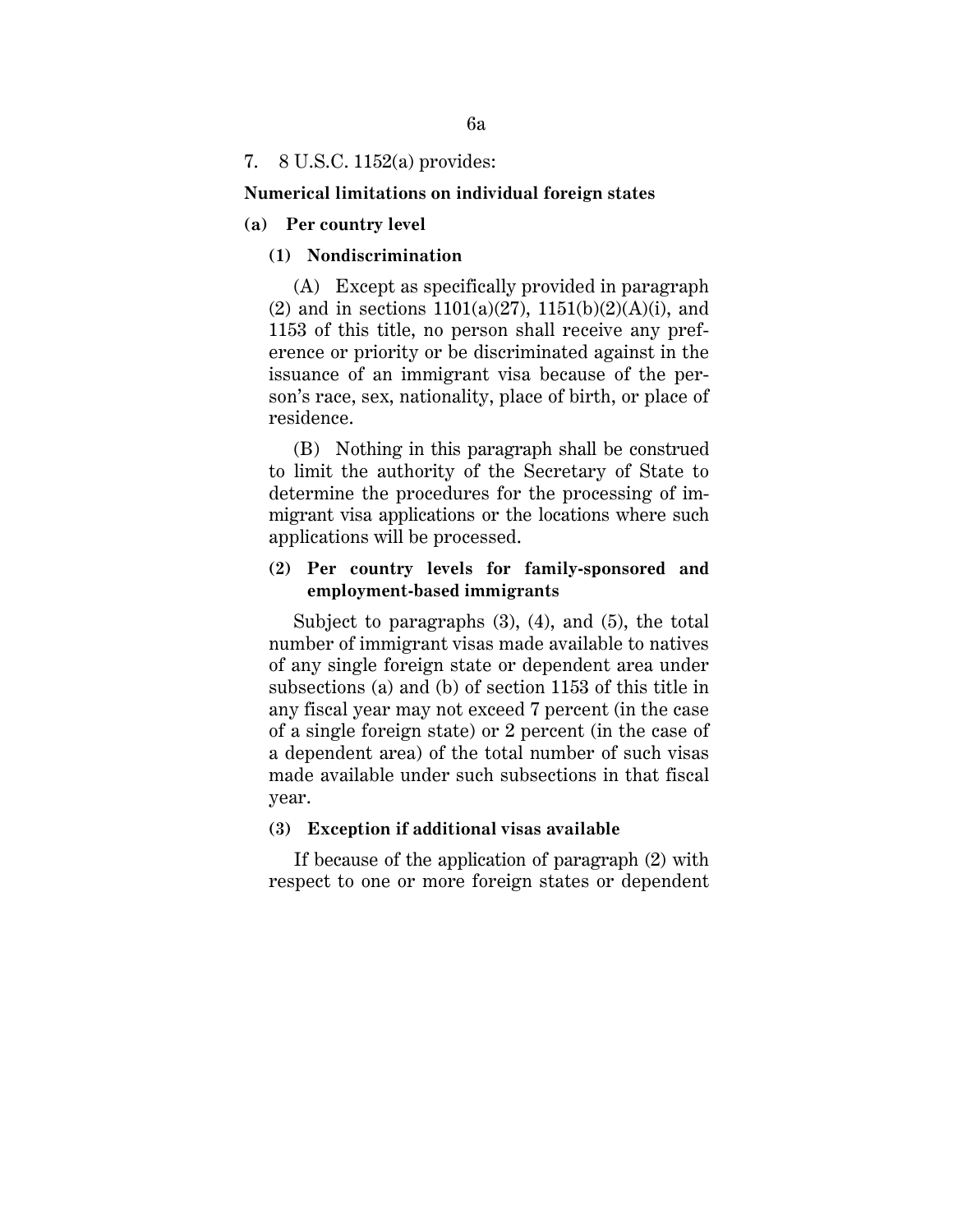areas, the total number of visas available under both subsections (a) and (b) of section 1153 of this title for a calendar quarter exceeds the number of qualified immigrants who otherwise may be issued such a visa, paragraph (2) shall not apply to visas made available to such states or areas during the remainder of such calendar quarter.

- **(4) Special rules for spouses and children of lawful permanent resident aliens**
	- **(A) 75 percent of 2nd preference set-aside for spouses and children not subject to per country limitation**
		- **(i) In general**

Of the visa numbers made available under section 1153(a) of this title to immigrants described in section  $1153(a)(2)(A)$  of this title in any fiscal year, 75 percent of the 2-A floor (as defined in clause (ii)) shall be issued without regard to the numerical limitation under paragraph (2).

 **(ii) ''2-A floor'' defined**

In this paragraph, the term "2-A floor" means, for a fiscal year, 77 percent of the total number of visas made available under section 1153(a) of this title to immigrants described in section  $1153(a)(2)$  of this title in the fiscal year.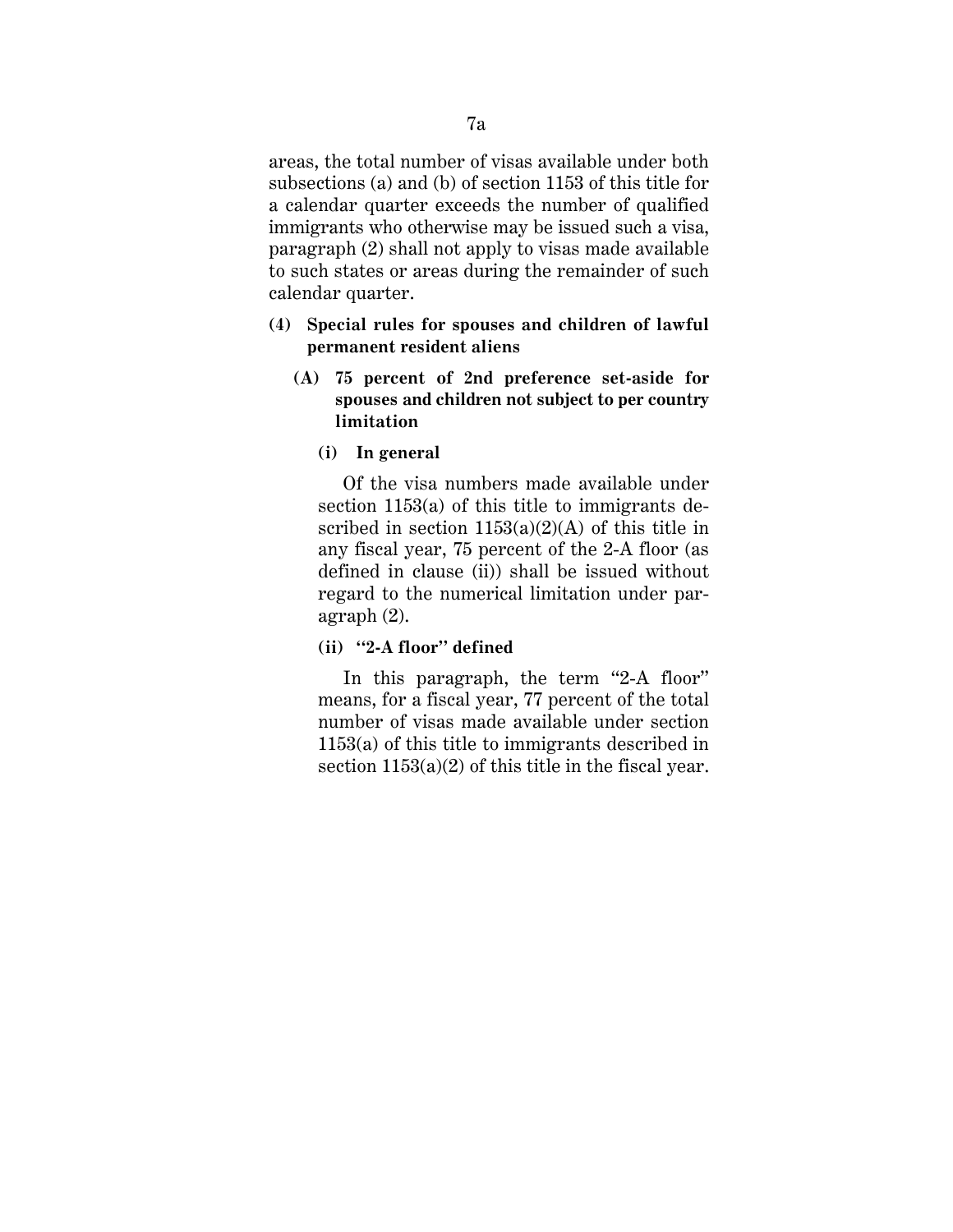# **(B) Treatment of remaining 25 percent for countries subject to subsection (e)**

### **(i) In general**

Of the visa numbers made available under section 1153(a) of this title to immigrants described in section  $1153(a)(2)(A)$  of this title in any fiscal year, the remaining 25 percent of the 2-A floor shall be available in the case of a state or area that is subject to subsection (e) only to the extent that the total number of visas issued in accordance with subparagraph (A) to natives of the foreign state or area is less than the subsection (e) ceiling (as defined in clause (ii)).

### **(ii) "Subsection (e) ceiling'' defined**

In clause (i), the term "subsection (e) ceiling'' means, for a foreign state or dependent area, 77 percent of the maximum number of visas that may be made available under section 1153(a) of this title to immigrants who are natives of the state or area under section  $1153(a)(2)$  of this title consistent with subsection (e).

# **(C) Treatment of unmarried sons and daughters in countries subject to subsection (e)**

In the case of a foreign state or dependent area to which subsection (e) applies, the number of immigrant visas that may be made available to natives of the state or area under section  $1153(a)(2)(B)$  of this title may not exceed—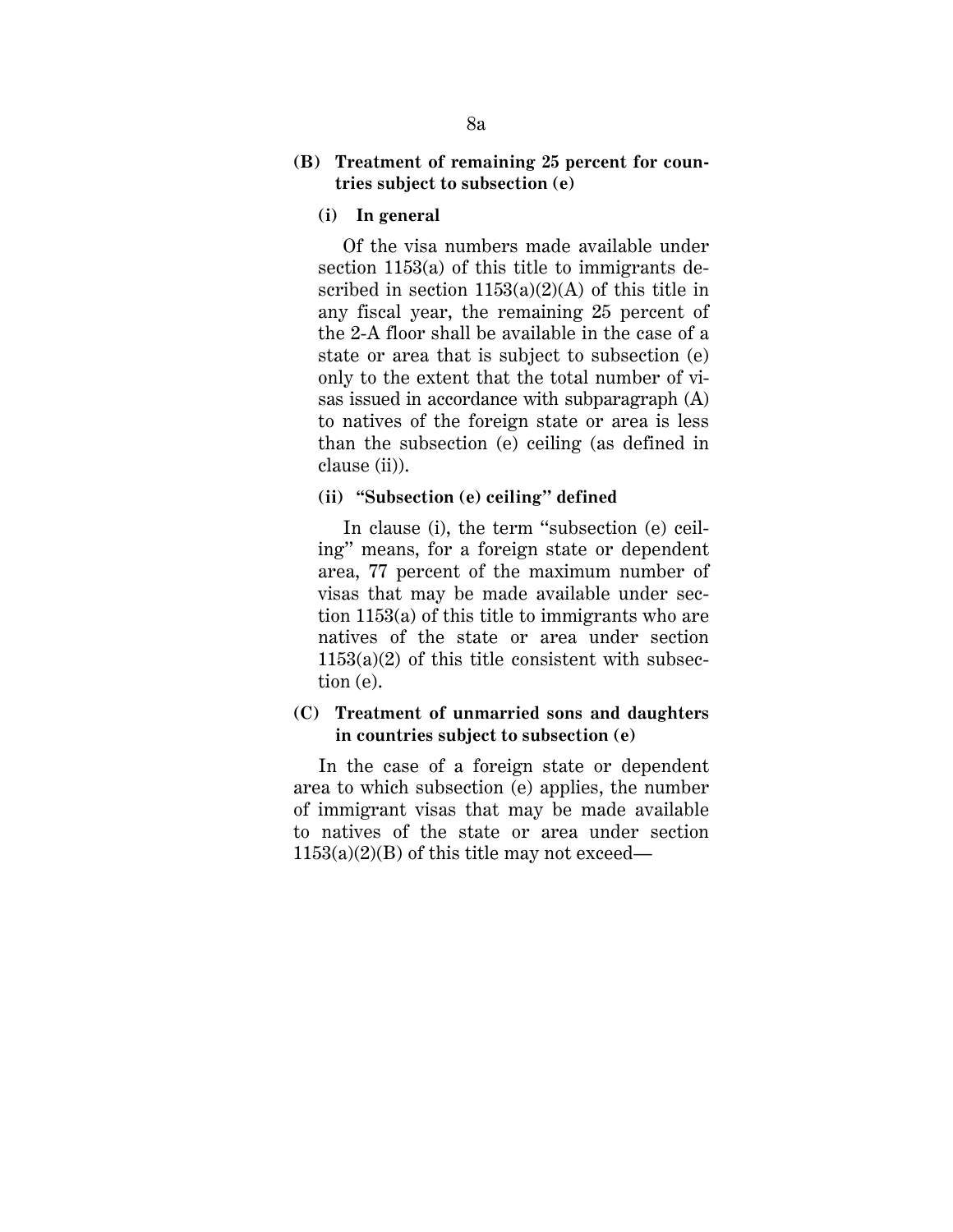(i) 23 percent of the maximum number of visas that may be made available under section 1153(a) of this title to immigrants of the state or area described in section 1153(a)(2) of this title consistent with subsection (e), or

 (ii) the number (if any) by which the maximum number of visas that may be made available under section 1153(a) of this title to immigrants of the state or area described in section  $1153(a)(2)$  of this title consistent with subsection (e) exceeds the number of visas issued under section  $1153(a)(2)(A)$  of this title,

whichever is greater.

# **(D) Limiting pass down for certain countries subject to subsection (e)**

In the case of a foreign state or dependent area to which subsection (e) applies, if the total number of visas issued under section 1153(a)(2) of this title exceeds the maximum number of visas that may be made available to immigrants of the state or area under section  $1153(a)(2)$  of this title consistent with subsection (e) (determined without regard to this paragraph), in applying paragraphs  $(3)$  and  $(4)$  of section 1153 $(a)$  of this title under subsection (e)(2) all visas shall be deemed to have been required for the classes specified in paragraphs (1) and (2) of such section.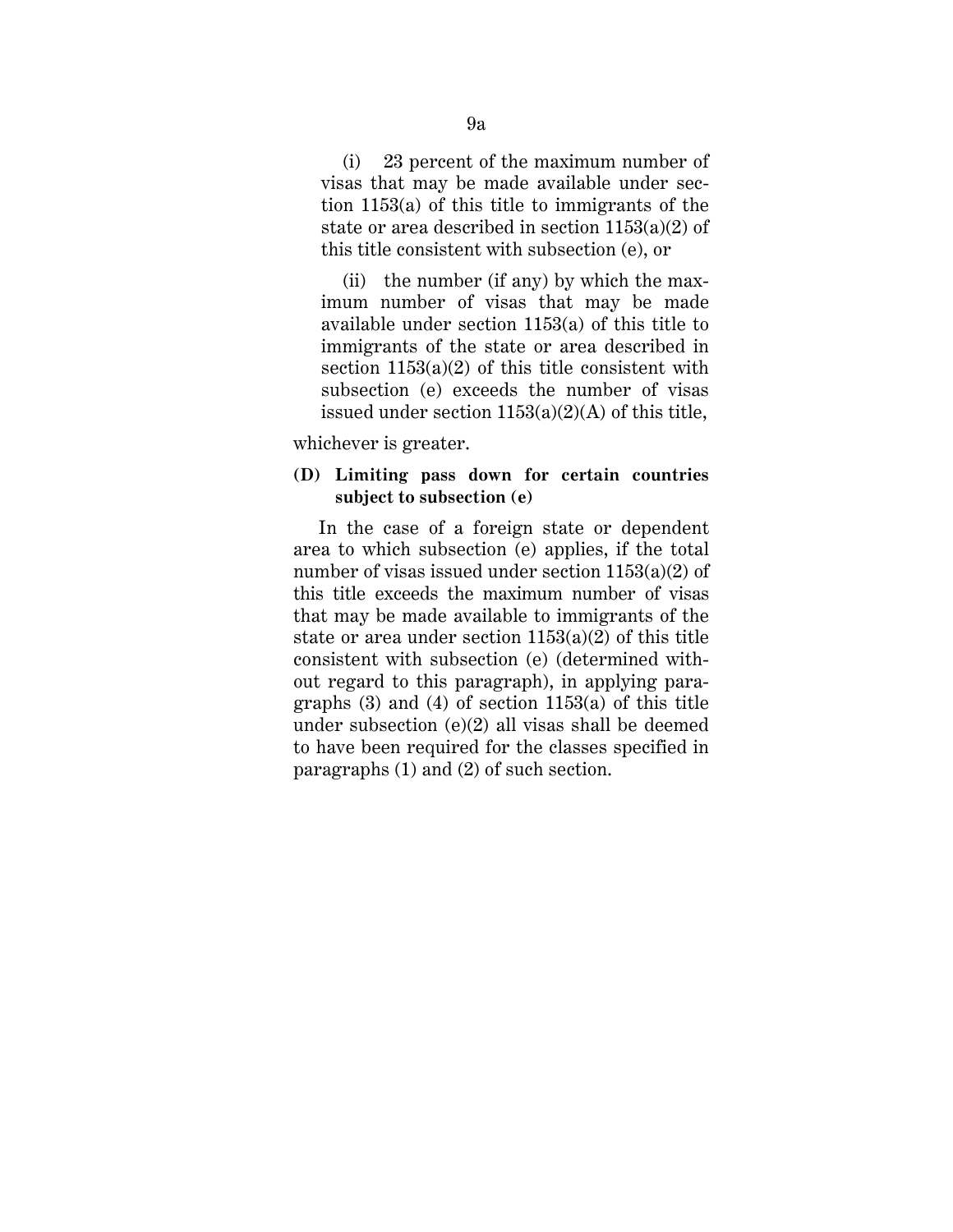### **(5) Rules for employment-based immigrants**

# **(A) Employment-based immigrants not subject to per country limitation if additional visas available**

If the total number of visas available under paragraph  $(1)$ ,  $(2)$ ,  $(3)$ ,  $(4)$ , or  $(5)$  of section  $1153(b)$ of this title for a calendar quarter exceeds the number of qualified immigrants who may otherwise be issued such visas, the visas made available under that paragraph shall be issued without regard to the numerical limitation under paragraph (2) of this subsection during the remainder of the calendar quarter.

# **(B) Limiting fall across for certain countries subject to subsection (e)**

In the case of a foreign state or dependent area to which subsection (e) applies, if the total number of visas issued under section 1153(b) of this title exceeds the maximum number of visas that may be made available to immigrants of the state or area under section 1153(b) of this title consistent with subsection (e) (determined without regard to this paragraph), in applying subsection (e) all visas shall be deemed to have been required for the classes of aliens specified in section 1153(b) of this title.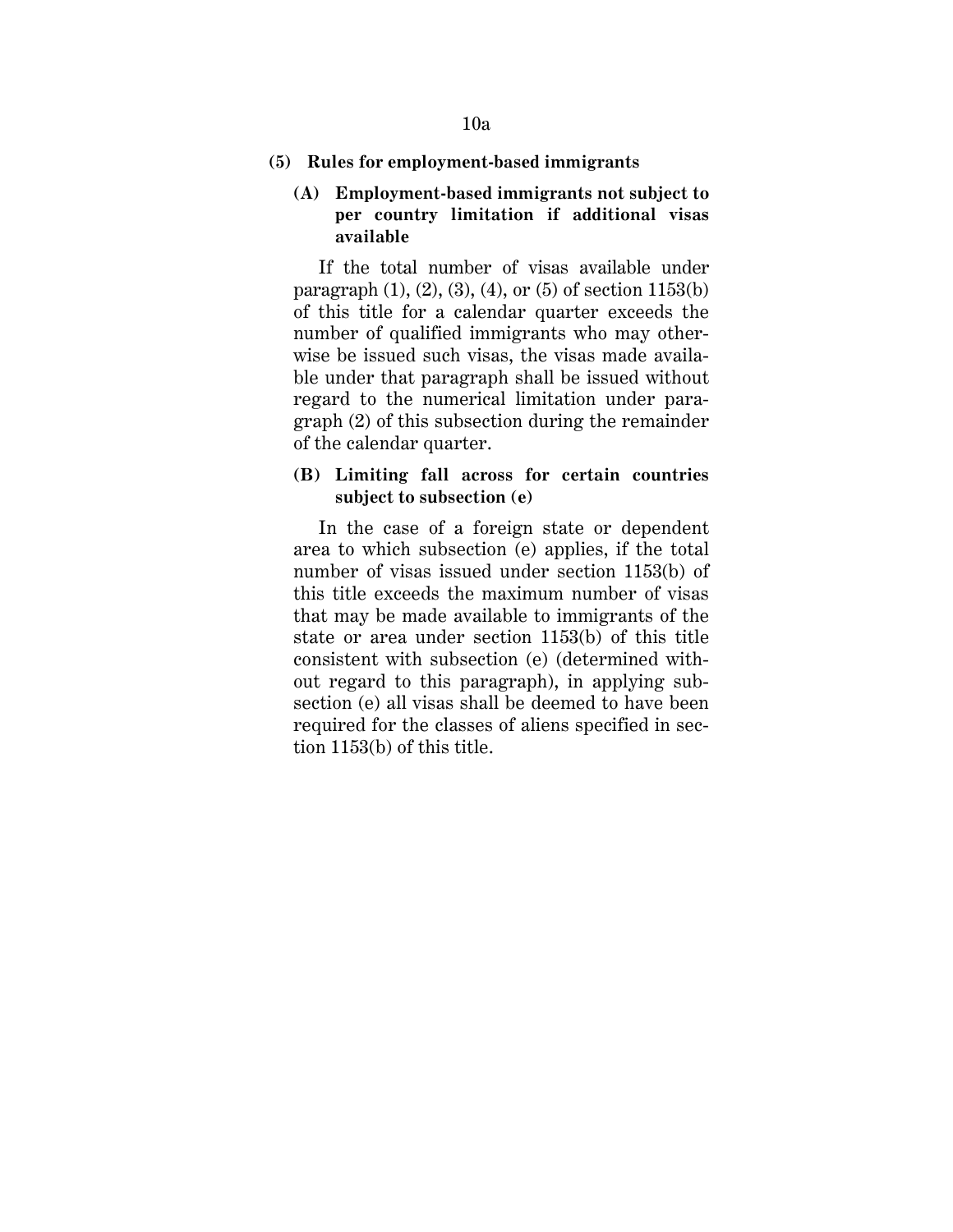## 8. 8 U.S.C. 1182 provides in pertinent part:

### **Inadmissible aliens**

## **(a) Classes of aliens ineligible for visas or admission**

Except as otherwise provided in this chapter, aliens who are inadmissible under the following paragraphs are ineligible to receive visas and ineligible to be admitted to the United States:

### **(1) Health-related grounds**

### **(A) In general**

<u>.</u>

Any alien—

(i) who is determined (in accordance with regulations prescribed by the Secretary of Health and Human Services) to have a communicable disease of public health significance;<sup>1</sup>

(ii) except as provided in subparagraph (C), who seeks admission as an immigrant, or who seeks adjustment of status to the status of an alien lawfully admitted for permanent residence, and who has failed to present documentation of having received vaccination against vaccine-preventable diseases, which shall include at least the following diseases: mumps, measles, rubella, polio, tetanus and diphtheria toxoids, pertussis, influenza type B and hepatitis B, and any other vaccinations against vaccine-preventable diseases recommended by the Advisory Committee for Immunization Practices,

<sup>&</sup>lt;sup>1</sup> So in original. The semicolon probably should be a comma.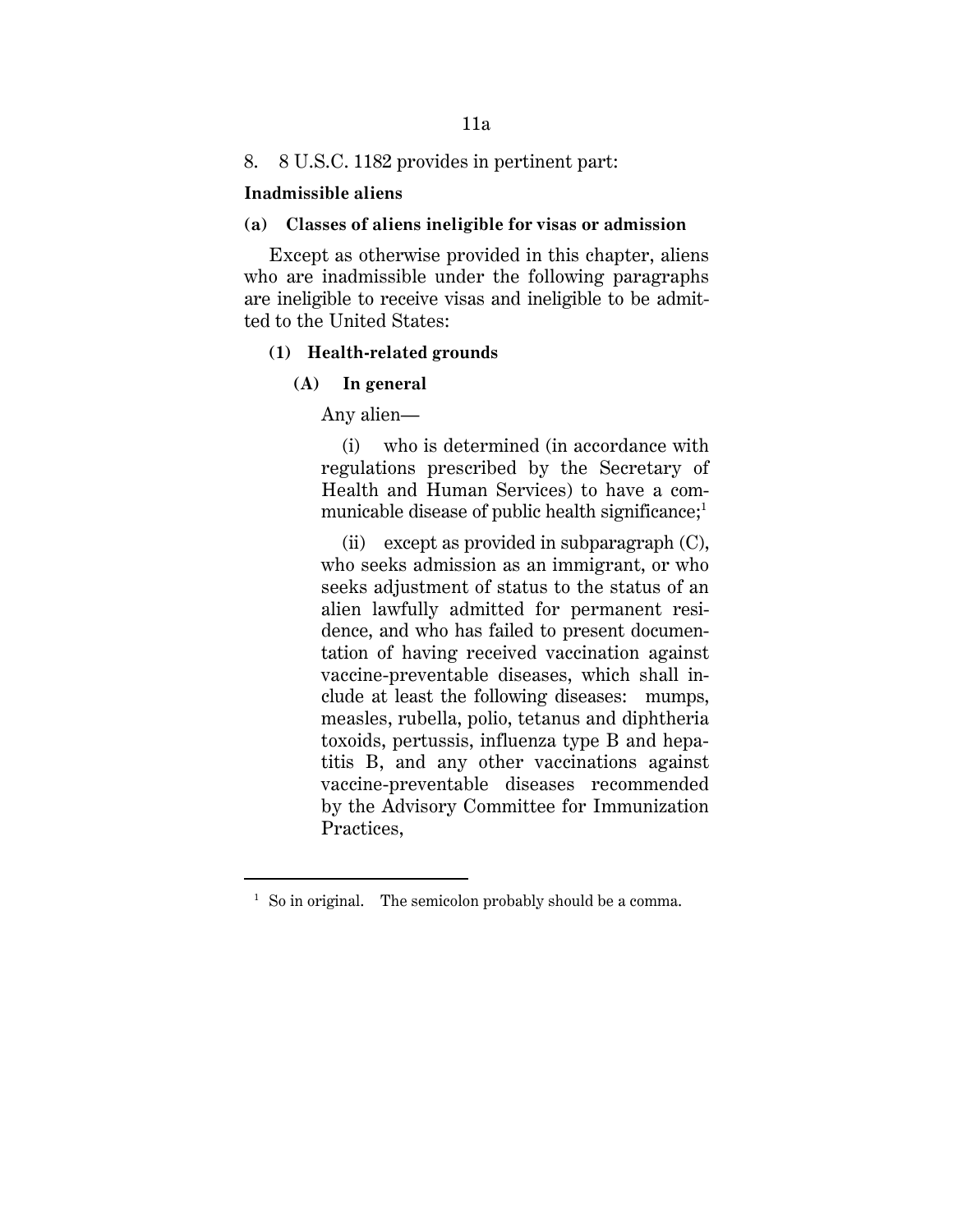(iii) who is determined (in accordance with regulations prescribed by the Secretary of Health and Human Services in consultation with the Attorney General)—

(I) to have a physical or mental disorder and behavior associated with the disorder that may pose, or has posed, a threat to the property, safety, or welfare of the alien or others, or

(II) to have had a physical or mental disorder and a history of behavior associated with the disorder, which behavior has posed a threat to the property, safety, or welfare of the alien or others and which behavior is likely to recur or to lead to other harmful behavior, or

(iv) who is determined (in accordance with regulations prescribed by the Secretary of Health and Human Services) to be a drug abuser or addict,

is inadmissible.

## **(B) Waiver authorized**

 For provision authorizing waiver of certain clauses of subparagraph  $(A)$ , see subsection  $(g)$  of this section.

# **(C) Exception from immunization requirement for adopted children 10 years of age or younger**

Clause (ii) of subparagraph (A) shall not apply to a child who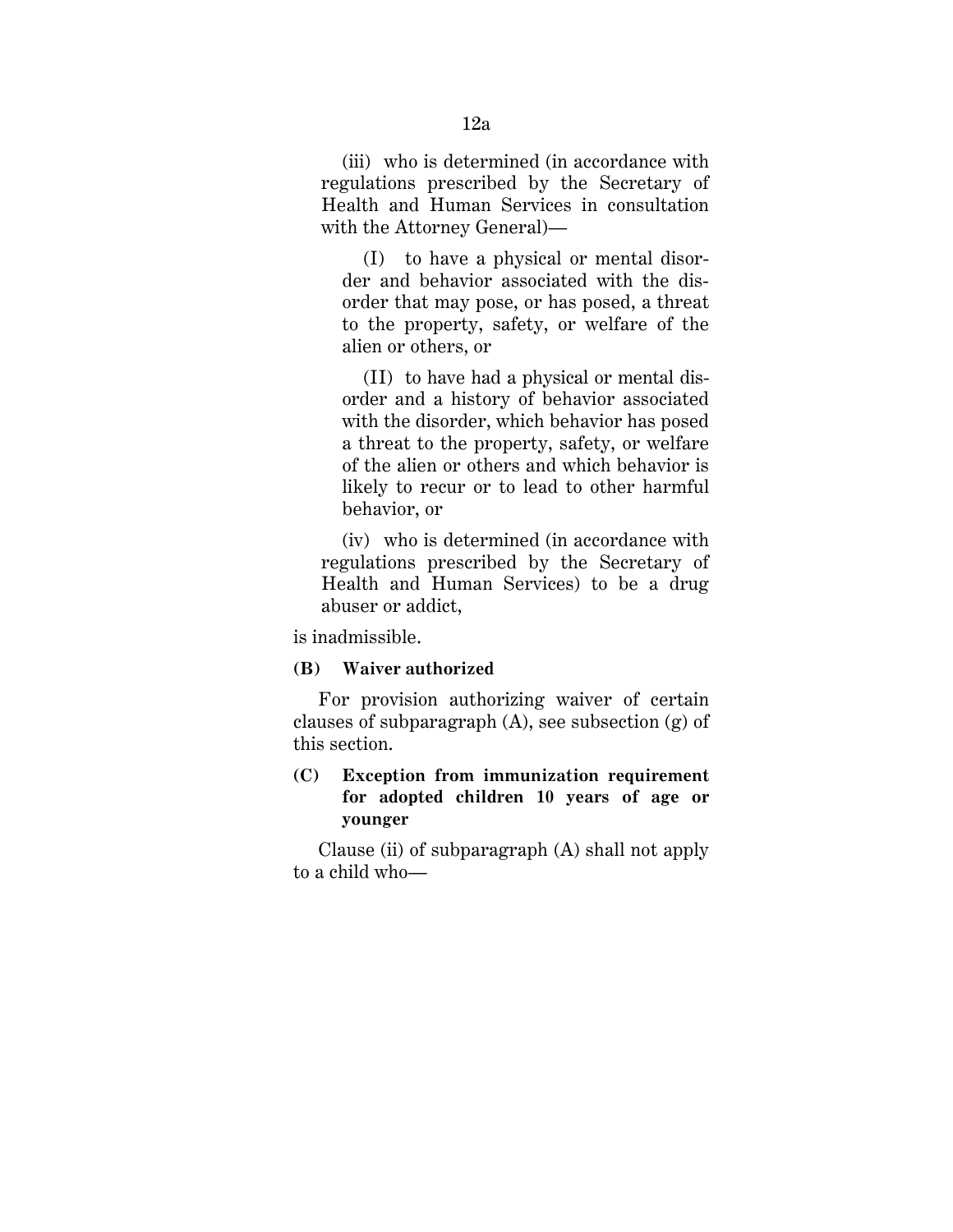13a

(i) is 10 years of age or younger,

(ii) is described in subparagraph  $(F)$  or  $(G)$ of section  $1101(b)(1)$  of this title;<sup>1</sup> and

(iii) is seeking an immigrant visa as an immediate relative under section 1151(b) of this title,

if, prior to the admission of the child, an adoptive parent or prospective adoptive parent of the child, who has sponsored the child for admission as an immediate relative, has executed an affidavit stating that the parent is aware of the provisions of subparagraph (A)(ii) and will ensure that, within 30 days of the child's admission, or at the earliest time that is medically appropriate, the child will receive the vaccinations identified in such subparagraph.

# **(2) Criminal and related grounds**

## **(A) Conviction of certain crimes**

### **(i) In general**

<u>.</u>

Except as provided in clause (ii), any alien convicted of, or who admits having committed, or who admits committing acts which constitute the essential elements of—

(I) a crime involving moral turpitude (other than a purely political offense) or an attempt or conspiracy to commit such a crime, or

<sup>&</sup>lt;sup>1</sup> So in original. The semicolon probably should be a comma.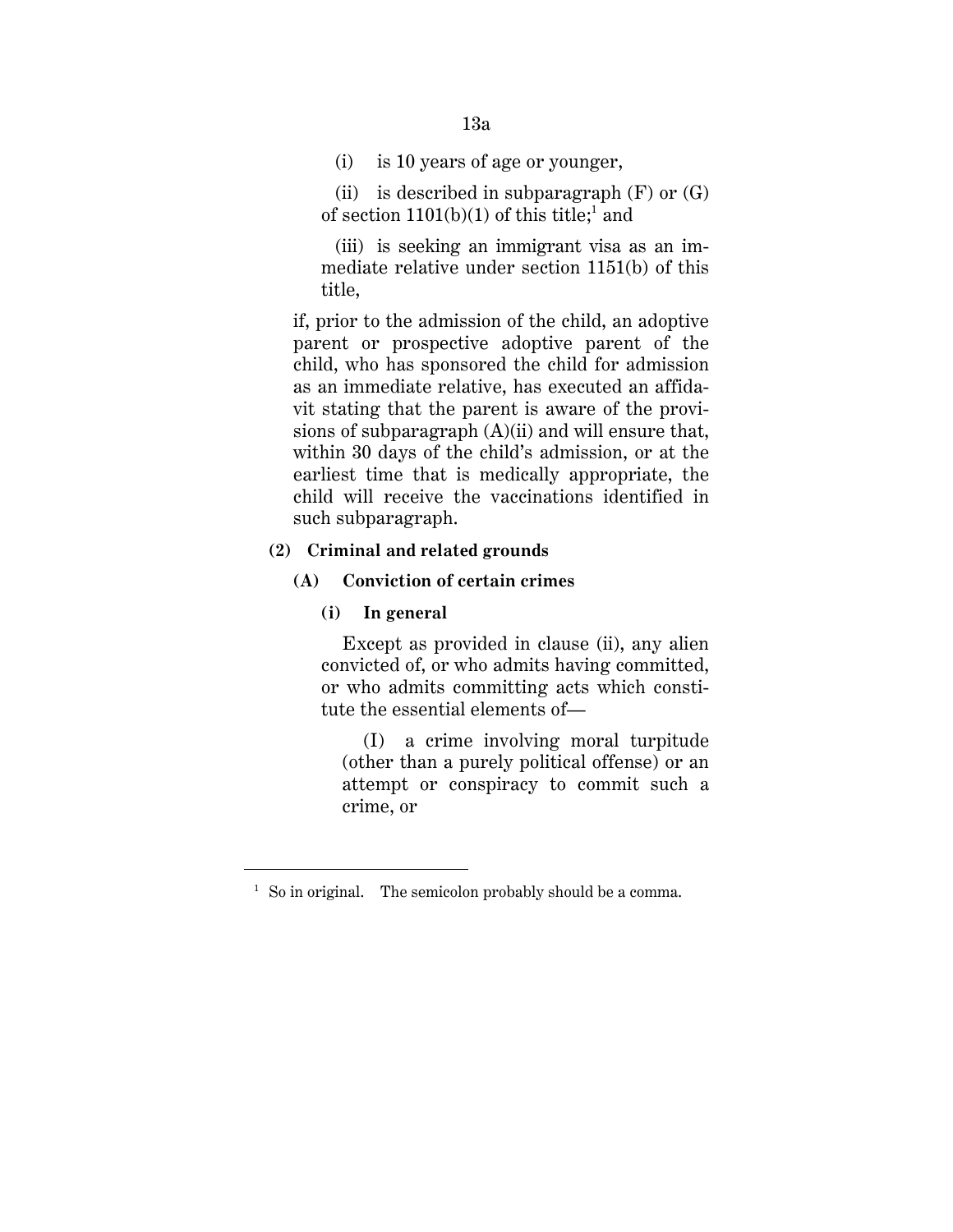(II) a violation of (or a conspiracy or attempt to violate) any law or regulation of a State, the United States, or a foreign country relating to a controlled substance (as defined in section 802 of title 21),

is inadmissible.

## **(ii) Exception**

Clause (i)(I) shall not apply to an alien who committed only one crime if—

(I) the crime was committed when the alien was under 18 years of age, and the crime was committed (and the alien released from any confinement to a prison or correctional institution imposed for the crime) more than 5 years before the date of application for a visa or other documentation and the date of application for admission to the United States, or

(II) the maximum penalty possible for the crime of which the alien was convicted (or which the alien admits having committed or of which the acts that the alien admits having committed constituted the essential elements) did not exceed imprisonment for one year and, if the alien was convicted of such crime, the alien was not sentenced to a term of imprisonment in excess of 6 months (regardless of the extent to which the sentence was ultimately executed).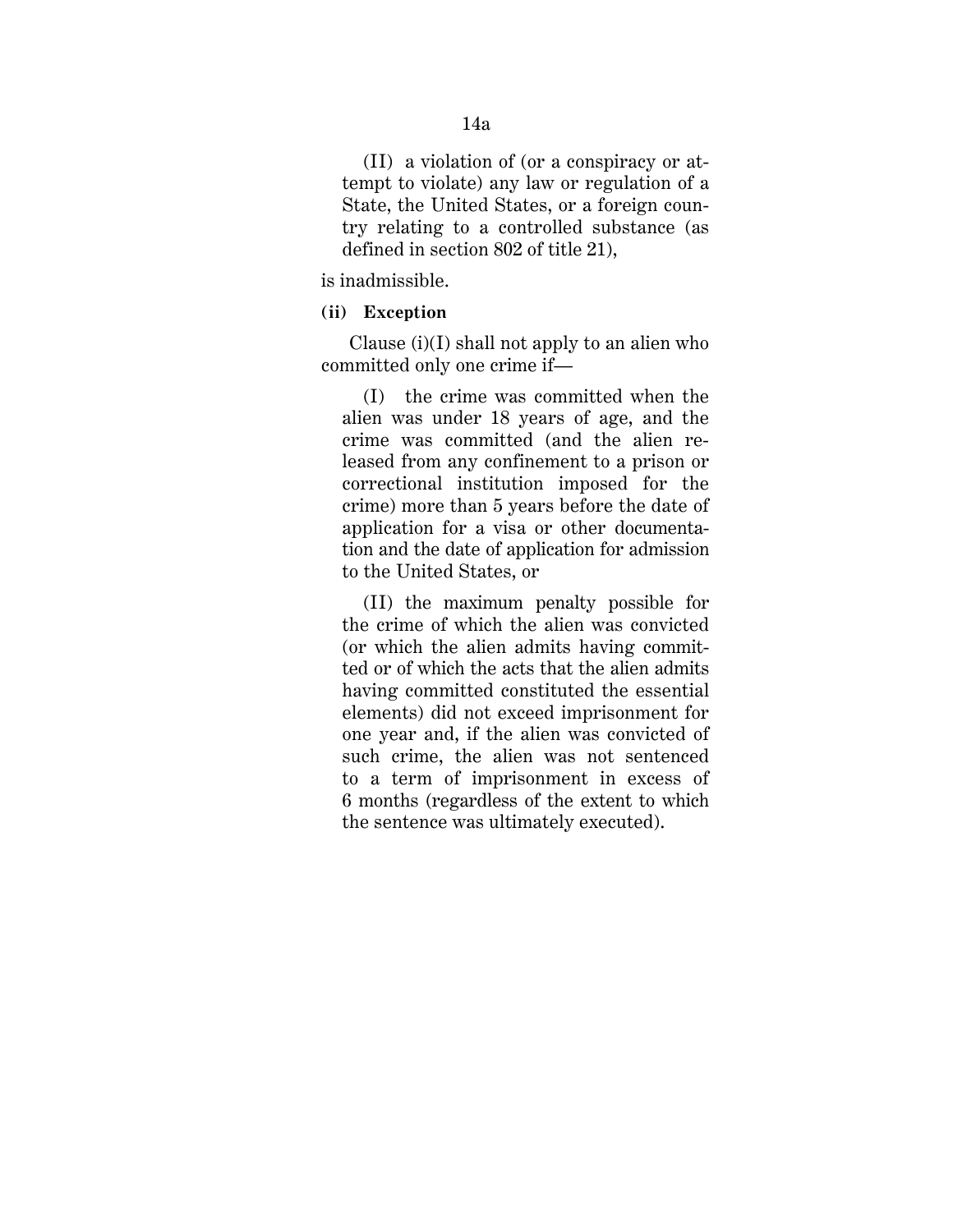### **(B) Multiple criminal convictions**

 Any alien convicted of 2 or more offenses (other than purely political offenses), regardless of whether the conviction was in a single trial or whether the offenses arose from a single scheme of misconduct and regardless of whether the offenses involved moral turpitude, for which the aggregate sentences to confinement were 5 years or more is inadmissible.

### **(C) Controlled substance traffickers**

Any alien who the consular officer or the Attorney General knows or has reason to believe—

(i) is or has been an illicit trafficker in any controlled substance or in any listed chemical (as defined in section 802 of title 21), or is or has been a knowing aider, abettor, assister, conspirator, or colluder with others in the illicit trafficking in any such controlled or listed substance or chemical, or endeavored to do so; or

(ii) is the spouse, son, or daughter of an alien inadmissible under clause (i), has, within the previous 5 years, obtained any financial or other benefit from the illicit activity of that alien, and knew or reasonably should have known that the financial or other benefit was the product of such illicit activity,

is inadmissible.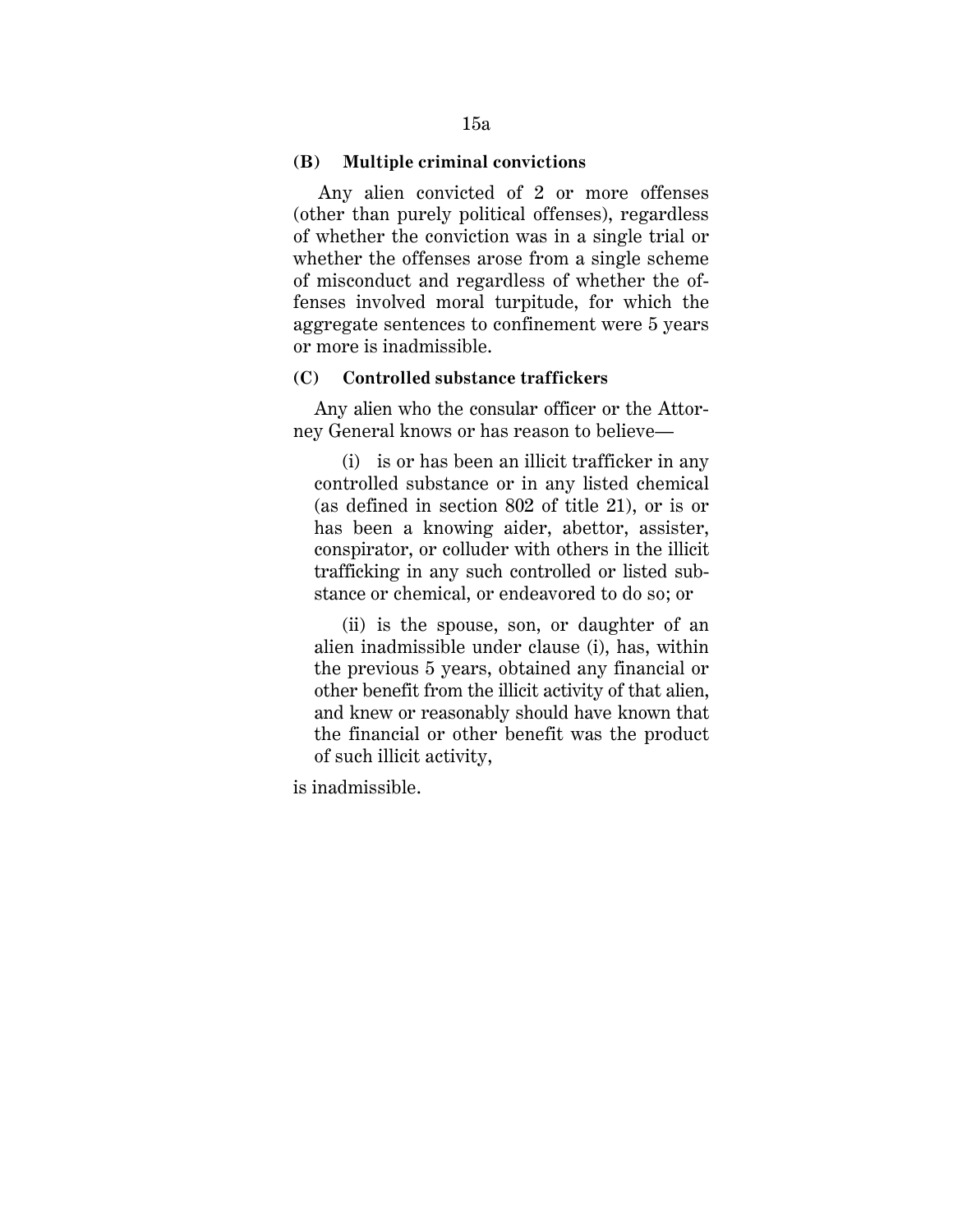# **(D) Prostitution and commercialized vice**

Any alien who—

(i) is coming to the United States solely, principally, or incidentally to engage in prostitution, or has engaged in prostitution within 10 years of the date of application for a visa, admission, or adjustment of status,

(ii) directly or indirectly procures or attempts to procure, or (within 10 years of the date of application for a visa, admission, or adjustment of status) procured or attempted to procure or to import, prostitutes or persons for the purpose of prostitution, or receives or (within such 10-year period) received, in whole or in part, the proceeds of prostitution, or

(iii) is coming to the United States to engage in any other unlawful commercialized vice, whether or not related to prostitution,

is inadmissible.

# **(E) Certain aliens involved in serious criminal activity who have asserted immunity from prosecution**

Any alien—

(i) who has committed in the United States at any time a serious criminal offense (as defined in section 1101(h) of this title),

(ii) for whom immunity from criminal jurisdiction was exercised with respect to that offense,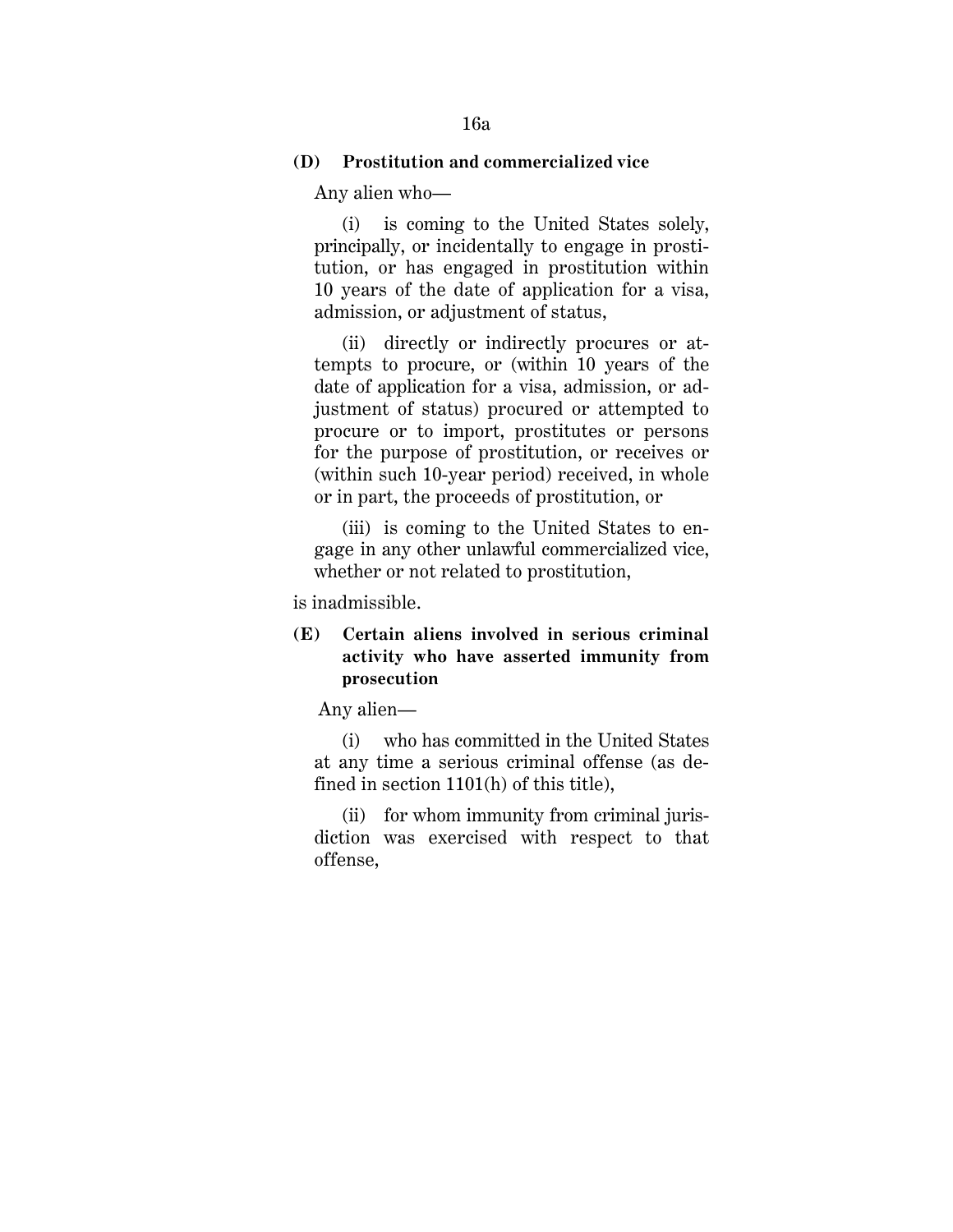(iii) who as a consequence of the offense and exercise of immunity has departed from the United States, and

(iv) who has not subsequently submitted fully to the jurisdiction of the court in the United States having jurisdiction with respect to that offense,

is inadmissible.

## **(F) Waiver authorized**

For provision authorizing waiver of certain subparagraphs of this paragraph, see subsection (h) of this section.

# **(G) Foreign government officials who have committed particularly severe violations of religious freedom**

 Any alien who, while serving as a foreign government official, was responsible for or directly carried out, at any time, particularly severe violations of religious freedom, as defined in section 6402 of title 22, is inadmissible.

# **(H) Significant traffickers in persons**

## **(i) In general**

 Any alien who commits or conspires to commit human trafficking offenses in the United States or outside the United States, or who the consular officer, the Secretary of Homeland Security, the Secretary of State, or the Attorney General knows or has reason to believe is or has been a knowing aider, abettor, assister, conspirator, or colluder with such a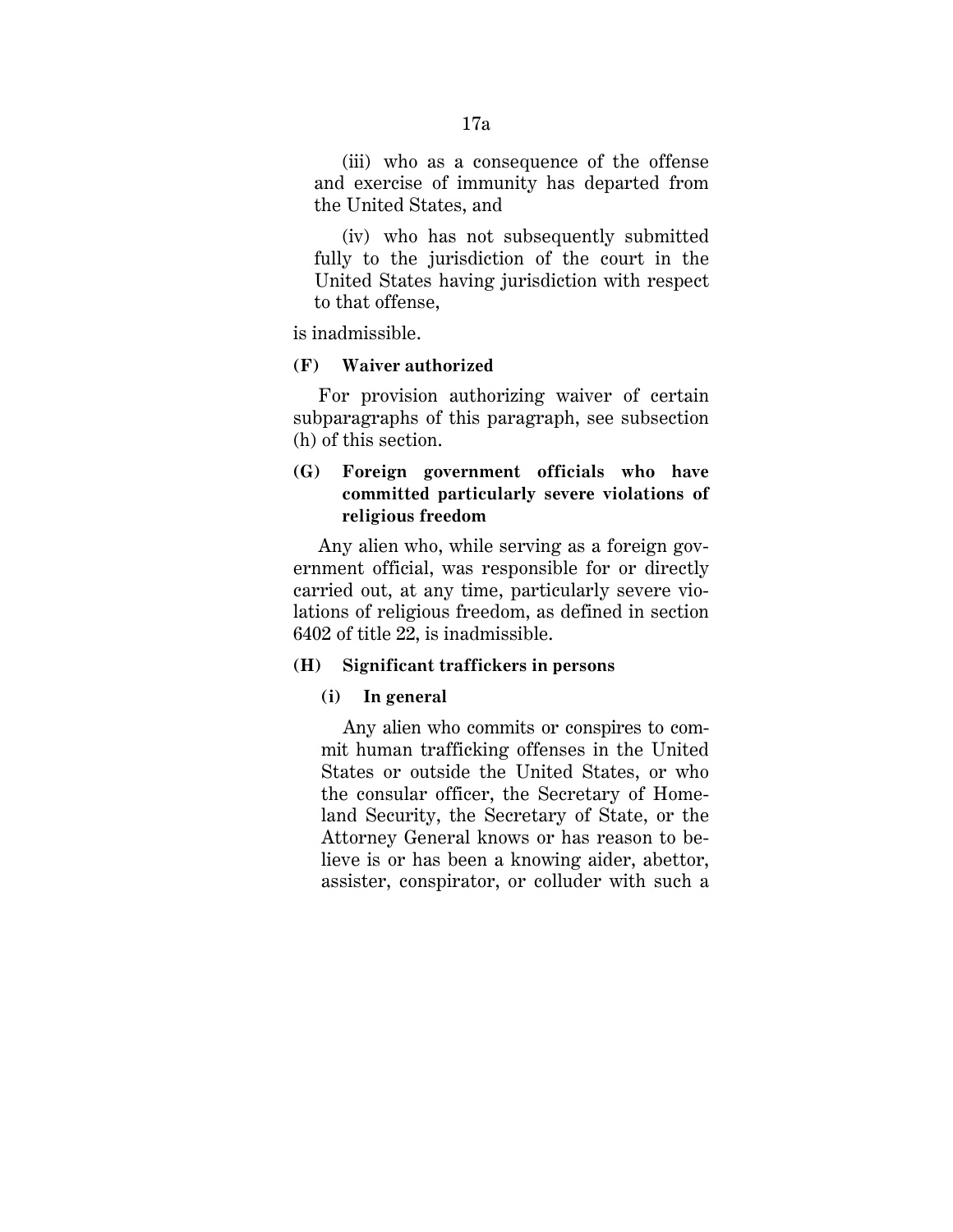trafficker in severe forms of trafficking in persons, as defined in the section 7102 of title 22, is inadmissible.

### **(ii) Beneficiaries of trafficking**

Except as provided in clause (iii), any alien who the consular officer or the Attorney General knows or has reason to believe is the spouse, son, or daughter of an alien inadmissible under clause (i), has, within the previous 5 years, obtained any financial or other benefit from the illicit activity of that alien, and knew or reasonably should have known that the financial or other benefit was the product of such illicit activity, is inadmissible.

# **(iii) Exception for certain sons and daughters**

Clause (ii) shall not apply to a son or daughter who was a child at the time he or she received the benefit described in such clause.

## **(I) Money laundering**

Any alien—

(i) who a consular officer or the Attorney General knows, or has reason to believe, has engaged, is engaging, or seeks to enter the United States to engage, in an offense which is described in section 1956 or 1957 of title 18 (relating to laundering of monetary instruments); or

(ii) who a consular officer or the Attorney General knows is, or has been, a knowing aider, abettor, assister, conspirator, or colluder with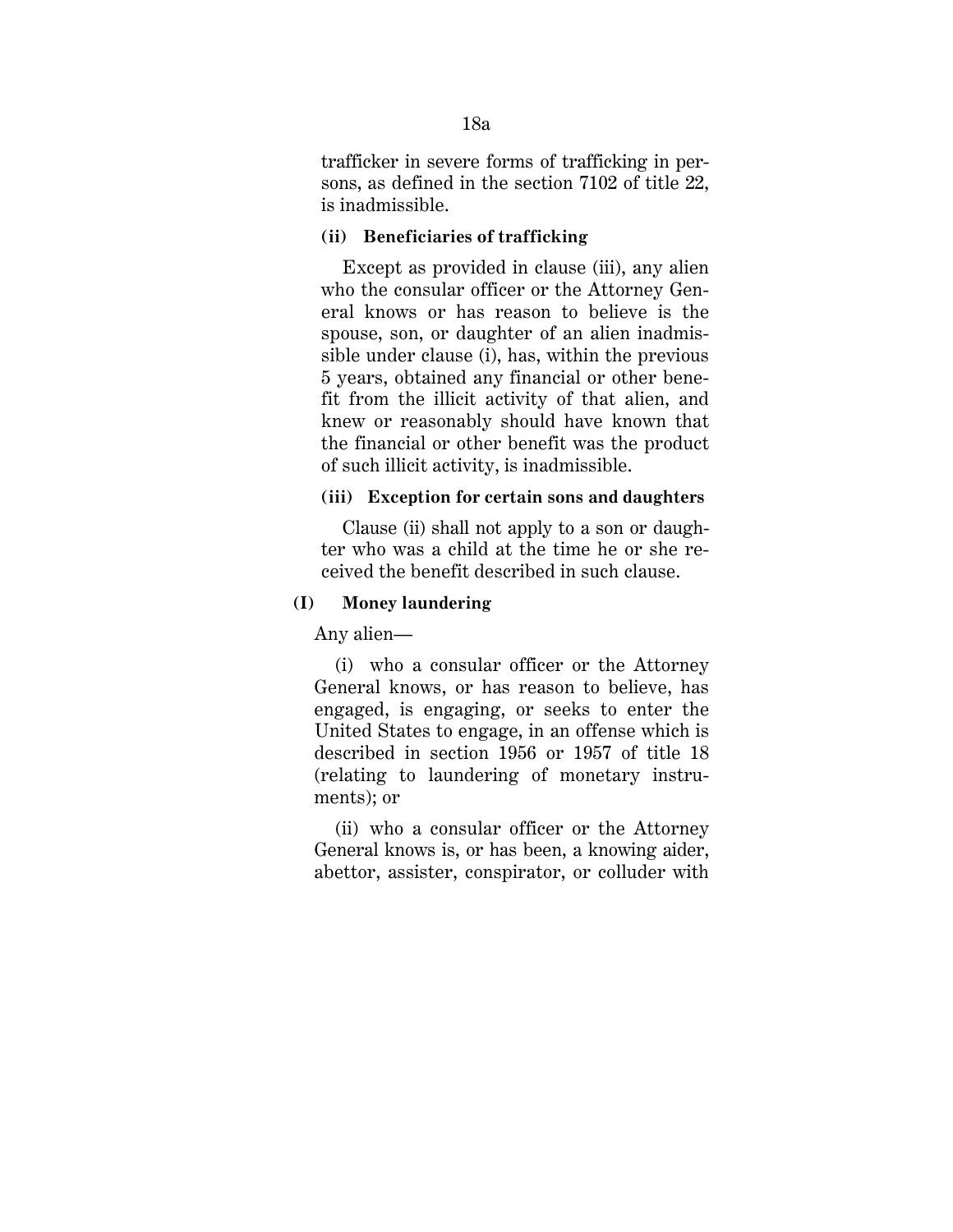others in an offense which is described in such section;

is inadmissible.

## **(3) Security and related grounds**

# **(A) In general**

Any alien who a consular officer or the Attorney General knows, or has reasonable ground to believe, seeks to enter the United States to engage solely, principally, or incidentally in—

(i) any activity (I) to violate any law of the United States relating to espionage or sabotage or (II) to violate or evade any law prohibiting the export from the United States of goods, technology, or sensitive information,

(ii) any other unlawful activity, or

(iii) any activity a purpose of which is the opposition to, or the control or overthrow of, the Government of the United States by force, violence, or other unlawful means,

is inadmissible.

## **(B) Terrorist activities**

# **(i) In general**

Any alien who—

(I) has engaged in a terrorist activity;

(II) a consular officer, the Attorney General, or the Secretary of Homeland Security knows, or has reasonable ground to believe, is engaged in or is likely to engage after en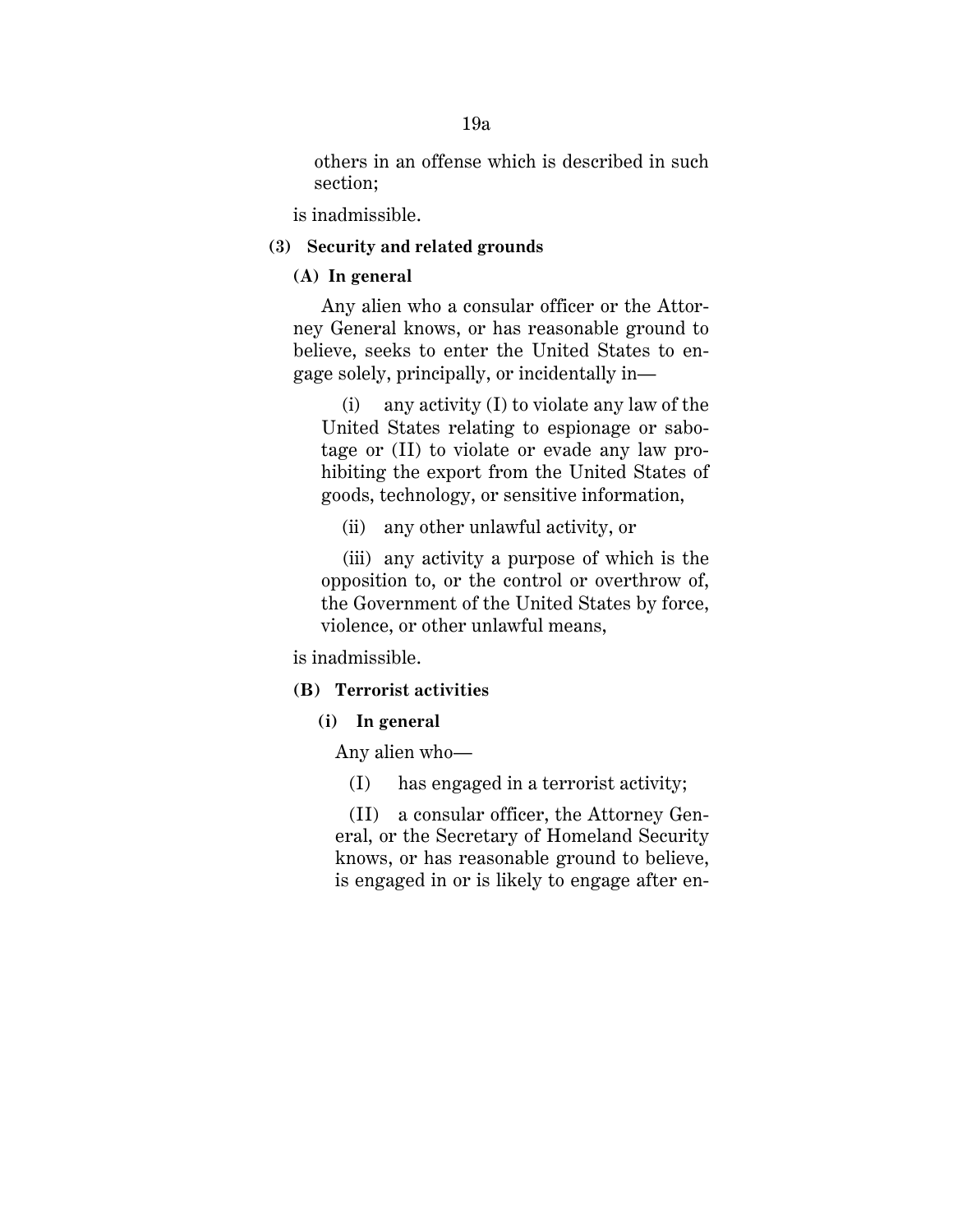try in any terrorist activity (as defined in clause (iv));

(III) has, under circumstances indicating an intention to cause death or serious bodily harm, incited terrorist activity;

(IV) is a representative (as defined in clause (v)) of—

(aa) a terrorist organization (as defined in clause (vi)); or

(bb) a political, social, or other group that endorses or espouses terrorist activity;

(V) is a member of a terrorist organization described in subclause (I) or (II) of clause (vi);

(VI) is a member of a terrorist organization described in clause (vi)(III), unless the alien can demonstrate by clear and convincing evidence that the alien did not know, and should not reasonably have known, that the organization was a terrorist organization;

(VII) endorses or espouses terrorist activity or persuades others to endorse or espouse terrorist activity or support a terrorist organization;

(VIII) has received military-type training (as defined in section  $2339D(c)(1)$  of title 18) from or on behalf of any organization that, at the time the training was received, was a terrorist organization (as defined in clause  $(vi)$ ; or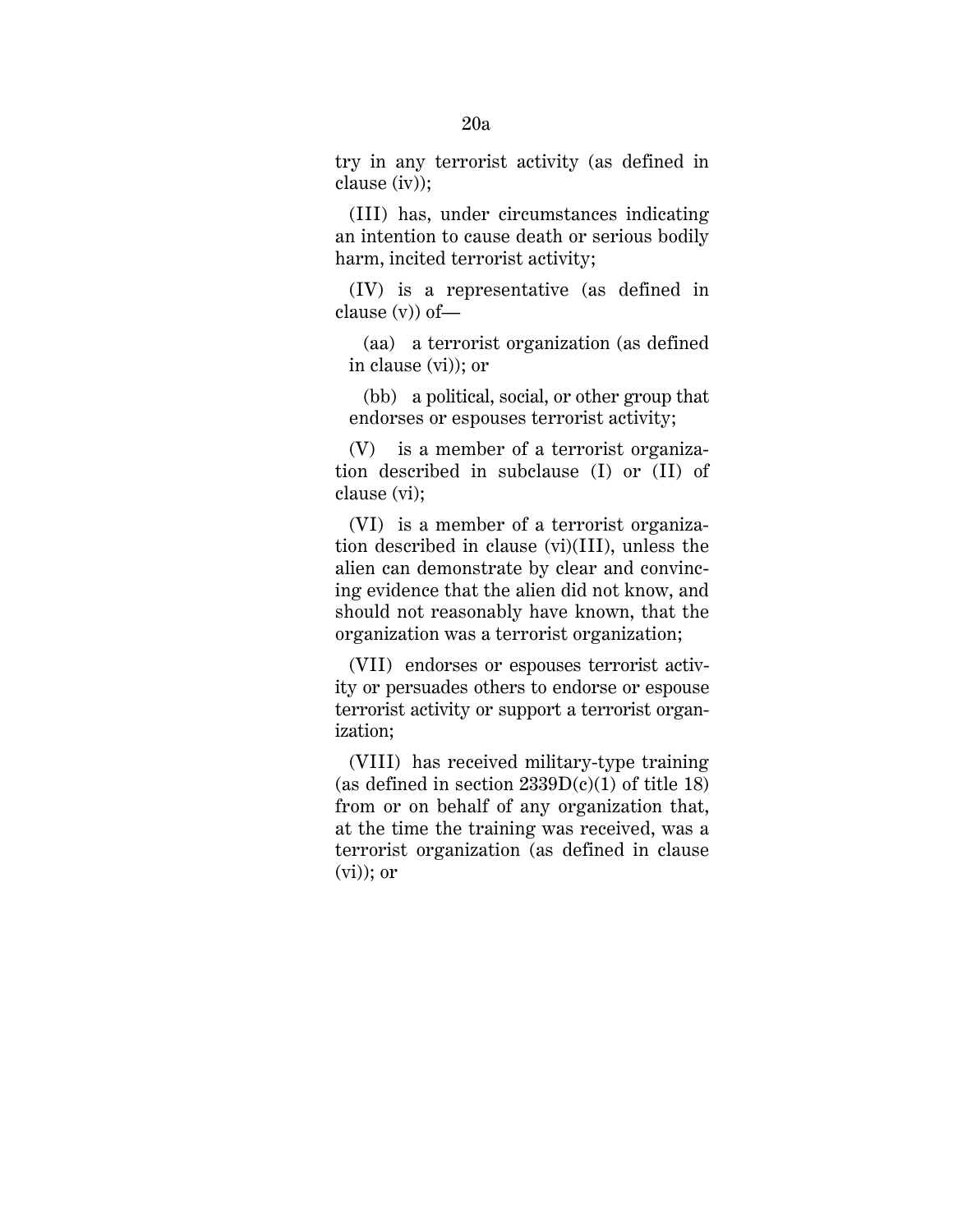(IX) is the spouse or child of an alien who is inadmissible under this subparagraph, if the activity causing the alien to be found inadmissible occurred within the last 5 years,

is inadmissible. An alien who is an officer, official, representative, or spokesman of the Palestine Liberation Organization is considered, for purposes of this chapter, to be engaged in a terrorist activity.

### **(ii) Exception**

Subclause (IX) of clause (i) does not apply to a spouse or child—

(I) who did not know or should not reasonably have known of the activity causing the alien to be found inadmissible under this section; or

(II) whom the consular officer or Attorney General has reasonable grounds to believe has renounced the activity causing the alien to be found inadmissible under this section.

# **(iii) ''Terrorist activity'' defined**

As used in this chapter, the term ''terrorist activity'' means any activity which is unlawful under the laws of the place where it is committed (or which, if it had been committed in the United States, would be unlawful under the laws of the United States or any State) and which involves any of the following:

(I) The highjacking or sabotage of any conveyance (including an aircraft, vessel, or vehicle).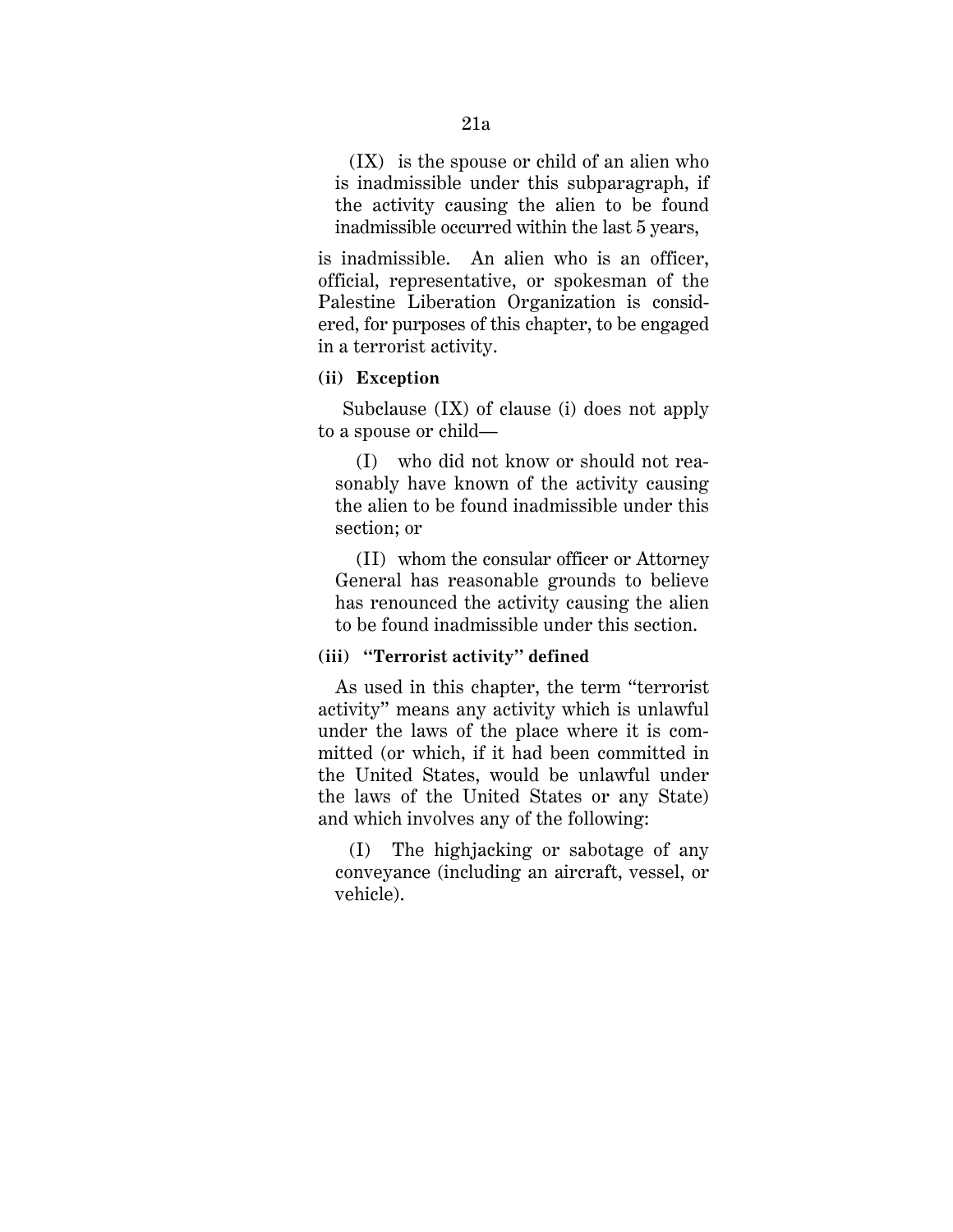(II) The seizing or detaining, and threatening to kill, injure, or continue to detain, another individual in order to compel a third person (including a governmental organization) to do or abstain from doing any act as an explicit or implicit condition for the release of the individual seized or detained.

(III) A violent attack upon an internationally protected person (as defined in section 1116(b)(4) of title 18) or upon the liberty of such a person.

(IV) An assassination.

(V) The use of any—

(a) biological agent, chemical agent, or nuclear weapon or device, or

(b) explosive, firearm, or other weapon or dangerous device (other than for mere personal monetary gain),

with intent to endanger, directly or indirectly, the safety of one or more individuals or to cause substantial damage to property.

(VI) A threat, attempt, or conspiracy to do any of the foregoing.

### **(iv) ''Engage in terrorist activity'' defined**

As used in this chapter, the term ''engage in terrorist activity'' means, in an individual capacity or as a member of an organization—

(I) to commit or to incite to commit, under circumstances indicating an intention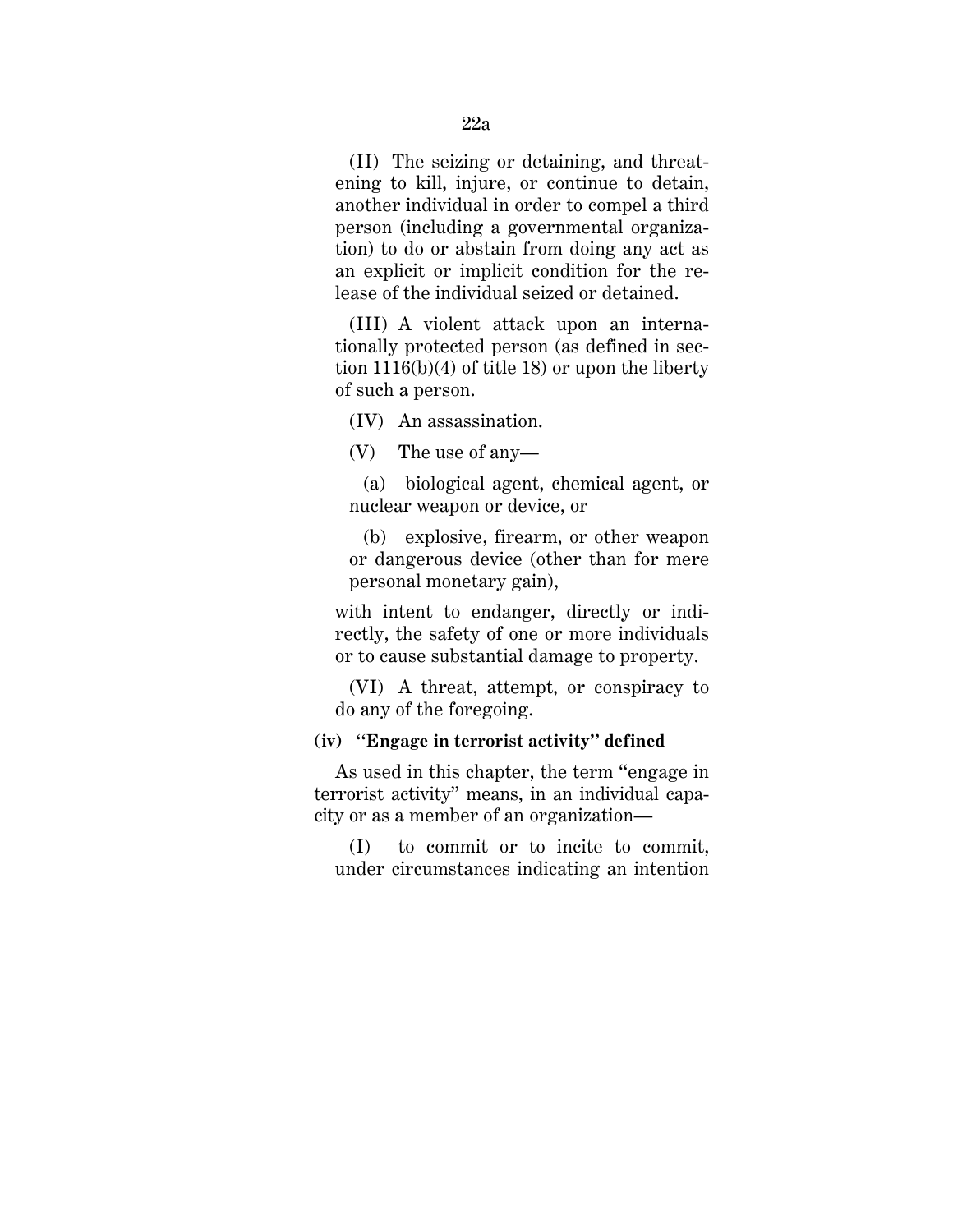to cause death or serious bodily injury, a terrorist activity;

(II) to prepare or plan a terrorist activity;

(III) to gather information on potential targets for terrorist activity;

(IV) to solicit funds or other things of value for—

(aa) a terrorist activity;

(bb) a terrorist organization described in clause  $(vi)(I)$  or  $(vi)(II)$ ; or

(cc) a terrorist organization described in clause (vi)(III), unless the solicitor can demonstrate by clear and convincing evidence that he did not know, and should not reasonably have known, that the organization was a terrorist organization;

(V) to solicit any individual—

(aa) to engage in conduct otherwise described in this subsection;

(bb) for membership in a terrorist organization described in clause (vi)(I) or  $(vi)(II);$  or

(cc) for membership in a terrorist organization described in clause (vi)(III) unless the solicitor can demonstrate by clear and convincing evidence that he did not know, and should not reasonably have known, that the organization was a terrorist organization; or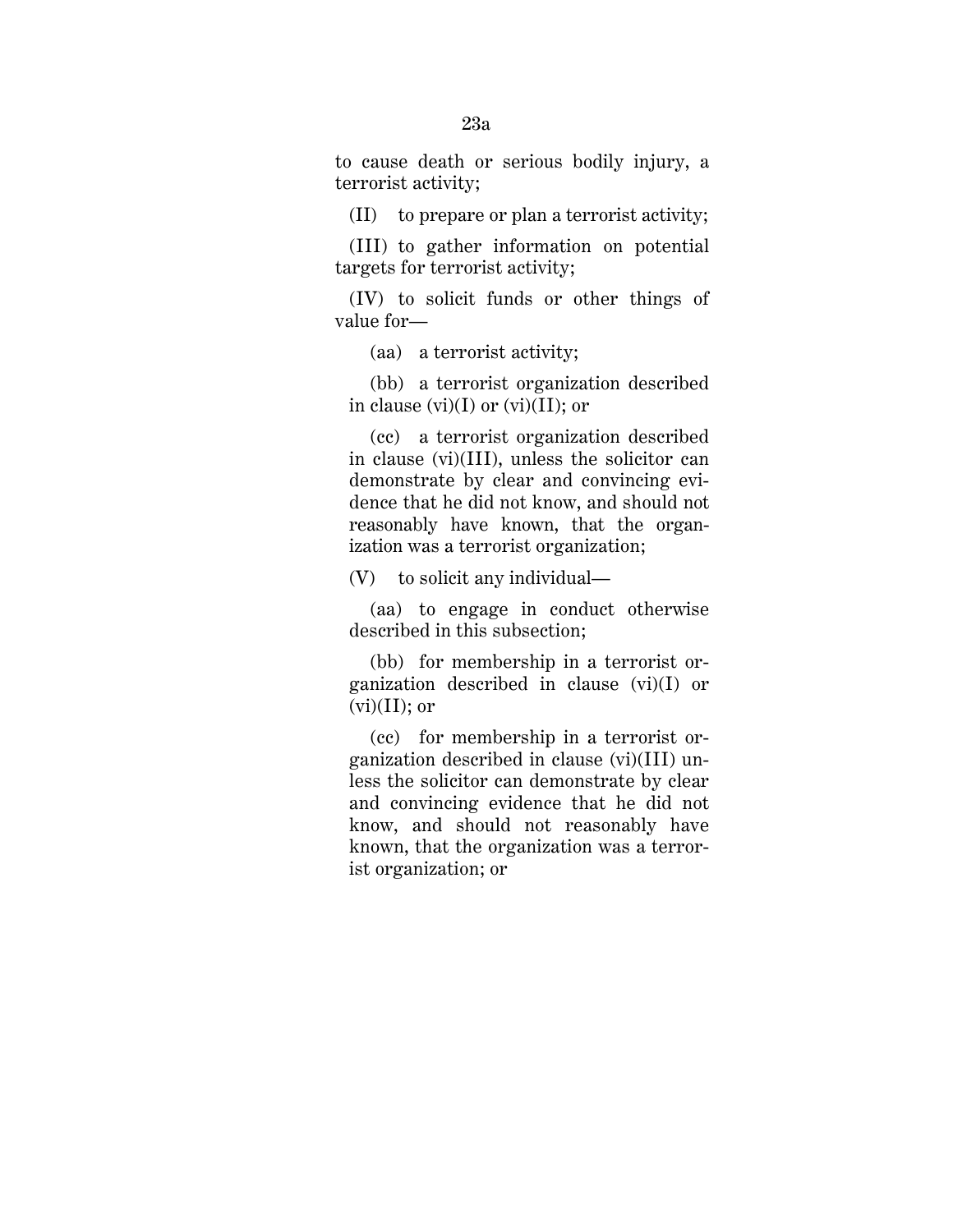(VI) to commit an act that the actor knows, or reasonably should know, affords material support, including a safe house, transportation, communications, funds, transfer of funds or other material financial benefit, false documentation or identification, weapons (including chemical, biological, or radiological weapons), explosives, or training—

(aa) for the commission of a terrorist activity;

(bb) to any individual who the actor knows, or reasonably should know, has committed or plans to commit a terrorist activity;

(cc) to a terrorist organization described in subclause (I) or (II) of clause (vi) or to any member of such an organization; or

(dd) to a terrorist organization described in clause (vi)(III), or to any member of such an organization, unless the actor can demonstrate by clear and convincing evidence that the actor did not know, and should not reasonably have known, that the organization was a terrorist organization.

# **(v) ''Representative'' defined**

As used in this paragraph, the term "representative" includes an officer, official, or spokesman of an organization, and any person who directs, counsels, commands, or induces an organization or its members to engage in terrorist activity.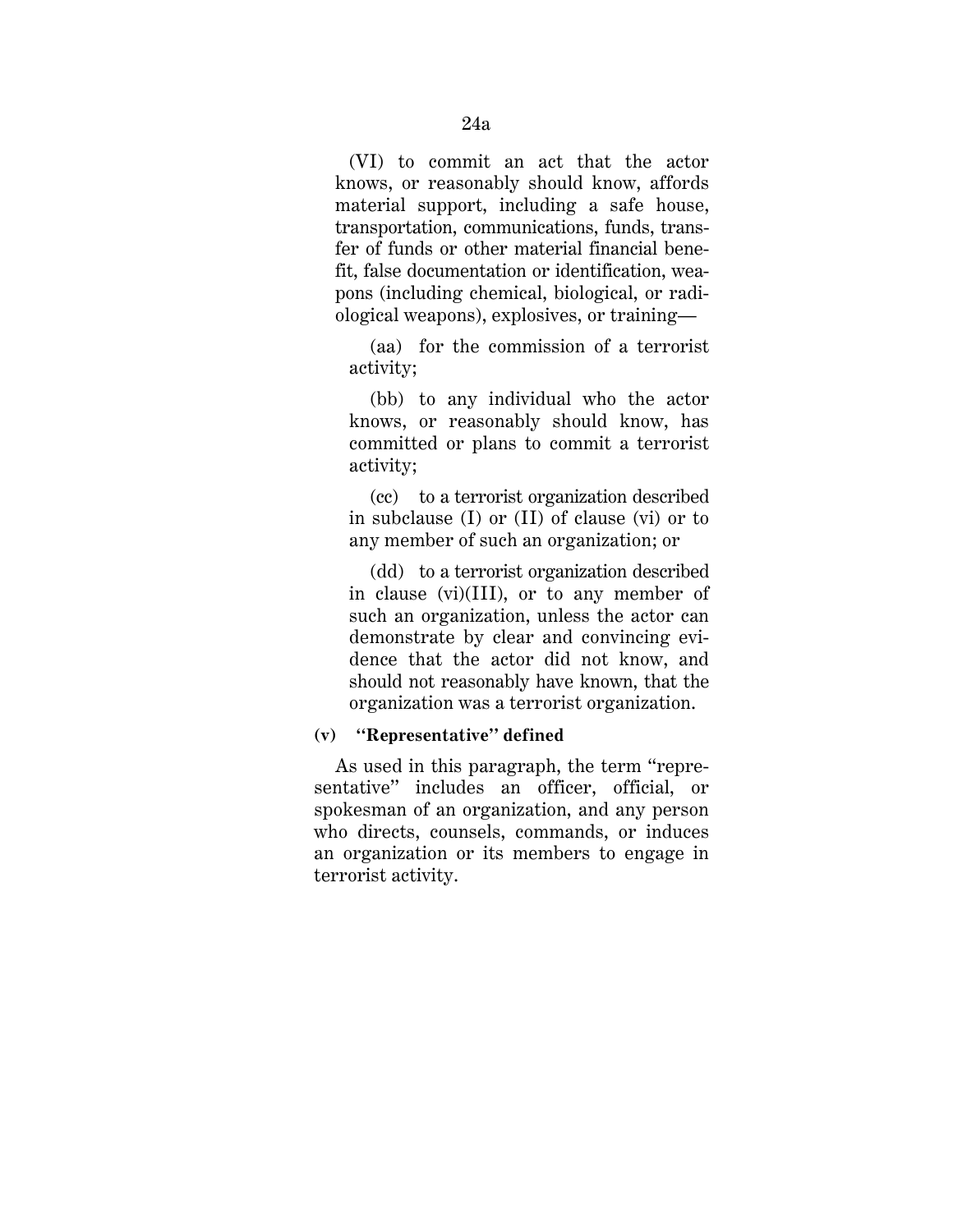### **(vi) ''Terrorist organization'' defined**

As used in this section, the term ''terrorist organization'' means an organization—

(I) designated under section 1189 of this title;

(II) otherwise designated, upon publication in the Federal Register, by the Secretary of State in consultation with or upon the request of the Attorney General or the Secretary of Homeland Security, as a terrorist organization, after finding that the organization engages in the activities described in subclauses (I) through (VI) of clause (iv); or

(III) that is a group of two or more individuals, whether organized or not, which engages in, or has a subgroup which engages in, the activities described in subclauses (I) through (VI) of clause (iv).

### **(C) Foreign policy**

#### **(i) In general**

An alien whose entry or proposed activities in the United States the Secretary of State has reasonable ground to believe would have potentially serious adverse foreign policy consequences for the United States is inadmissible.

## **(ii) Exception for officials**

An alien who is an official of a foreign government or a purported government, or who is a candidate for election to a foreign govern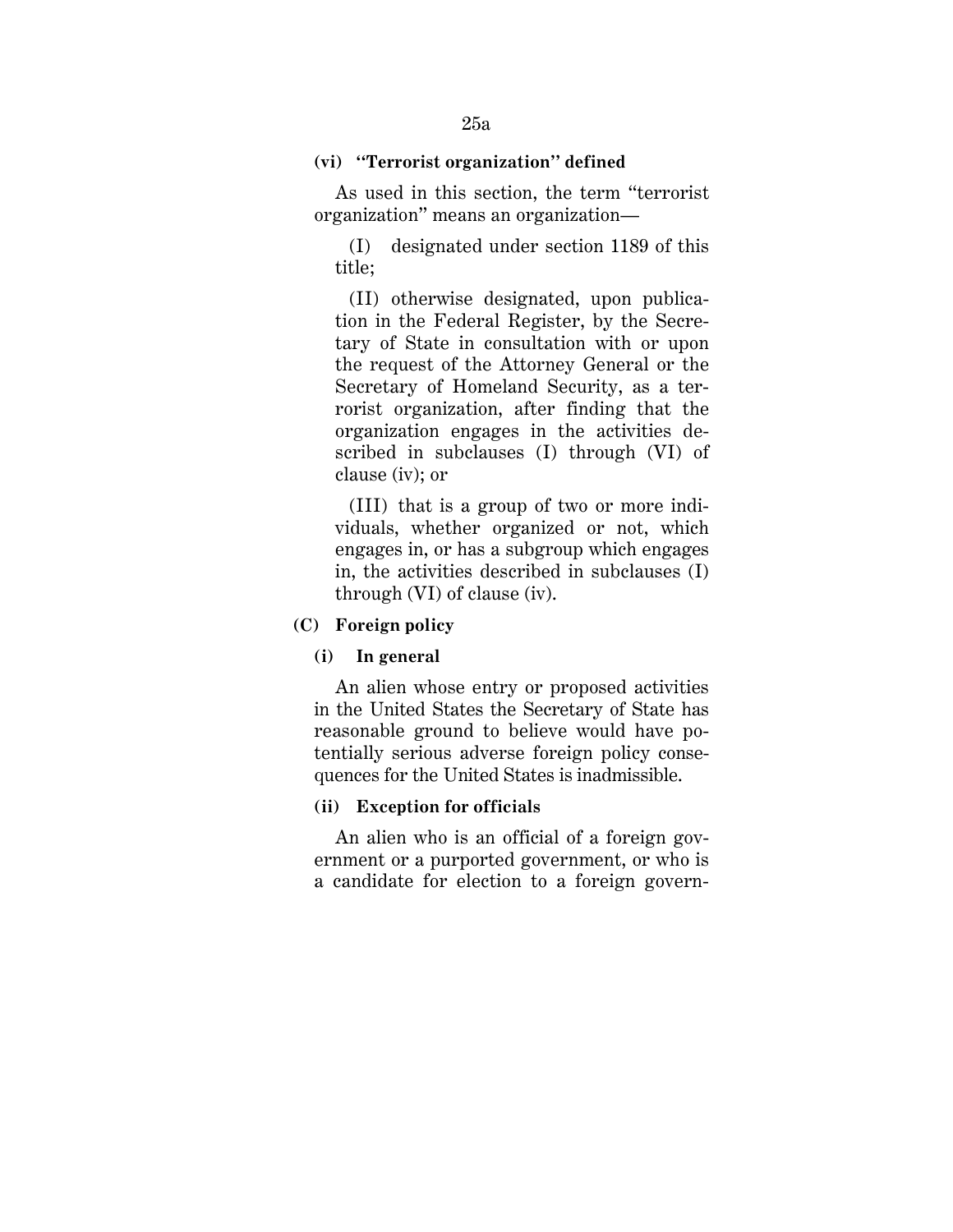ment office during the period immediately preceding the election for that office, shall not be excludable or subject to restrictions or conditions on entry into the United States under clause (i) solely because of the alien's past, current, or expected beliefs, statements, or associations, if such beliefs, statements, or associations would be lawful within the United States.

### **(iii) Exception for other aliens**

An alien, not described in clause (ii), shall not be excludable or subject to restrictions or conditions on entry into the United States under clause (i) because of the alien's past, current, or expected beliefs, statements, or associations, if such beliefs, statements, or associations would be lawful within the United States, unless the Secretary of State personally determines that the alien's admission would compromise a compelling United States foreign policy interest.

# **(iv) Notification of determinations**

If a determination is made under clause (iii) with respect to an alien, the Secretary of State must notify on a timely basis the chairmen of the Committees on the Judiciary and Foreign Affairs of the House of Representatives and of the Committees on the Judiciary and Foreign Relations of the Senate of the identity of the alien and the reasons for the determination.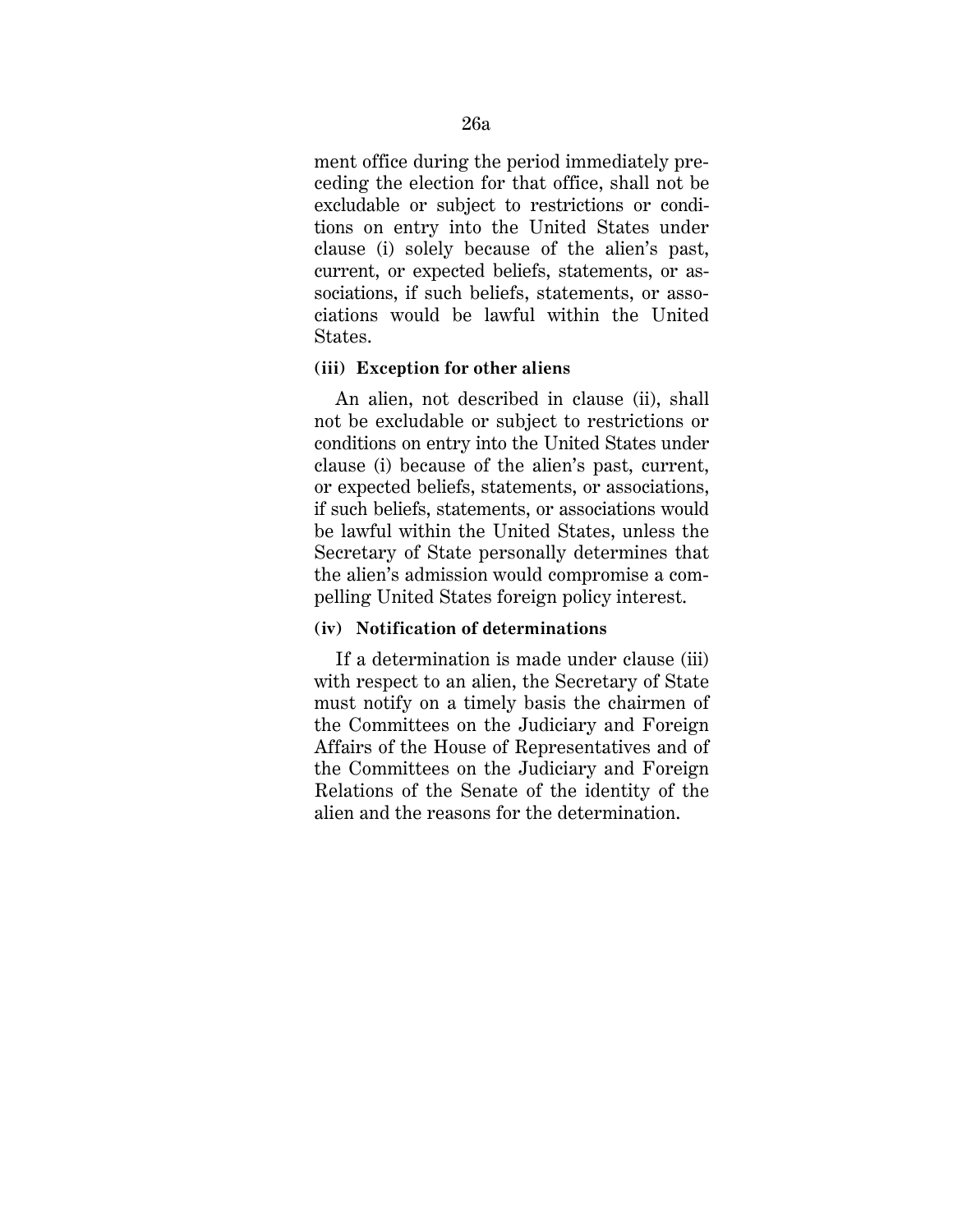# **(D) Immigrant membership in totalitarian party**

### **(i) In general**

Any immigrant who is or has been a member of or affiliated with the Communist or any other totalitarian party (or subdivision or affiliate thereof), domestic or foreign, is inadmissible.

# **(ii) Exception for involuntary membership**

Clause (i) shall not apply to an alien because of membership or affiliation if the alien establishes to the satisfaction of the consular officer when applying for a visa (or to the satisfaction of the Attorney General when applying for admission) that the membership or affiliation is or was involuntary, or is or was solely when under 16 years of age, by operation of law, or for purposes of obtaining employment, food rations, or other essentials of living and whether necessary for such purposes.

# **(iii) Exception for past membership**

Clause (i) shall not apply to an alien because of membership or affiliation if the alien establishes to the satisfaction of the consular officer when applying for a visa (or to the satisfaction of the Attorney General when applying for admission) that—

(I) the membership or affiliation terminated at least—

(a) 2 years before the date of such application, or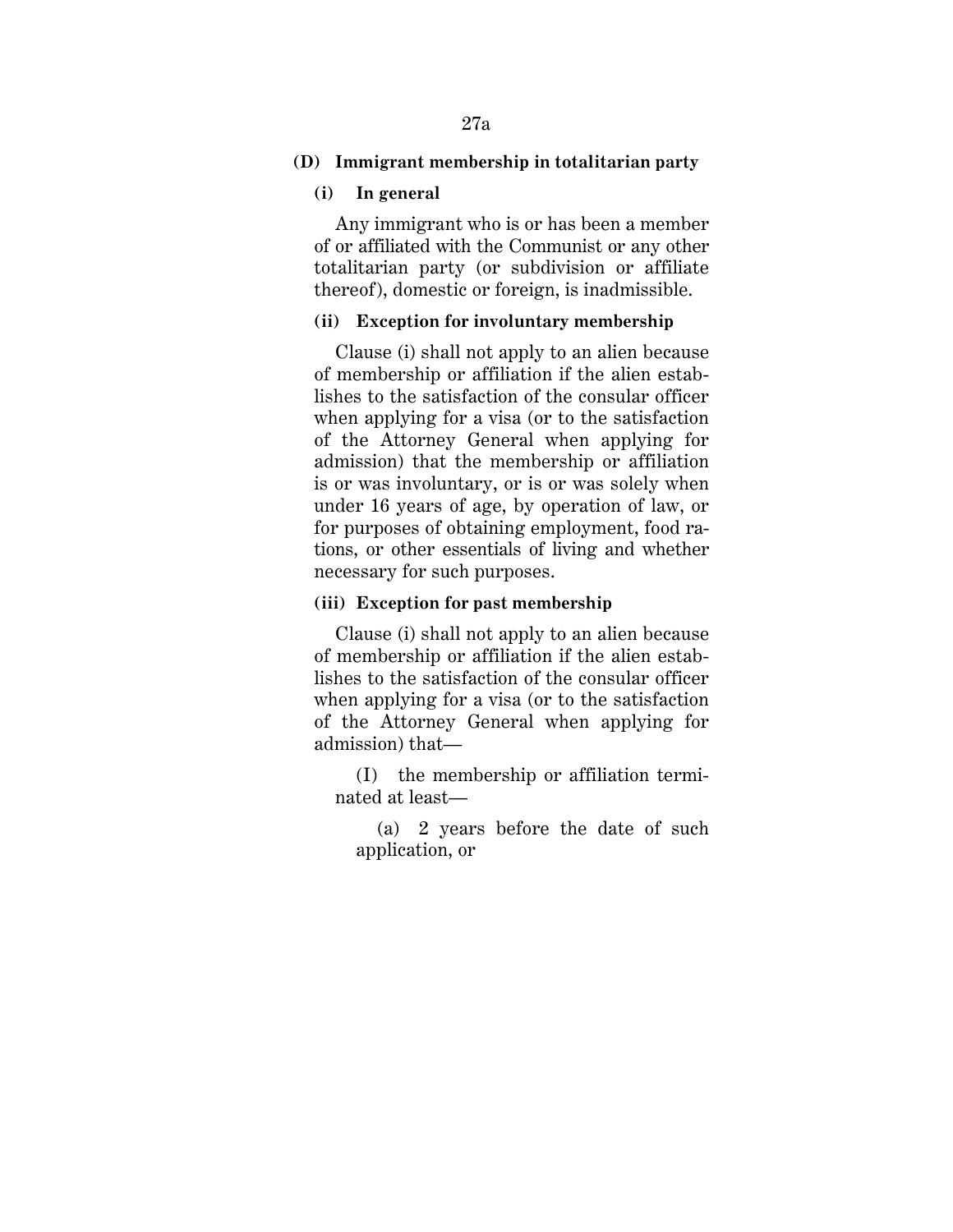(b) 5 years before the date of such application, in the case of an alien whose membership or affiliation was with the party controlling the government of a foreign state that is a totalitarian dictatorship as of such date, and

 (II) the alien is not a threat to the security of the United States.

### **(iv) Exception for close family members**

The Attorney General may, in the Attorney General's discretion, waive the application of clause (i) in the case of an immigrant who is the parent, spouse, son, daughter, brother, or sister of a citizen of the United States or a spouse, son, or daughter of an alien lawfully admitted for permanent residence for humanitarian purposes, to assure family unity, or when it is otherwise in the public interest if the immigrant is not a threat to the security of the United States.

# **(E) Participants in Nazi persecution, genocide, or the commission of any act of torture or extrajudicial killing**

#### **(i) Participation in Nazi persecutions**

Any alien who, during the period beginning on March 23, 1933, and ending on May 8, 1945, under the direction of, or in association with—

(I) the Nazi government of Germany,

(II) any government in any area occupied by the military forces of the Nazi government of Germany,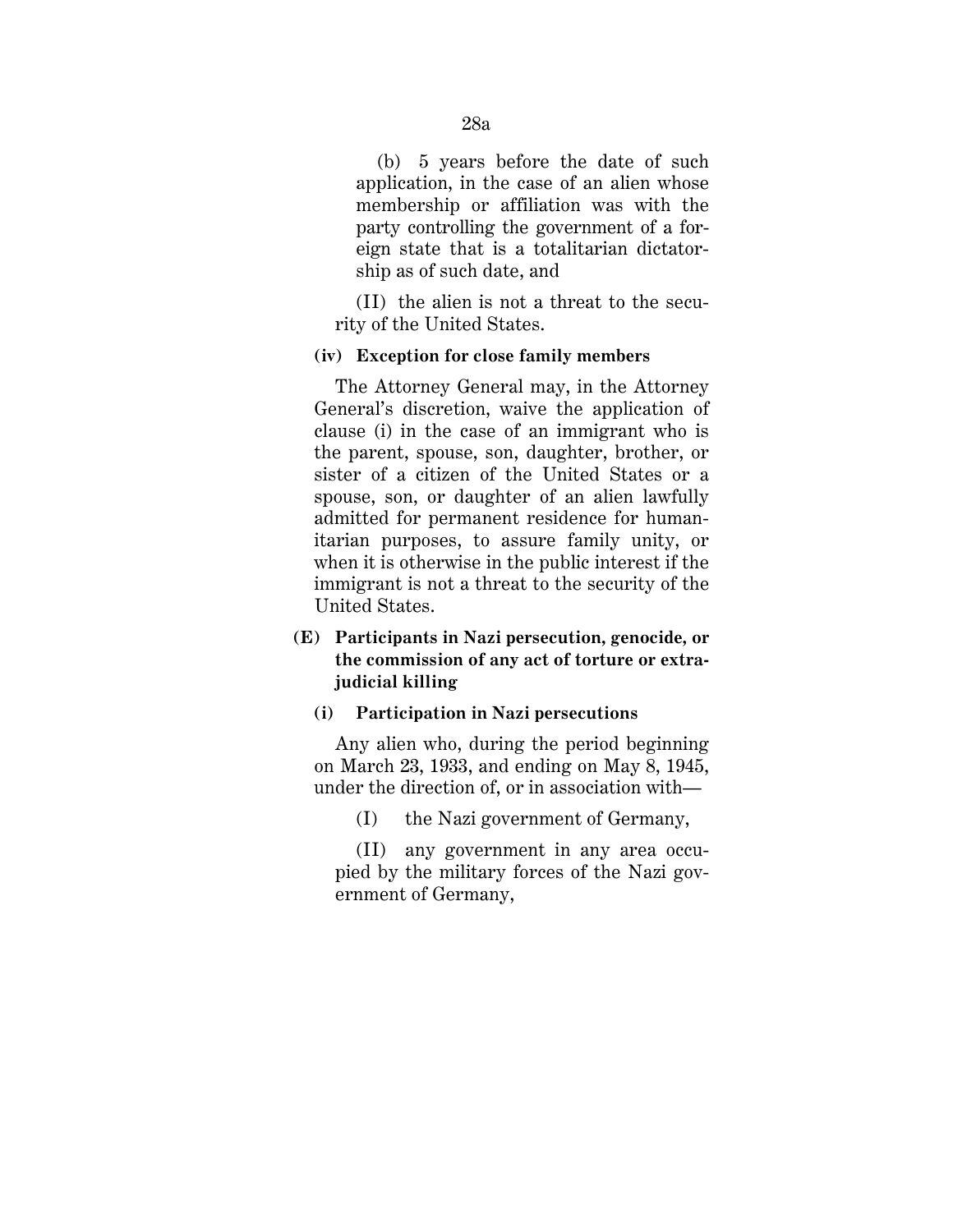(III) any government established with the assistance or cooperation of the Nazi government of Germany, or

(IV) any government which was an ally of the Nazi government of Germany,

ordered, incited, assisted, or otherwise participated in the persecution of any person because of race, religion, national origin, or political opinion is inadmissible.

### **(ii) Participation in genocide**

Any alien who ordered, incited, assisted, or otherwise participated in genocide, as defined in section 1091(a) of title 18, is inadmissible.

# **(iii) Commission of acts of torture or extrajudicial killings**

Any alien who, outside the United States, has committed, ordered, incited, assisted, or otherwise participated in the commission of—

(I) any act of torture, as defined in section 2340 of title 18; or

(II) under color of law of any foreign nation, any extrajudicial killing, as defined in section 3(a) of the Torture Victim Protection Act of 1991 (28 U.S.C. 1350 note),

is inadmissible.

# **(F) Association with terrorist organizations**

Any alien who the Secretary of State, after consultation with the Attorney General, or the Attorney General, after consultation with the Sec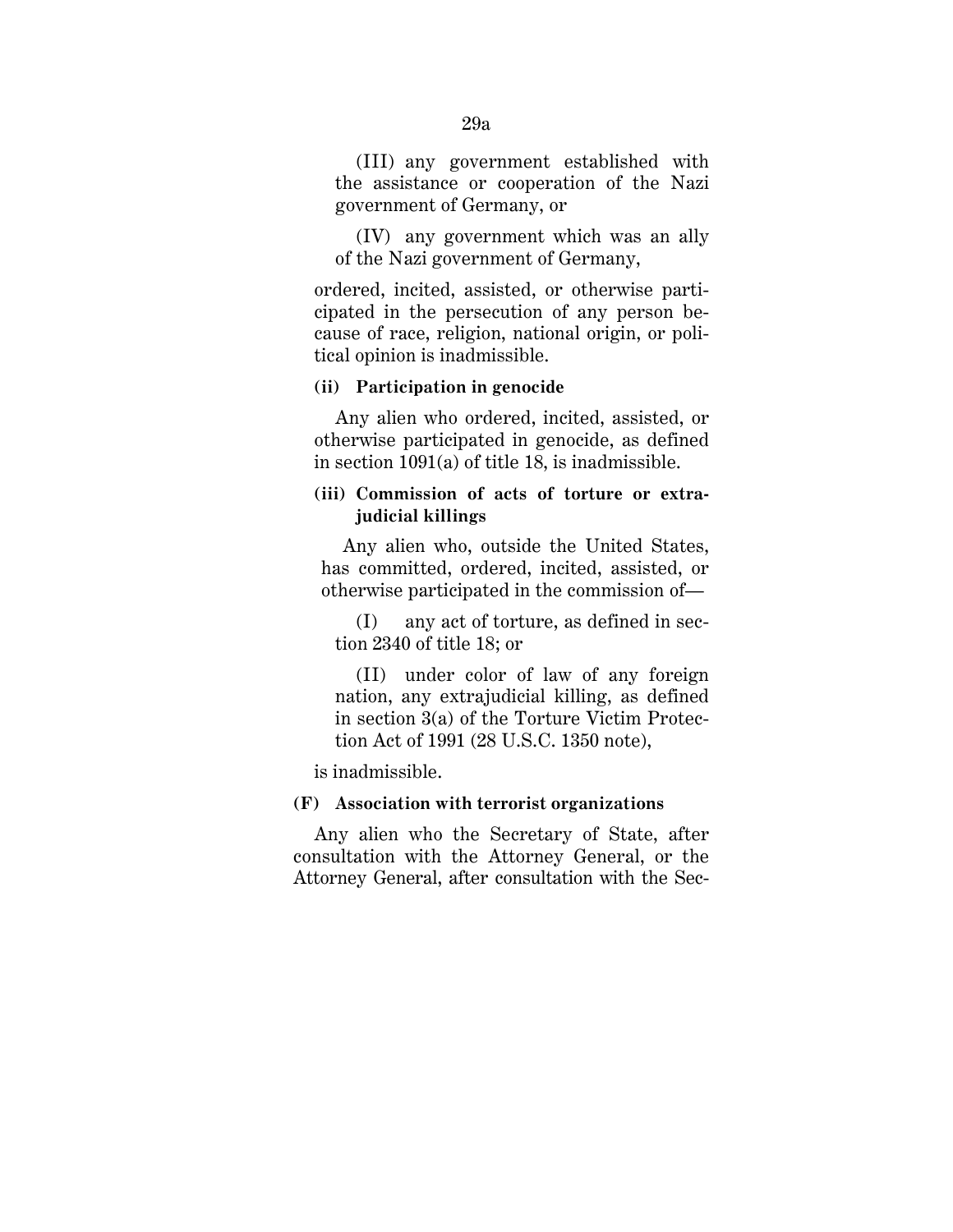retary of State, determines has been associated with a terrorist organization and intends while in the United States to engage solely, principally, or incidentally in activities that could endanger the welfare, safety, or security of the United States is inadmissible.

# **(G) Recruitment or use of child soldiers**

Any alien who has engaged in the recruitment or use of child soldiers in violation of section 2442 of title 18 is inadmissible.

\* \* \* \* \*

# **(7) Documentation requirements**

### **(A) Immigrants**

## **(i) In general**

Except as otherwise specifically provided in this chapter, any immigrant at the time of application for admission—

(I) who is not in possession of a valid unexpired immigrant visa, reentry permit, border crossing identification card, or other valid entry document required by this chapter, and a valid unexpired passport, or other suitable travel document, or document of identity and nationality if such document is required under the regulations issued by the Attorney General under section 1181(a) of this title, or

(II) whose visa has been issued without compliance with the provisions of section 1153 of this title,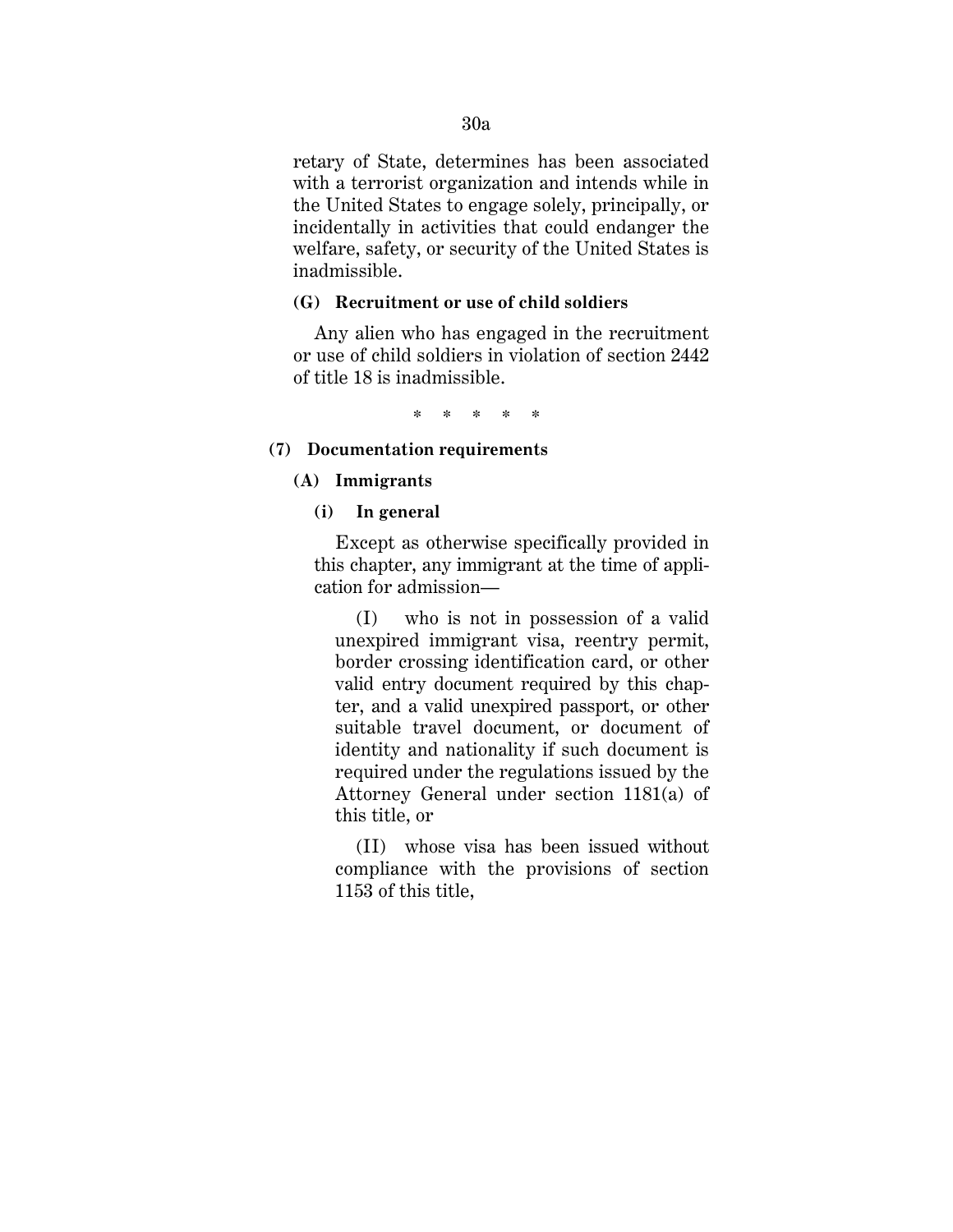is inadmissible.

#### **(ii) Waiver authorized**

For provision authorizing waiver of clause (i), see subsection (k) of this section.

# **(B) Nonimmigrants**

### **(i) In general**

Any nonimmigrant who—

(I) is not in possession of a passport valid for a minimum of six months from the date of the expiration of the initial period of the alien's admission or contemplated initial period of stay authorizing the alien to return to the country from which the alien came or to proceed to and enter some other country during such period, or

(II) is not in possession of a valid nonimmigrant visa or border crossing identification card at the time of application for admission,

is inadmissible.

# **(ii) General waiver authorized**

For provision authorizing waiver of clause (i), see subsection  $(d)(4)$  of this section.

# **(iii) Guam and Northern Mariana Islands visa waiver**

For provision authorizing waiver of clause (i) in the case of visitors to Guam or the Commonwealth of the Northern Mariana Islands, see subsection (*l*).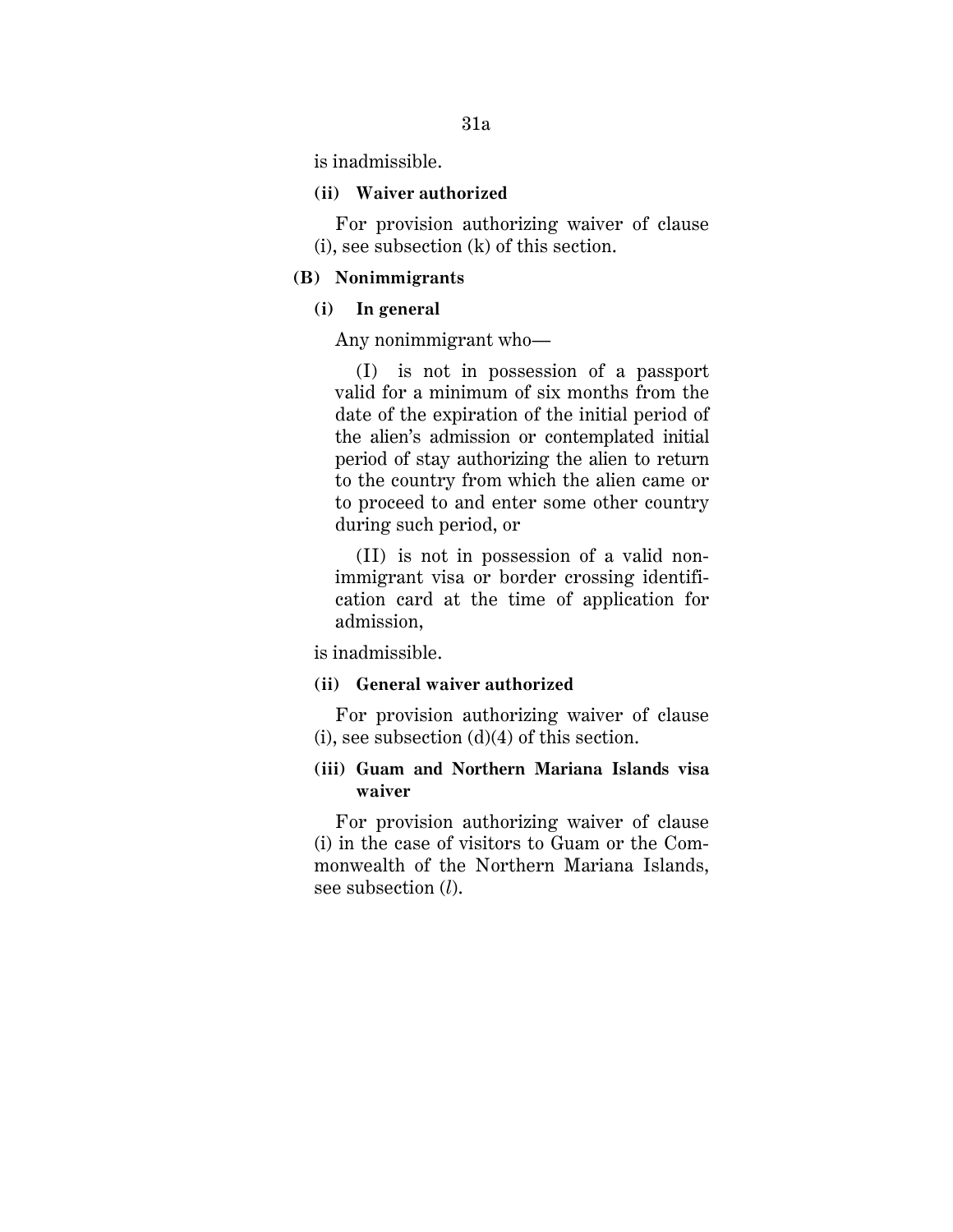#### **(iv) Visa waiver program**

For authority to waive the requirement of clause (i) under a program, see section 1187 of this title.

\* \* \* \* \*

# **(f) Suspension of entry or imposition of restrictions by President**

Whenever the President finds that the entry of any aliens or of any class of aliens into the United States would be detrimental to the interests of the United States, he may by proclamation, and for such period as he shall deem necessary, suspend the entry of all aliens or any class of aliens as immigrants or nonimmigrants, or impose on the entry of aliens any restrictions he may deem to be appropriate. Whenever the Attorney General finds that a commercial airline has failed to comply with regulations of the Attorney General relating to requirements of airlines for the detection of fraudulent documents used by passengers traveling to the United States (including the training of personnel in such detection), the Attorney General may suspend the entry of some or all aliens transported to the United States by such airline.

\* \* \* \* \*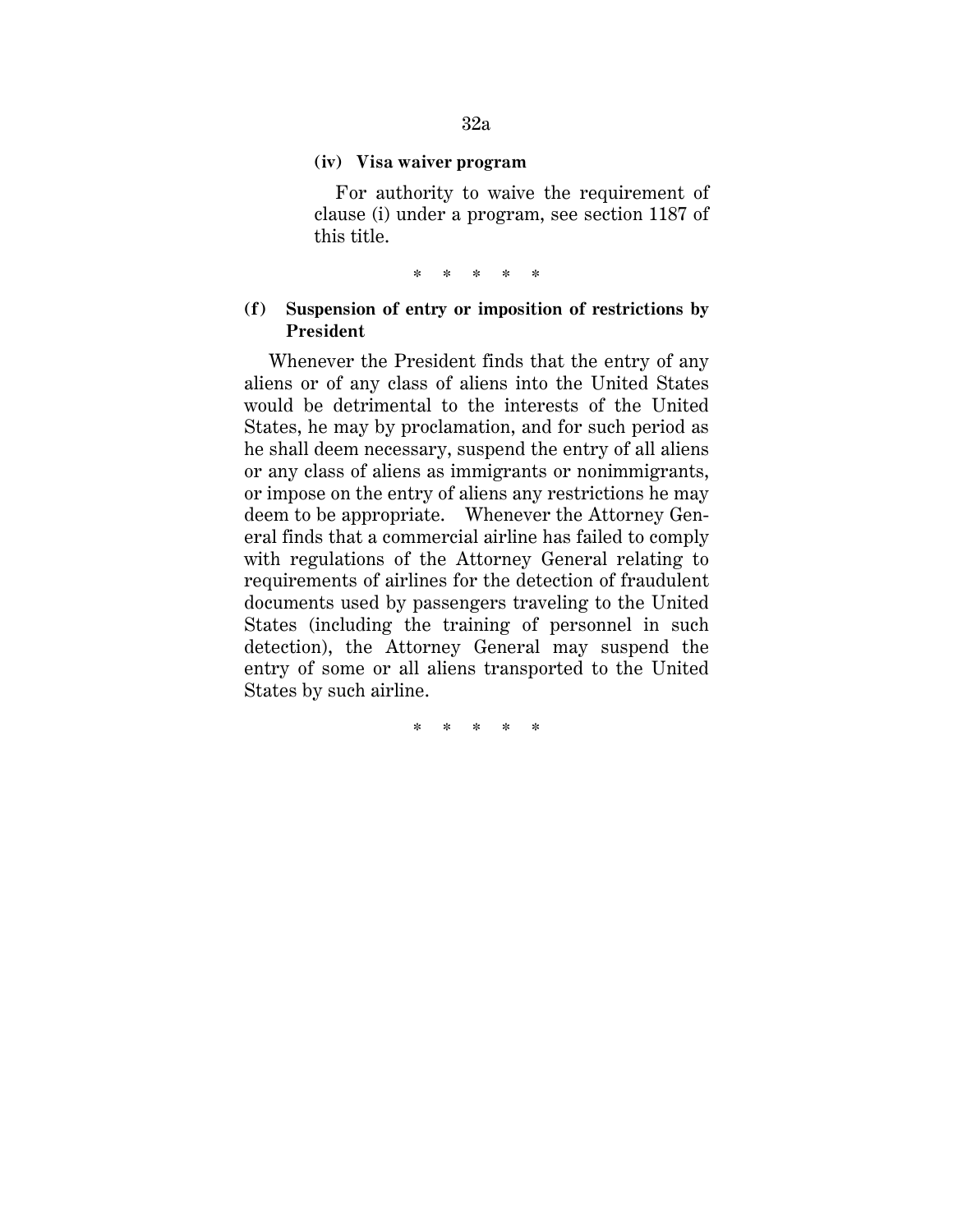33a

## 9. 8 U.S.C. 1185 provides in pertinent part:

#### **Travel control of citizens and aliens**

# **(a) Restrictions and prohibitions**

Unless otherwise ordered by the President, it shall be unlawful—

(1) for any alien to depart from or enter or attempt to depart from or enter the United States except under such reasonable rules, regulations, and orders, and subject to such limitations and exceptions as the President may prescribe;

\* \* \* \* \*

#### **(d) Nonadmission of certain aliens**

Nothing in this section shall be construed to entitle an alien to whom a permit to enter the United States has been issued to enter the United States, if, upon arrival in the United States, he is found to be inadmissible under any of the provisions of this chapter, or any other law, relative to the entry of aliens into the United States.

\* \* \* \* \*

10. 8 U.S.C. 1187 (2012 & Supp. IV 2016) provides:

### **Visa waiver program for certain visitors**

## **(a) Establishment of program**

The Secretary of Homeland Security and the Secretary of State are authorized to establish a program (hereinafter in this section referred to as the "program") under which the requirement of paragraph  $(7)(B)(i)(II)$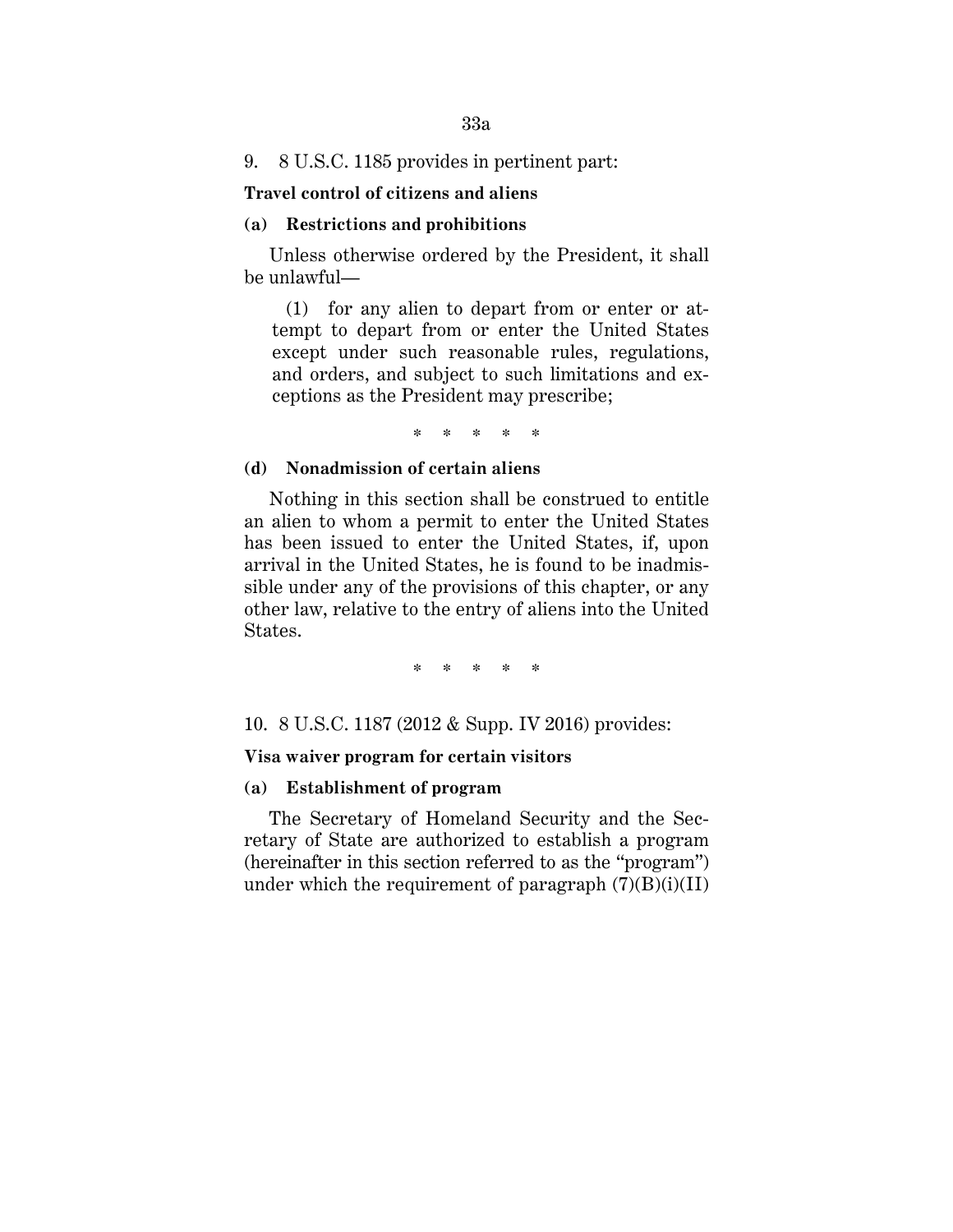of section 1182(a) of this title may be waived by the Secretary of Homeland Security, in consultation with the Secretary of State and in accordance with this section, in the case of an alien who meets the following requirements:

### **(1) Seeking entry as tourist for 90 days or less**

The alien is applying for admission during the program as a nonimmigrant visitor (described in section  $1101(a)(15)(B)$  of this title) for a period not exceeding 90 days.

### **(2) National of program country**

The alien is a national of, and presents a passport issued by, a country which—

(A) extends (or agrees to extend), either on its own or in conjunction with one or more other countries that are described in subparagraph (B) and that have established with it a common area for immigration admissions, reciprocal privileges to citizens and nationals of the United States, and

(B) is designated as a pilot program country under subsection (c) of this section.

#### **(3) Passport requirements**

The alien, at the time of application for admission, is in possession of a valid unexpired passport that satisfies the following:

### **(A) Machine readable**

The passport is a machine-readable passport that is tamper-resistant, incorporates document authentication identifiers, and otherwise satisfies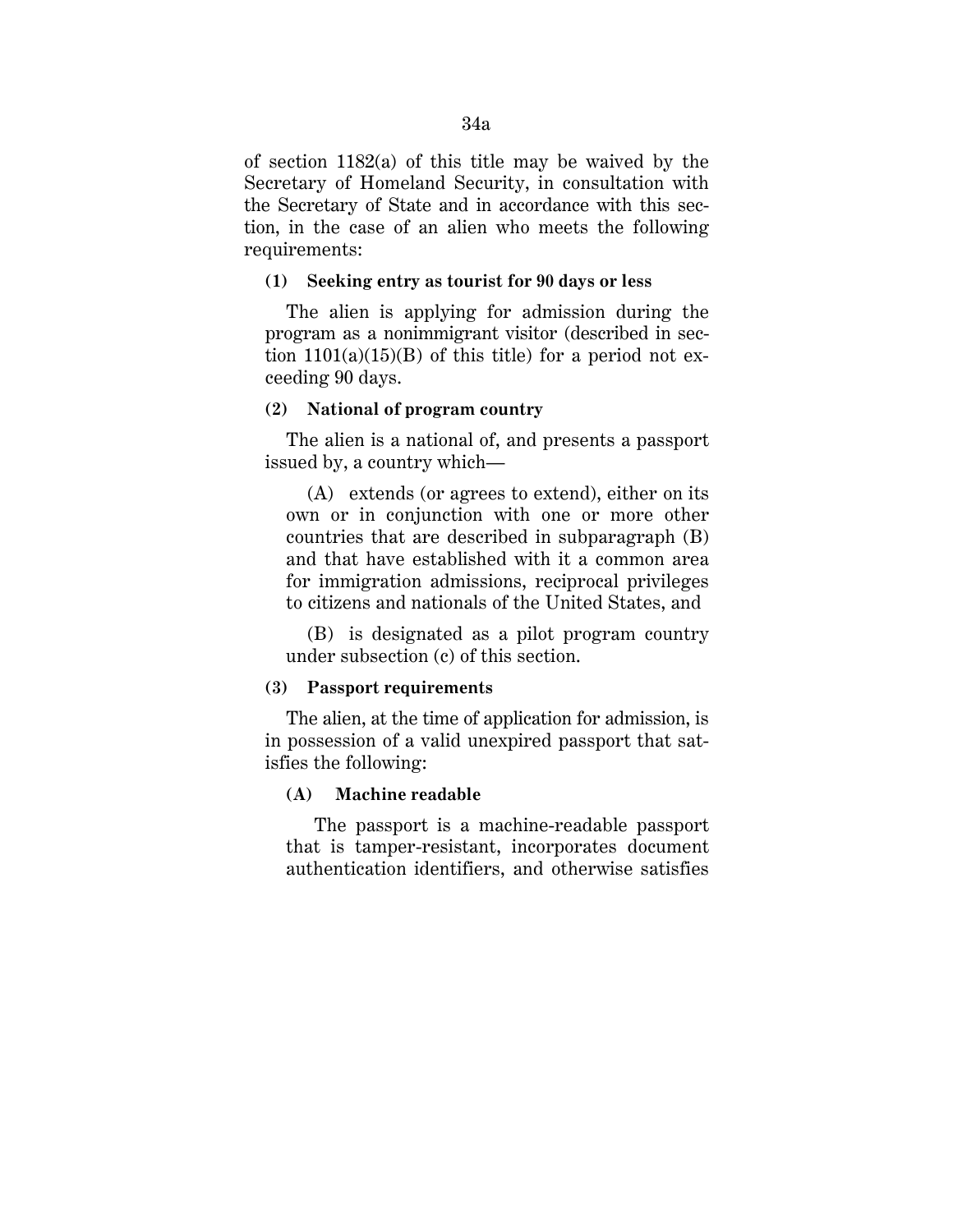the internationally accepted standard for machine readability.

# **(B) Electronic**

Beginning on April 1, 2016, the passport is an electronic passport that is fraud-resistant, contains relevant biographic and biometric information (as determined by the Secretary of Homeland Security), and otherwise satisfies internationally accepted standards for electronic passports.

### **(4) Executes immigration forms**

The alien before the time of such admission completes such immigration form as the Secretary of Homeland Security shall establish.

### **(5) Entry into the United States**

If arriving by sea or air, the alien arrives at the port of entry into the United States on a carrier, including any carrier conducting operations under part 135 of title 14, Code of Federal Regulations, or a noncommercial aircraft that is owned or operated by a domestic corporation conducting operations under part 91 of title 14, Code of Federal Regulations<sup>1</sup> which has entered into an agreement with the Secretary of Homeland Security pursuant to subsection (e). The Secretary of Homeland Security is authorized to require a carrier conducting operations under part 135 of title 14, Code of Federal Regulations, or a domestic corporation conducting operations under part 91 of that title, to give suitable and proper bond, in such reasonable amount and containing such conditions as the Secretary of Homeland

<u>.</u>

<sup>&</sup>lt;sup>1</sup> So in original. Probably should be followed by a comma.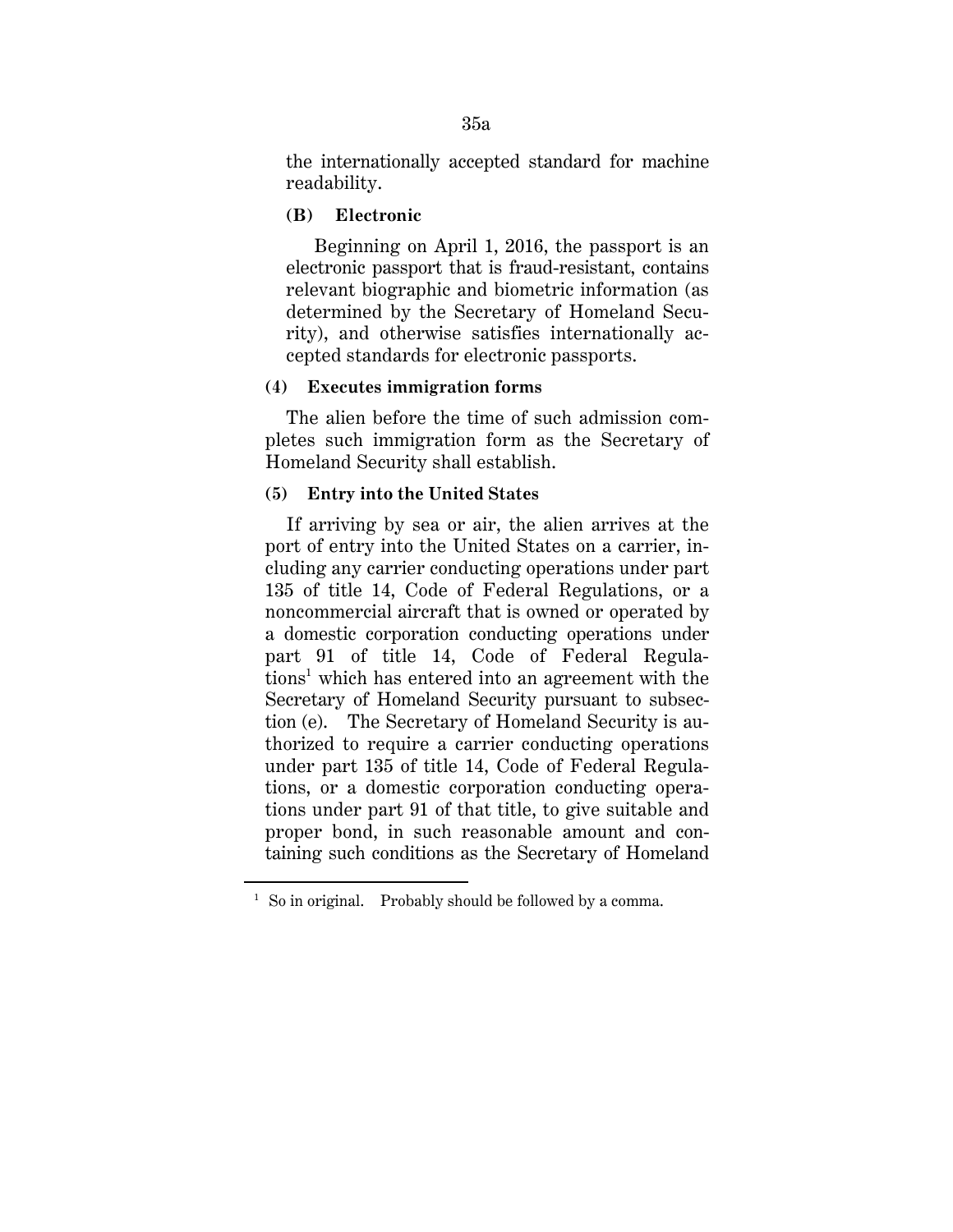Security may deem sufficient to ensure compliance with the indemnification requirements of this section, as a term of such an agreement.

#### **(6) Not a safety threat**

The alien has been determined not to represent a threat to the welfare, health, safety, or security of the United States.

## **(7) No previous violation**

If the alien previously was admitted without a visa under this section, the alien must not have failed to comply with the conditions of any previous admission as such a nonimmigrant.

#### **(8) Round-trip ticket**

The alien is in possession of a round-trip transportation ticket (unless this requirement is waived by the Secretary of Homeland Security under regulations or the alien is arriving at the port of entry on an aircraft operated under part 135 of title 14, Code of Federal Regulations, or a noncommercial aircraft that is owned or operated by a domestic corporation conducting operations under part 91 of title 14, Code of Federal Regulations).

# **(9) Automated system check**

The identity of the alien has been checked using an automated electronic database containing information about the inadmissibility of aliens to uncover any grounds on which the alien may be inadmissible to the United States, and no such ground has been found.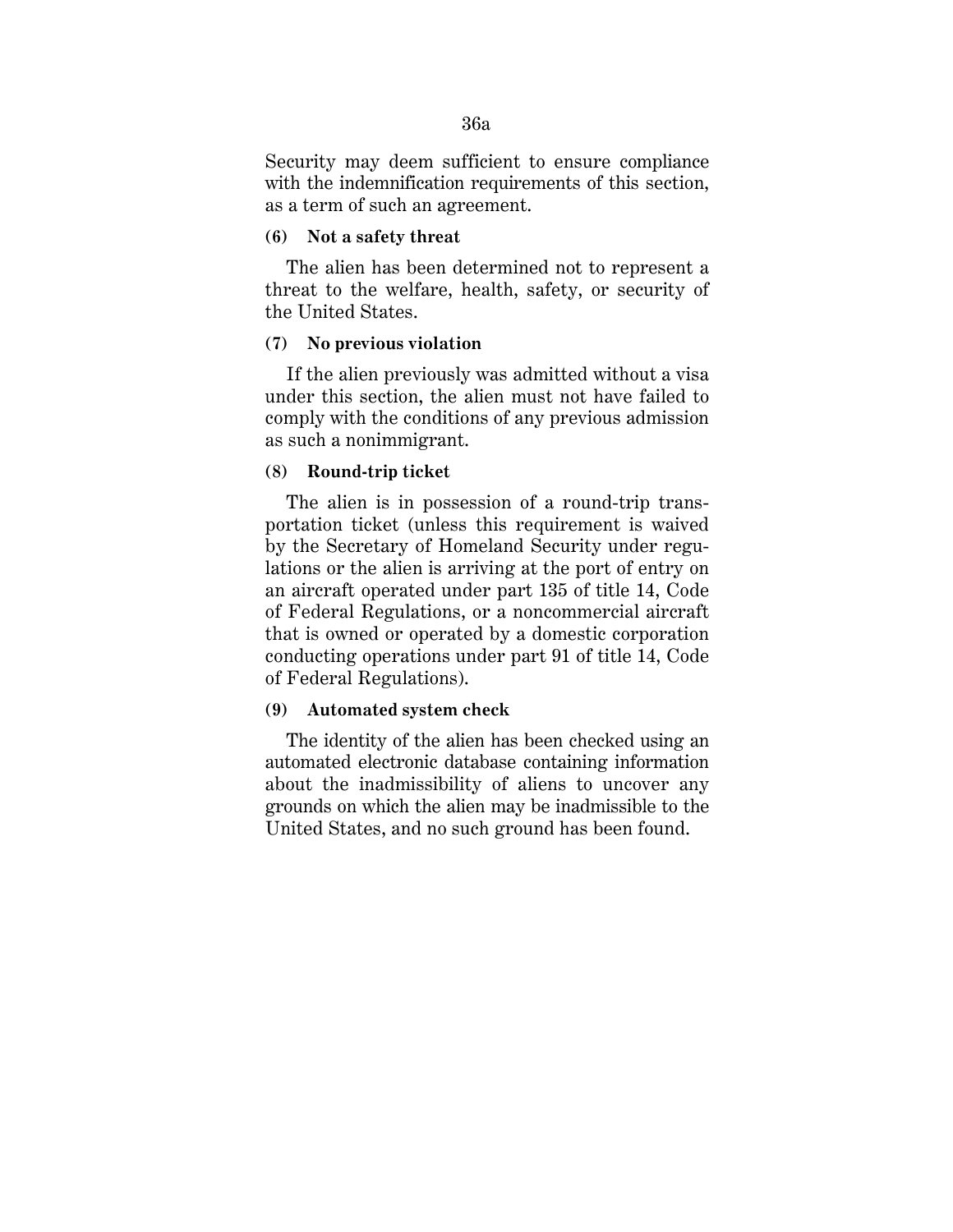# **(10) Electronic transmission of identification information**

Operators of aircraft under part 135 of title 14, Code of Federal Regulations, or operators of noncommercial aircraft that are owned or operated by a domestic corporation conducting operations under part 91 of title 14, Code of Federal Regulations, carrying any alien passenger who will apply for admission under this section shall furnish such information as the Secretary of Homeland Security by regulation shall prescribe as necessary for the identification of any alien passenger being transported and for the enforcement of the immigration laws. Such information shall be electronically transmitted not less than one hour prior to arrival at the port of entry for purposes of checking for inadmissibility using the automated electronic database.

# **(11) Eligibility determination under the electronic system for travel authorization**

Beginning on the date on which the electronic system for travel authorization developed under subsection (h)(3) is fully operational, each alien traveling under the program shall, before applying for admission to the United States, electronically provide to the system biographical information and such other information as the Secretary of Homeland Security shall determine necessary to determine the eligibility of, and whether there exists a law enforcement or security risk in permitting, the alien to travel to the United States. Upon review of such biographical information, the Secretary of Homeland Security shall determine whether the alien is eligible to travel to the United States under the program.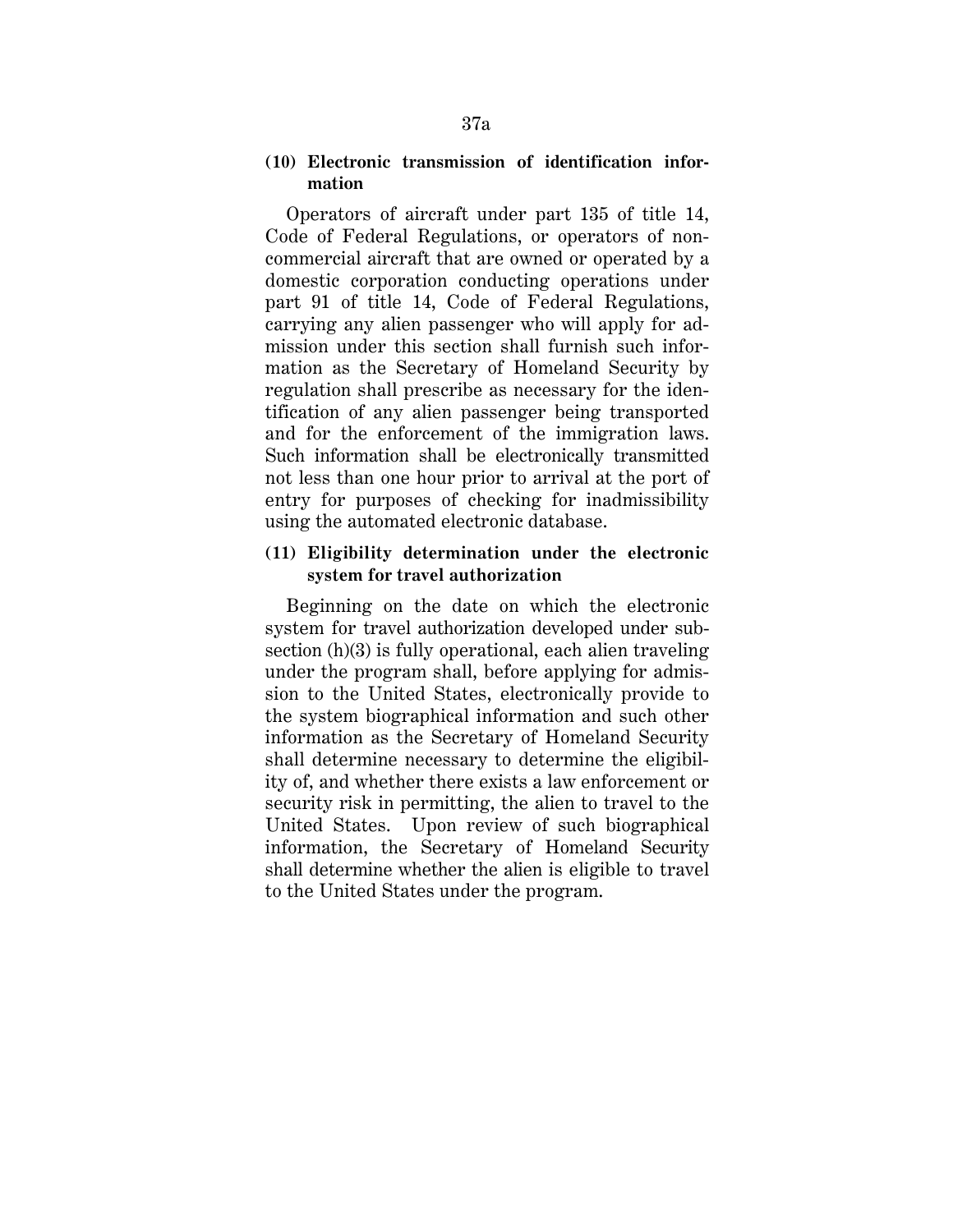# **(12) Not present in Iraq, Syria, or any other country or area of concern**

**(A) In general**

Except as provided in subparagraphs (B) and  $(C)$ —

(i) the alien has not been present, at any time on or after March 1, 2011—

(I) in Iraq or Syria;

(II) in a country that is designated by the Secretary of State under section 4605(j) of title 50 (as continued in effect under the International Emergency Economic Powers Act (50 U.S.C. 1701 et seq.)), section 2780 of title 22, section 2371 of title 22, or any other provision of law, as a country, the government of which has repeatedly provided support of acts of international terrorism; or

(III) in any other country or area of concern designated by the Secretary of Homeland Security under subparagraph (D); and

(ii) regardless of whether the alien is a national of a program country, the alien is not a national of—

(I) Iraq or Syria;

(II) a country that is designated, at the time the alien applies for admission, by the Secretary of State under section 4605(j) of title 50 (as continued in effect under the International Emergency Economic Powers Act (50 U.S.C. 1701 et seq.)), section 2780 of title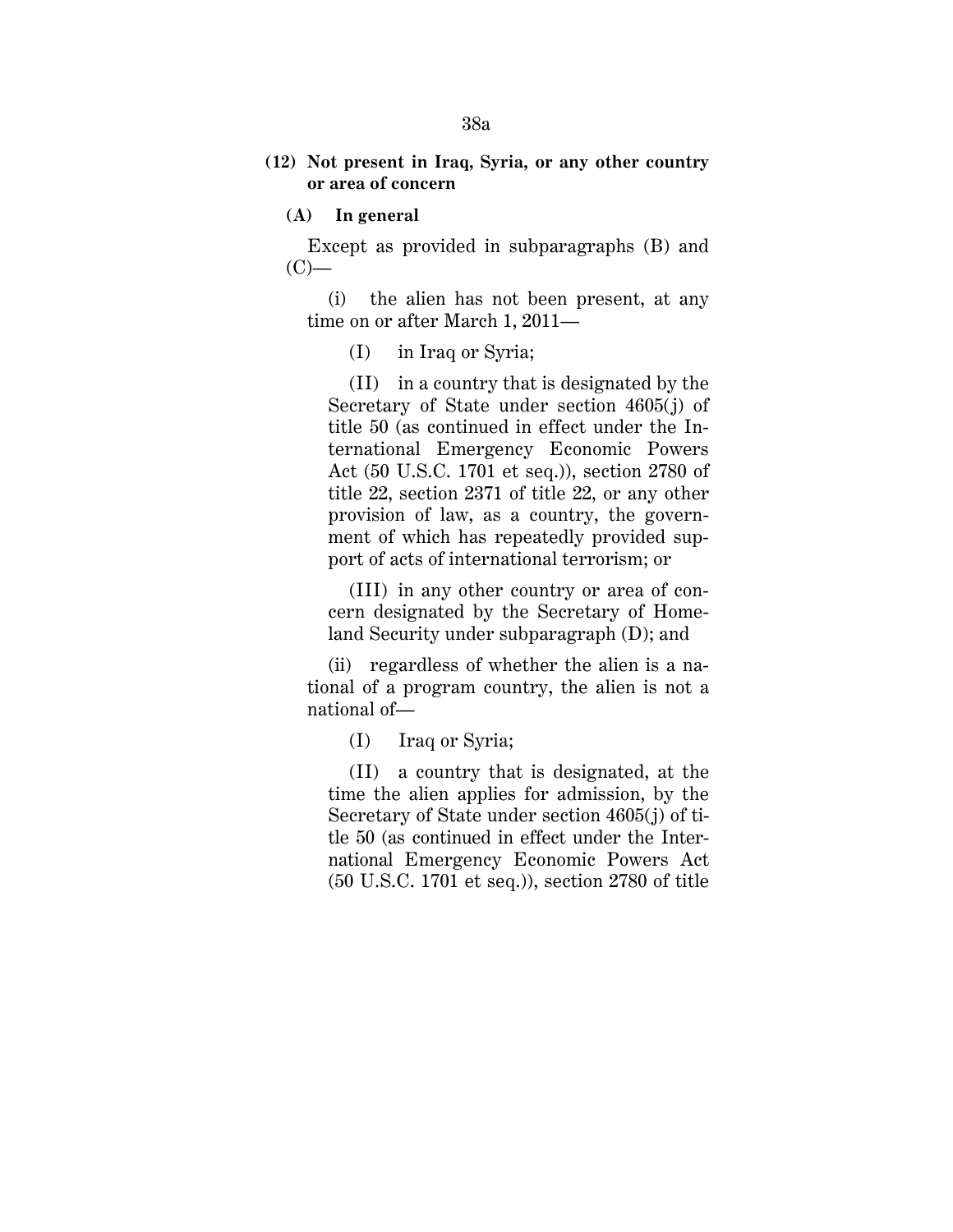22, section 2371 of title 22, or any other provision of law, as a country, the government of which has repeatedly provided support of acts of international terrorism; or

(III) any other country that is designated, at the time the alien applies for admission, by the Secretary of Homeland Security under subparagraph (D).

# **(B) Certain military personnel and government employees**

Subparagraph (A)(i) shall not apply in the case of an alien if the Secretary of Homeland Security determines that the alien was present—

(i) in order to perform military service in the armed forces of a program country; or

(ii) in order to carry out official duties as a full time employee of the government of a program country.

**(C) Waiver**

The Secretary of Homeland Security may waive the application of subparagraph (A) to an alien if the Secretary determines that such a waiver is in the law enforcement or national security interests of the United States.

# **(D) Countries or areas of concern**

#### **(i) In general**

Not later than 60 days after December 18, 2015, the Secretary of Homeland Security, in consultation with the Secretary of State and the Director of National Intelligence, shall deter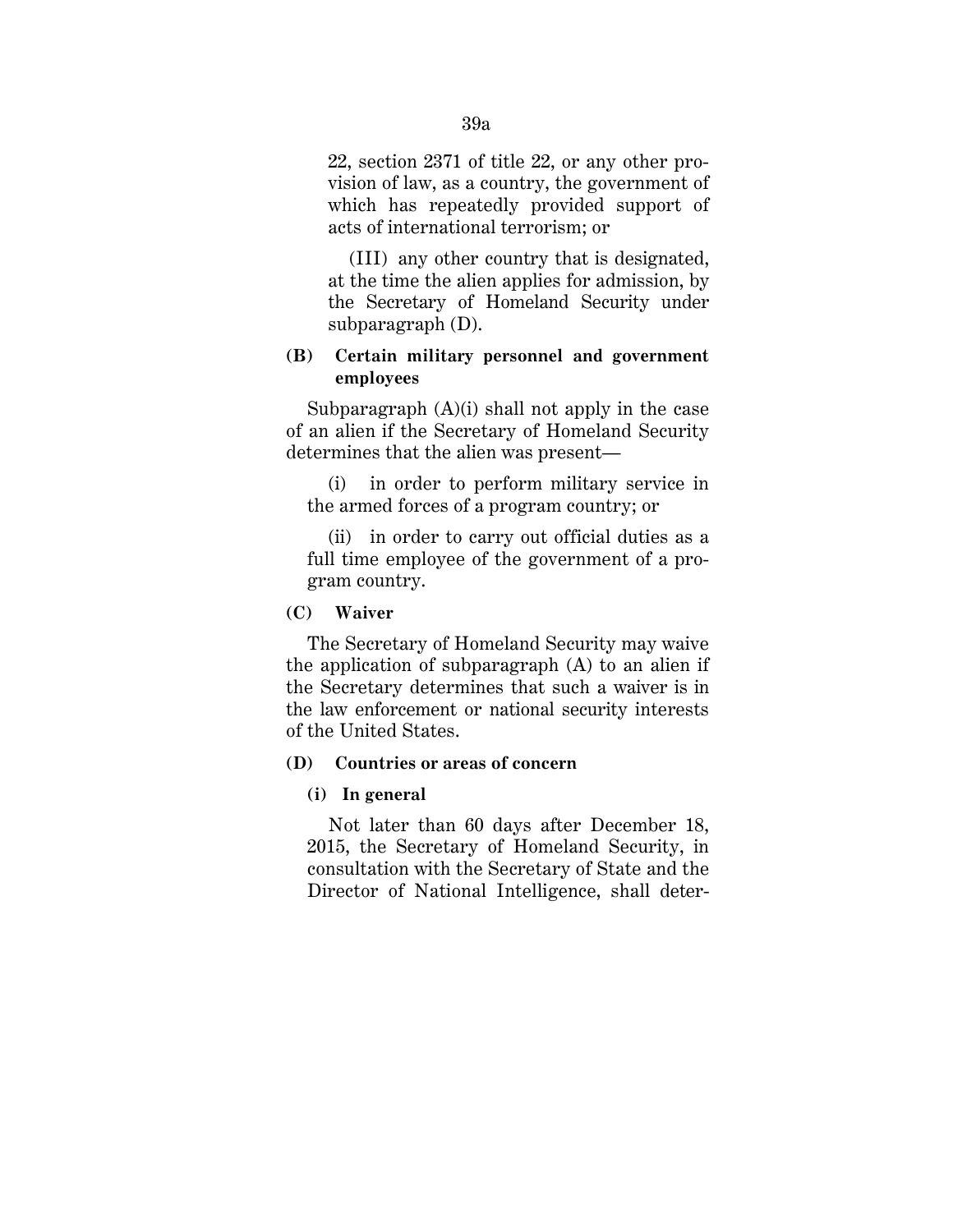mine whether the requirement under subparagraph (A) shall apply to any other country or area.

# **(ii) Criteria**

In making a determination under clause (i), the Secretary shall consider—

(I) whether the presence of an alien in the country or area increases the likelihood that the alien is a credible threat to the national security of the United States;

(II) whether a foreign terrorist organization has a significant presence in the country or area; and

(III) whether the country or area is a safe haven for terrorists.

# **(iii) Annual review**

The Secretary shall conduct a review, on an annual basis, of any determination made under clause (i).

# **(E) Report**

Beginning not later than one year after December 18, 2015, and annually thereafter, the Secretary of Homeland Security shall submit to the Committee on Homeland Security, the Committee on Foreign Affairs, the Permanent Select Committee on Intelligence, and the Committee on the Judiciary of the House of Representatives, and the Committee on Homeland Security and Governmental Affairs, the Committee on Foreign Relations, the Select Committee on Intelligence, and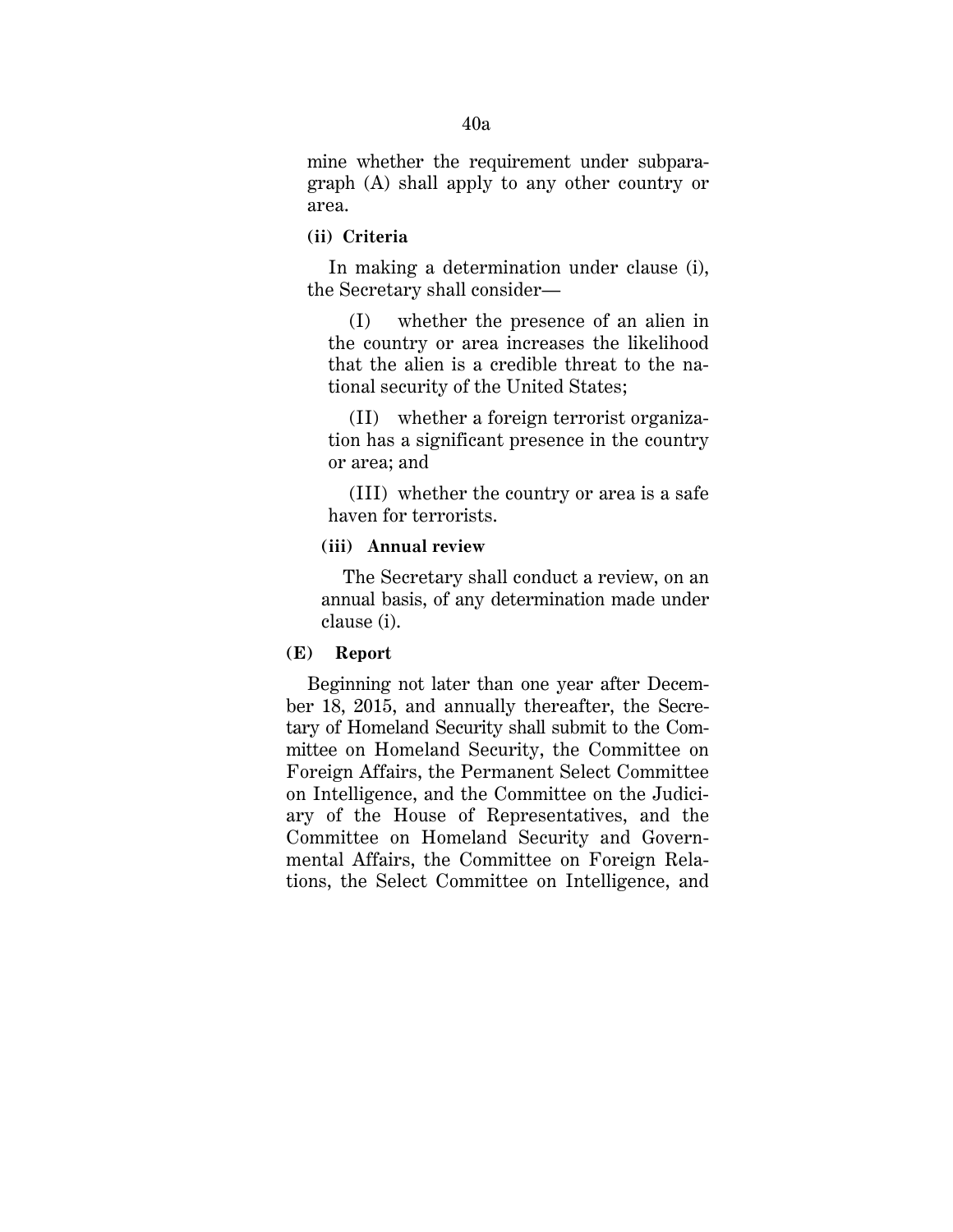the Committee on the Judiciary of the Senate a report on each instance in which the Secretary exercised the waiver authority under subparagraph (C) during the previous year.

### **(b) Waiver of rights**

An alien may not be provided a waiver under the program unless the alien has waived any right—

(1) to review or appeal under this chapter of an immigration officer's determination as to the admissibility of the alien at the port of entry into the United States, or

(2) to contest, other than on the basis of an application for asylum, any action for removal of the alien.

#### **(c) Designation of program countries**

### **(1) In general**

The Secretary of Homeland Security, in consultation with the Secretary of State, may designate any country as a program country if it meets the requirements of paragraph (2).

## **(2) Qualifications**

Except as provided in subsection (f), a country may not be designated as a program country unless the following requirements are met:

#### **(A) Low nonimmigrant visa refusal rate**

Either—

(i) the average number of refusals of nonimmigrant visitor visas for nationals of that country during—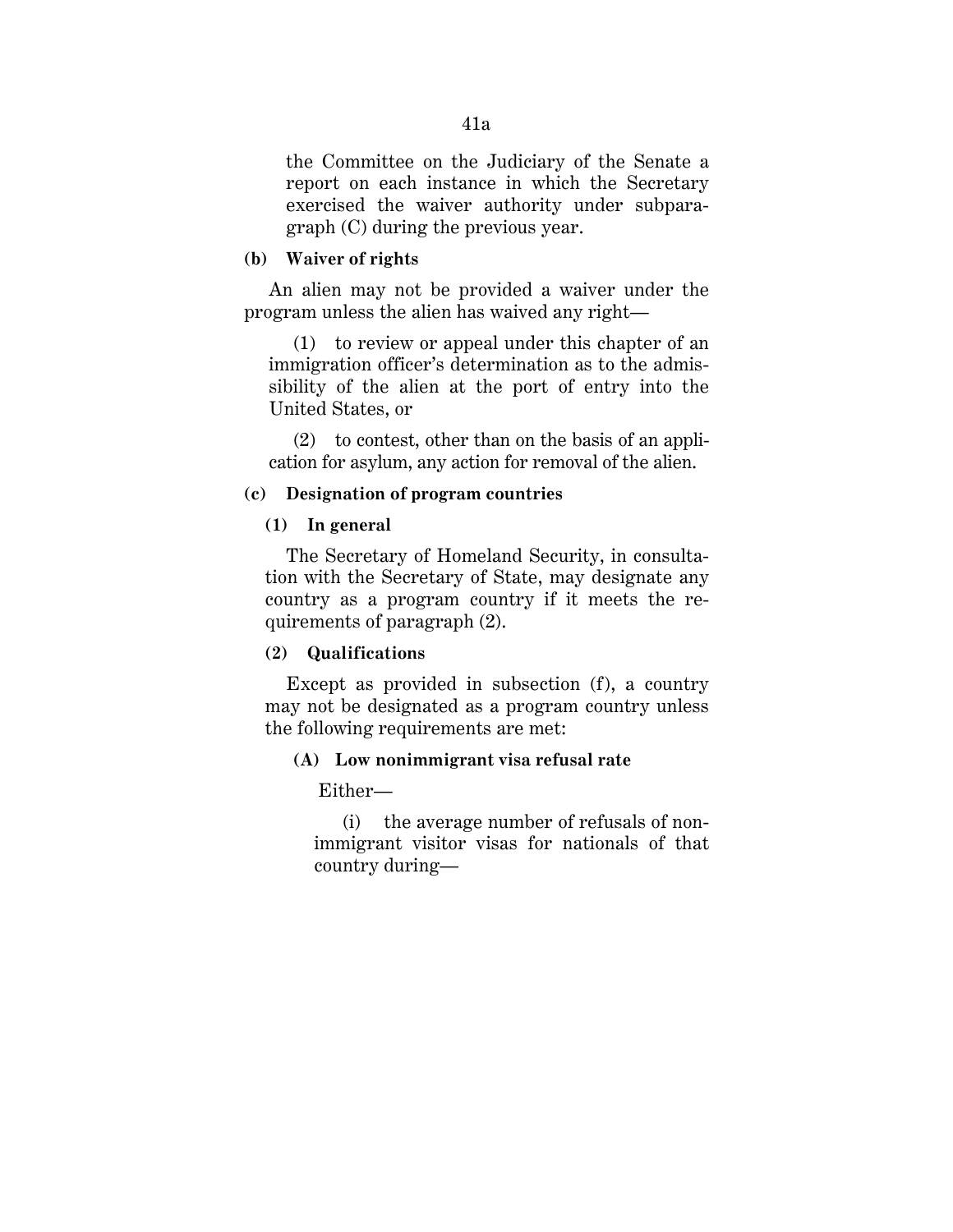(I) the two previous full fiscal years was less than 2.0 percent of the total number of nonimmigrant visitor visas for nationals of that country which were granted or refused during those years; and

(II) either of such two previous full fiscal years was less than 2.5 percent of the total number of nonimmigrant visitor visas for nationals of that country which were granted or refused during that year; or

(ii) such refusal rate for nationals of that country during the previous full fiscal year was less than 3.0 percent.

#### **(B) Passport program**

# **(i) Issuance of passports**

The government of the country certifies that it issues to its citizens passports described in subparagraph  $(A)$  of subsection  $(a)(3)$ , and on or after April 1, 2016, passports described in subparagraph (B) of subsection (a)(3).

# **(ii) Validation of passports**

Not later than October 1, 2016, the government of the country certifies that it has in place mechanisms to validate passports described in subparagraphs  $(A)$  and  $(B)$  of subsection  $(a)(3)$ at each key port of entry into that country. This requirement shall not apply to travel between countries which fall within the Schengen Zone.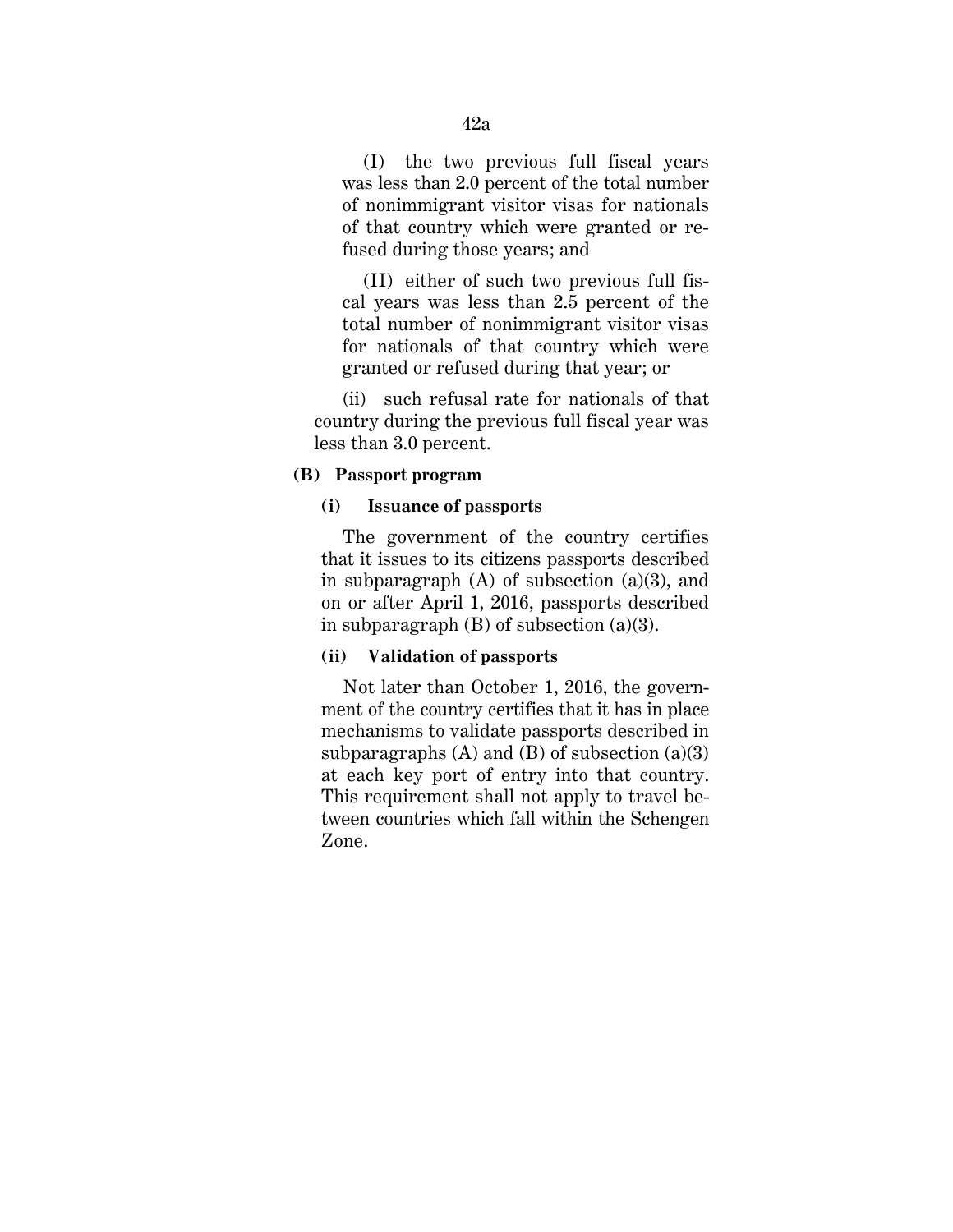### **(C) Law enforcement and security interests**

The Secretary of Homeland Security, in consultation with the Secretary of State—

(i) evaluates the effect that the country's designation would have on the law enforcement and security interests of the United States (including the interest in enforcement of the immigration laws of the United States and the existence and effectiveness of its agreements and procedures for extraditing to the United States individuals, including its own nationals, who commit crimes that violate United States law);

(ii) determines that such interests would not be compromised by the designation of the country; and

(iii) submits a written report to the Committee on the Judiciary, the Committee on Foreign Affairs, and the Committee on Homeland Security of the House of Representatives and the Committee on the Judiciary, the Committee on Foreign Relations, and the Committee on Homeland Security and Governmental Affairs of the Senate regarding the country's qualification for designation that includes an explanation of such determination.

# **(D) Reporting lost and stolen passports**

 The government of the country enters into an agreement with the United States to report, or make available through Interpol or other means as designated by the Secretary of Homeland Security, to the United States Government infor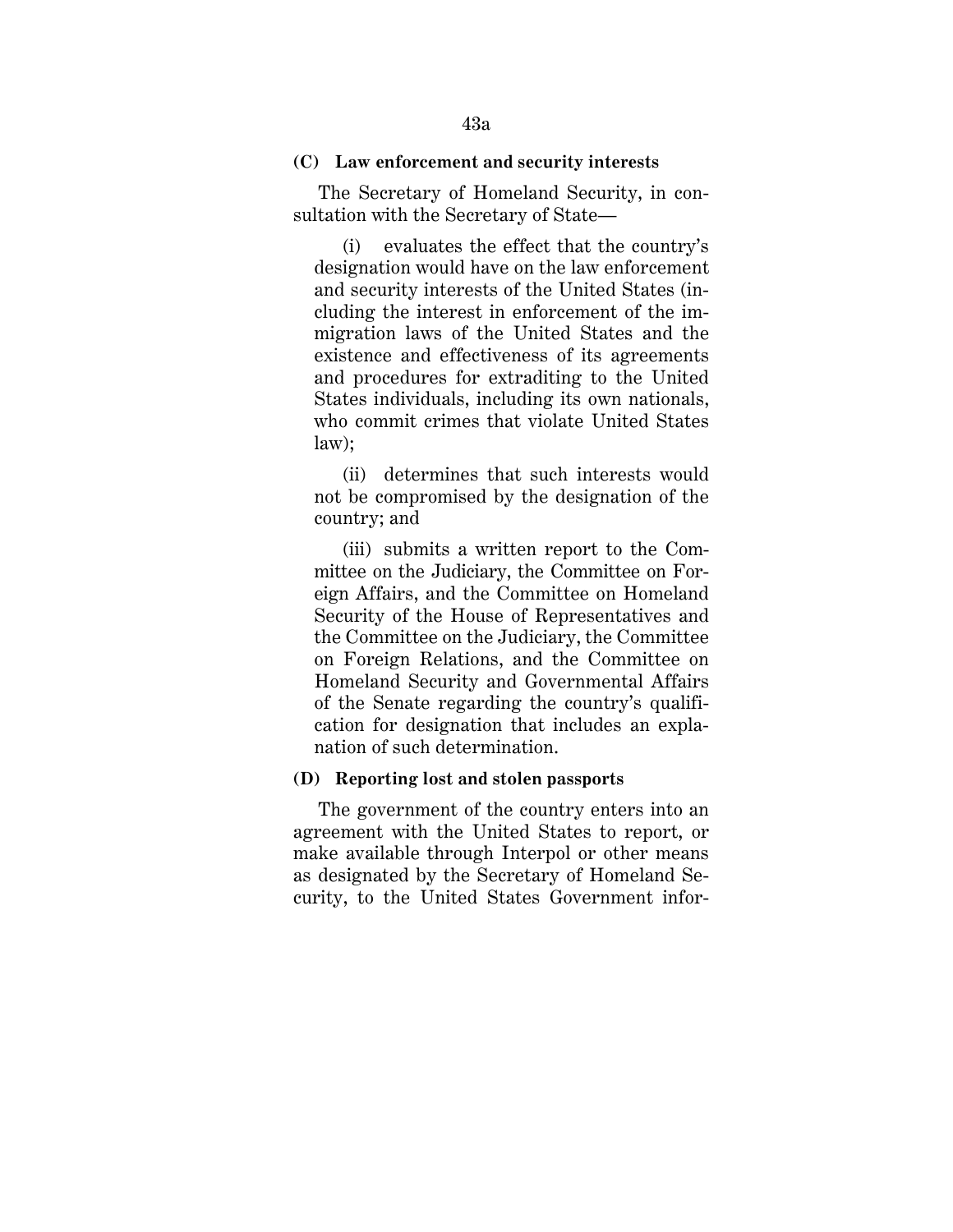mation about the theft or loss of passports not later than 24 hours after becoming aware of the theft or loss and in a manner specified in the agreement.

# **(E) Repatriation of aliens**

 The government of the country accepts for repatriation any citizen, former citizen, or national of the country against whom a final executable order of removal is issued not later than three weeks after the issuance of the final order of removal. Nothing in this subparagraph creates any duty for the United States or any right for any alien with respect to removal or release. Nothing in this subparagraph gives rise to any cause of action or claim under this paragraph or any other law against any official of the United States or of any State to compel the release, removal, or consideration for release or removal of any alien.

# **(F) Passenger information exchange**

The government of the country enters into an agreement with the United States to share information regarding whether citizens and nationals of that country traveling to the United States represent a threat to the security or welfare of the United States or its citizens, and fully implements such agreement.

# **(G) Interpol screening**

Not later than 270 days after December 18, 2015, except in the case of a country in which there is not an international airport, the government of the country certifies to the Secretary of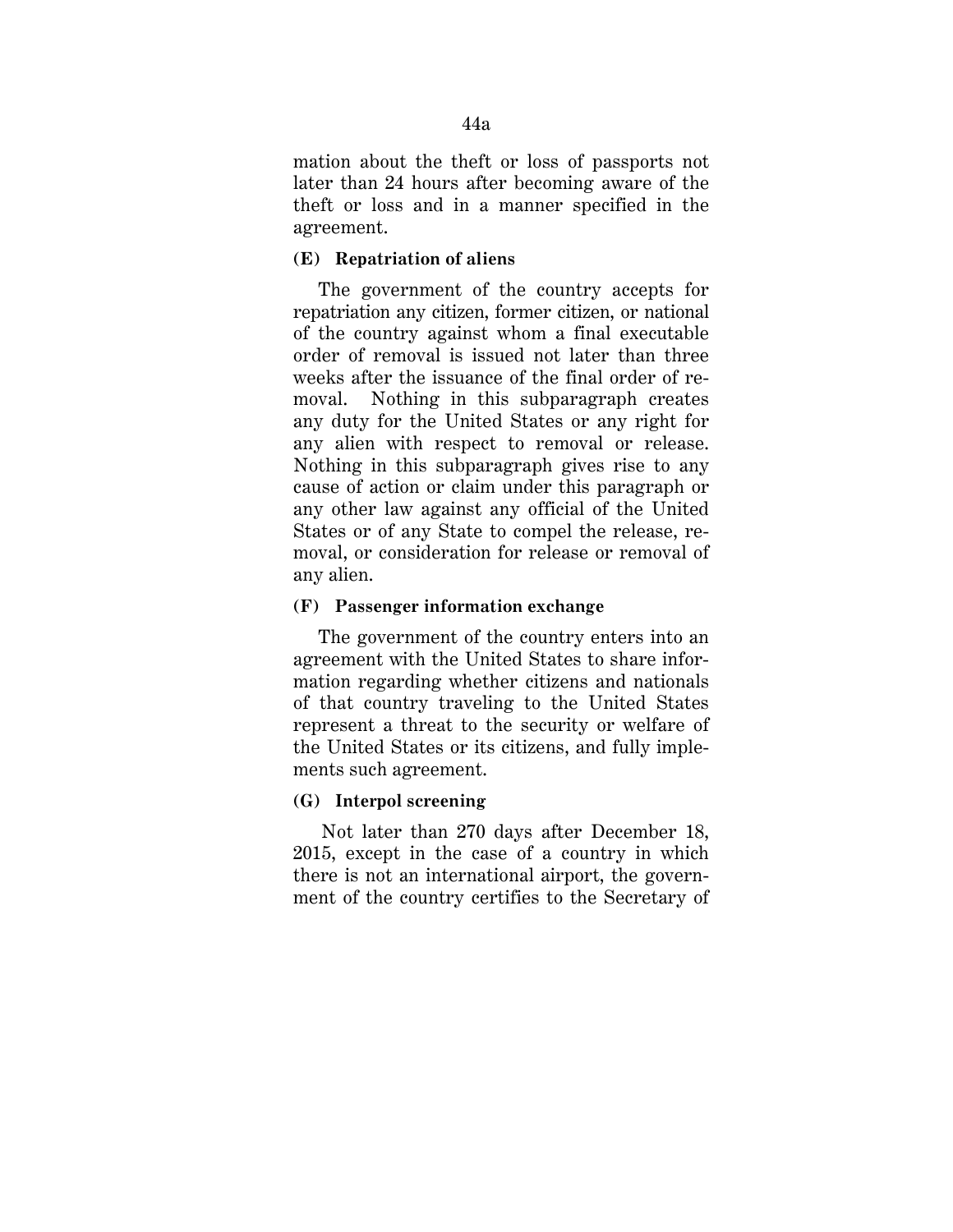Homeland Security that, to the maximum extent allowed under the laws of the country, it is screening, for unlawful activity, each person who is not a citizen or national of that country who is admitted to or departs that country, by using relevant databases and notices maintained by Interpol, or other means designated by the Secretary of Homeland Security. This requirement shall not apply to travel between countries which fall within the Schengen Zone.

### **(3) Continuing and subsequent qualifications**

For each fiscal year after the initial period—

# **(A) Continuing qualification**

In the case of a country which was a program country in the previous fiscal year, a country may not be designated as a program country unless the sum of—

(i) the total of the number of nationals of that country who were denied admission at the time of arrival or withdrew their application for admission during such previous fiscal year as a nonimmigrant visitor, and

(ii) the total number of nationals of that country who were admitted as nonimmigrant visitors during such previous fiscal year and who violated the terms of such admission,

was less than 2 percent of the total number of nationals of that country who applied for admission as nonimmigrant visitors during such previous fiscal year.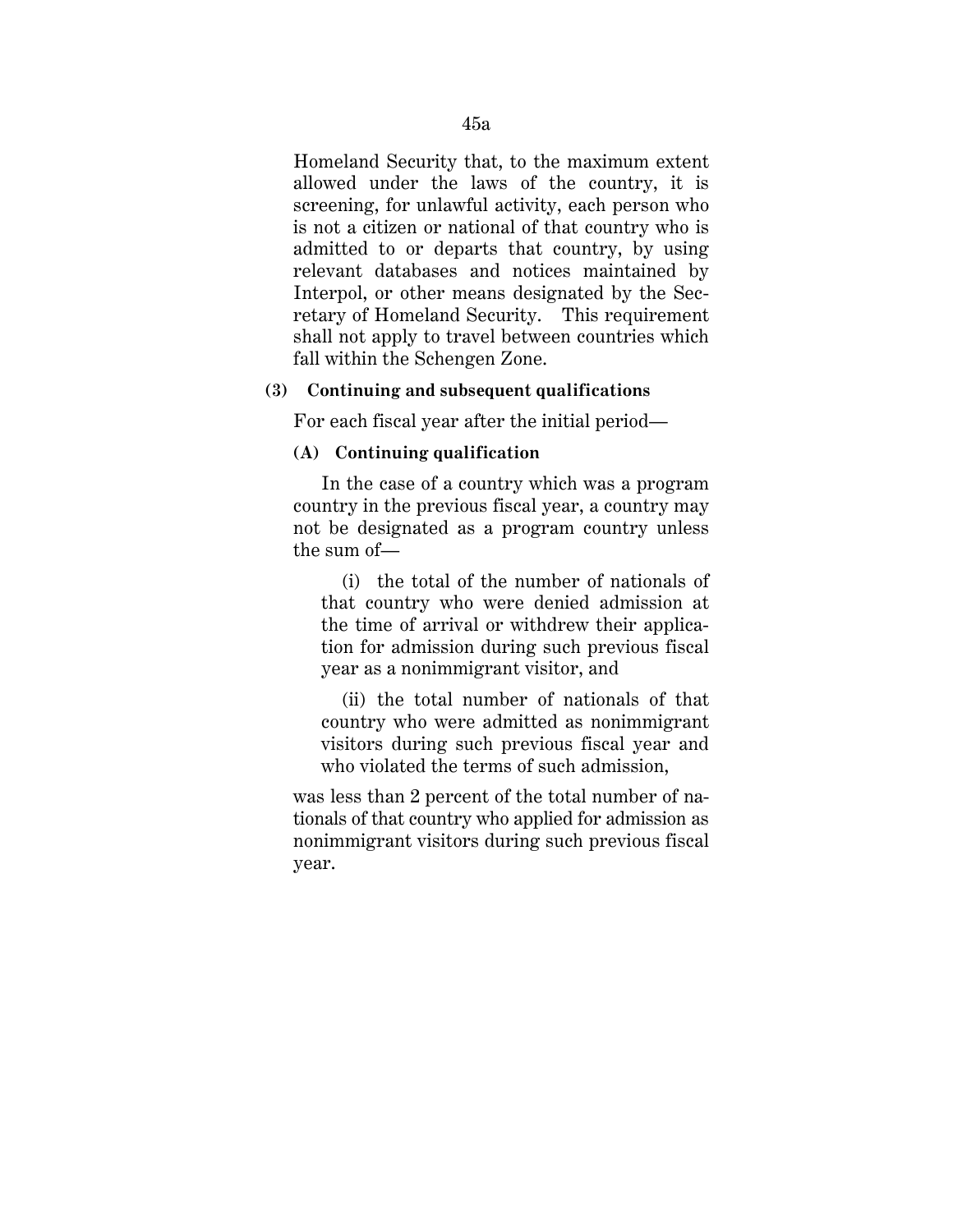### **(B) New countries**

In the case of another country, the country may not be designated as a program country unless the following requirements are met:

# **(i) Low nonimmigrant visa refusal rate in previous 2-year period**

The average number of refusals of nonimmigrant visitor visas for nationals of that country during the two previous full fiscal years was less than 2 percent of the total number of nonimmigrant visitor visas for nationals of that country which were granted or refused during those years.

# **(ii) Low nonimmigrant visa refusal rate in each of the 2 previous years**

The average number of refusals of nonimmigrant visitor visas for nationals of that country during either of such two previous full fiscal years was less than 2.5 percent of the total number of nonimmigrant visitor visas for nationals of that country which were granted or refused during that year.

# **(4) Initial period**

For purposes of paragraphs (2) and **(3),** the term "initial period" means the period beginning at the end of the 30-day period described in subsection (b)(1) of this section and ending on the last day of the first fiscal year which begins after such 30-day period.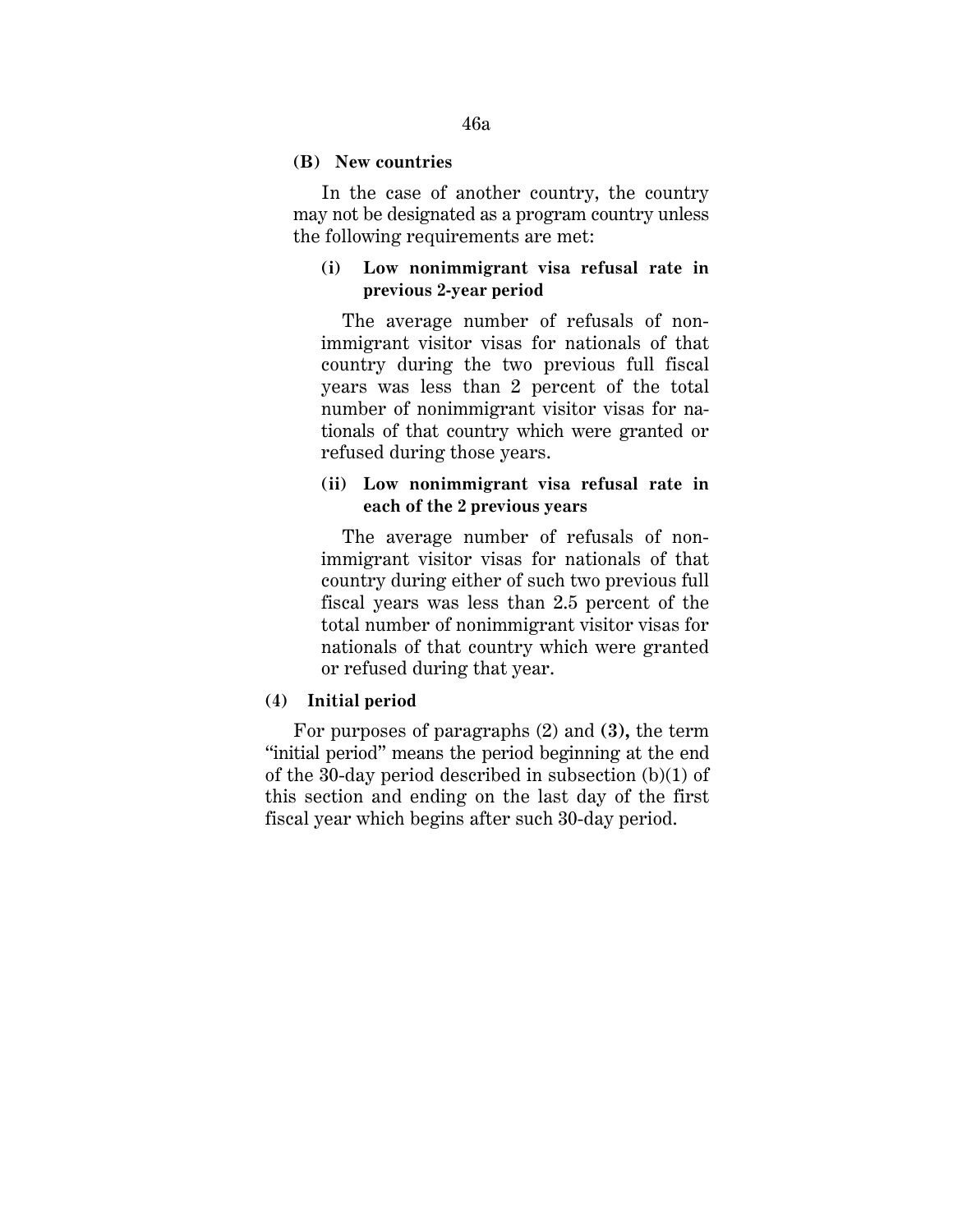# **(5) Written reports on continuing qualification; designation terminations**

- **(A) Periodic evaluations**
	- **(i) In general**

The Secretary of Homeland Security, in consultation with the Secretary of State, periodically (but not less than once every 2 years)—

(I) shall evaluate the effect of each program country's continued designation on the law enforcement and security interests of the United States (including the interest in enforcement of the immigration laws of the United States and the existence and effectiveness of its agreements and procedures for extraditing to the United States individuals, including its own nationals, who commit crimes that violate United States law);

(II) shall determine, based upon the evaluation in subclause (I), whether any such designation ought to be continued or terminated under subsection (d) of this section;

(III) shall submit a written report to the Committee on the Judiciary, the Committee on Foreign Affairs, the Permanent Select Committee on Intelligence, and the Committee on Homeland Security, of the House of Representatives and the Committee on the Judiciary, the Committee on Foreign Relations, the Select Committee on Intelligence and the Committee on Homeland Security and Governmental Affairs of the Senate regarding the continuation or termination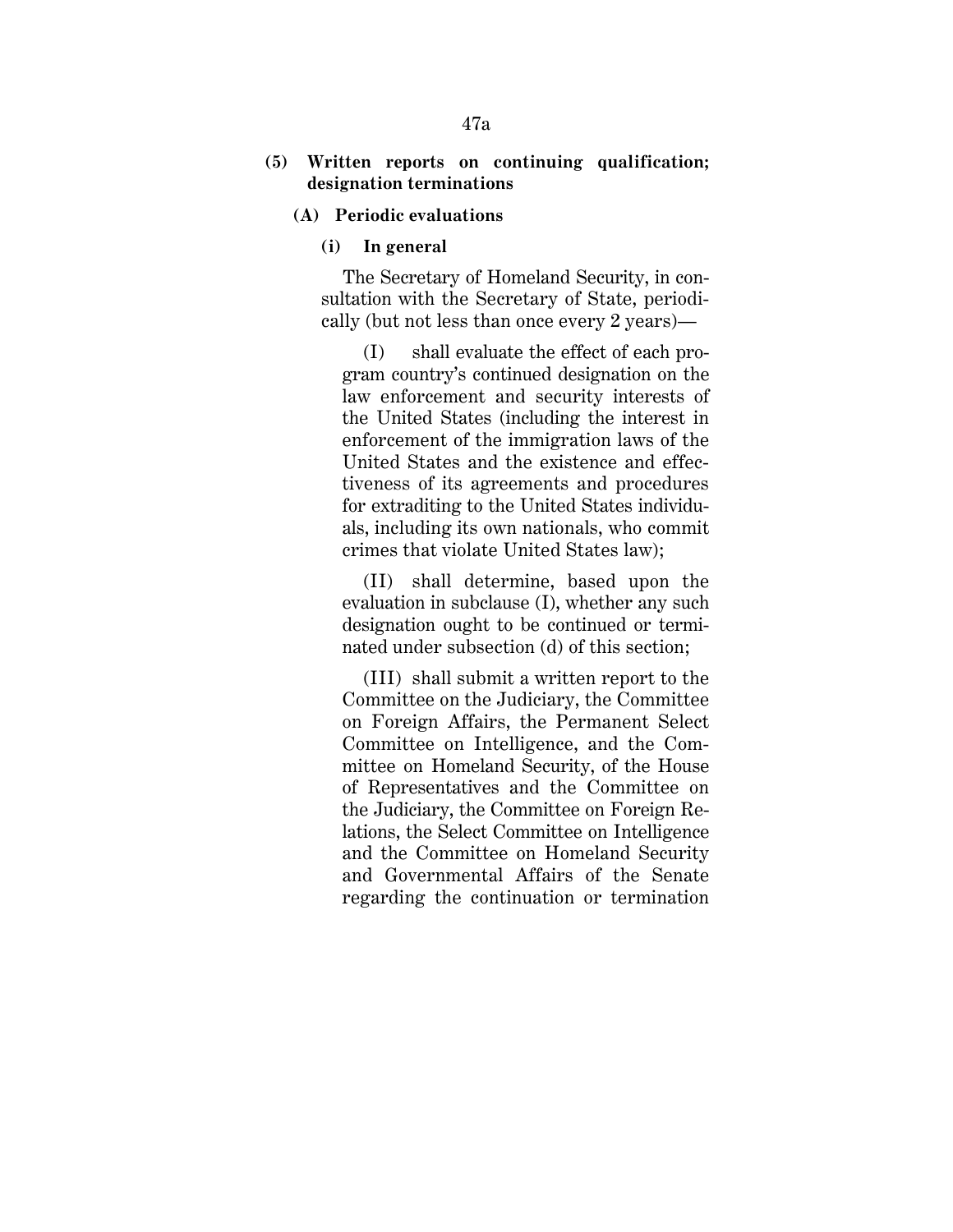of the country's designation that includes an explanation of such determination and the effects described in subclause (I);

(IV) shall submit to Congress a report regarding the implementation of the electronic system for travel authorization system under subsection (h)(3) and the participation of new countries in the program through a waiver under paragraph (8); and

(V) shall submit to the committees described in subclause (III), a report that includes an assessment of the threat to the national security of the United States of the designation of each country designated as a program country, including the compliance of the government of each such country with the requirements under subparagraphs (D) and (F) of paragraph (2), as well as each such government's capacity to comply with such requirements.

# **(ii) Effective date**

A termination of the designation of a country under this subparagraph shall take effect on the date determined by the Secretary of Homeland Security, in consultation with the Secretary of State.

#### **(iii) Redesignation**

In the case of a termination under this subparagraph, the Secretary of Homeland Security shall redesignate the country as a program country, without regard to subsection (f) of this section or paragraph (2) or (3), when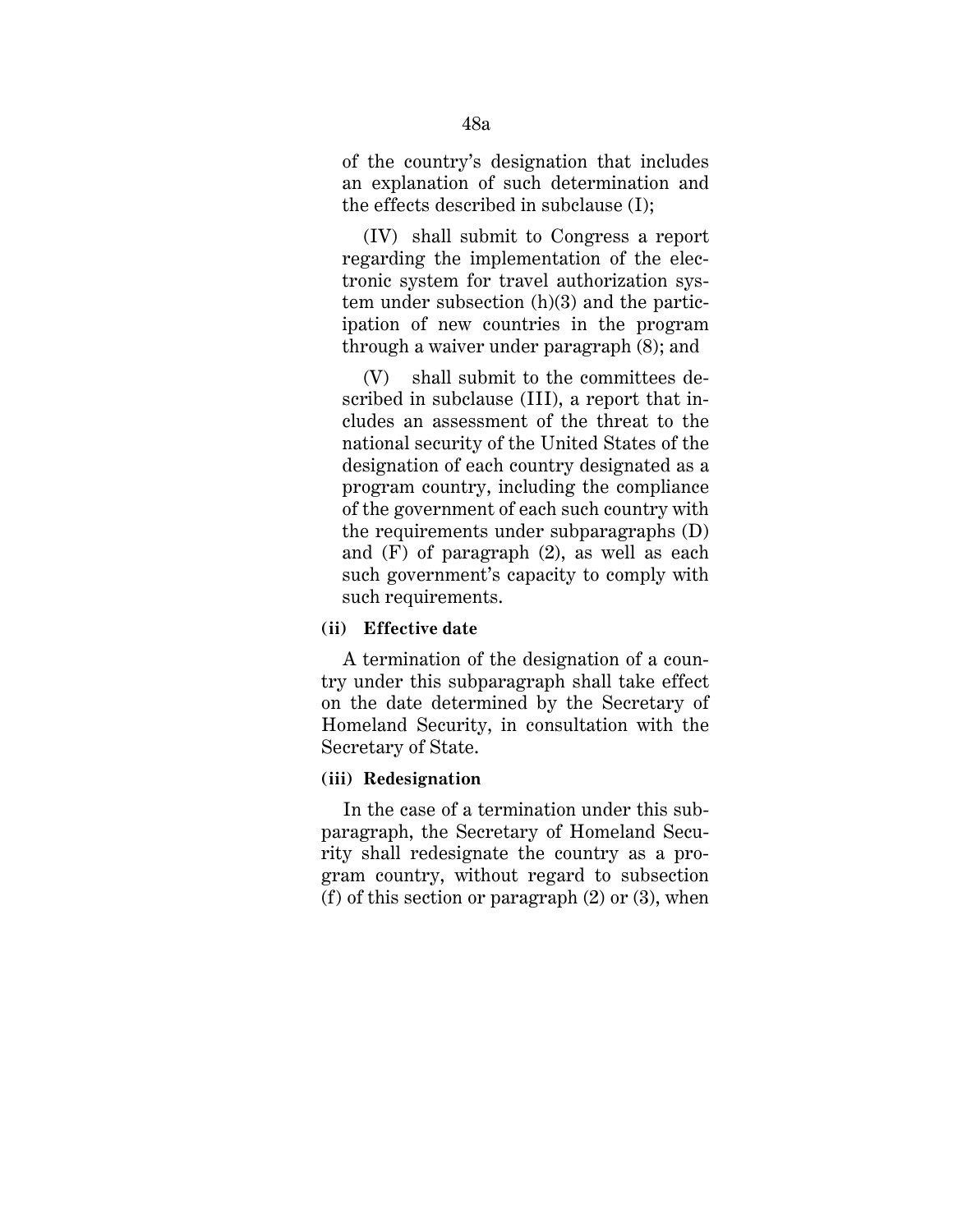the Secretary of Homeland Security, in consultation with the Secretary of State, determines that all causes of the termination have been eliminated.

#### **(B) Emergency termination**

#### **(i) In general**

In the case of a program country in which an emergency occurs that the Secretary of Homeland Security, in consultation with the Secretary of State, determines threatens the law enforcement or security interests of the United States (including the interest in enforcement of the immigration laws of the United States), the Secretary of Homeland Security shall immediately terminate the designation of the country as a program country.

## **(ii) Definition**

For purposes of clause (i), the term "emergency" means—

(I) the overthrow of a democratically elected government;

(II) war (including undeclared war, civil war, or other military activity) on the territory of the program country;

(III) a severe breakdown in law and order affecting a significant portion of the program country's territory;

(IV) a severe economic collapse in the program country; or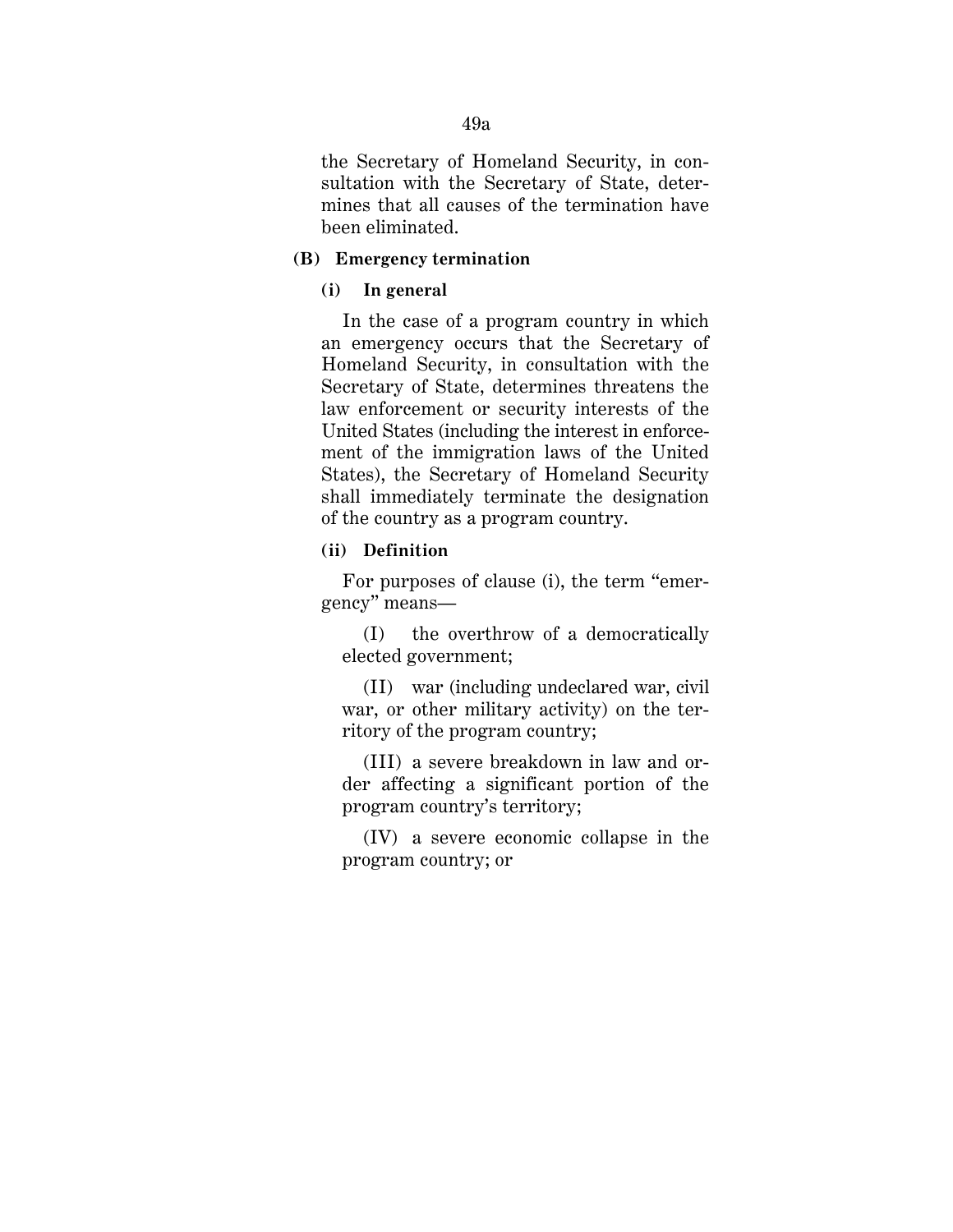(V) any other extraordinary event in the program country that threatens the law enforcement or security interests of the United States (including the interest in enforcement of the immigration laws of the United States) and where the country's participation in the program could contribute to that threat.

## **(iii) Redesignation**

The Secretary of Homeland Security may redesignate the country as a program country, without regard to subsection (f) of this section or paragraph (2) or (3), when the Secretary of Homeland Security, in consultation with the Secretary of State, determines that—

(I) at least 6 months have elapsed since the effective date of the termination;

(II) the emergency that caused the termination has ended; and

(III) the average number of refusals of nonimmigrant visitor visas for nationals of that country during the period of termination under this subparagraph was less than 3.0 percent of the total number of nonimmigrant visitor visas for nationals of that country which were granted or refused during such period.

#### **(iv) Program suspension authority**

The Director of National Intelligence shall immediately inform the Secretary of Homeland Security of any current and credible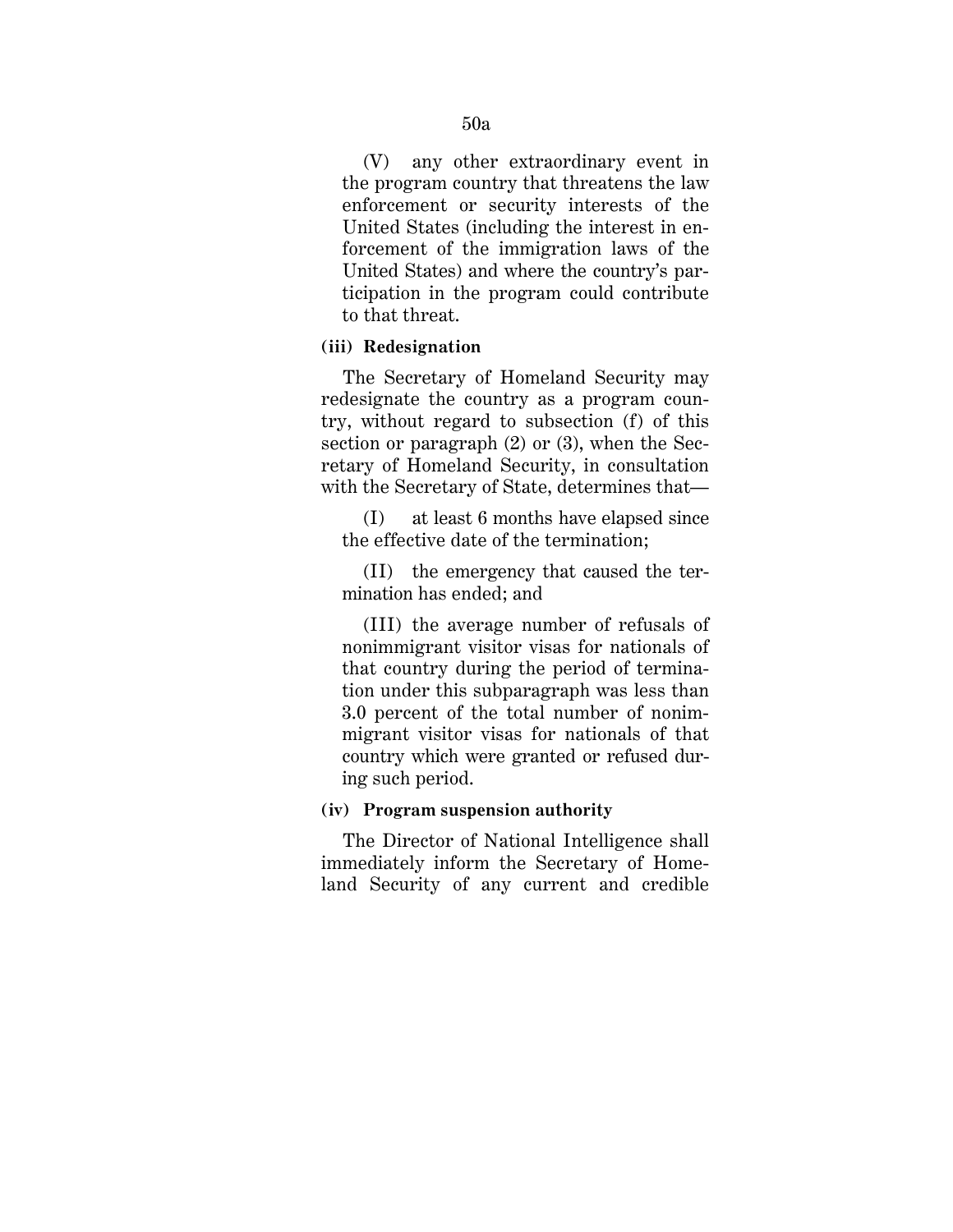threat which poses an imminent danger to the United States or its citizens and originates from a country participating in the visa waiver program. Upon receiving such notification, the Secretary, in consultation with the Secretary of State—

(I) may suspend a country from the visa waiver program without prior notice;

(II) shall notify any country suspended under subclause (I) and, to the extent practicable without disclosing sensitive intelligence sources and methods, provide justification for the suspension; and

(III) shall restore the suspended country's participation in the visa waiver program upon a determination that the threat no longer poses an imminent danger to the United States or its citizens.

# **(C) Treatment of nationals after termination**

For purposes of this paragraph—

(i) nationals of a country whose designation is terminated under subparagraph (A) or (B) shall remain eligible for a waiver under subsection (a) of this section until the effective date of such termination; and

(ii) a waiver under this section that is provided to such a national for a period described in subsection  $(a)(1)$  of this section shall not, by such termination, be deemed to have been rescinded or otherwise rendered invalid, if the waiver is granted prior to such termination.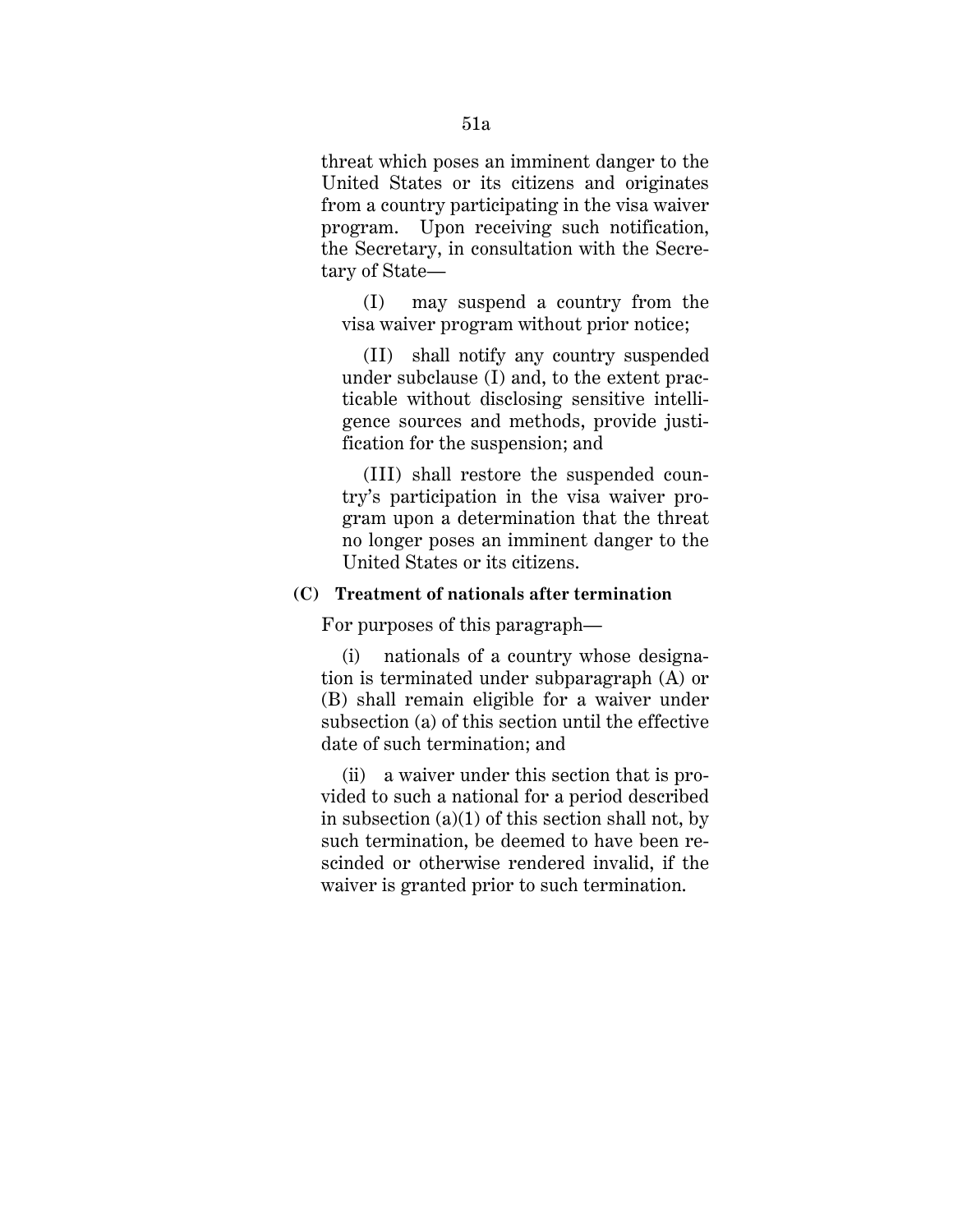#### **(6) Computation of visa refusal rates**

For purposes of determining the eligibility of a country to be designated as a program country, the calculation of visa refusal rates shall not include any visa refusals which incorporate any procedures based on, or are otherwise based on, race, sex, or disability, unless otherwise specifically authorized by law or regulation. No court shall have jurisdiction under this paragraph to review any visa refusal, the denial of admission to the United States of any alien by the Secretary of Homeland Security, the Secretary's computation of the visa refusal rate, or the designation or nondesignation of any country.

#### **(7) Visa waiver information**

#### **(A) In general**

In refusing the application of nationals of a program country for United States visas, or the applications of nationals of a country seeking entry into the visa waiver program, a consular officer shall not knowingly or intentionally classify the refusal of the visa under a category that is not included in the calculation of the visa refusal rate only so that the percentage of that country's visa refusals is less than the percentage limitation applicable to qualification for participation in the visa waiver program.

#### **(B) Reporting requirement**

On May 1 of each year, for each country under consideration for inclusion in the visa waiver program, the Secretary of State shall provide to the appropriate congressional committees—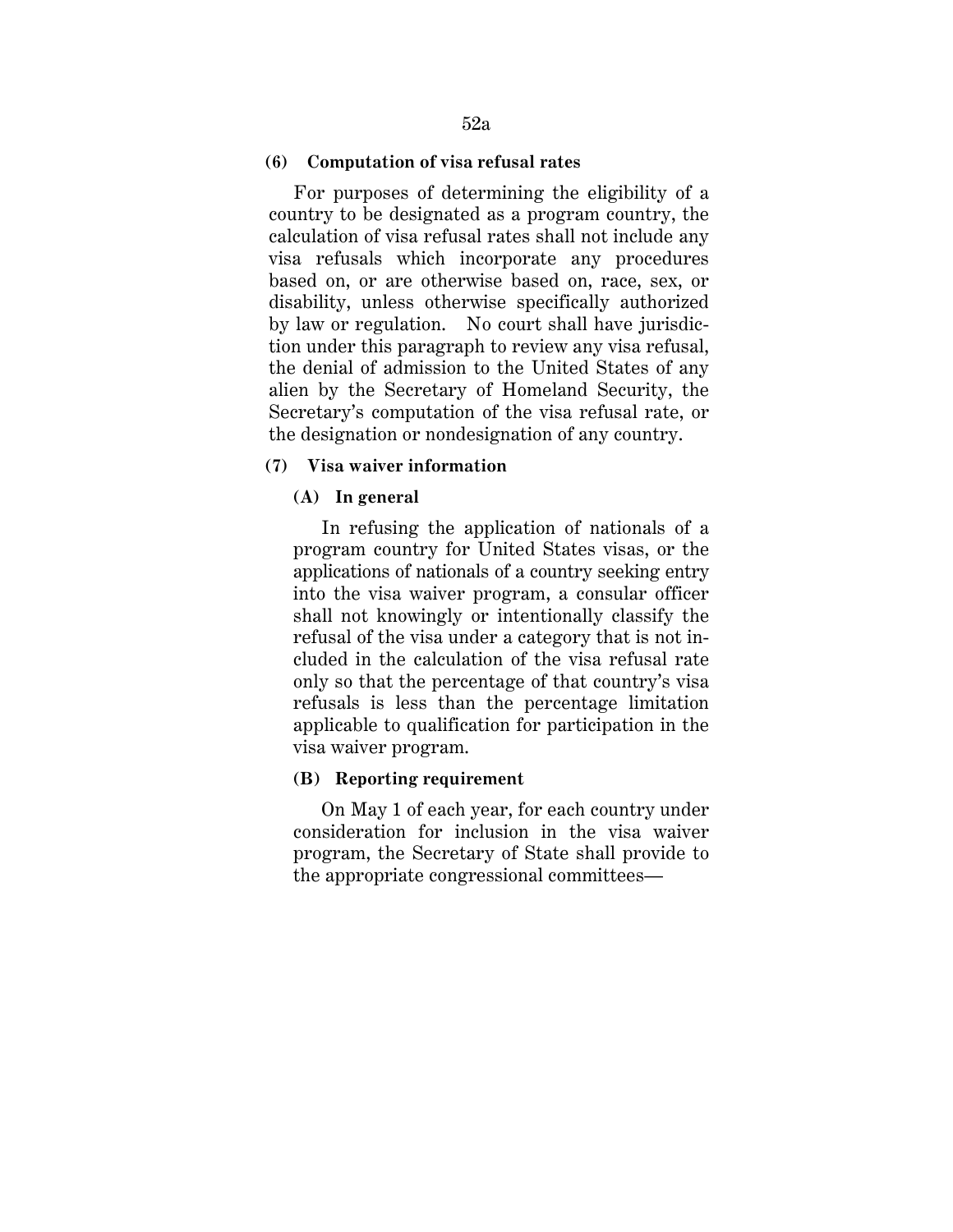(i) the total number of nationals of that country that applied for United States visas in that country during the previous calendar year;

(ii) the total number of such nationals who received United States visas during the previous calendar year;

(iii) the total number of such nationals who were refused United States visas during the previous calendar year;

(iv) the total number of such nationals who were refused United States visas during the previous calendar year under each provision of this chapter under which the visas were refused; and

(v) the number of such nationals that were refused under section 1184(b) of this title as a percentage of the visas that were issued to such nationals.

### **(C) Certification**

Not later than May 1 of each year, the United States chief of mission, acting or permanent, to each country under consideration for inclusion in the visa waiver program shall certify to the appropriate congressional committees that the information described in subparagraph (B) is accurate and provide a copy of that certification to those committees.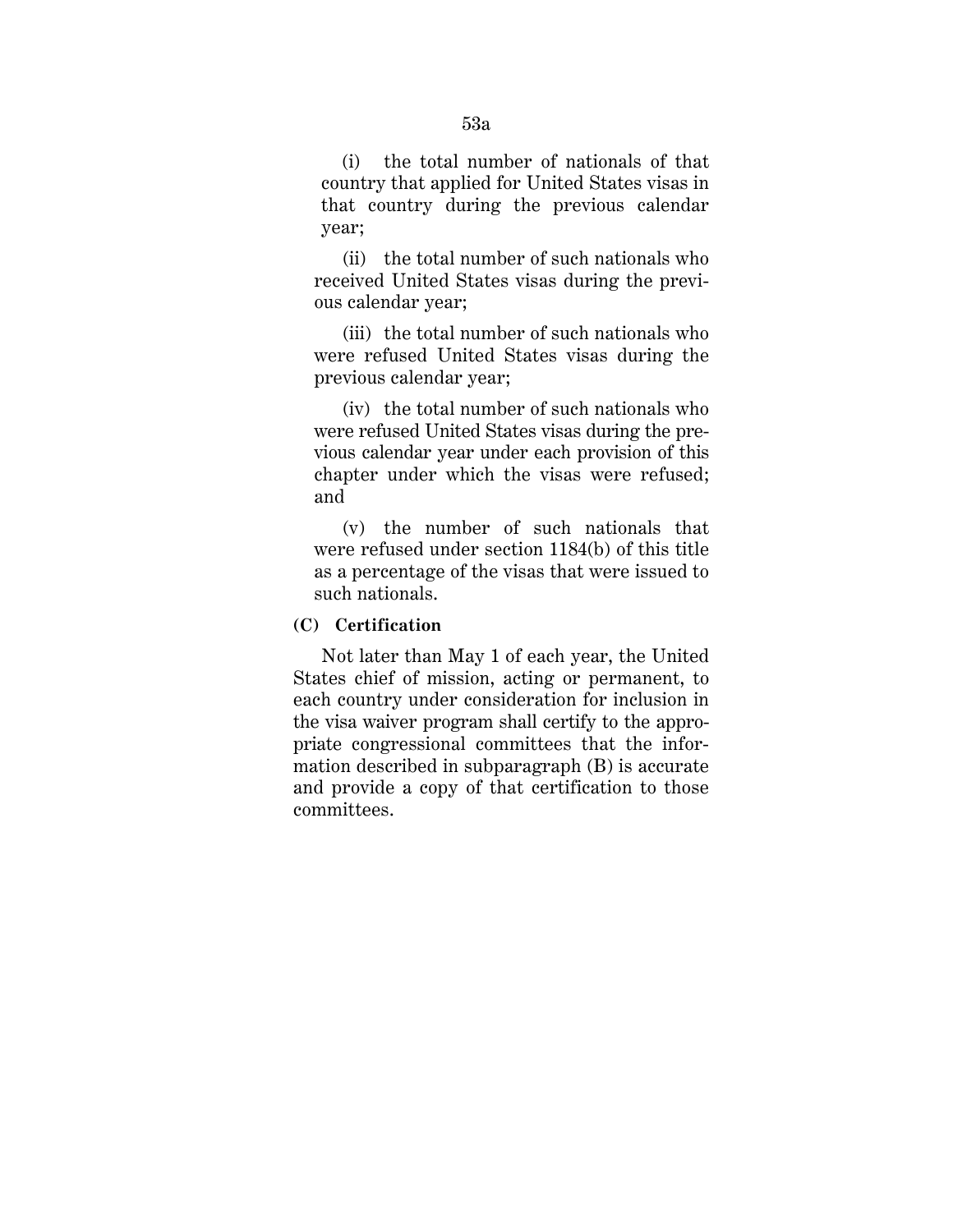# **(D) Consideration of countries in the visa waiver program**

Upon notification to the Secretary of Homeland Security that a country is under consideration for inclusion in the visa waiver program, the Secretary of State shall provide all of the information described in subparagraph (B) to the Secretary of Homeland Security.

# **(E) Definition**

In this paragraph, the term "appropriate congressional committees" means the Committee on the Judiciary and the Committee on Foreign Relations of the Senate and the Committee on the Judiciary and the Committee on International Relations of the House of Representatives.

# **(8) Nonimmigrant visa refusal rate flexibility**

# **(A) Certification**

# **(i) In general**

On the date on which an air exit system is in place that can verify the departure of not less than 97 percent of foreign nationals who exit through airports of the United States and the electronic system for travel authorization required under subsection (h)(3) is fully operational, the Secretary of Homeland Security shall certify to Congress that such air exit system and electronic system for travel authorization are in place.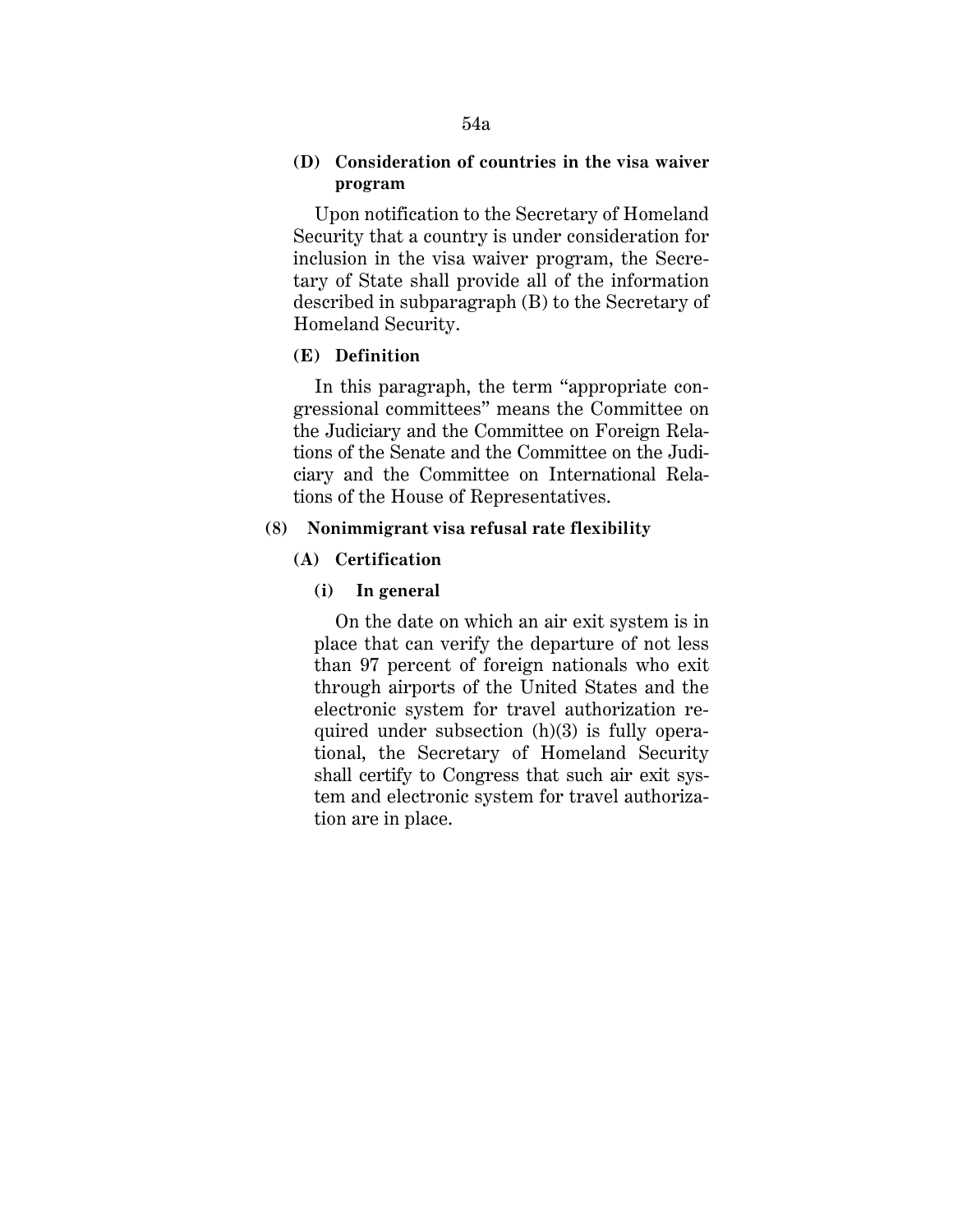#### **(ii) Notification to Congress**

The Secretary shall notify Congress in writing of the date on which the air exit system under clause (i) fully satisfies the biometric requirements specified in subsection (i).

# **(iii) Temporary suspension of waiver authority**

Notwithstanding any certification made under clause (i), if the Secretary has not notified Congress in accordance with clause (ii) by June 30, 2009, the Secretary's waiver authority under subparagraph (B) shall be suspended beginning on July 1, 2009, until such time as the Secretary makes such notification.

#### **(iv) Rule of construction**

Nothing in this paragraph shall be construed as in any way abrogating the reporting requirements under subsection (i)(3).

#### **(B) Waiver**

After certification by the Secretary under subparagraph (A), the Secretary, in consultation with the Secretary of State, may waive the application of paragraph  $(2)(A)$  for a country if—

(i) the country meets all security requirements of this section;

(ii) the Secretary of Homeland Security determines that the totality of the country's security risk mitigation measures provide assurance that the country's participation in the program would not compromise the law enforcement,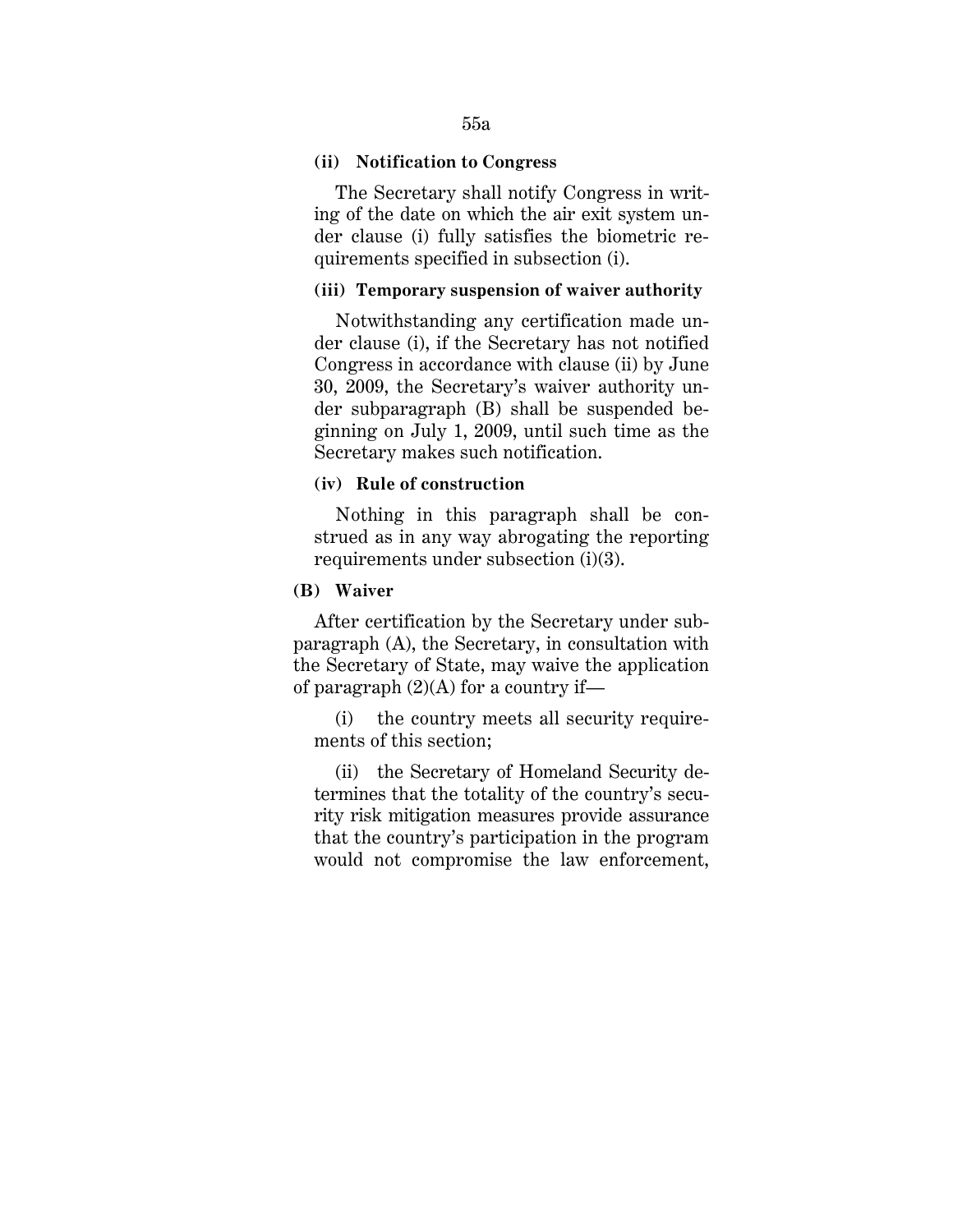security interests, or enforcement of the immigration laws of the United States;

(iii) there has been a sustained reduction in the rate of refusals for nonimmigrant visas for nationals of the country and conditions exist to continue such reduction;

(iv) the country cooperated with the Government of the United States on counterterrorism initiatives, information sharing, and preventing terrorist travel before the date of its designation as a program country, and the Secretary of Homeland Security and the Secretary of State determine that such cooperation will continue; and

 $(v)(I)$  the rate of refusals for nonimmigrant visitor visas for nationals of the country during the previous full fiscal year was not more than ten percent; or

(II) the visa overstay rate for the country for the previous full fiscal year does not exceed the maximum visa overstay rate, once such rate is established under subparagraph (C).

#### **(C) Maximum visa overstay rate**

#### **(i) Requirement to establish**

After certification by the Secretary under subparagraph (A), the Secretary and the Secretary of State jointly shall use information from the air exit system referred to in such subparagraph to establish a maximum visa overstay rate for countries participating in the program pursuant to a waiver under subpara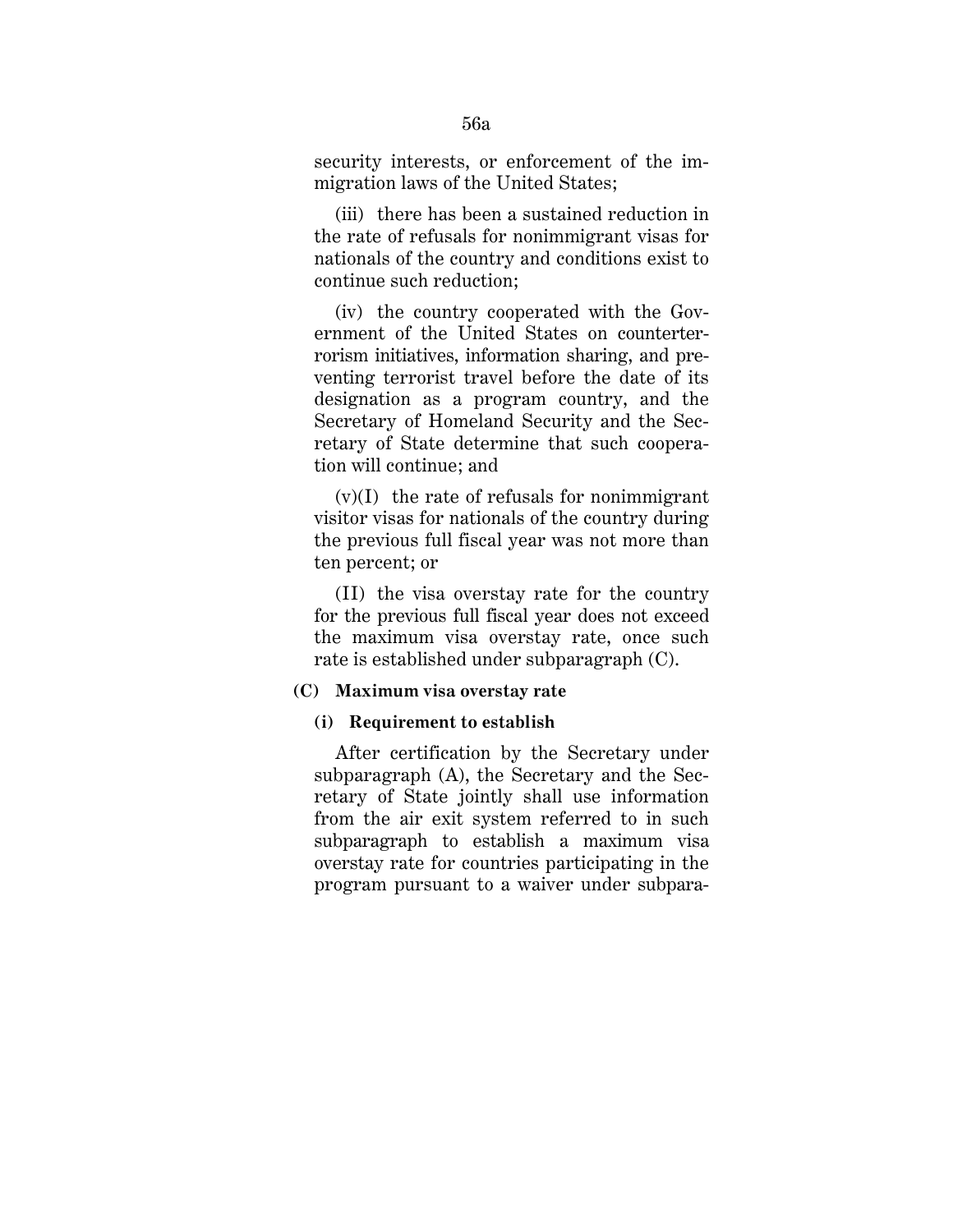graph (B). The Secretary of Homeland Security shall certify to Congress that such rate would not compromise the law enforcement, security interests, or enforcement of the immigration laws of the United States.

## **(ii) Visa overstay rate defined**

In this paragraph the term "visa overstay rate" means, with respect to a country, the ratio of—

(I) the total number of nationals of that country who were admitted to the United States on the basis of a nonimmigrant visa whose periods of authorized stays ended during a fiscal year but who remained unlawfully in the United States beyond such periods; to

(II) the total number of nationals of that country who were admitted to the United States on the basis of a nonimmigrant visa during that fiscal year.

# **(iii) Report and publication**

The Secretary of Homeland Security shall on the same date submit to Congress and publish in the Federal Register information relating to the maximum visa overstay rate established under clause (i). Not later than 60 days after such date, the Secretary shall issue a final maximum visa overstay rate above which a country may not participate in the program.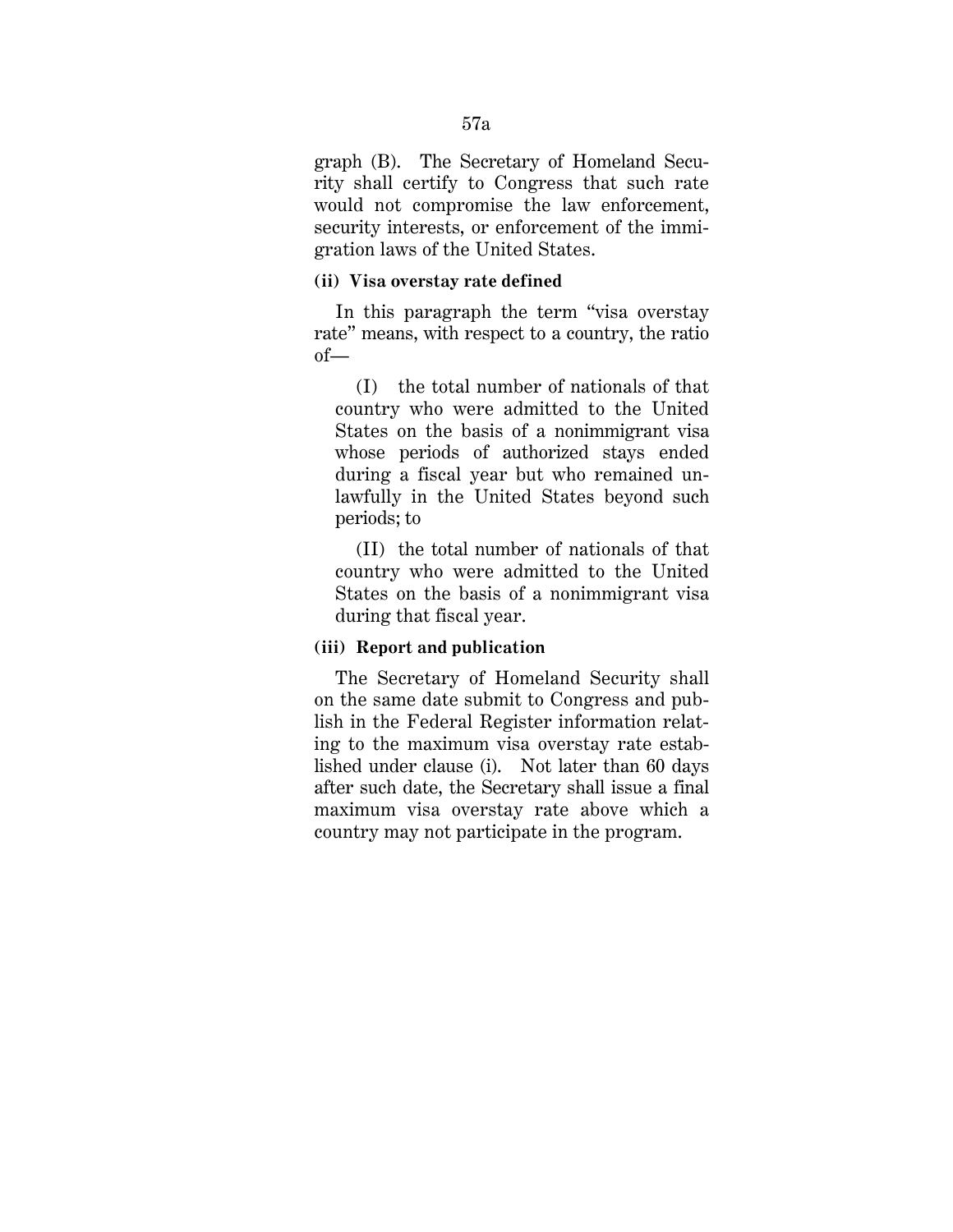#### **(9) Discretionary security-related considerations**

In determining whether to waive the application of paragraph  $(2)(A)$  for a country, pursuant to paragraph (8), the Secretary of Homeland Security, in consultation with the Secretary of State, shall take into consideration other factors affecting the security of the United States, including—

(A) airport security standards in the country;

 (B) whether the country assists in the operation of an effective air marshal program;

 (C) the standards of passports and travel documents issued by the country; and

 (D) other security-related factors, including the country's cooperation with the United States' initiatives toward combating terrorism and the country's cooperation with the United States intelligence community in sharing information regarding terrorist threats.

#### **(10) Technical assistance**

The Secretary of Homeland Security, in consultation with the Secretary of State, shall provide technical assistance to program countries to assist those countries in meeting the requirements under this section. The Secretary of Homeland Security shall ensure that the program office within the Department of Homeland Security is adequately staffed and has resources to be able to provide such technical assistance, in addition to its duties to effectively monitor compliance of the countries participating in the program with all the requirements of the program.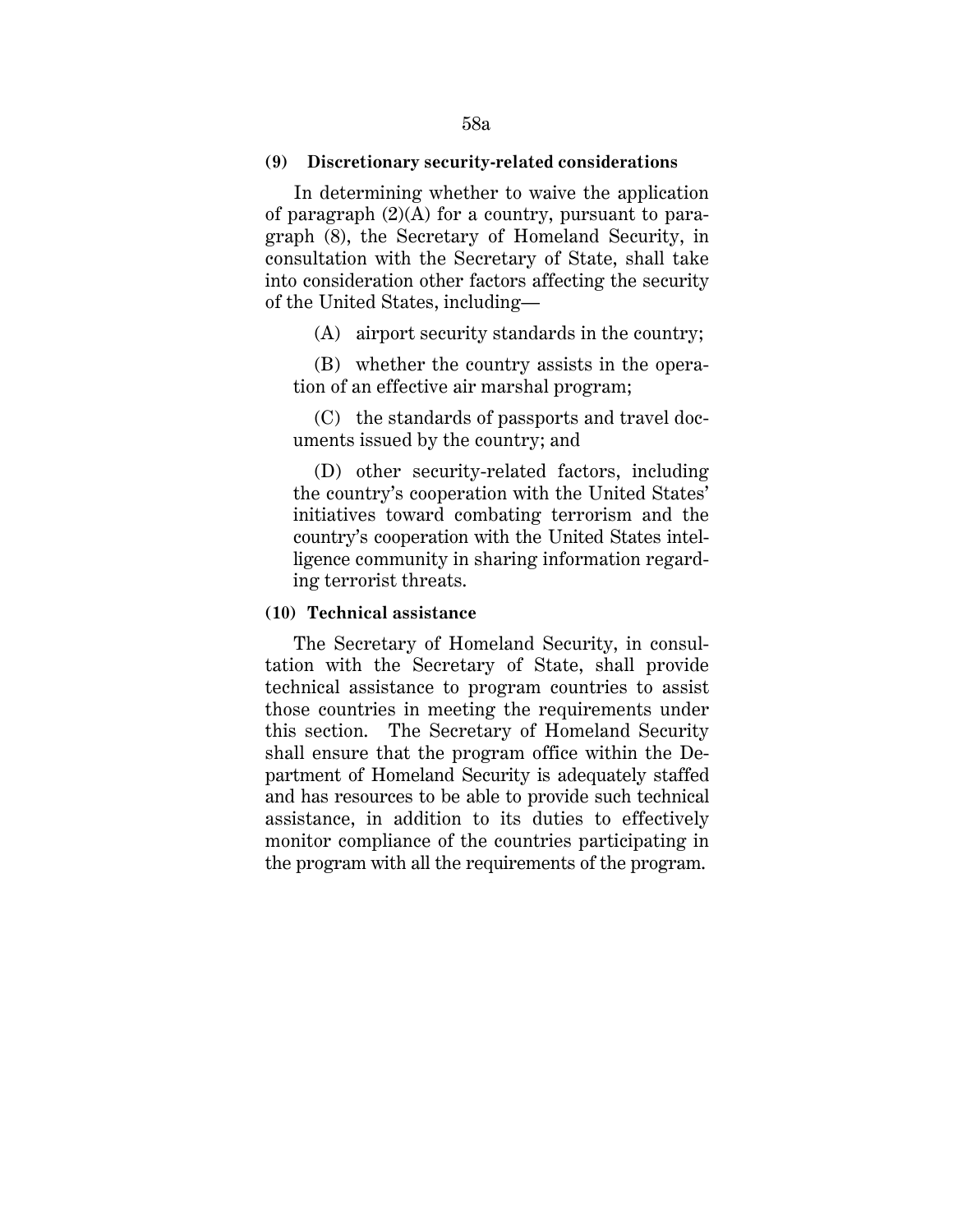# **(11) Independent review**

# **(A) In general**

Prior to the admission of a new country into the program under this section, and in conjunction with the periodic evaluations required under subsection  $(c)(5)(A)$ , the Director of National Intelligence shall conduct an independent intelligence assessment of a nominated country and member of the program.

# **(B) Reporting requirement**

The Director shall provide to the Secretary of Homeland Security, the Secretary of State, and the Attorney General the independent intelligence assessment required under subparagraph (A).

# **(C) Contents**

The independent intelligence assessment conducted by the Director shall include—

(i) a review of all current, credible terrorist threats of the subject country;

(ii) an evaluation of the subject country's counterterrorism efforts;

(iii) an evaluation as to the extent of the country's sharing of information beneficial to suppressing terrorist movements, financing, or actions;

(iv) an assessment of the risks associated with including the subject country in the program; and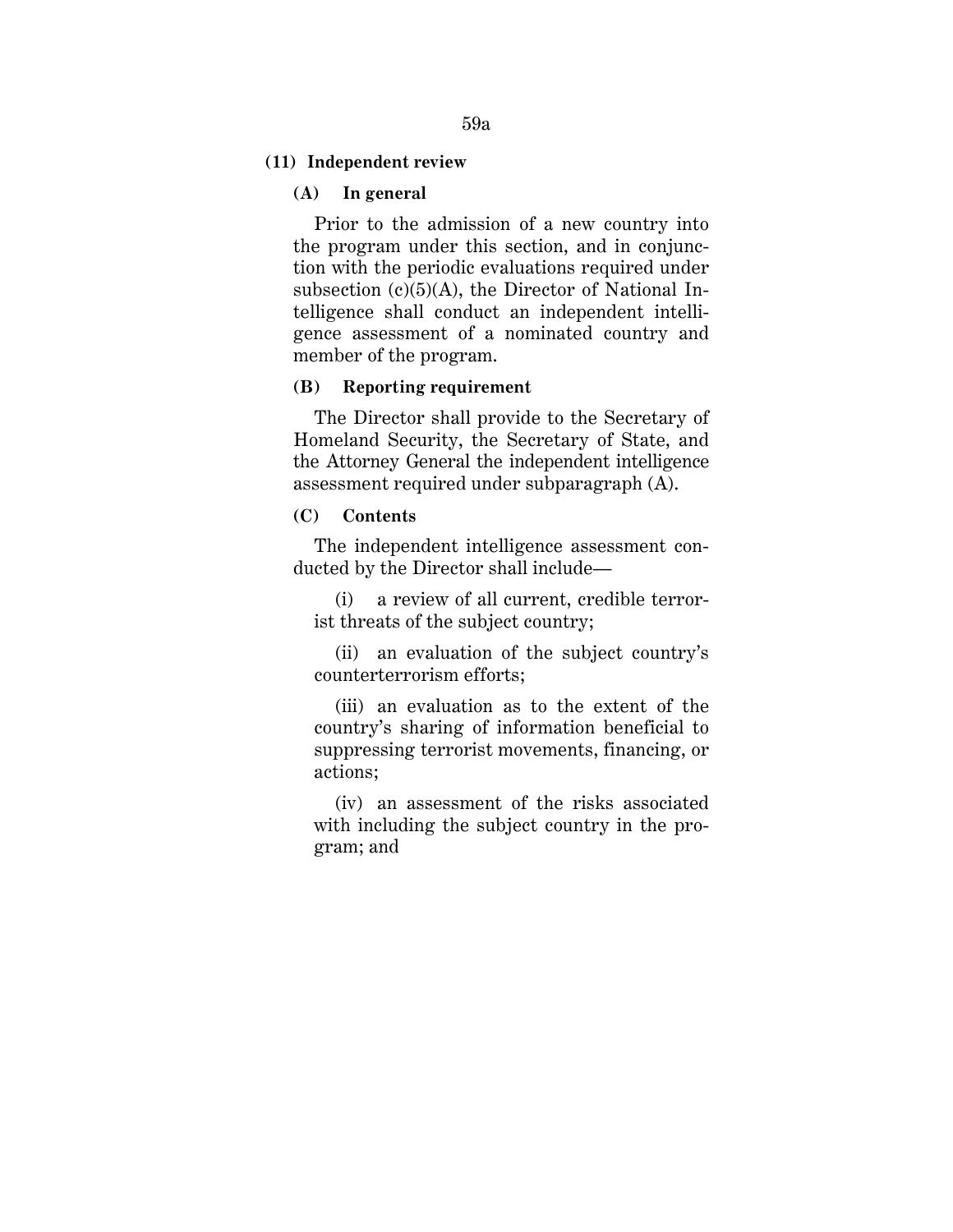# (v) recommendations to mitigate the risks identified in clause (iv).

### **(12) Designation of high risk program countries**

## **(A) In general**

 The Secretary of Homeland Security, in consultation with the Director of National Intelligence and the Secretary of State, shall evaluate program countries on an annual basis based on the criteria described in subparagraph (B) and shall identify any program country, the admission of nationals from which under the visa waiver program under this section, the Secretary determines presents a high risk to the national security of the United States.

# **(B) Criteria**

In evaluating program countries under subparagraph (A), the Secretary of Homeland Security, in consultation with the Director of National Intelligence and the Secretary of State, shall consider the following criteria:

(i) The number of nationals of the country determined to be ineligible to travel to the United States under the program during the previous year.

(ii) The number of nationals of the country who were identified in United States Government databases related to the identities of known or suspected terrorists during the previous year.

(iii) The estimated number of nationals of the country who have traveled to Iraq or Syria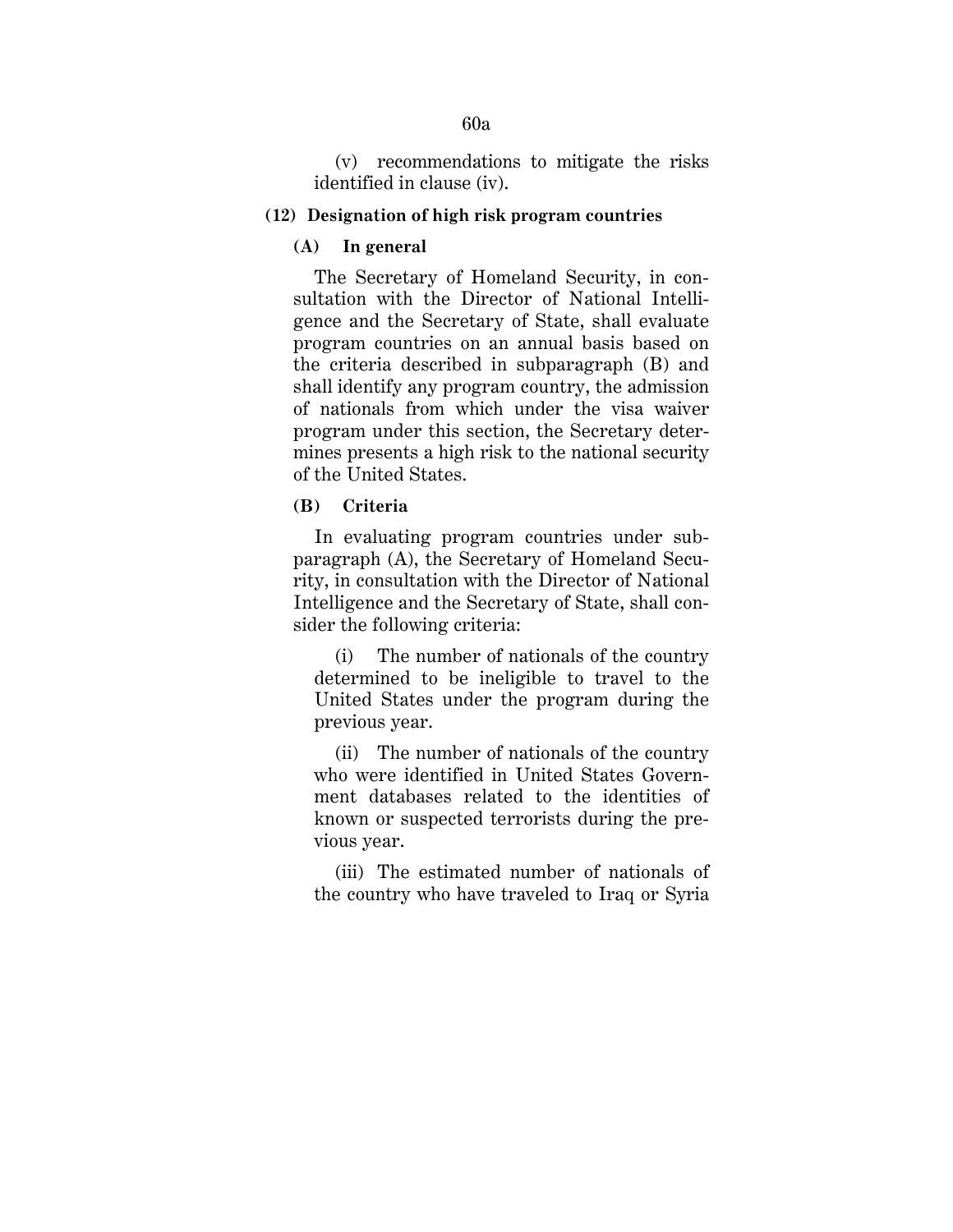at any time on or after March 1, 2011 to engage in terrorism.

(iv) The capacity of the country to combat passport fraud.

(v) The level of cooperation of the country with the counter-terrorism efforts of the United States.

(vi) The adequacy of the border and immigration control of the country.

(vii) Any other criteria the Secretary of Homeland Security determines to be appropriate.

# **(C) Suspension of designation**

The Secretary of Homeland Security, in consultation with the Secretary of State, may suspend the designation of a program country based on a determination that the country presents a high risk to the national security of the United States under subparagraph (A) until such time as the Secretary determines that the country no longer presents such a risk.

#### **(D) Report**

Not later than 60 days after December 18, 2015, and annually thereafter, the Secretary of Homeland Security, in consultation with the Director of National Intelligence and the Secretary of State, shall submit to the Committee on Homeland Security, the Committee on Foreign Affairs, the Permanent Select Committee on Intelligence, and the Committee on the Judiciary of the House of Representatives, and the Committee on Home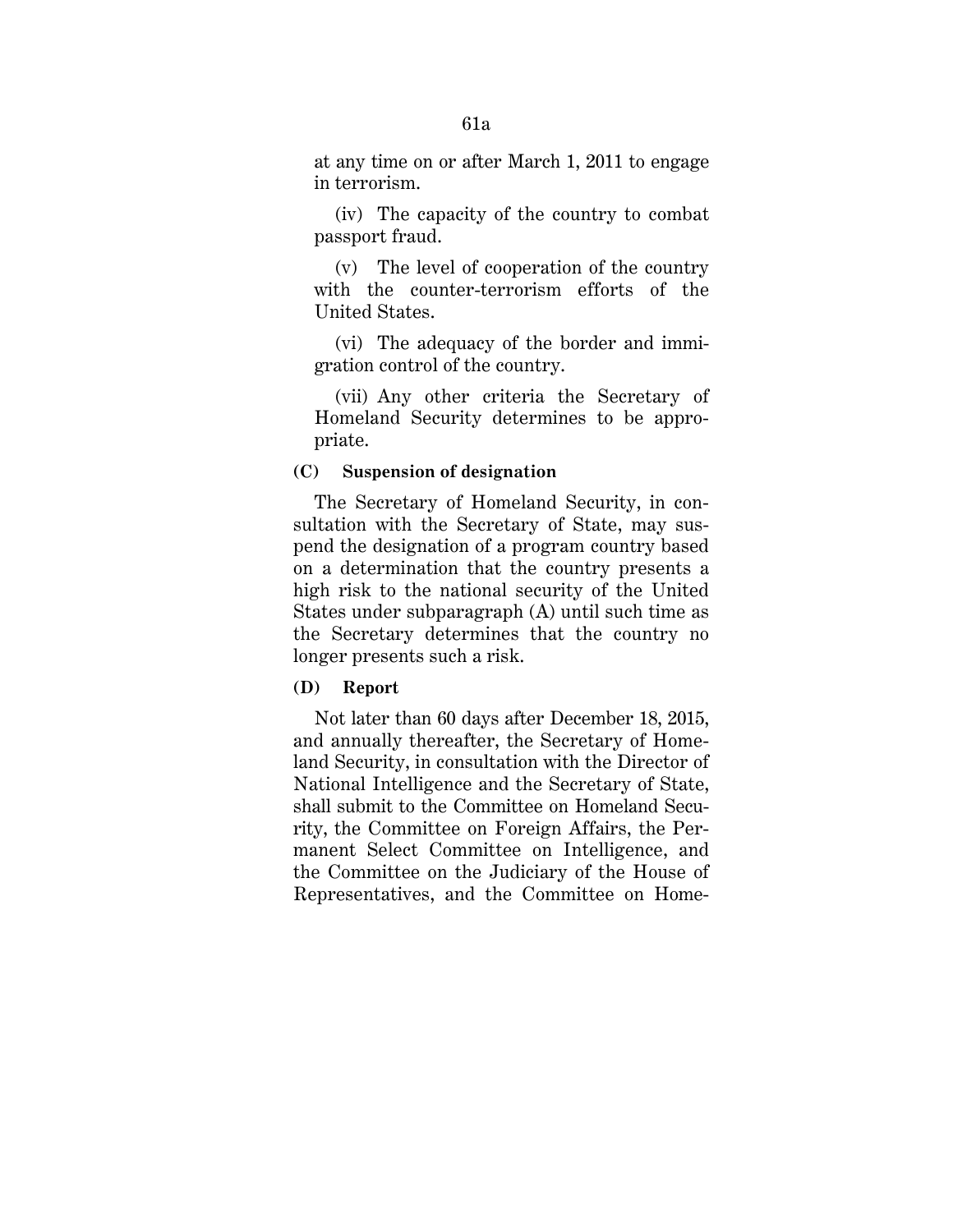land Security and Governmental Affairs, the Committee on Foreign Relations, the Select Committee on Intelligence, and the Committee on the Judiciary of the Senate a report, which includes an evaluation and threat assessment of each country determined to present a high risk to the national security of the United States under subparagraph (A).

# **(d) Authority**

Notwithstanding any other provision of this section, the Secretary of Homeland Security, in consultation with the Secretary of State, may for any reason (including national security) refrain from waiving the visa requirement in respect to nationals of any country which may otherwise qualify for designation or may, at any time, rescind any waiver or designation previously granted under this section. The Secretary of Homeland Security may not waive any eligibility requirement under this section unless the Secretary notifies, with respect to the House of Representatives, the Committee on Homeland Security, the Committee on the Judiciary, the Committee on Foreign Affairs, and the Committee on Appropriations, and with respect to the Senate, the Committee on Homeland Security and Governmental Affairs, the Committee on the Judiciary, the Committee on Foreign Relations, and the Committee on Appropriations not later than 30 days before the effective date of such waiver.

# **(e) Carrier agreements**

# **(1) In general**

The agreement referred to in subsection  $(a)(4)$  is an agreement between a carrier (including any car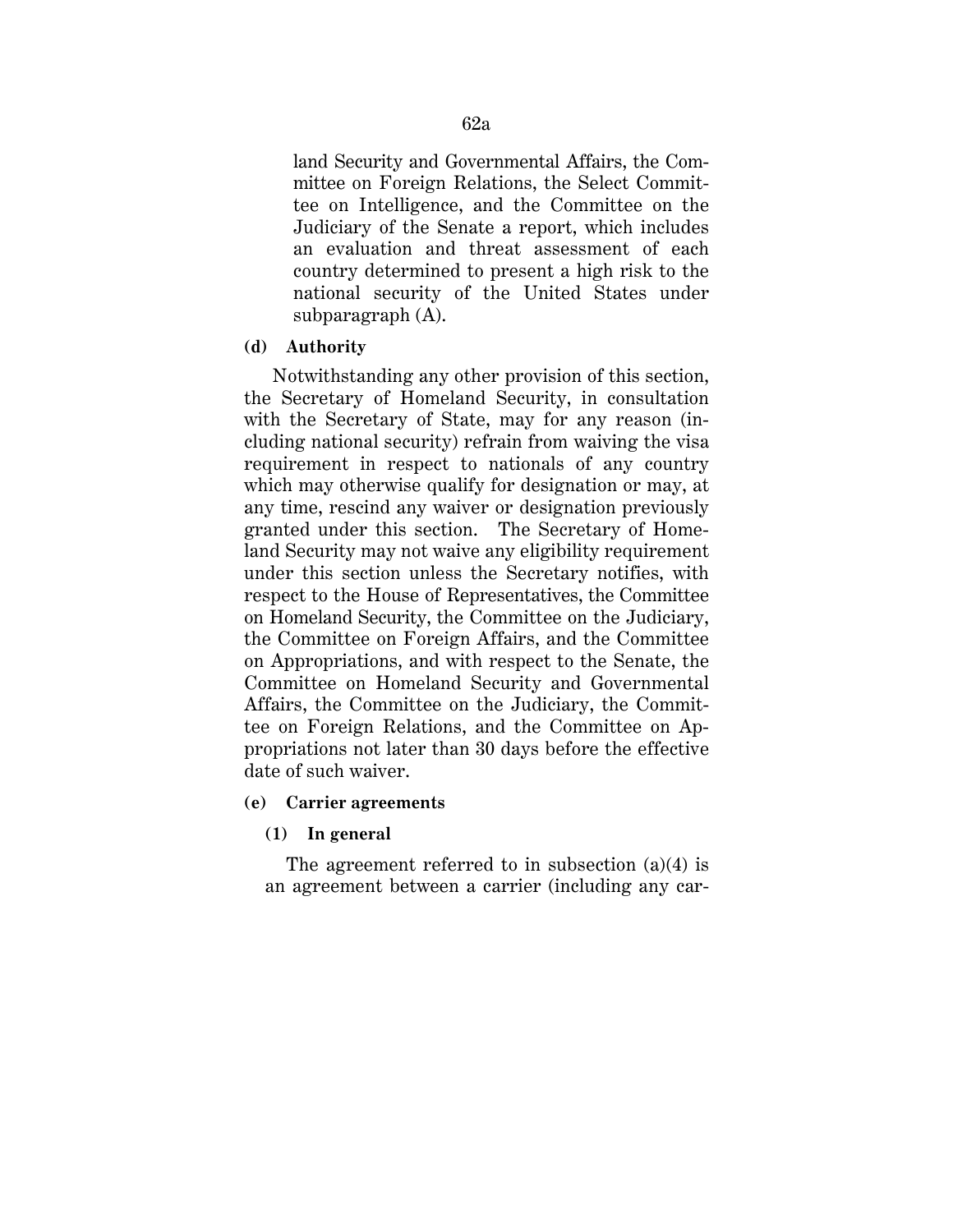rier conducting operations under part 135 of title 14, Code of Federal Regulations) or a domestic corporation conducting operations under part 91 of that title and the Secretary of Homeland Security under which the carrier (including any carrier conducting operations under part 135 of title 14, Code of Federal Regulations) or a domestic corporation conducting operations under part 91 of that title agrees, in consideration of the waiver of the visa requirement with respect to a nonimmigrant visitor under the program—

(A) to indemnify the United States against any costs for the transportation of the alien from the United States if the visitor is refused admission to the United States or remains in the United States unlawfully after the 90-day period described in subsection  $(a)(1)(A)$  of this section,

(B) to submit daily to immigration officers any immigration forms received with respect to nonimmigrant visitors provided a waiver under the program,

(C) to be subject to the imposition of fines resulting from the transporting into the United States of a national of a designated country without a passport pursuant to regulations promulgated by the Secretary of Homeland Security, and

(D) to collect, provide, and share passenger data as required under subsection  $(h)(1)(B)$  of this section.

# **(2) Termination of agreements**

The Secretary of Homeland Security may terminate an agreement under paragraph (1) with five days' notice to the carrier (including any carrier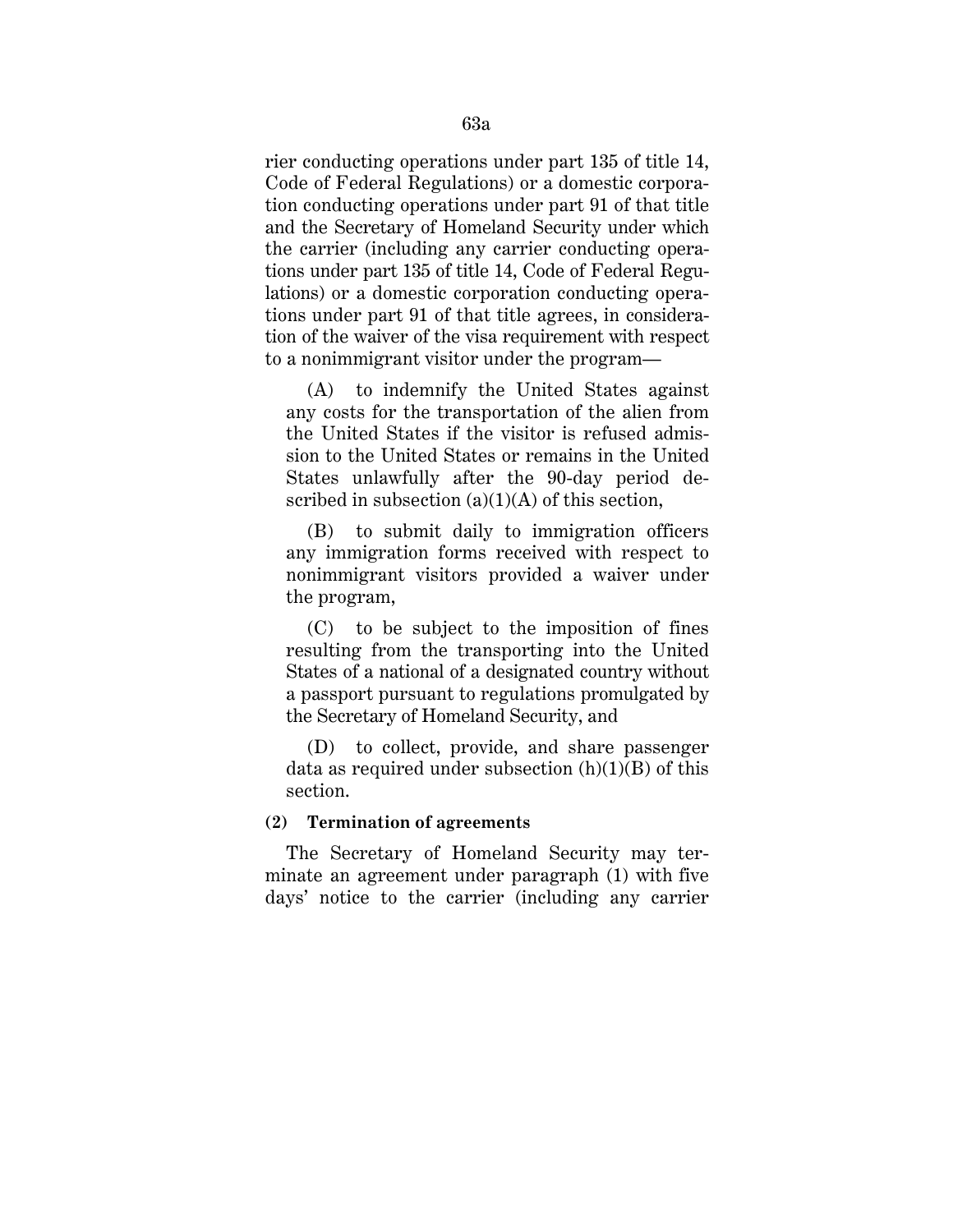conducting operations under part 135 of title 14, Code of Federal Regulations) or a domestic corporation conducting operations under part 91 of that title for the failure by a carrier (including any carrier conducting operations under part 135 of title 14, Code of Federal Regulations) or a domestic corporation conducting operations under part 91 of that title to meet the terms of such agreement.

### **(3) Business aircraft requirements**

### **(A) In general**

For purposes of this section, a domestic corporation conducting operations under part 91 of title 14, Code of Federal Regulations<sup>2</sup> that owns or operates a noncommercial aircraft is a corporation that is organized under the laws of any of the States of the United States or the District of Columbia and is accredited by or a member of a national organization that sets business aviation standards. The Secretary of Homeland Security shall prescribe by regulation the provision of such information as the Secretary of Homeland Security deems necessary to identify the domestic corporation, its officers, employees, shareholders, its place of business, and its business activities.

# **(B) Collections**

<u>.</u>

In addition to any other fee authorized by law, the Secretary of Homeland Security is authorized to charge and collect, on a periodic basis, an amount from each domestic corporation conducting operations under part 91 of title 14, Code of

<sup>2</sup> So in Original. Probably should be followed by a comma.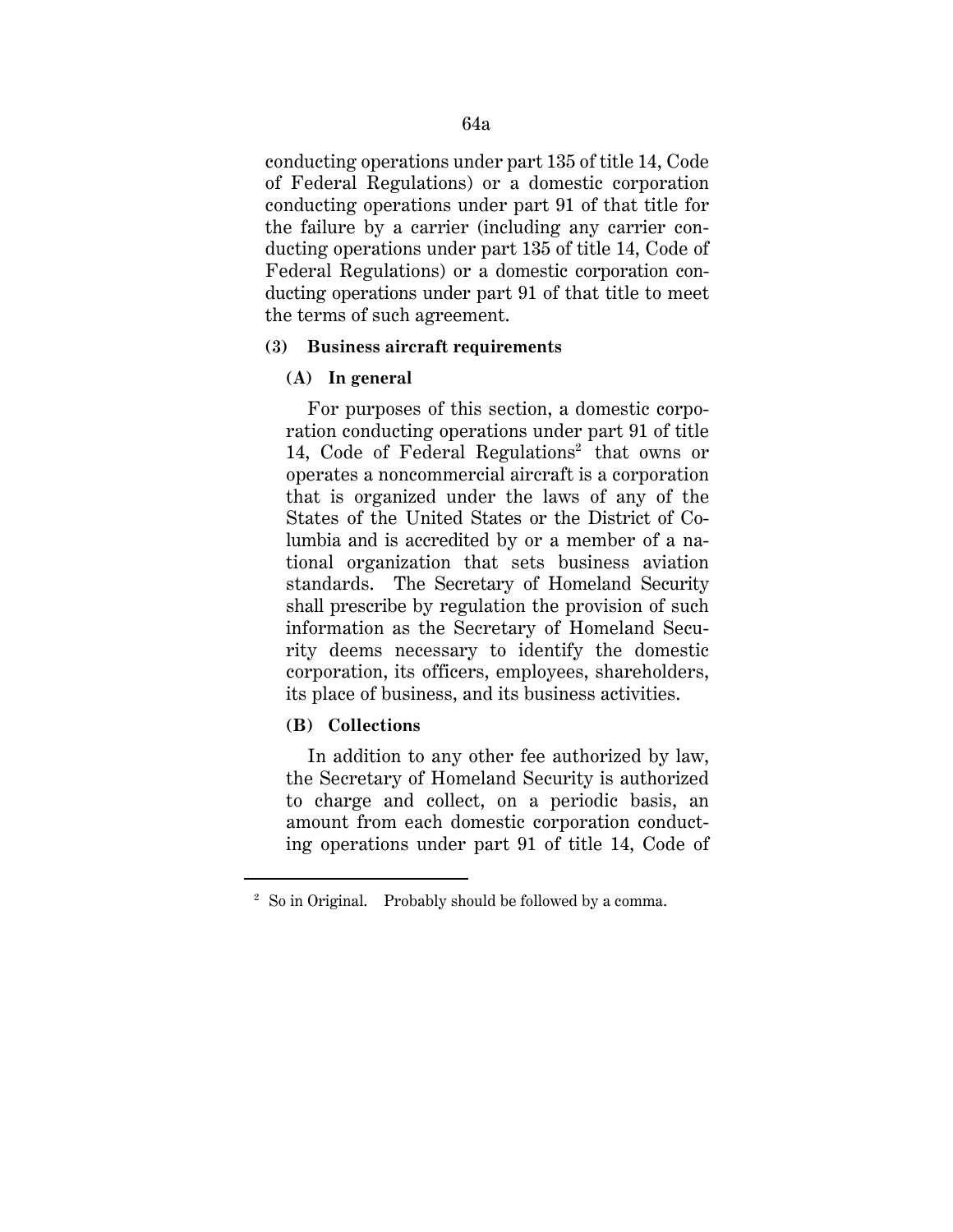Federal Regulations, for nonimmigrant visa waiver admissions on noncommercial aircraft owned or operated by such domestic corporation equal to the total amount of fees assessed for issuance of nonimmigrant visa waiver arrival/departure forms at land border ports of entry. All fees collected under this paragraph shall be deposited into the Immigration User Fee Account established under section 1356(h) of this title.

# **(f) Duration and termination of designation**

### **(1) In general**

# **(A) Determination and notification of disqualification rate**

Upon determination by the Secretary of Homeland Security that a program country's disqualification rate is 2 percent or more, the Secretary of Homeland Security shall notify the Secretary of State.

#### **(B) Probationary status**

If the program country's disqualification rate is greater than 2 percent but less than 3.5 percent, the Secretary of Homeland Security shall place the program country in probationary status for a period not to exceed 2 full fiscal years following the year in which the determination under subparagraph (A) is made.

### **(C) Termination of designation**

Subject to paragraph (3), if the program country's disqualification rate is 3.5 percent or more, the Secretary of Homeland Security shall terminate the country's designation as a program country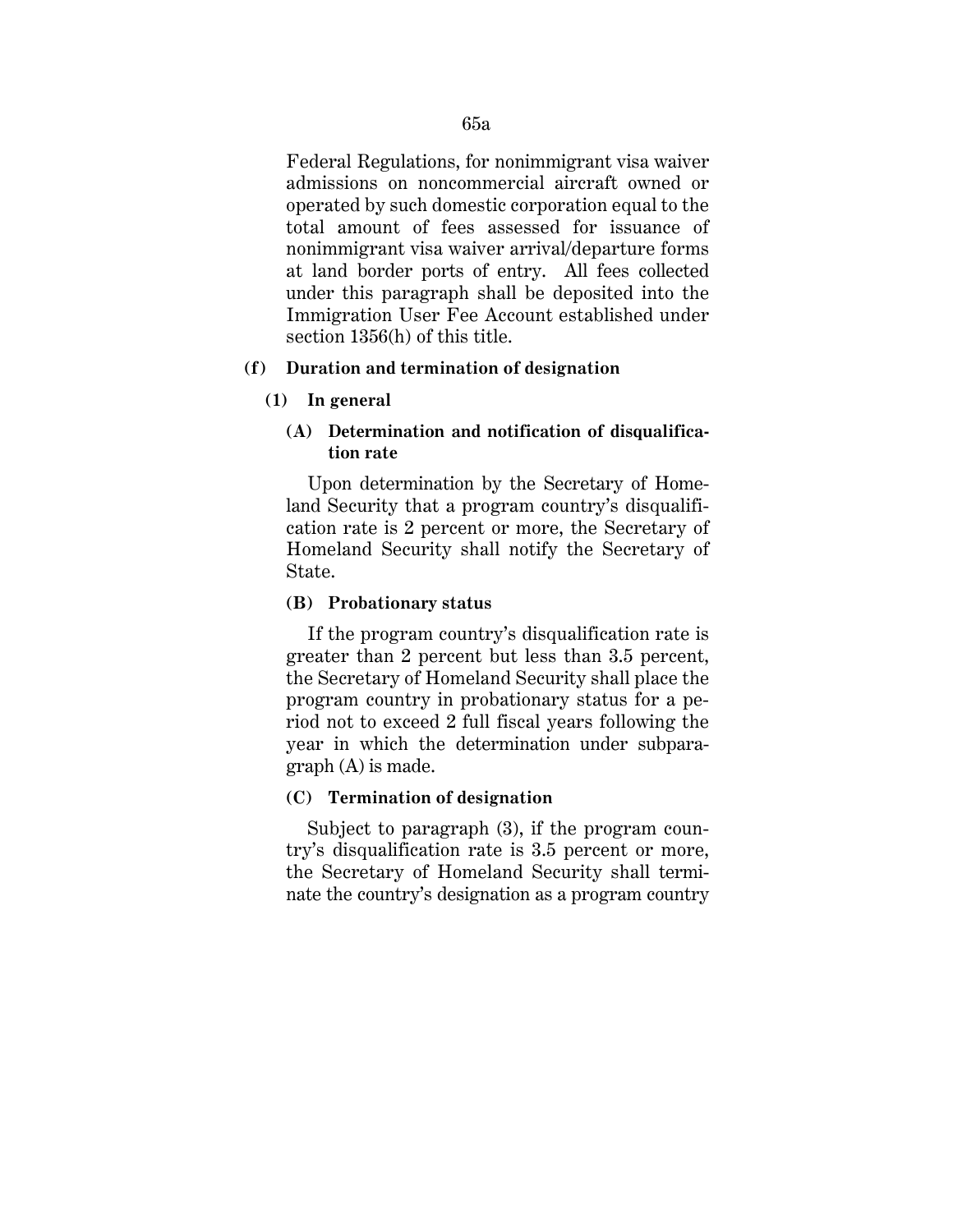effective at the beginning of the second fiscal year following the fiscal year in which the determination under subparagraph (A) is made.

#### **(2) Termination of probationary status**

#### **(A) In general**

If the Secretary of Homeland Security determines at the end of the probationary period described in paragraph  $(1)(B)$  that the program country placed in probationary status under such paragraph has failed to develop a machine-readable passport program as required by section<sup>3</sup> (c)(2)(C), or has a disqualification rate of 2 percent or more, the Secretary of Homeland Security shall terminate the designation of the country as a program country. If the Secretary of Homeland Security determines that the program country has developed a machine-readable passport program and has a disqualification rate of less than 2 percent, the Secretary of Homeland Security shall redesignate the country as a program country.

# **(B) Effective date**

<u>.</u>

A termination of the designation of a country under subparagraph (A) shall take effect on the first day of the first fiscal year following the fiscal year in which the determination under such subparagraph is made. Until such date, nationals of the country shall remain eligible for a waiver under subsection (a) of this section.

<sup>&</sup>lt;sup>3</sup> So in original. Probably should be "subsection".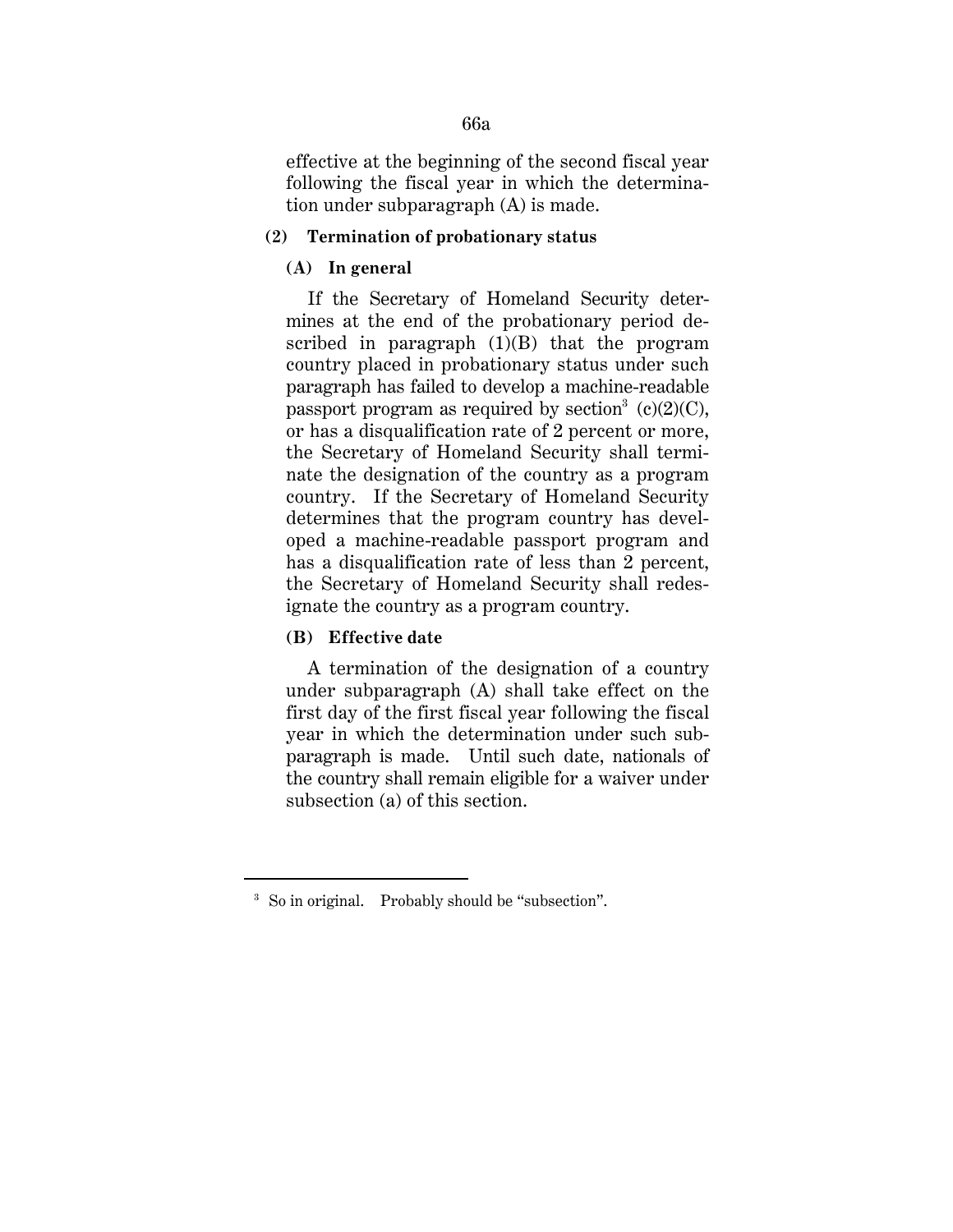### **(3) Nonapplicability of certain provisions**

Paragraph (1)(C) shall not apply unless the total number of nationals of a program country described in paragraph  $(4)(A)$  exceeds 100.

#### **(4) "Disqualification rate" defined**

For purposes of this subsection, the term "disqualification rate" means the percentage which—

(A) the total number of nationals of the program country who were—

(i) denied admission at the time of arrival or withdrew their application for admission during the most recent fiscal year for which data are available; and

(ii) admitted as nonimmigrant visitors during such fiscal year and who violated the terms of such admission; bears to

(B) the total number of nationals of such country who applied for admission as nonimmigrant visitors during such fiscal year.

#### **(5) Failure to report passport thefts**

If the Secretary of Homeland Security and the Secretary of State jointly determine that the program country is not reporting the theft or loss of passports, as required by subsection  $(c)(2)(D)$  of this section, the Secretary of Homeland Security shall terminate the designation of the country as a program country.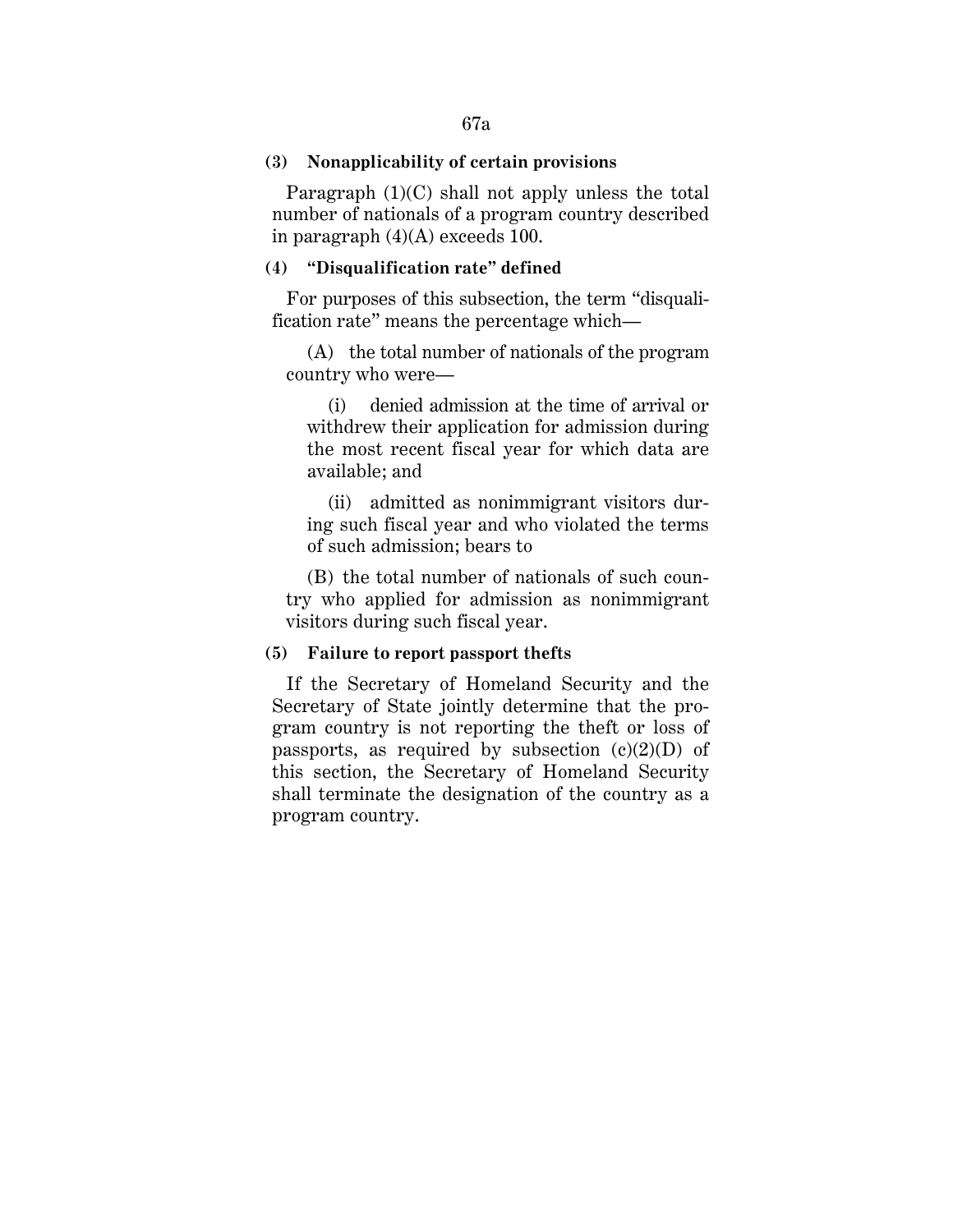# **(6) Failure to share information**

## **(A) In general**

If the Secretary of Homeland Security and the Secretary of State jointly determine that the program country is not sharing information, as required by subsection  $(c)(2)(F)$ , the Secretary of Homeland Security shall terminate the designation of the country as a program country.

### **(B) Redesignation**

In the case of a termination under this paragraph, the Secretary of Homeland Security shall redesignate the country as a program country, without regard to paragraph (2) or (3) of subsection (c) or paragraphs (1) through (4), when the Secretary of Homeland Security, in consultation with the Secretary of State, determines that the country is sharing information, as required by subsection  $(c)(2)(F)$ .

### **(7) Failure to screen**

#### **(A) In general**

Beginning on the date that is 270 days after December 18, 2015, if the Secretary of Homeland Security and the Secretary of State jointly determine that the program country is not conducting the screening required by subsection  $(c)(2)(G)$ , the Secretary of Homeland Security shall terminate the designation of the country as a program country.

# **(B) Redesignation**

In the case of a termination under this paragraph, the Secretary of Homeland Security shall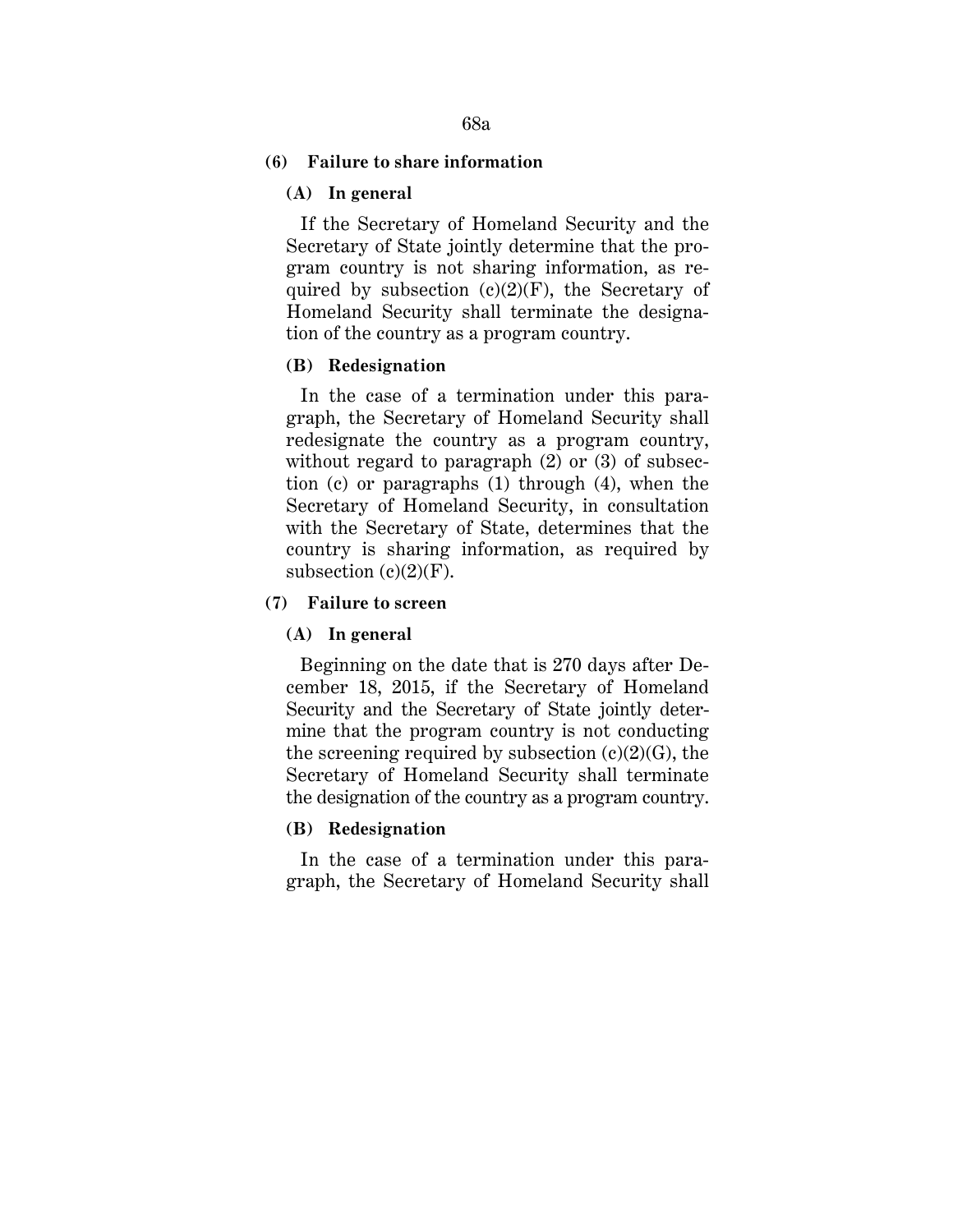redesignate the country as a program country, without regard to paragraph (2) or (3) of subsection (c) or paragraphs (1) through (4), when the Secretary of Homeland Security, in consultation with the Secretary of State, determines that the country is conducting the screening required by subsection  $(c)(2)(G)$ .

# **(g) Visa application sole method to dispute denial of waiver based on a ground of inadmissibility**

In the case of an alien denied a waiver under the program by reason of a ground of inadmissibility described in section 1182(a) of this title that is discovered at the time of the alien's application for the waiver or through the use of an automated electronic database required under subsection (a)(9) of this section, the alien may apply for a visa at an appropriate consular office outside the United States. There shall be no other means of administrative or judicial review of such a denial, and no court or person otherwise shall have jurisdiction to consider any claim attacking the validity of such a denial.

# **(h) Use of information technology systems**

# **(1) Automated entry-exit control system**

# **(A) System**

Not later than October 1, 2001, the Secretary of Homeland Security shall develop and implement a fully automated entry and exit control system that will collect a record of arrival and departure for every alien who arrives and departs by sea or air at a port of entry into the United States and is provided a waiver under the program.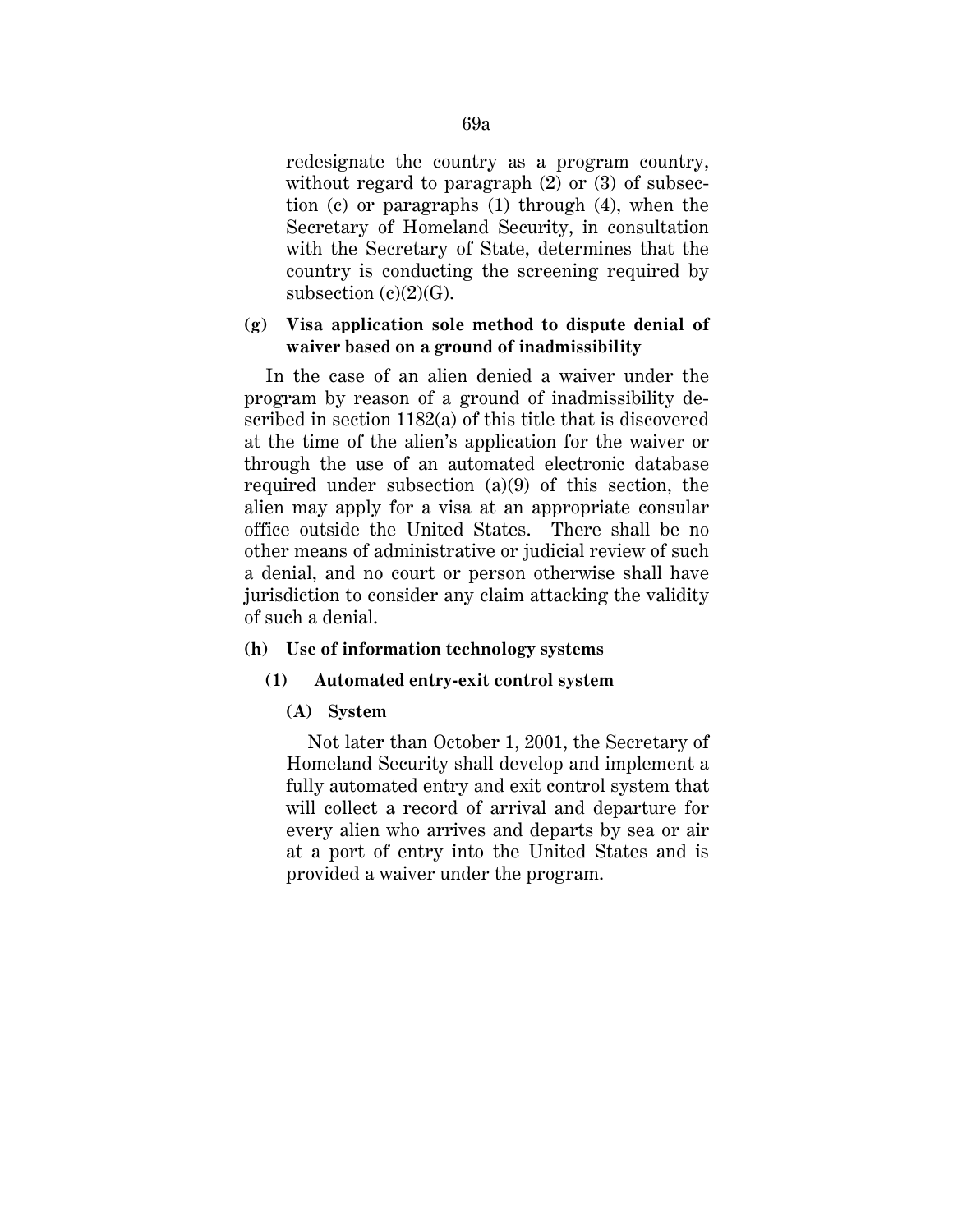### **(B) Requirements**

The system under subparagraph (A) shall satisfy the following requirements:

### **(i) Data collection by carriers**

Not later than October 1, 2001, the records of arrival and departure described in subparagraph (A) shall be based, to the maximum extent practicable, on passenger data collected and electronically transmitted to the automated entry and exit control system by each carrier that has an agreement under subsection (a)(4) of this section.

#### **(ii) Data provision by carriers**

Not later than October 1, 2002, no waiver may be provided under this section to an alien arriving by sea or air at a port of entry into the United States on a carrier unless the carrier is electronically transmitting to the automated entry and exit control system passenger data determined by the Secretary of Homeland Security to be sufficient to permit the Secretary of Homeland Security to carry out this paragraph.

# **(iii) Calculation**

The system shall contain sufficient data to permit the Secretary of Homeland Security to calculate, for each program country and each fiscal year, the portion of nationals of that country who are described in subparagraph (A) and for whom no record of departure exists, expressed as a percentage of the total number of such nationals who are so described.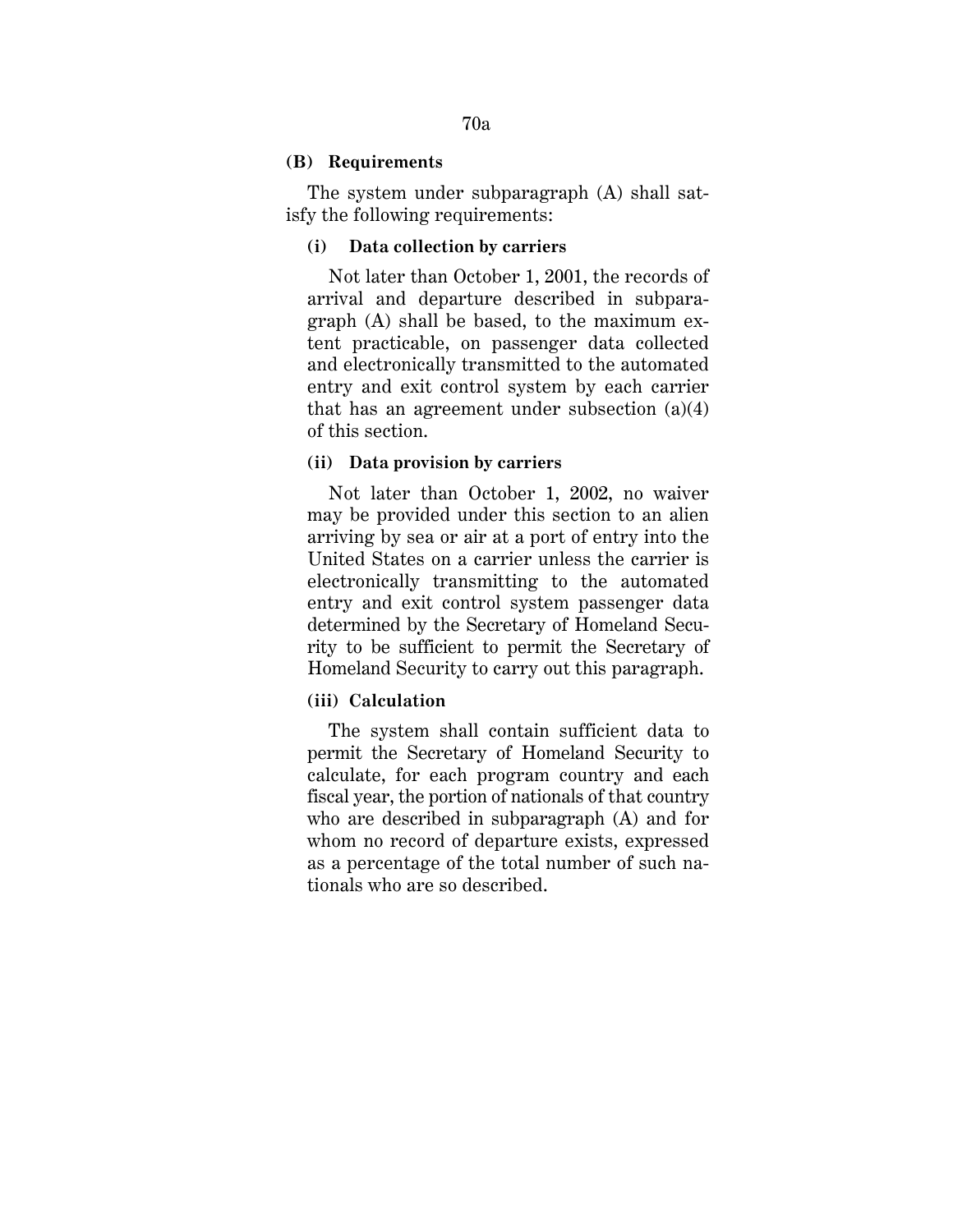# **(C) Reporting**

### **(i) Percentage of nationals lacking departure record**

As part of the annual report required to be submitted under section 1365a(e)(1) of this title, the Secretary of Homeland Security shall include a section containing the calculation described in subparagraph (B)(iii) for each program country for the previous fiscal year, together with an analysis of that information.

# **(ii) System effectiveness**

Not later than December 31, 2004, the Secretary of Homeland Security shall submit a written report to the Committee on the Judiciary of the United States House of Representatives and of the Senate containing the following:

(I) The conclusions of the Secretary of Homeland Security regarding the effectiveness of the automated entry and exit control system to be developed and implemented under this paragraph.

(II) The recommendations of the Secretary of Homeland Security regarding the use of the calculation described in subparagraph (B)(iii) as a basis for evaluating whether to terminate or continue the designation of a country as a program country.

The report required by this clause may be combined with the annual report required to be submitted on that date under section 1365a(e)(1) of this title.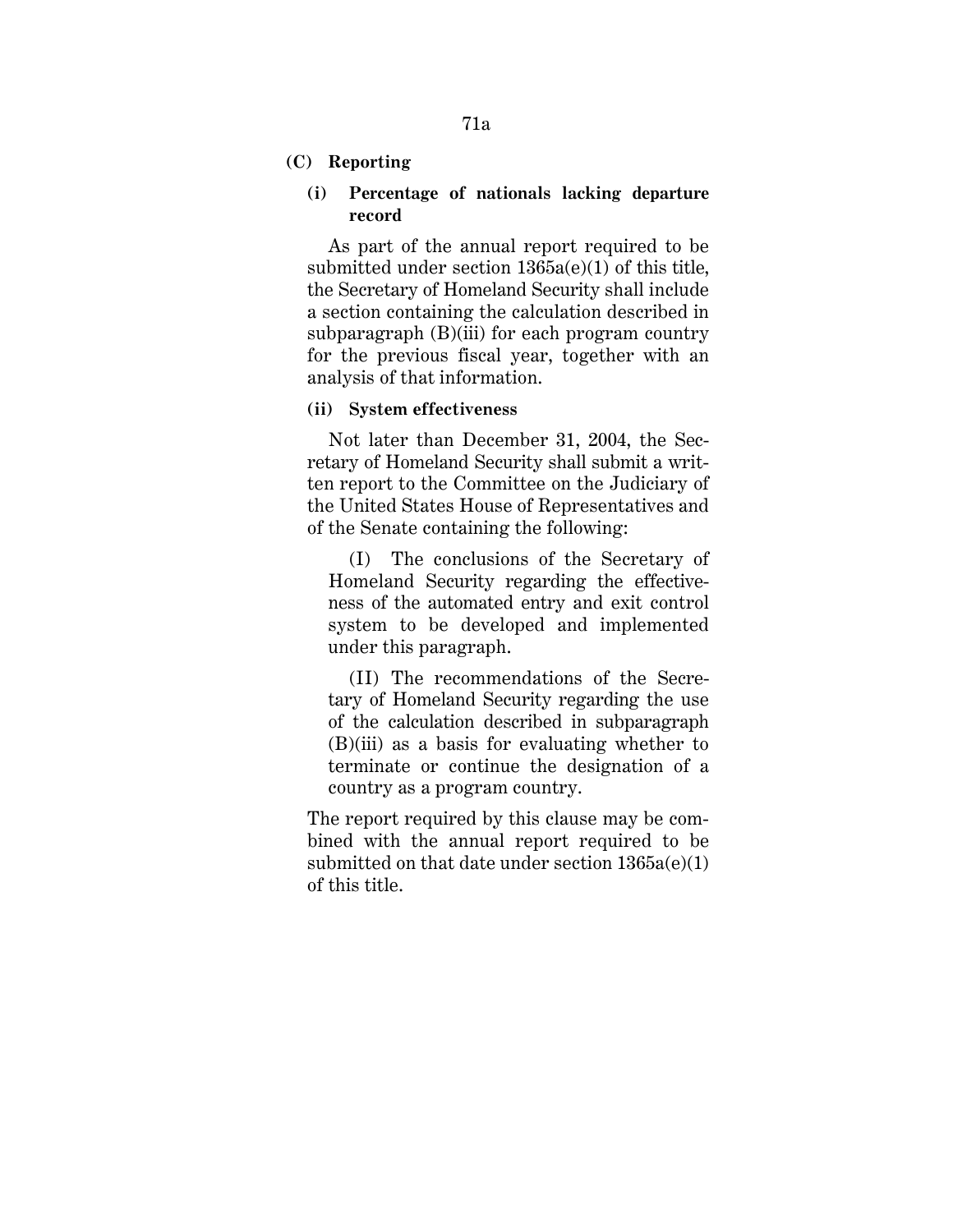# **(2) Automated data sharing system**

#### **(A) System**

The Secretary of Homeland Security and the Secretary of State shall develop and implement an automated data sharing system that will permit them to share data in electronic form from their respective records systems regarding the admissibility of aliens who are nationals of a program country.

#### **(B) Requirements**

The system under subparagraph (A) shall satisfy the following requirements:

# **(i) Supplying information to immigration officers conducting inspections at ports of entry**

Not later than October 1, 2002, the system shall enable immigration officers conducting inspections at ports of entry under section 1225 of this title to obtain from the system, with respect to aliens seeking a waiver under the program—

(I) any photograph of the alien that may be contained in the records of the Department of State or the Service; and

(II) information on whether the alien has ever been determined to be ineligible to receive a visa or ineligible to be admitted to the United States.

# **(ii) Supplying photographs of inadmissible aliens**

The system shall permit the Secretary of Homeland Security electronically to obtain any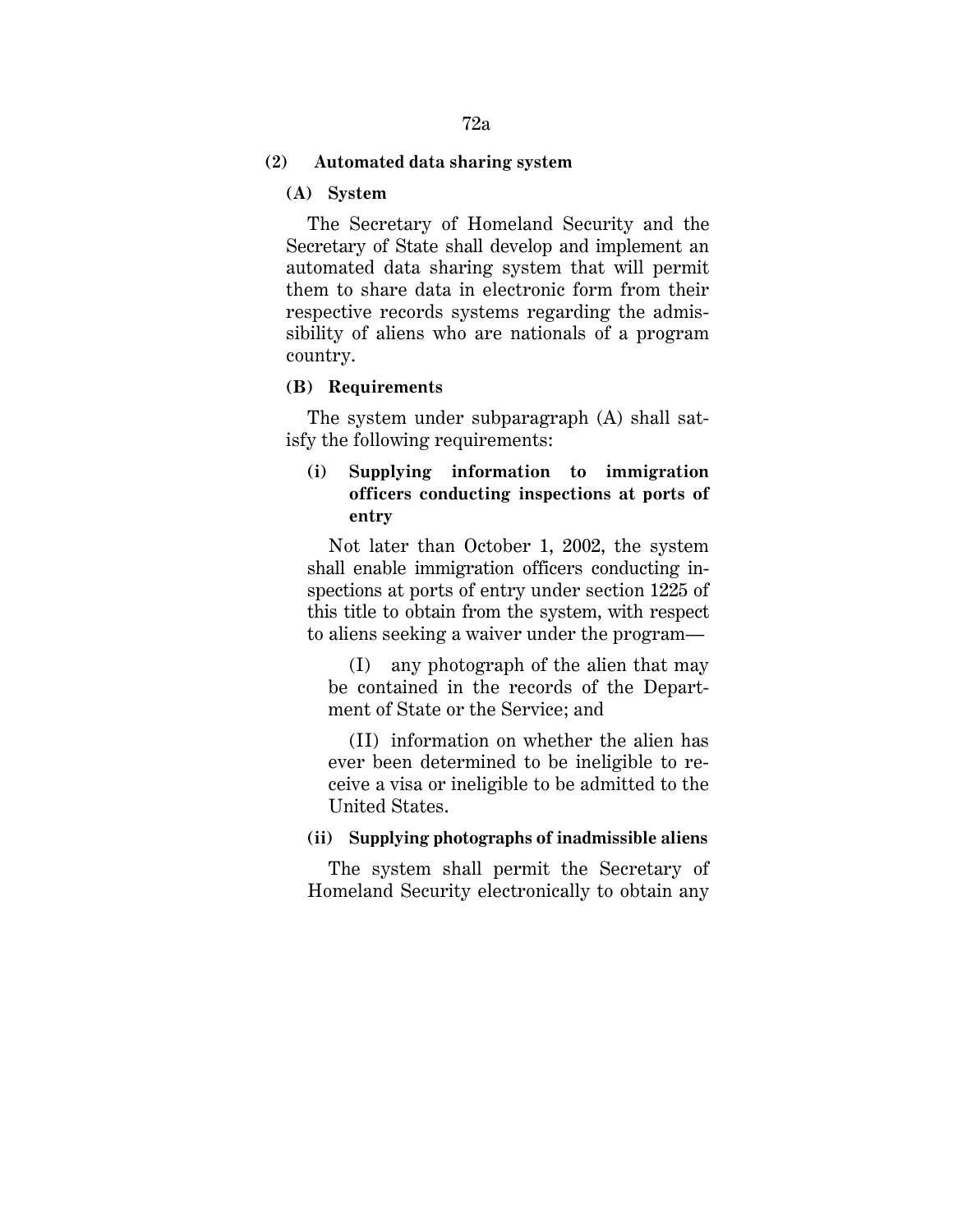photograph contained in the records of the Secretary of State pertaining to an alien who is a national of a program country and has been determined to be ineligible to receive a visa.

# **(iii) Maintaining records on applications for admission**

The system shall maintain, for a minimum of 10 years, information about each application for admission made by an alien seeking a waiver under the program, including the following:

(I) The name or Service identification number of each immigration officer conducting the inspection of the alien at the port of entry.

(II) Any information described in clause (i) that is obtained from the system by any such officer.

(III) The results of the application.

# **(3) Electronic system for travel authorization**

# **(A) System**

The Secretary of Homeland Security, in consultation with the Secretary of State, shall develop and implement a fully automated electronic system for travel authorization (referred to in this paragraph as the "System") to collect such biographical and other information as the Secretary of Homeland Security determines necessary to determine, in advance of travel, the eligibility of, and whether there exists a law enforcement or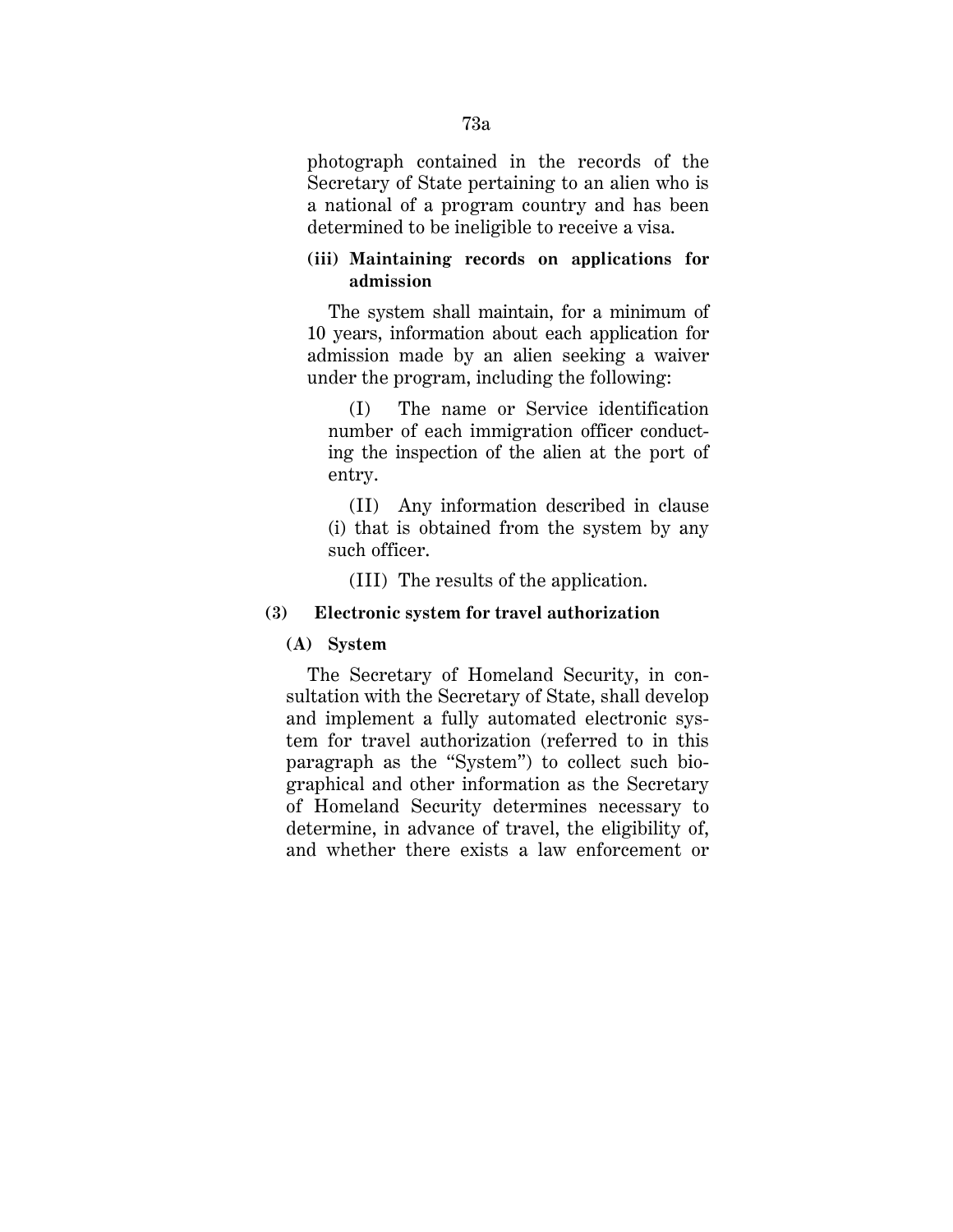security risk in permitting, the<sup>4</sup> alien to travel to the United States.

- **(B) Fees**
	- **(i) In general**

No later than 6 months after March 4, 2010, the Secretary of Homeland Security shall establish a fee for the use of the System and begin assessment and collection of that fee. The initial fee shall be the sum of—

(I) \$10 per travel authorization; and

(II) an amount that will at least ensure recovery of the full costs of providing and administering the System, as determined by the Secretary.

### **(ii) Disposition of amounts collected**

Amounts collected under clause (i)(I) shall be credited to the Travel Promotion Fund established by subsection (d) of section 2131 of title 22. Amounts collected under clause (i)(II) shall be transferred to the general fund of the Treasury and made available to pay the costs incurred to administer the System.

# **(iii) Sunset of Travel Promotion Fund fee**

The Secretary may not collect the fee authorized by clause  $(i)(I)$  for fiscal years beginning after September 30, 2020.

<u>.</u>

<sup>4</sup> So in original. Probably should be "an".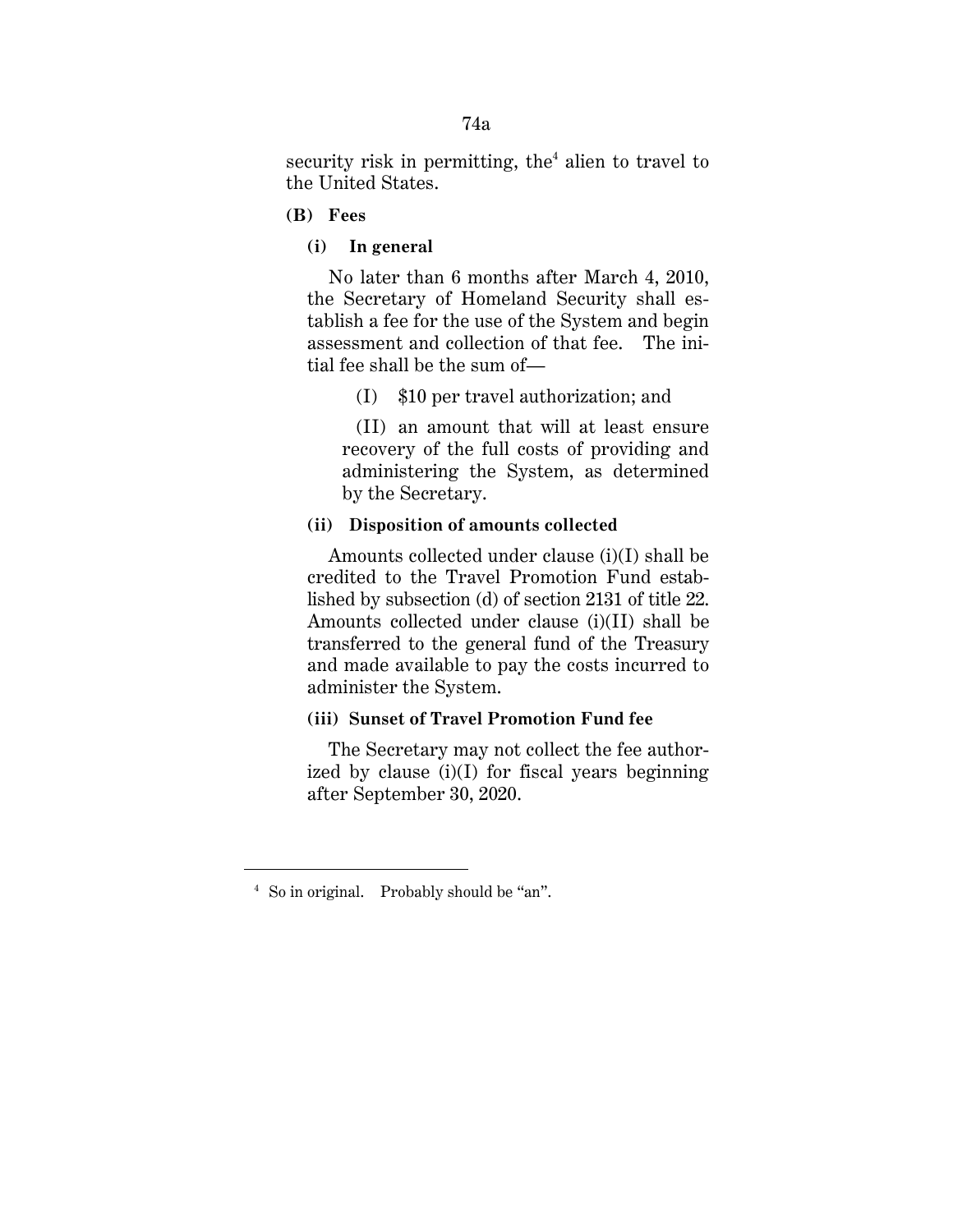**(C) Validity**

## **(i) Period**

The Secretary of Homeland Security, in consultation with the Secretary of State, shall prescribe regulations that provide for a period, not to exceed three years, during which a determination of eligibility to travel under the program will be valid. Notwithstanding any other provision under this section, the Secretary of Homeland Security may revoke any such determination or shorten the period of eligibility under any such determination at any time and for any reason.

### **(ii) Limitation**

A determination by the Secretary of Homeland Security that an alien is eligible to travel to the United States under the program is not a determination that the alien is admissible to the United States.

### **(iii) Not a determination of visa eligibility**

A determination by the Secretary of Homeland Security that an alien who applied for authorization to travel to the United States through the System is not eligible to travel under the program is not a determination of eligibility for a visa to travel to the United States and shall not preclude the alien from applying for a visa.

#### **(iv) Judicial review**

Notwithstanding any other provision of law, no court shall have jurisdiction to review an eligibility determination under the System.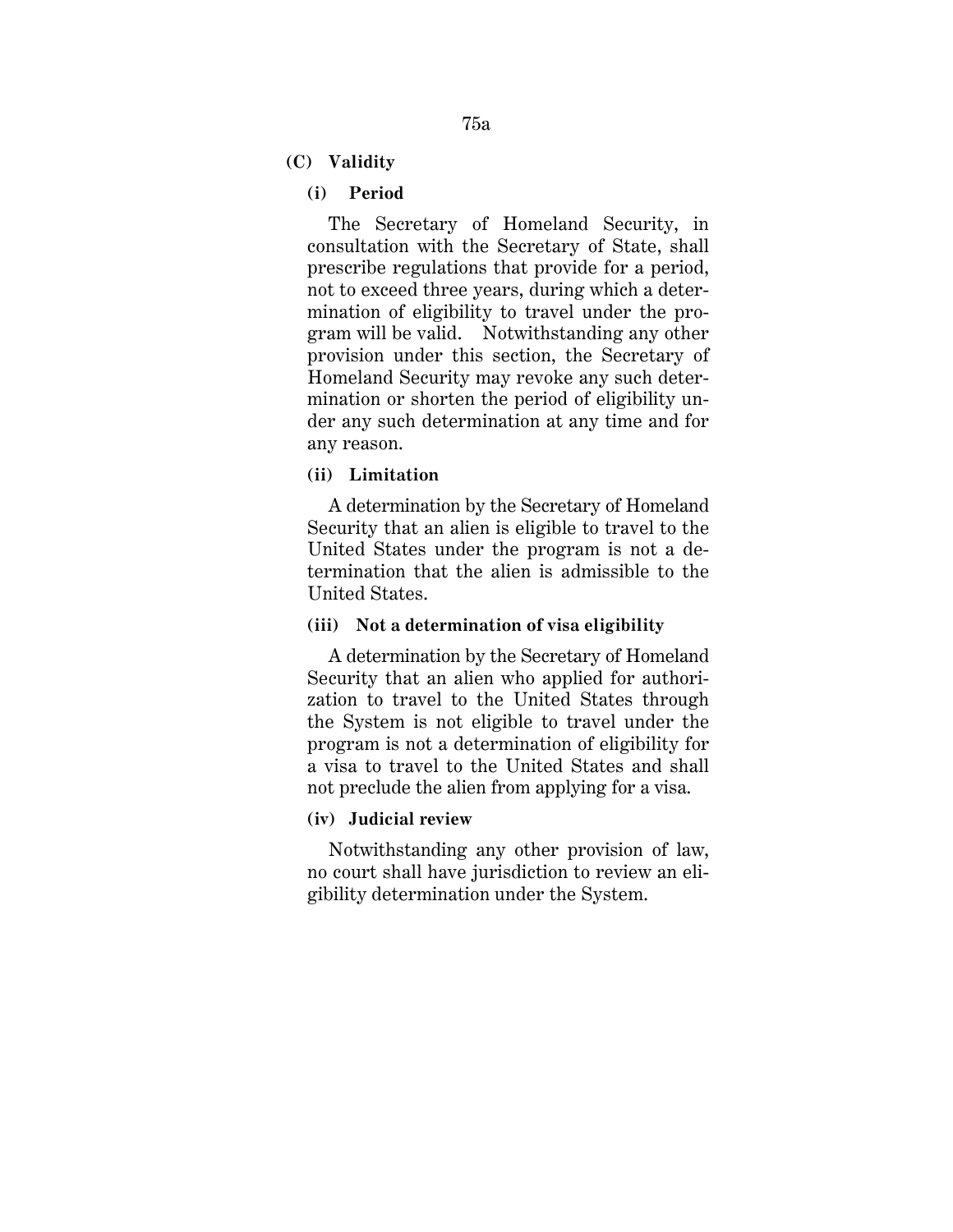### **(D) Fraud detection**

The Secretary of Homeland Security shall research opportunities to incorporate into the System technology that will detect and prevent fraud and deception in the System.

#### **(E) Additional and previous countries of citizenship**

The Secretary of Homeland Security shall collect from an applicant for admission pursuant to this section information on any additional or previous countries of citizenship of that applicant. The Secretary shall take any information so collected into account when making determinations as to the eligibility of the alien for admission pursuant to this section.

#### **(F) Report on certain limitations on travel**

Not later than 30 days after December 18, 2015, and annually thereafter, the Secretary of Homeland Security, in consultation with the Secretary of State, shall submit to the Committee on Homeland Security, the Committee on the Judiciary, and the Committee on Foreign Affairs of the House of Representatives, and the Committee on Homeland Security and Governmental Affairs, the Committee on the Judiciary, and the Committee on Foreign Relations of the Senate a report on the number of individuals who were denied eligibility to travel under the program, or whose eligibility for such travel was revoked during the previous year, and the number of such individuals determined, in accordance with subsection (a)(6), to represent a threat to the national security of the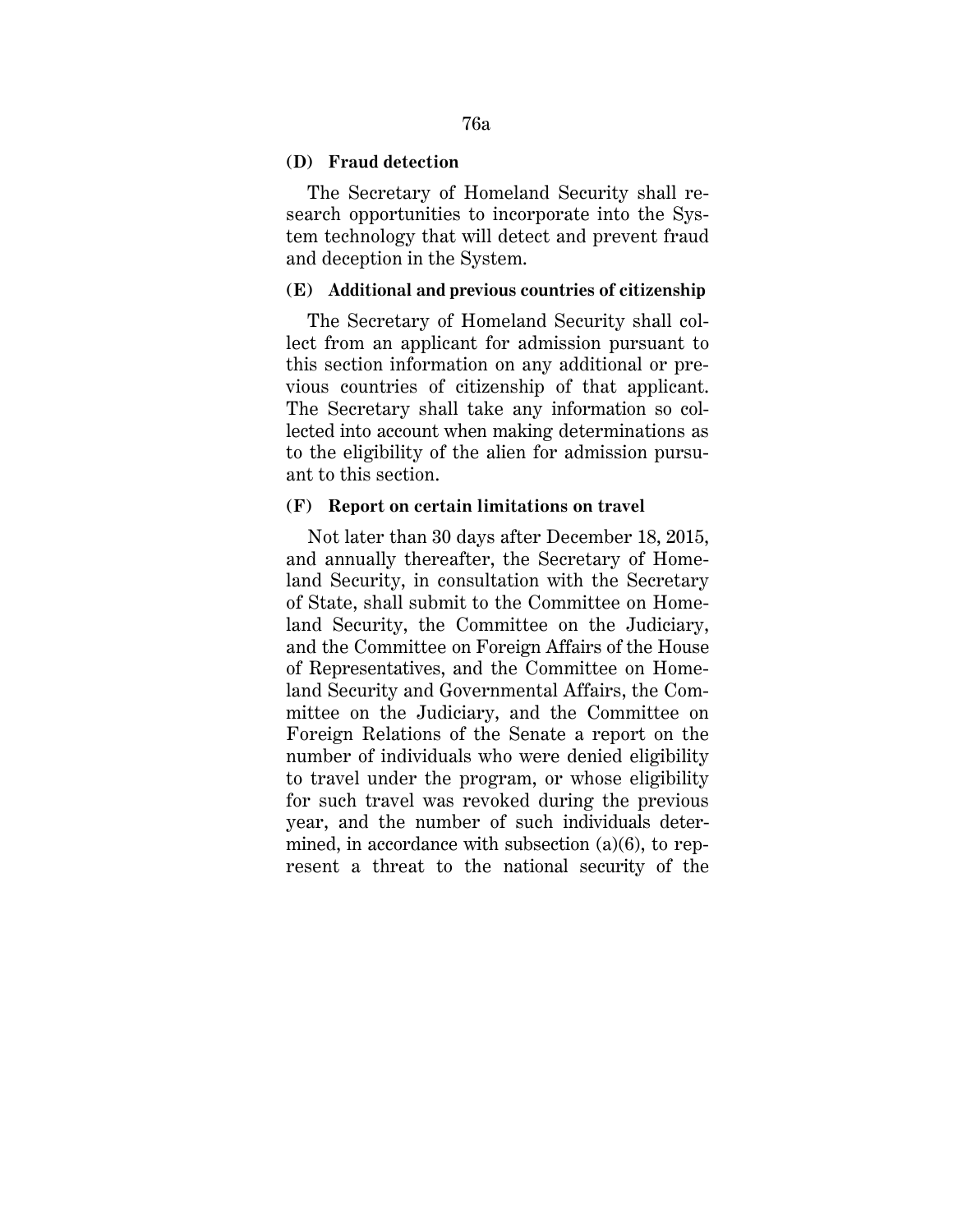United States, and shall include the country or countries of citizenship of each such individual.

**(i) Exit system**

## **(1) In general**

Not later than one year after August 3, 2007, the Secretary of Homeland Security shall establish an exit system that records the departure on a flight leaving the United States of every alien participating in the visa waiver program established under this section.

# **(2) System requirements**

The system established under paragraph (1) shall—

(A) match biometric information of the alien against relevant watch lists and immigration information; and

(B) compare such biometric information against manifest information collected by air carriers on passengers departing the United States to confirm such aliens have departed the United States.

## **(3) Report**

Not later than 180 days after August 3, 2007, the Secretary shall submit to Congress a report that describes—

(A) the progress made in developing and deploying the exit system established under this subsection; and

(B) the procedures by which the Secretary shall improve the method of calculating the rates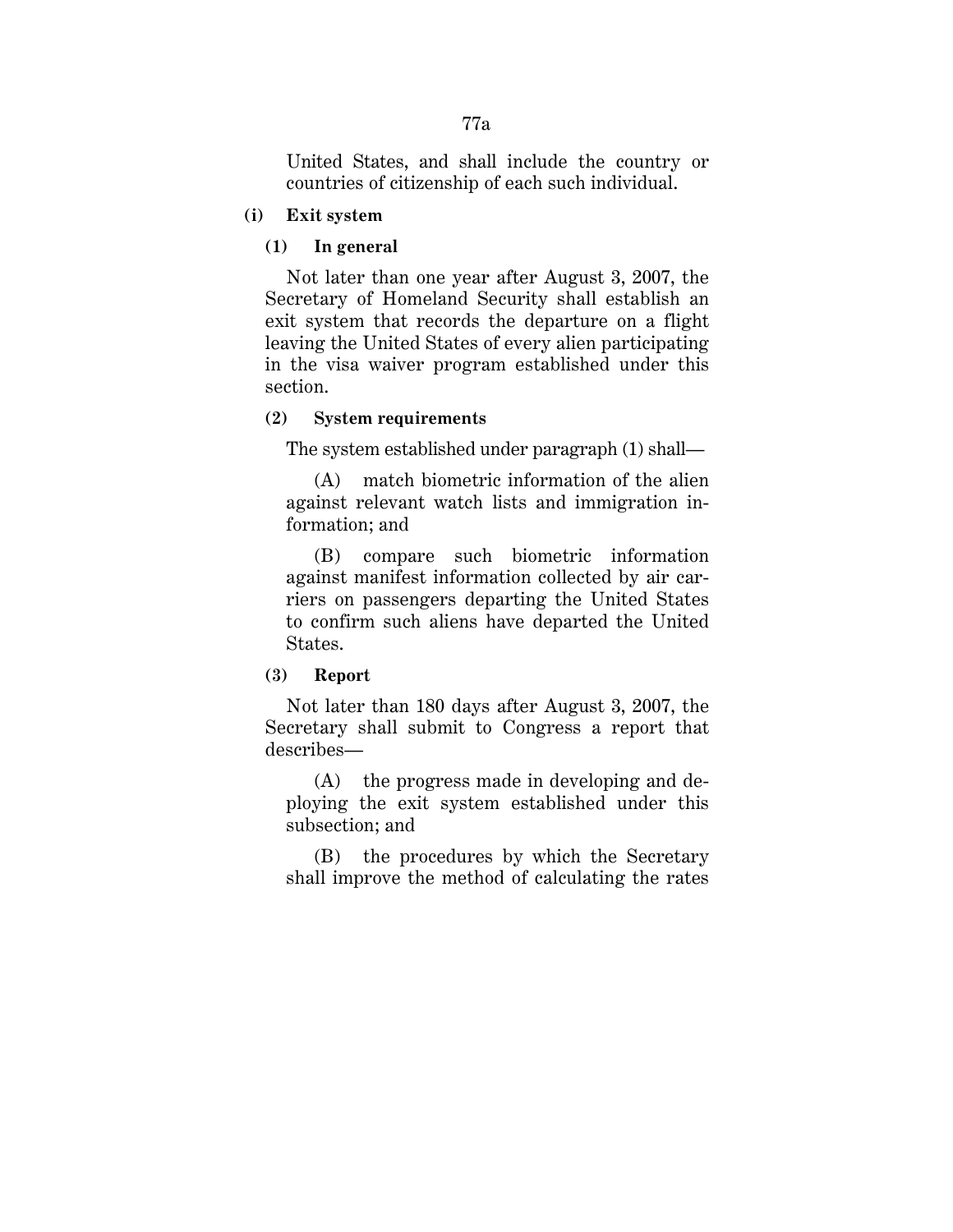of nonimmigrants who overstay their authorized period of stay in the United States.

### 11. 8 U.S.C. 1201 (2012 & Supp. IV 2016) provides:

#### **Issuance of visas**

## **(a) Immigrants; nonimmigrants**

(1) Under the conditions hereinafter prescribed and subject to the limitations prescribed in this chapter or regulations issued thereunder, a consular officer may issue

(A) to an immigrant who has made proper application therefor, an immigrant visa which shall consist of the application provided for in section 1202 of this title, visaed by such consular officer, and shall specify the foreign state, if any, to which the immigrant is charged, the immigrant's particular status under such foreign state, the preference, immediate relative, or special immigrant classification to which the alien is charged, the date on which the validity of the visa shall expire, and such additional information as may be required; and

(B) to a nonimmigrant who has made proper application therefor, a nonimmigrant visa, which shall specify the classification under section  $1101(a)(15)$  of this title of the nonimmigrant, the period during which the nonimmigrant visa shall be valid, and such additional information as may be required.

(2) The Secretary of State shall provide to the Service an electronic version of the visa file of each alien who has been issued a visa to ensure that the data in that visa file is available to immigration inspectors at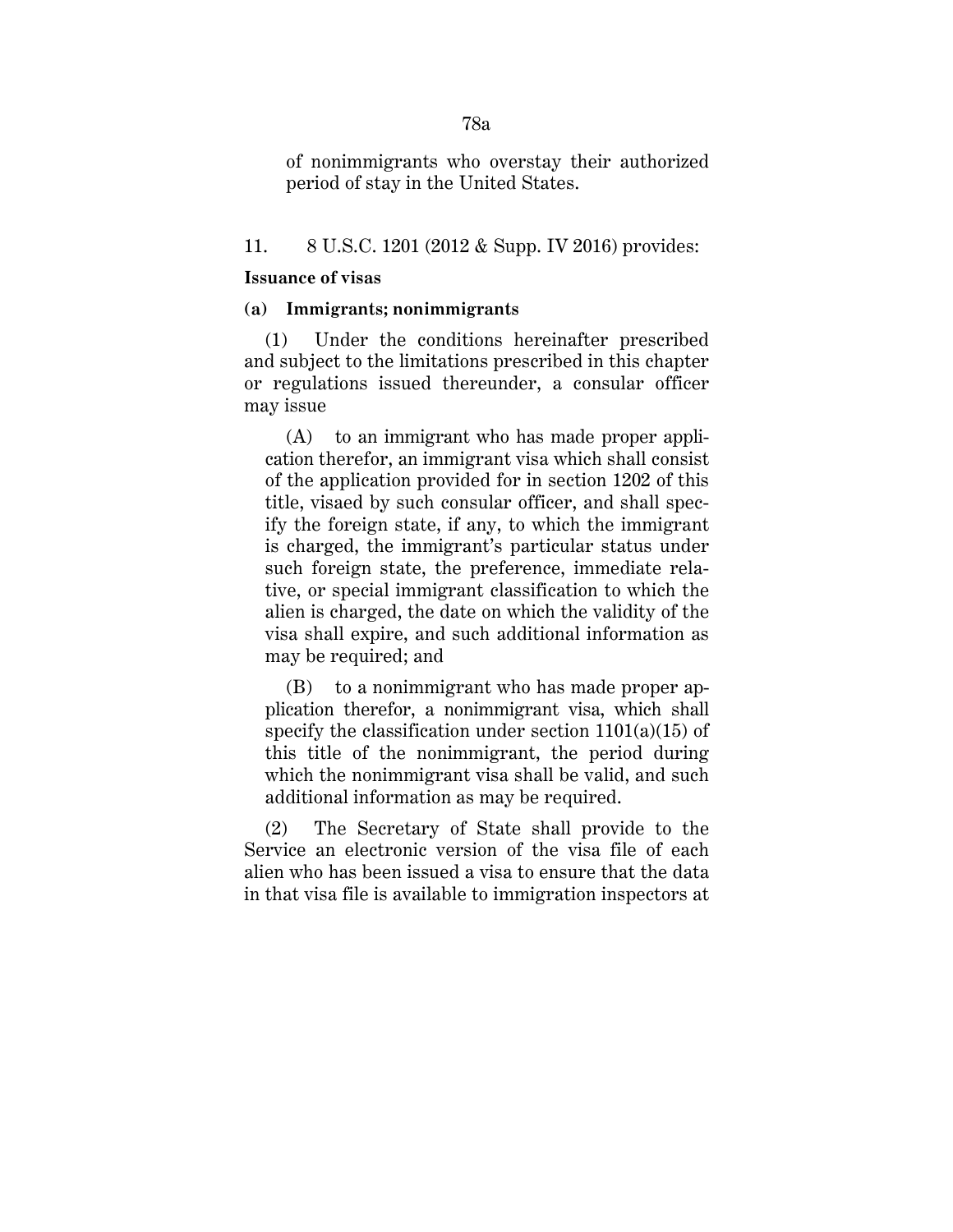the United States ports of entry before the arrival of the alien at such a port of entry.

# **(b) Registration; photographs; waiver of requirement**

 Each alien who applies for a visa shall be registered in connection with his application, and shall furnish copies of his photograph signed by him for such use as may be by regulations required. The requirements of this subsection may be waived in the discretion of the Secretary of State in the case of any alien who is within that class of nonimmigrants enumerated in sections  $1101(a)(15)(A)$ , and  $1101(a)(15)(G)$  of this title, or in the case of any alien who is granted a diplomatic visa on a diplomatic passport or on the equivalent thereof.

# **(c) Period of validity; renewal or replacement**

# **(1) Immigrant visas**

An immigrant visa shall be valid for such period, not exceeding six months, as shall be by regulations prescribed, except that any visa issued to a child lawfully adopted by a United States citizen and spouse while such citizen is serving abroad in the United States Armed Forces, or is employed abroad by the United States Government, or is temporarily abroad on business, shall be valid until such time, for a period not to exceed three years, as the adoptive citizen parent returns to the United States in due course of his service, employment, or business.

# **(2) Nonimmigrant visas**

A nonimmigrant visa shall be valid for such periods as shall be by regulations prescribed. In prescribing the period of validity of a nonimmigrant visa in the case of nationals of any foreign country who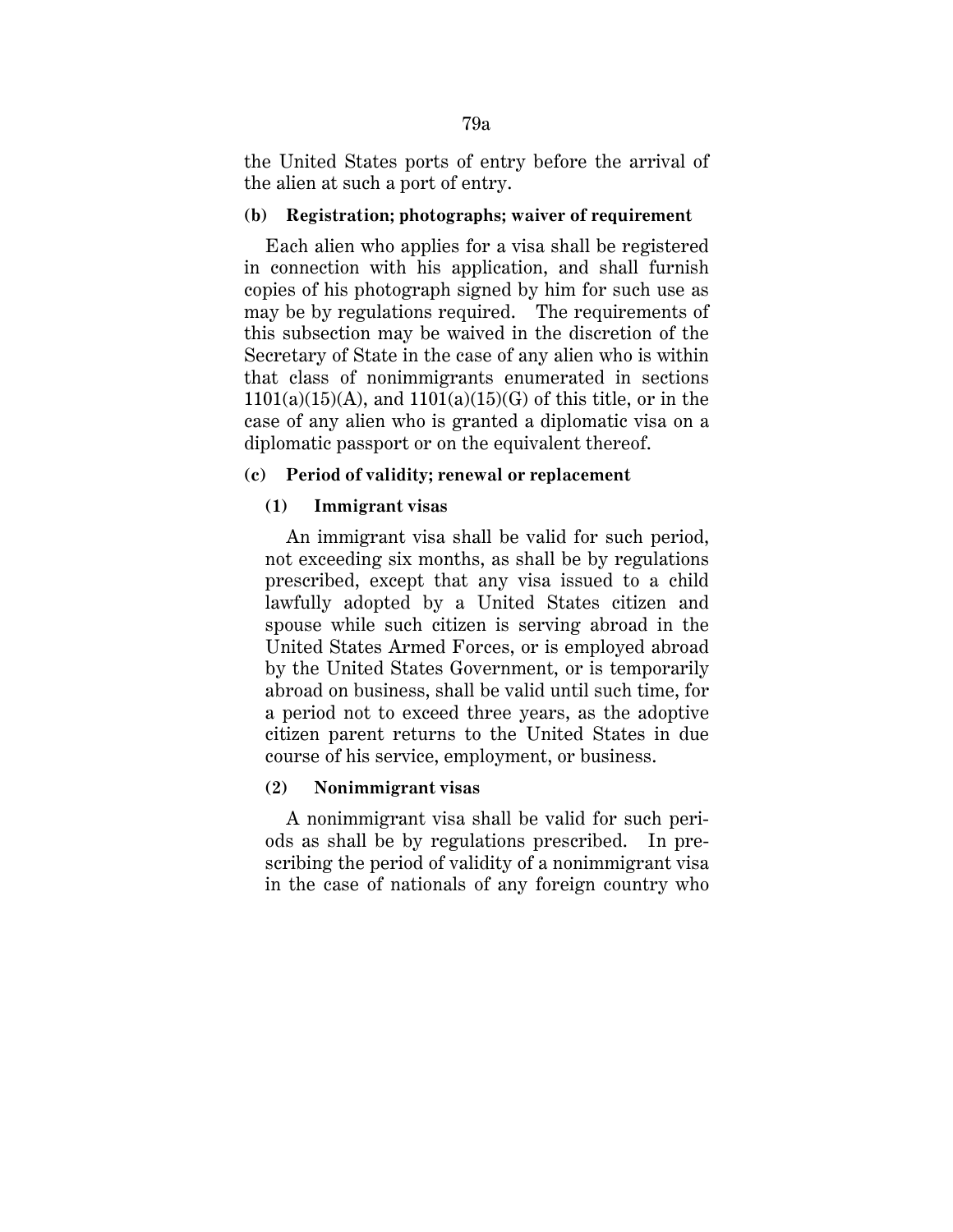are eligible for such visas, the Secretary of State shall, insofar as practicable, accord to such nationals the same treatment upon a reciprocal basis as such foreign country accords to nationals of the United States who are within a similar class; except that in the case of aliens who are nationals of a foreign country and who either are granted refugee status and firmly resettled in another foreign country or are granted permanent residence and residing in another foreign country, the Secretary of State may prescribe the period of validity of such a visa based upon the treatment granted by that other foreign country to alien refugees and permanent residents, respectively, in the United States.

### **(3) Visa replacement**

An immigrant visa may be replaced under the original number during the fiscal year in which the original visa was issued for an immigrant who establishes to the satisfaction of the consular officer that the immigrant—

(A) was unable to use the original immigrant visa during the period of its validity because of reasons beyond his control and for which he was not responsible;

(B) is found by a consular officer to be eligible for an immigrant visa; and

(C) pays again the statutory fees for an application and an immigrant visa.

**(4) Fee waiver**

If an immigrant visa was issued, on or after March 27, 2013, for a child who has been lawfully adopted,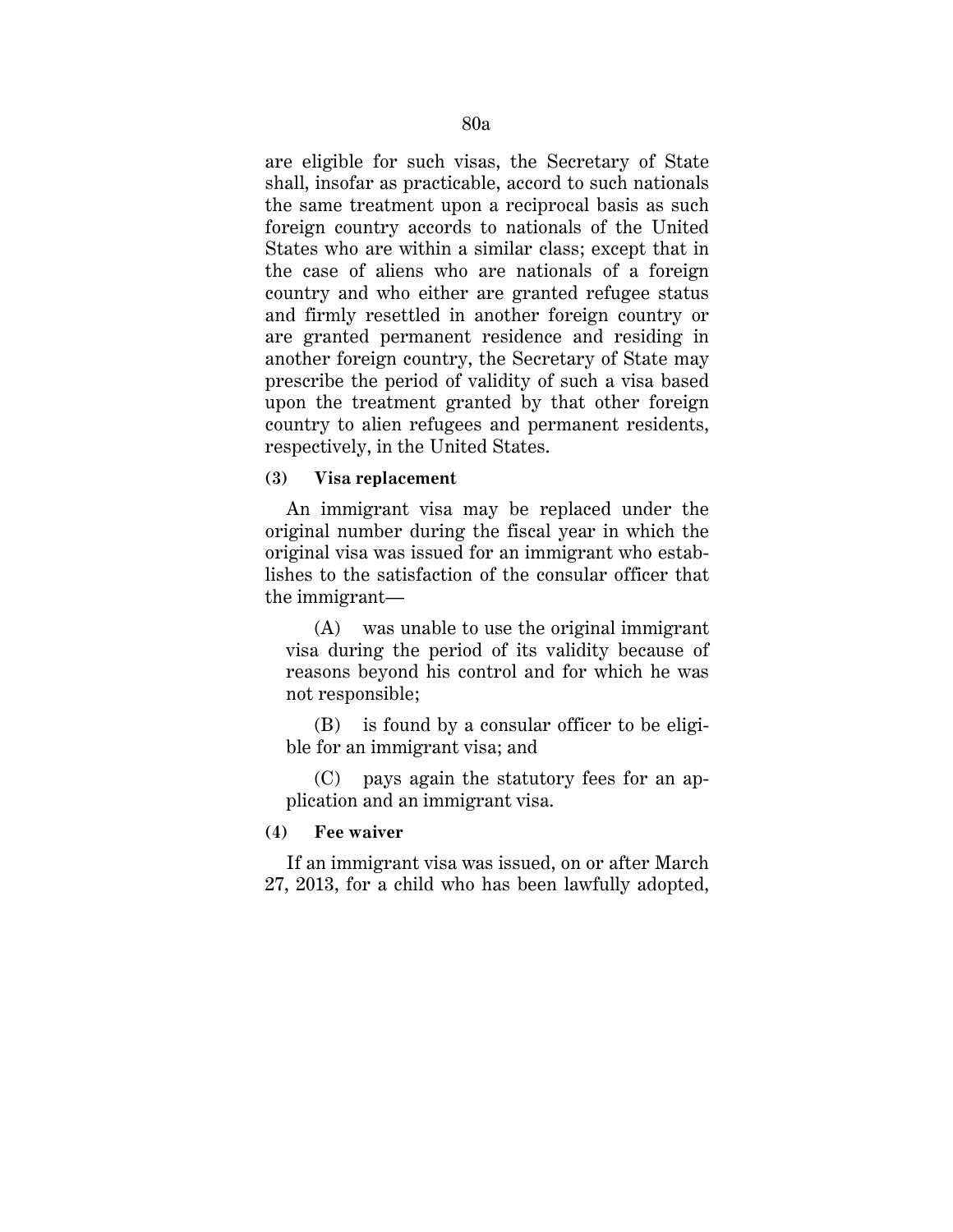or who is coming to the United States to be adopted, by a United States citizen, any statutory immigrant visa fees relating to a renewal or replacement of such visa may be waived or, if already paid, may be refunded upon request, subject to such criteria as the Secretary of State may prescribe, if—

(A) the immigrant child was unable to use the original immigrant visa during the period of its validity as a direct result of extraordinary circumstances, including the denial of an exit permit; and

(B) if such inability was attributable to factors beyond the control of the adopting parent or parents and of the immigrant.

### **(d) Physical examination**

Prior to the issuance of an immigrant visa to any alien, the consular officer shall require such alien to submit to a physical and mental examination in accordance with such regulations as may be prescribed. Prior to the issuance of a nonimmigrant visa to any alien, the consular officer may require such alien to submit to a physical or mental examination, or both, if in his opinion such examination is necessary to ascertain whether such alien is eligible to receive a visa.

# **(e) Surrender of visa**

Each immigrant shall surrender his immigrant visa to the immigration officer at the port of entry, who shall endorse on the visa the date and the port of arrival, the identity of the vessel or other means of transportation by which the immigrant arrived, and such other endorsements as may be by regulations required.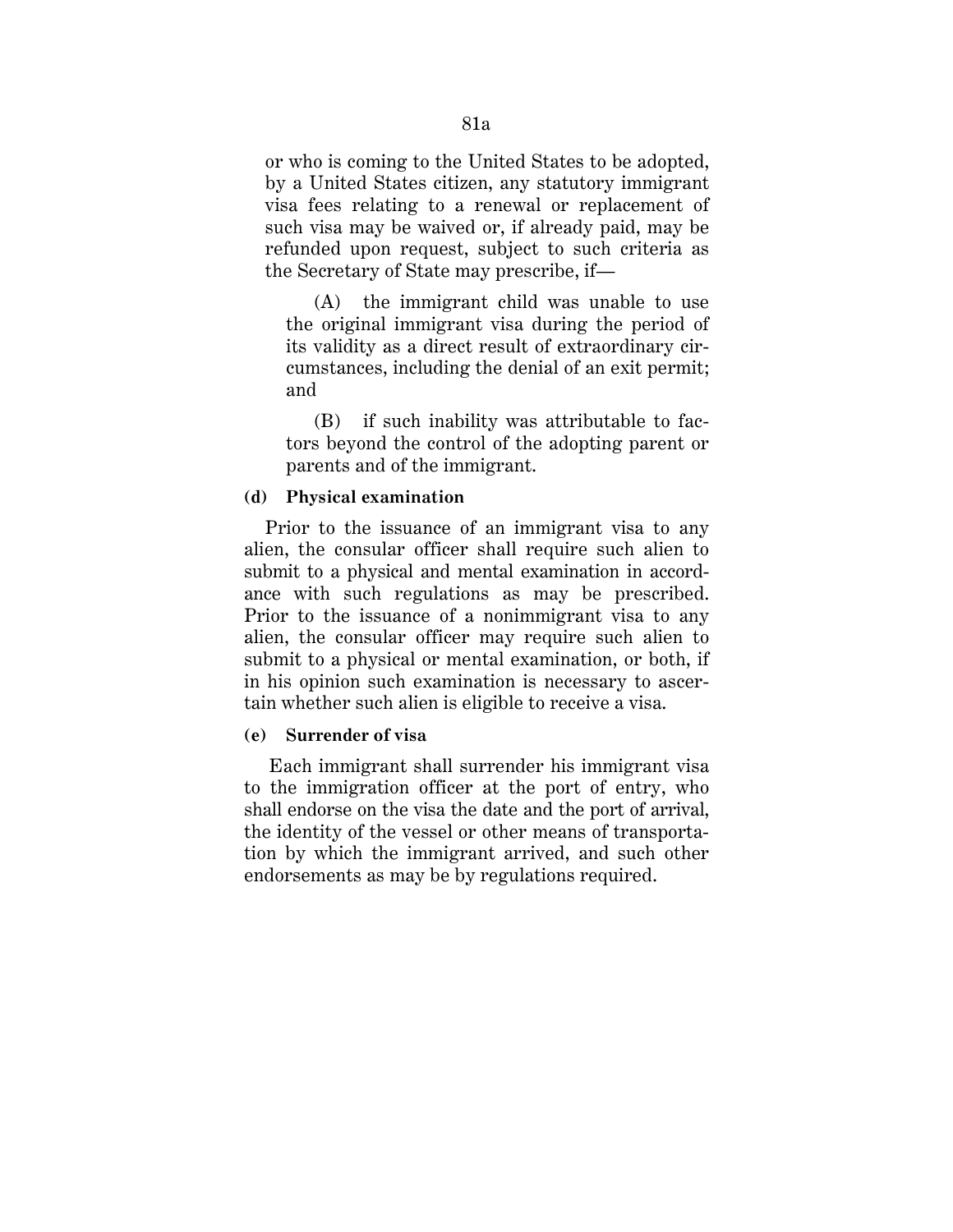#### **(f) Surrender of documents**

Each nonimmigrant shall present or surrender to the immigration officer at the port of entry such documents as may be by regulation required. In the case of an alien crewman not in possession of any individual documents other than a passport and until such time as it becomes practicable to issue individual documents, such alien crewman may be admitted, subject to the provisions of this part, if his name appears in the crew list of the vessel or aircraft on which he arrives and the crew list is visaed by a consular officer, but the consular officer shall have the right to deny admission to any alien crewman from the crew list visa.

#### **(g) Nonissuance of visas or other documents**

No visa or other documentation shall be issued to an alien if (1) it appears to the consular officer, from statements in the application, or in the papers submitted therewith, that such alien is ineligible to receive a visa or such other documentation under section 1182 of this title, or any other provision of law, (2) the application fails to comply with the provisions of this chapter, or the regulations issued thereunder, or (3) the consular officer knows or has reason to believe that such alien is ineligible to receive a visa or such other documentation under section 1182 of this title, or any other provision of law: *Provided*, That a visa or other documentation may be issued to an alien who is within the purview of section  $1182(a)(4)$  of this title, if such alien is otherwise entitled to receive a visa or other documentation, upon receipt of notice by the consular officer from the Attorney General of the giving of a bond or undertaking providing indemnity as in the case of aliens admitted under section 1183 of this title: *Provided fur-*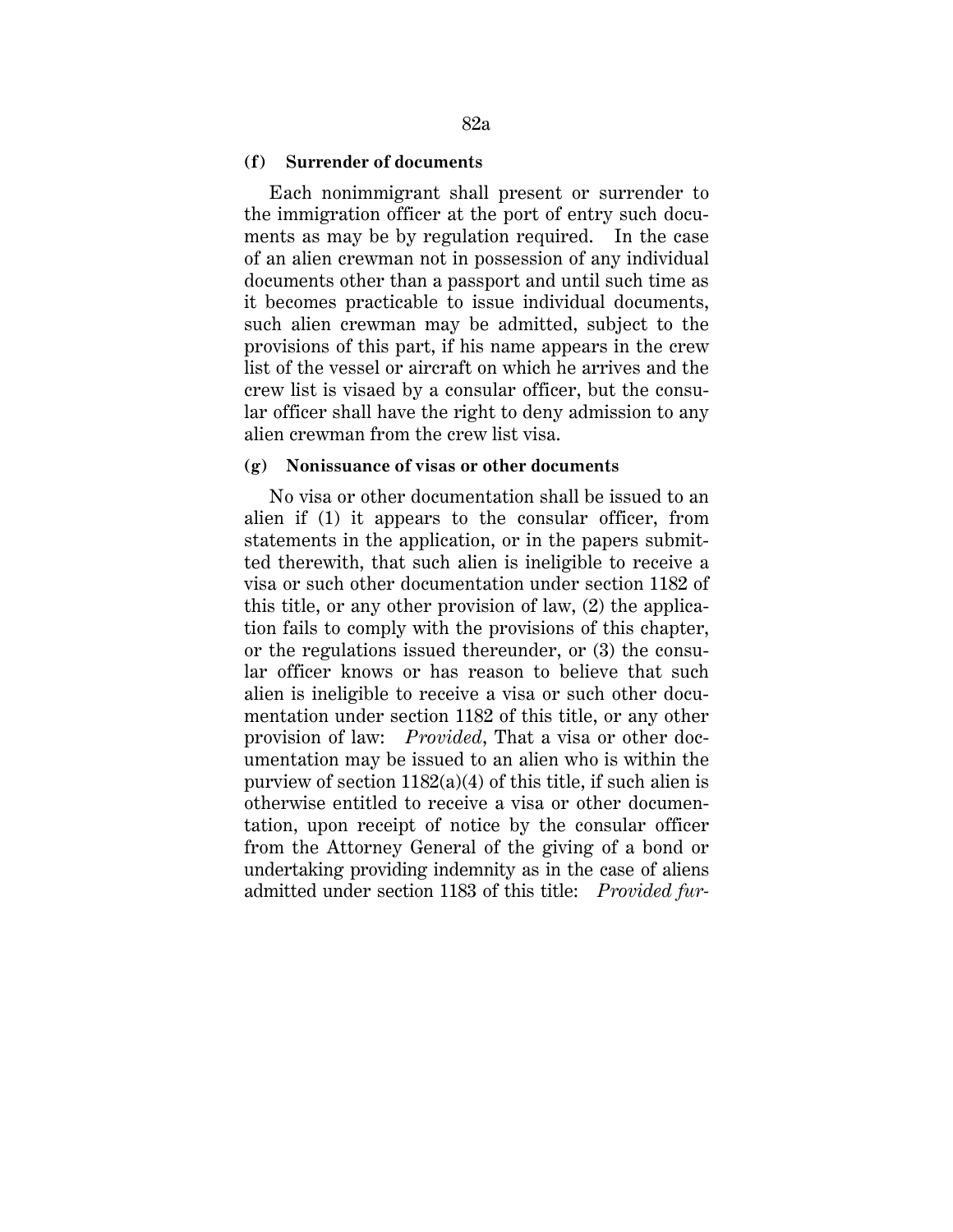*ther*, That a visa may be issued to an alien defined in section  $1101(a)(15)(B)$  or  $(F)$  of this title, if such alien is otherwise entitled to receive a visa, upon receipt of a notice by the consular officer from the Attorney General of the giving of a bond with sufficient surety in such sum and containing such conditions as the consular officer shall prescribe, to insure that at the expiration of the time for which such alien has been admitted by the Attorney General, as provided in section 1184(a) of this title, or upon failure to maintain the status under which he was admitted, or to maintain any status subsequently acquired under section 1258 of this title, such alien will depart from the United States.

# **(h) Nonadmission upon arrival**

Nothing in this chapter shall be construed to entitle any alien, to whom a visa or other documentation has been issued, to be admitted<sup>1</sup> the United States, if, upon arrival at a port of entry in the United States, he is found to be inadmissible under this chapter, or any other provision of law. The substance of this subsection shall appear upon every visa application.

# **(i) Revocation of visas or documents**

After the issuance of a visa or other documentation to any alien, the consular officer or the Secretary of State may at any time, in his discretion, revoke such visa or other documentation. Notice of such revocation shall be communicated to the Attorney General, and such revocation shall invalidate the visa or other documentation from the date of issuance: *Provided*, That carriers or transportation companies, and mas-

<u>.</u>

<sup>&</sup>lt;sup>1</sup> So in original. Probably should be followed by "to".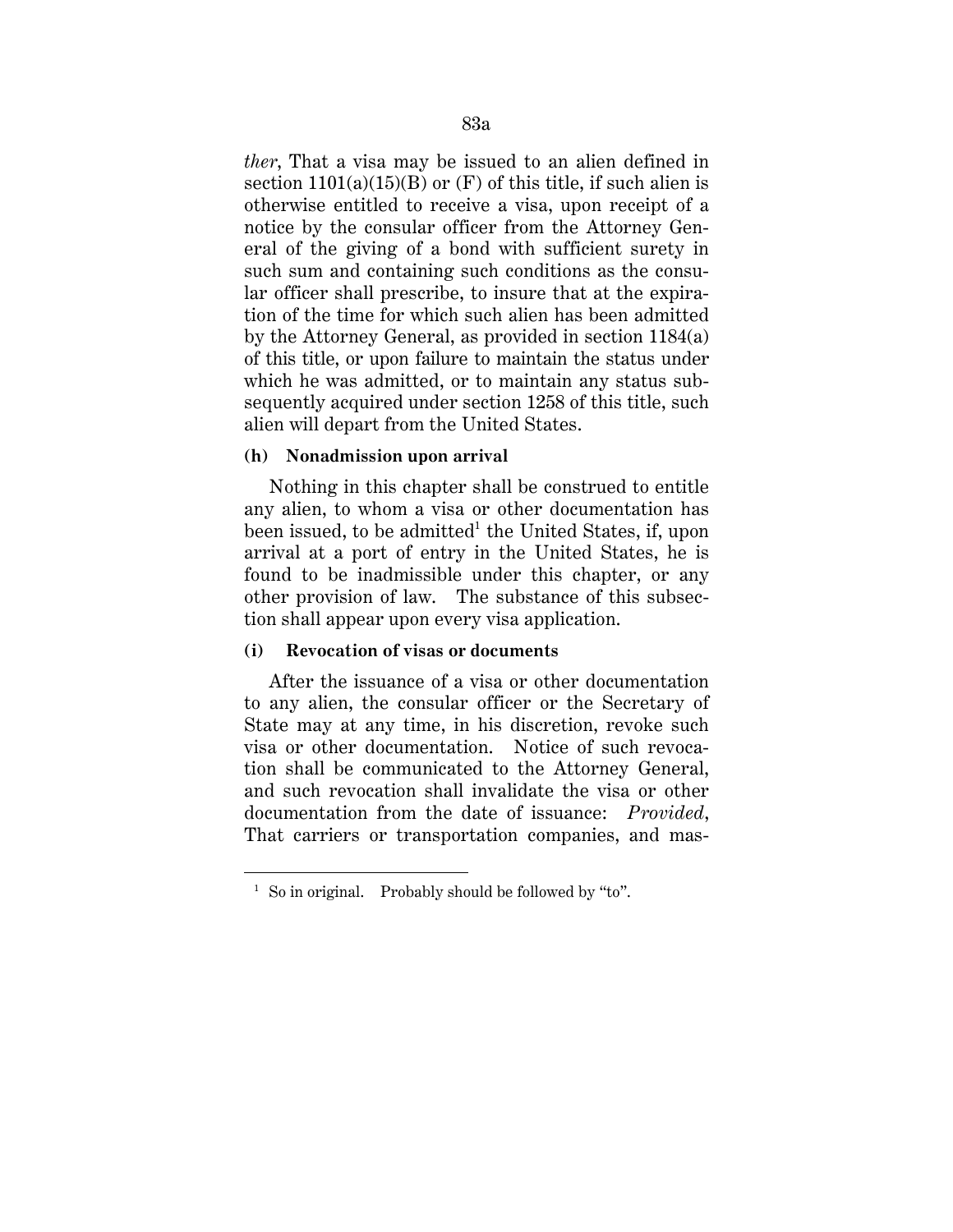ters, commanding officers, agents, owners, charterers, or consignees, shall not be penalized under section 1323(b) of this title for action taken in reliance on such visas or other documentation, unless they received due notice of such revocation prior to the alien's embarkation. There shall be no means of judicial review (including review pursuant to section 2241 of title 28 or any other habeas corpus provision, and sections 1361 and 1651 of such title) of a revocation under this subsection, except in the context of a removal proceeding if such revocation provides the sole ground for removal under section  $1227(a)(1)(B)$  of this title.

# 12. 8 U.S.C. 1225(a) provides:

**Inspection by immigration officers; expedited removal of inadmissible arriving aliens; referral for hearing**

### **(a) Inspection**

# **(1) Aliens treated as applicants for admission**

An alien present in the United States who has not been admitted or who arrives in the United States (whether or not at a designated port of arrival and including an alien who is brought to the United States after having been interdicted in international or United States waters) shall be deemed for purposes of this chapter an applicant for admission.

#### **(2) Stowaways**

An arriving alien who is a stowaway is not eligible to apply for admission or to be admitted and shall be ordered removed upon inspection by an immigration officer. Upon such inspection if the alien indicates an intention to apply for asylum under section 1158